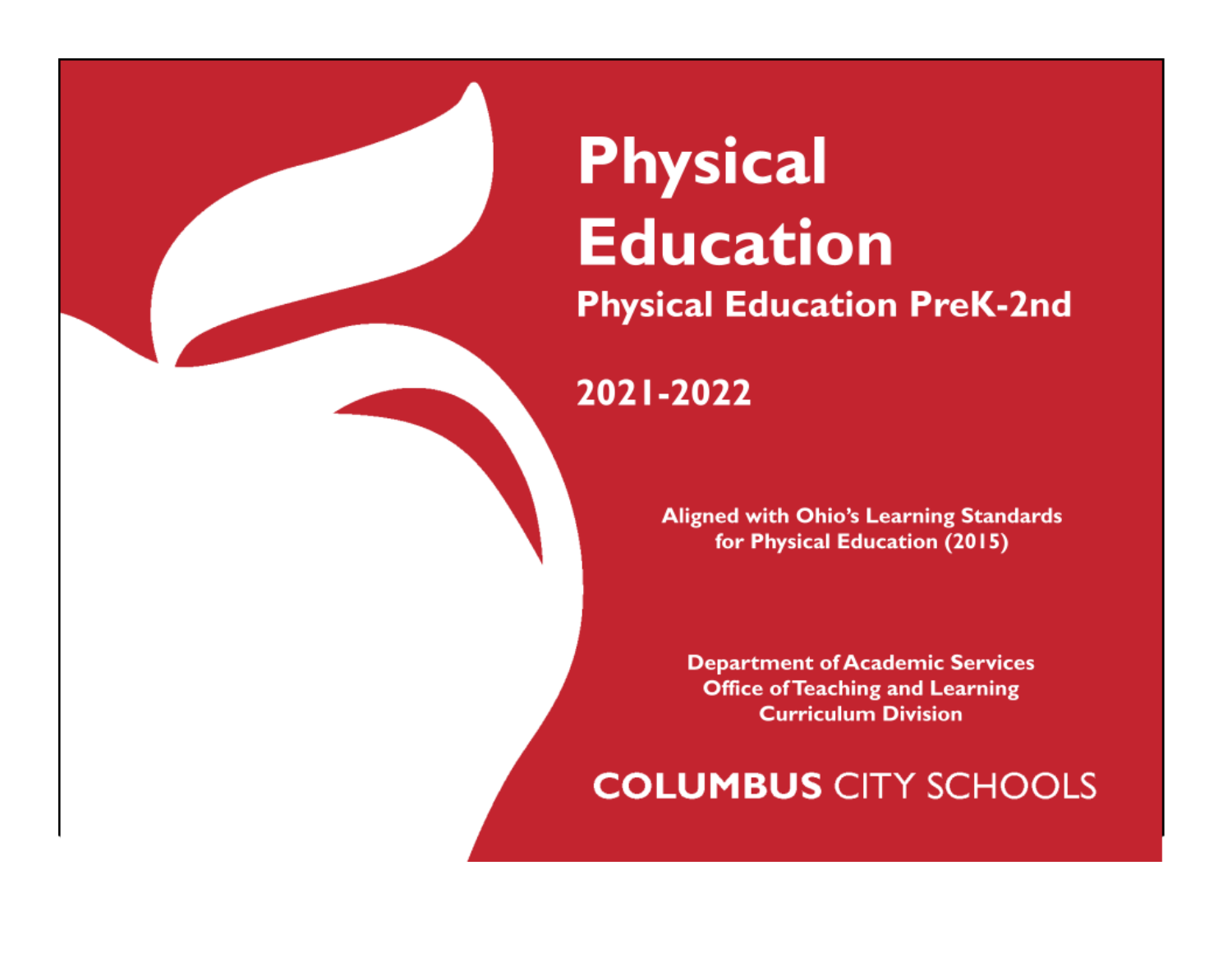

# **Curriculum Map**

| Year-at-a-Glance                                                                                          |  |  |
|-----------------------------------------------------------------------------------------------------------|--|--|
| The Year-at-a-Glance provides a high-level overview of the course by grading period, including:<br>Units; |  |  |
| • Standards/Learning Targets; and<br>Timeframes.                                                          |  |  |

### ⇩

| <b>Scope and Sequence</b> |                                                                                                                                                                                                                        |  |  |
|---------------------------|------------------------------------------------------------------------------------------------------------------------------------------------------------------------------------------------------------------------|--|--|
|                           | The Scope and Sequence provides a detailed overview of each grading period, including:<br>Units;<br>Standards/Learning Targets;<br>Timeframes;<br>Big Ideas and Essential Questions; and<br>Strategies and Activities. |  |  |

# ⇩

# **Curriculum and Instruction Guide** The Curriculum and Instruction Guide provides direction for standards-based instruction, including: ● Unpacked Standards / Clear Learning Targets; ● Content Elaborations; • Sample Assessments; ● Instructional Strategies; and ● Instructional Resources.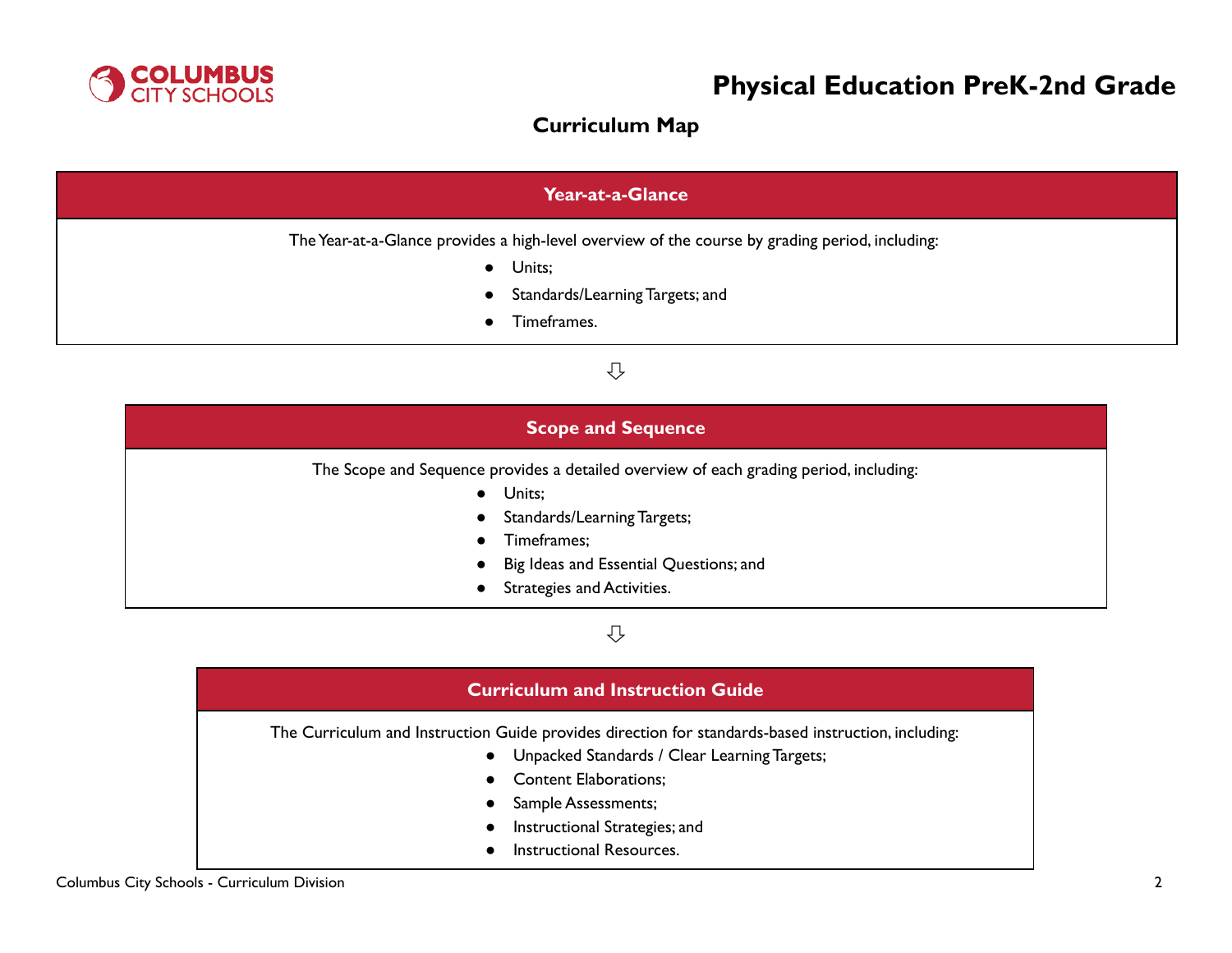

### **Quarter-at-a-Glance**

| Quarter I                                                                                                                                                              |         |
|------------------------------------------------------------------------------------------------------------------------------------------------------------------------|---------|
| Unit I. Intro to PE $(4A & B)$                                                                                                                                         | 2 Weeks |
| 1.1 Know and follow procedures and safe practices. (4A) - Learning Targets 1, 2<br>1.2 Responsible behavior in physical activity settings (4B) - Learning Targets 1, 2 |         |

| Unit 2. Playground Games & Physical Activity (5A/B) | 2 Weeks |
|-----------------------------------------------------|---------|
|                                                     |         |

2.1 Identifies health benefits as reasons to value physical activity. (5A) - Learning Target 1

2.2 Identifies reasons to participate in physical activity. (5B) - Learning Target 1

### **Unit 3. Locomotor/Non-Locomotor Movements (1A, 2A) 3Week**

3.1 Demonstrate locomotor and non-locomotor skills in a variety of ways. (1A) - Learning Targets 1, 2, 3, 4

3.2 Demonstrate knowledge of movement concepts related to body, space, effort and relationships. (2A) - Learning Target 1, 2

### **Unit 4. Basic Ball Skills;Throwing and Catching (1B, 2A) 2Weeks (3 total)**

- 4.1 Demonstrate developing control of fundamental manipulative skills. (1B) Learning Targets 1, 2
- 4.2 Demonstrate knowledge of movement concepts related to body, space, effort and relationships. (2A) Learning Target 2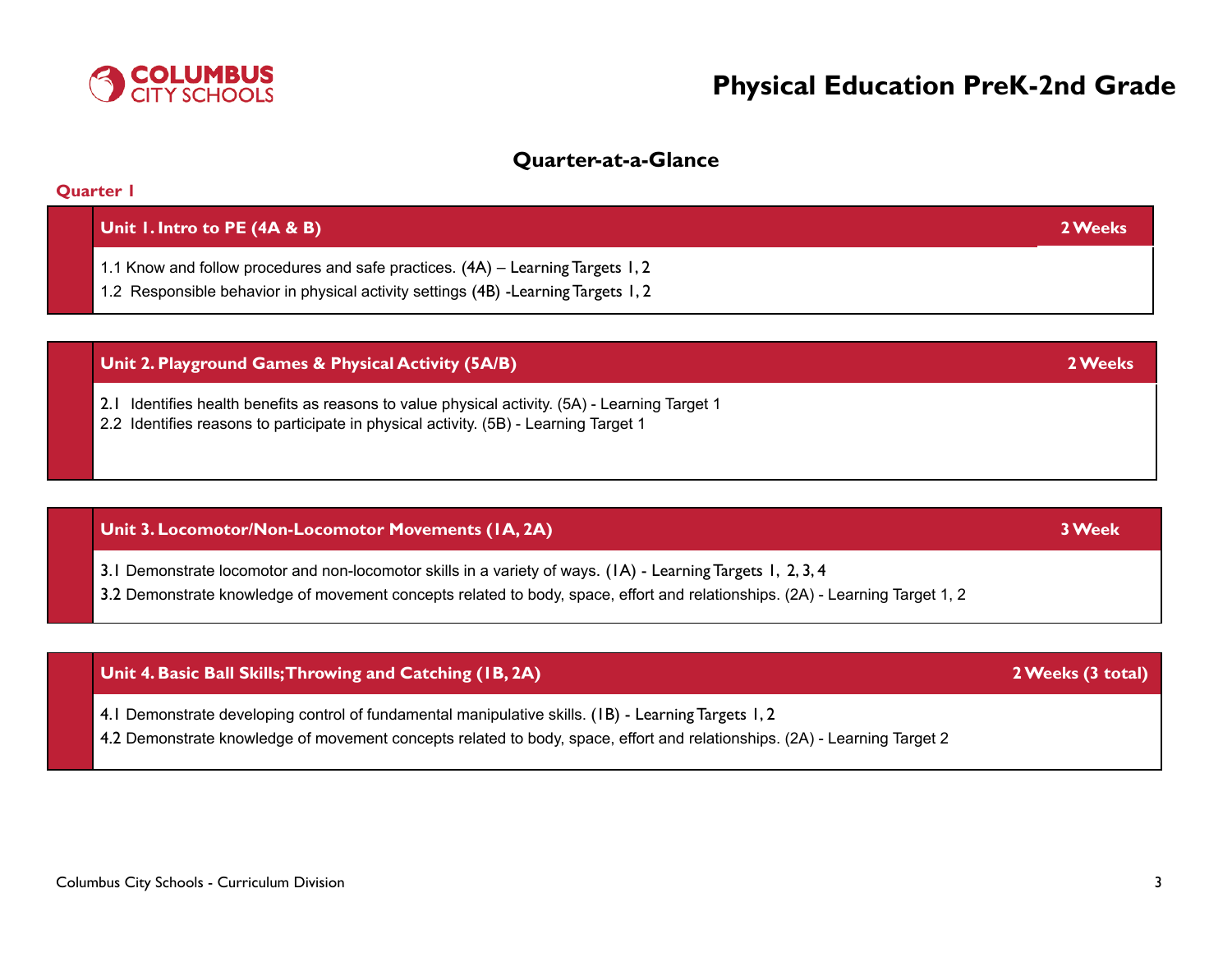

#### **Quarter 2**

# **Unit 4. Continued Basic Ball Skills;Throwing and Catching (1B, 2A) 1Weeks (3 total)**

4.1 Demonstrate developing control of fundamental manipulative skills. (1B) - Learning Targets 1, 2

4.2 Demonstrate knowledge of movement concepts related to body, space, effort and relationships. (2A) - Learning Target 2

# **Unit 5. Fitness (3A, 3B) 3Weeks** 5.1 Describes current level of physical activity and identifies additional physical activity opportunities. (3A) - Learning Targets 1, 2 5.2 Understand the principles, components and practices of health-related physical fitness (3B) –Learning Targets 1

**Unit 6. Manipulatives; Soccer (1B) 3Weeks** 6.1 Demonstrate developing control of fundamental manipulative skills. (1B) - Learning Targets - 4, 5

## **Unit 7. Manipulatives; Striking w/ Hands (1B) 2Weeks**

7.1 Demonstrate developing control of fundamental manipulative skills. (1B) - Learning Targets - 3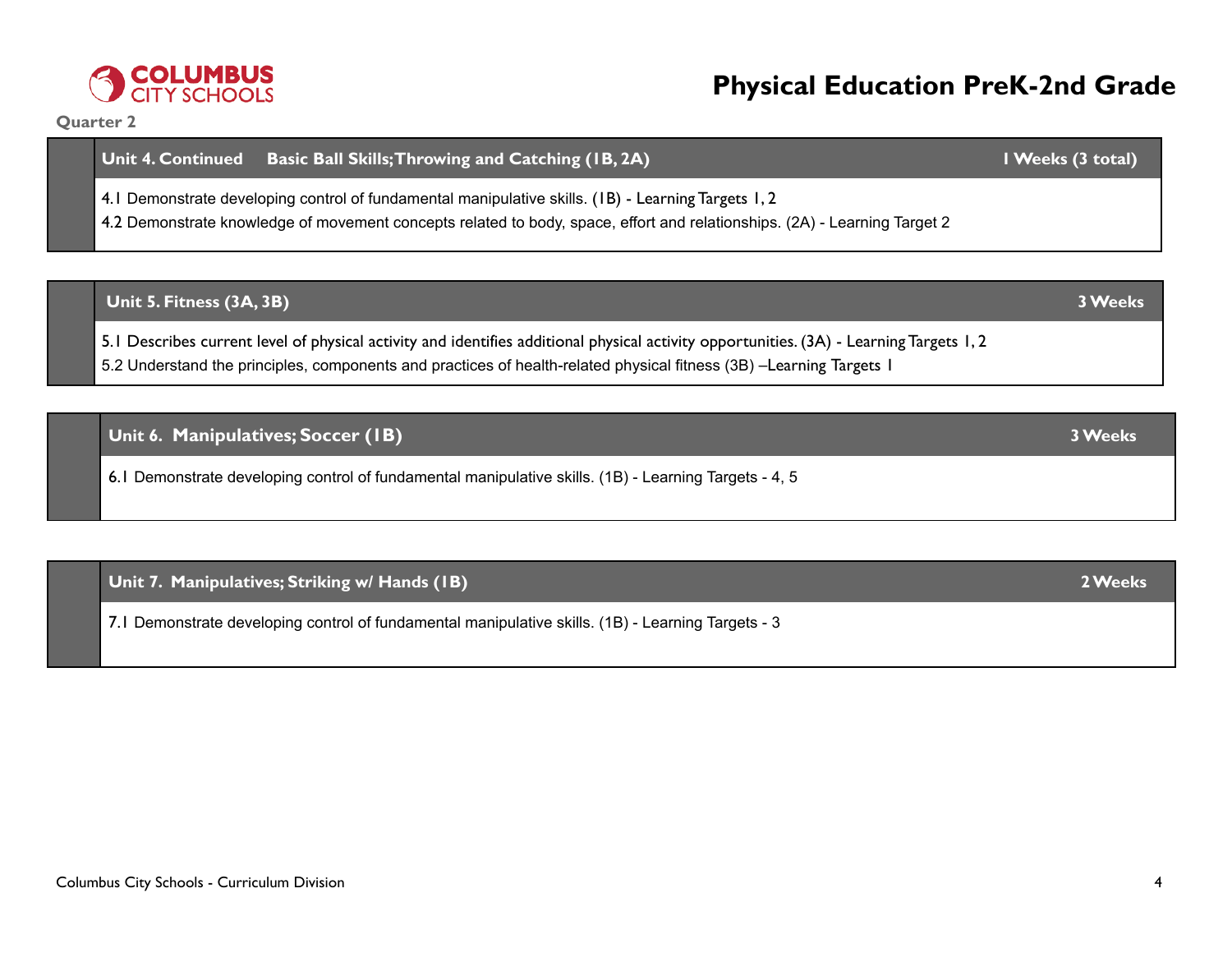

### **Quarter 3**

| Unit 8. Game Play (IB)                                                                                                   | <b>I</b> Week |
|--------------------------------------------------------------------------------------------------------------------------|---------------|
| 8.1 Demonstrate developing control of fundamental manipulative skills. (1B) Learning Targets your choice related to game |               |

| Unit 9. Fitness & Physical Activity (3B)                                                                            | l Week |
|---------------------------------------------------------------------------------------------------------------------|--------|
| 9.1 Understand the principles, components and practices of health-related physical fitness (3B) -Learning Targets I |        |

| Unit 10. Nutrition (3A)                                                                                                               | <b>3 Weeks</b> |
|---------------------------------------------------------------------------------------------------------------------------------------|----------------|
| 10.1 Describes current level of physical activity and identifies additional physical activity opportunities. (3A) - Learning Target 3 |                |

| Unit II. Manipulatives; Basketball (IB)                                                                     | <b>3 Weeks</b> |
|-------------------------------------------------------------------------------------------------------------|----------------|
| $\vert$ 11.1 Demonstrate developing control of fundamental manipulative skills. (1B) - Learning Targets - 5 |                |

## **Unit 12. Dance (1A) 1Week (total 3 weeks)**

12.1 Demonstrate locomotor and non-locomotor skills in a variety of ways.(1A) - Learning Targets - 5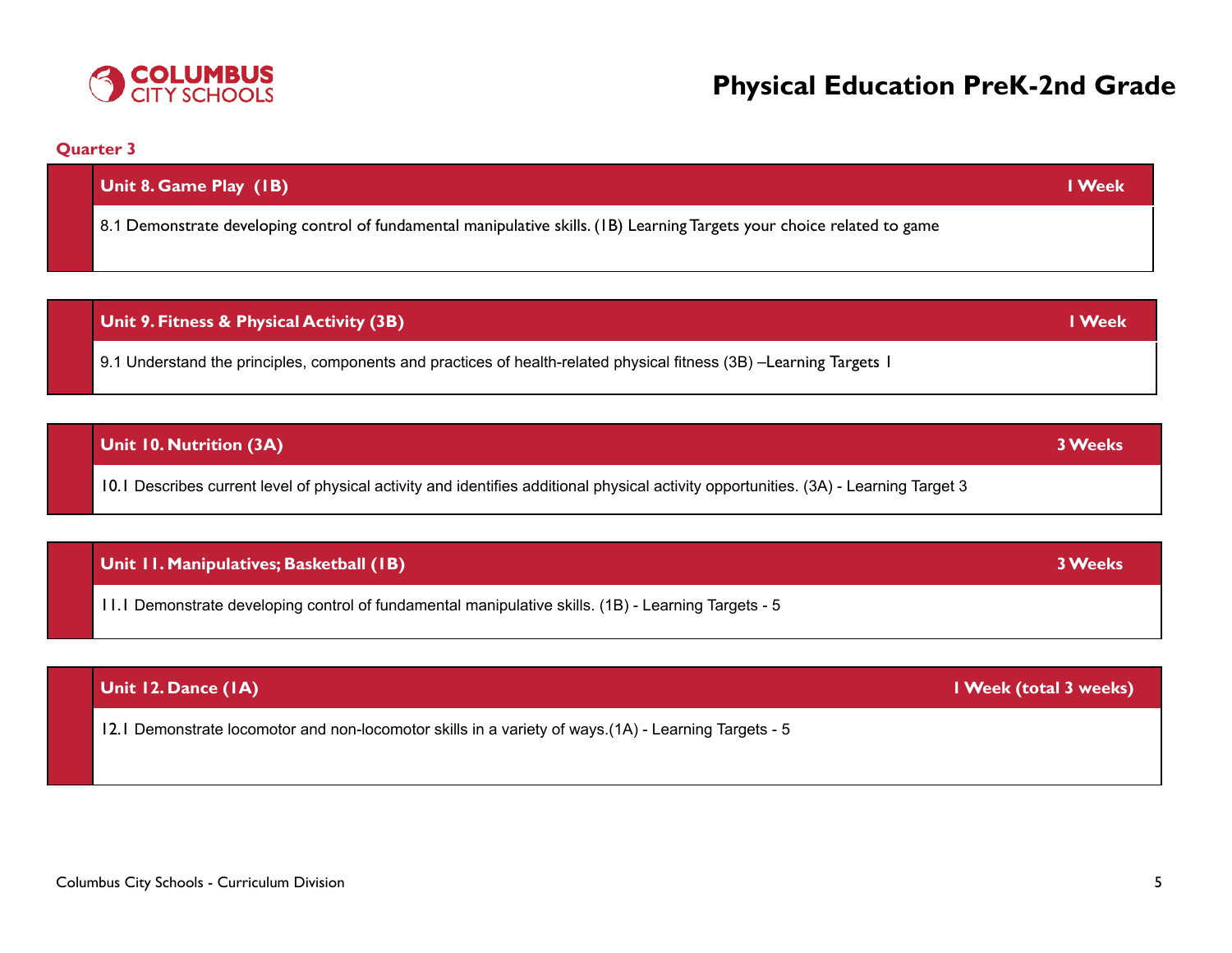**Quarter 4**

| Unit 12. Continued Dance (IA)                                                                         | 2 Weeks (3 total) |
|-------------------------------------------------------------------------------------------------------|-------------------|
| 12.1 Demonstrate locomotor and non-locomotor skills in a variety of ways. (1A) - Learning Targets - 6 |                   |
|                                                                                                       |                   |

**Unit 13. Fitness/Physical Activity (5A/B) 2Weeks**

13.1 Identifies health benefits as reasons to value physical activity. (5A) - Learning Target - 1 13.2 Identifies reasons to participate in physical activity. (5B) - Learning Target - 1

### **Unit 14. Game Play (1B) 1Week**

14.1 Demonstrate developing control of fundamental manipulative skills. (1B) Learning Targets your choice related to game

### **Unit 15. Manipulatives; Choice (1B) 2Weeks**

15.1 Demonstrate developing control of fundamental manipulative skills. (1B) - Learning Targets - your choice

### **Unit 16. All Skills Field Day 2Weeks**

All

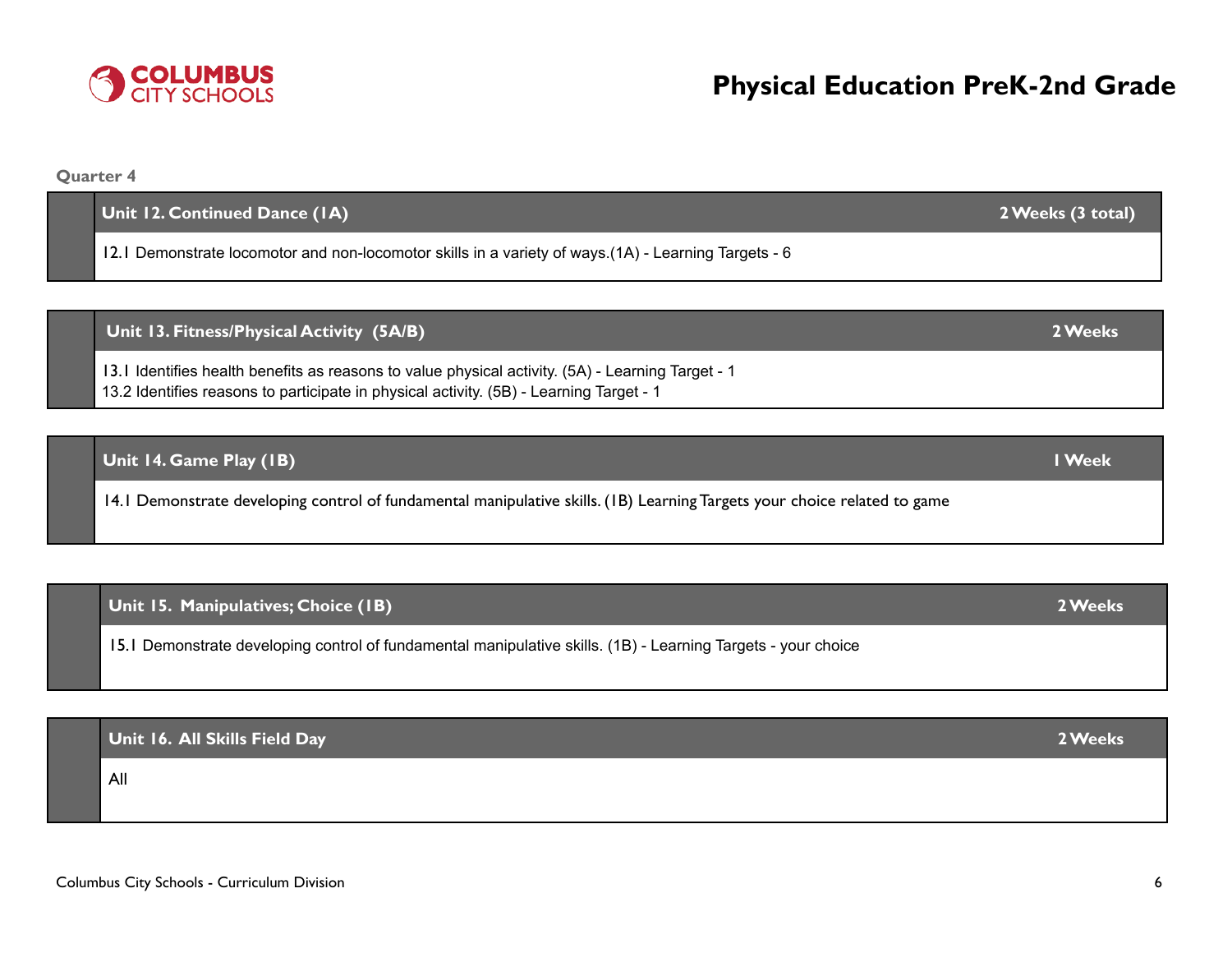

# **Scope and Sequence**

# **Quarter 1**

|                                                               | Unit 1. Intro to PE (4A & B)                                                                                                                                                                                                                                   |                                                                                                                                                                                                                                                                                                                                                                                                                               | 2 weeks                                                                                                                                                                                                                                                                      |  |
|---------------------------------------------------------------|----------------------------------------------------------------------------------------------------------------------------------------------------------------------------------------------------------------------------------------------------------------|-------------------------------------------------------------------------------------------------------------------------------------------------------------------------------------------------------------------------------------------------------------------------------------------------------------------------------------------------------------------------------------------------------------------------------|------------------------------------------------------------------------------------------------------------------------------------------------------------------------------------------------------------------------------------------------------------------------------|--|
| <b>Benchmark</b>                                              | <b>Learning Targets</b>                                                                                                                                                                                                                                        | <b>Big Ideas / Essential Questions</b>                                                                                                                                                                                                                                                                                                                                                                                        | <b>Strategies / Activities</b>                                                                                                                                                                                                                                               |  |
| 1.1 Know and follow<br>procedures and safe<br>practices. (4A) | <b>Follow directions, handle</b><br>equipment safely, and respond<br>positively to corrective reminders<br>while completing activities and<br>taking responsibility for actions.<br>Explain rules related to safety and<br>2.<br>activity-specific procedures. | Introduce Gym Rules and safe Practices<br>Be active, follow directions, and take<br>$\bullet$<br>ownership of behavior/actions.<br>Why are these rules/practices in place?<br>$\bullet$<br>What do you think are some not safe<br>behavior in the gym? What might<br>happen?<br>What do you think are some safe<br>behaviors in the gym?<br>If you make a mistake, what is an<br>$\bullet$<br>example of a positive response? | Go over<br>rules/procedures/expectations in<br>large group<br>Provide some easy activities that<br>reinforce and teach those safe<br>practices (e.g tag, locomotor skill<br>review, shark and minnows)<br>Stop, review, reinforce, and<br>continuous praise positive actions |  |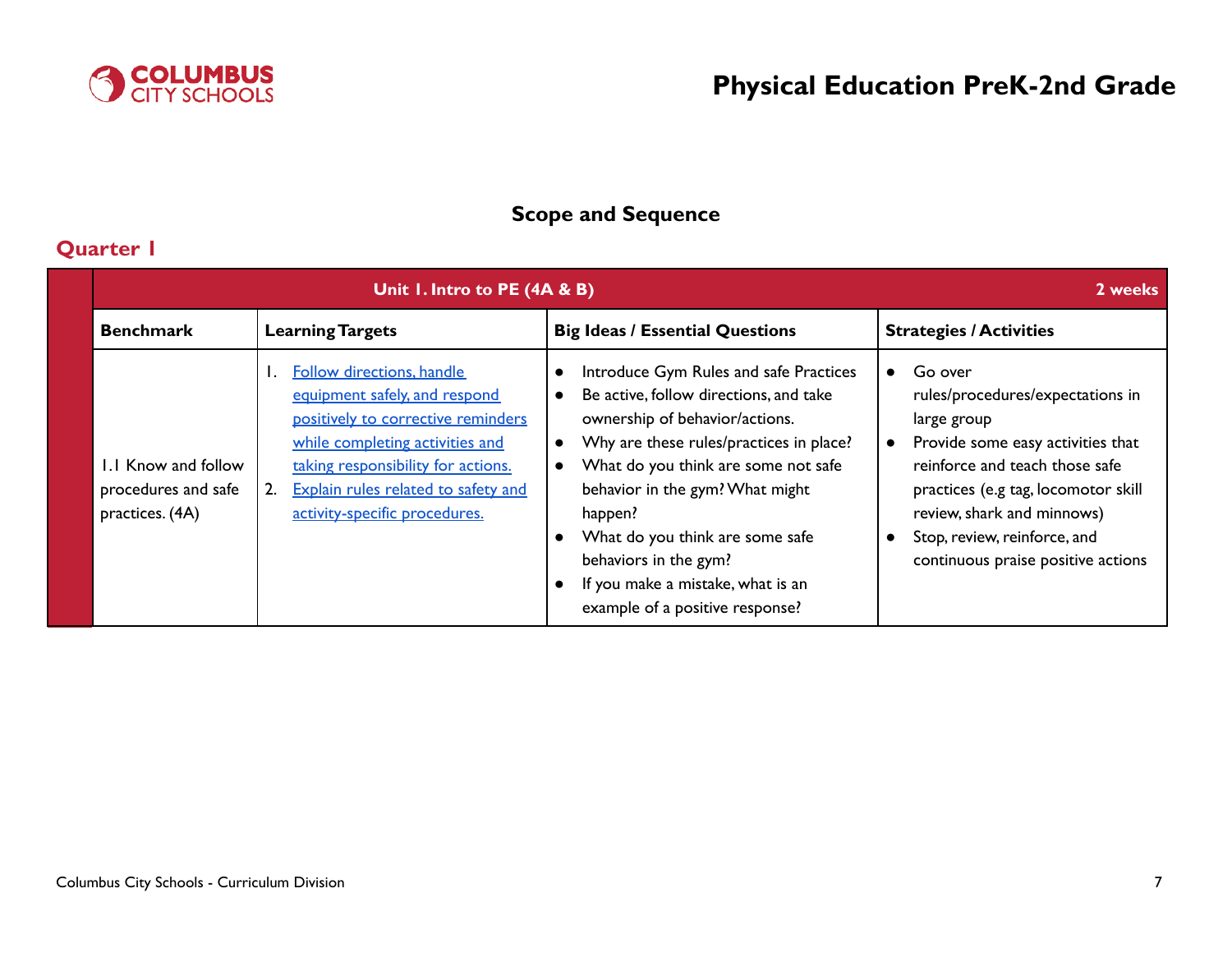

| Unit I. Intro to PE (4A & B)                                      |                                                                                                                                                                                                                                                                                                                                                                      | 2 weeks                                                                                                                                                                                                                                                                                                                                                                                            |                                                                                                                                                                                                                                                                                                                                                                                                                                                                                                                        |
|-------------------------------------------------------------------|----------------------------------------------------------------------------------------------------------------------------------------------------------------------------------------------------------------------------------------------------------------------------------------------------------------------------------------------------------------------|----------------------------------------------------------------------------------------------------------------------------------------------------------------------------------------------------------------------------------------------------------------------------------------------------------------------------------------------------------------------------------------------------|------------------------------------------------------------------------------------------------------------------------------------------------------------------------------------------------------------------------------------------------------------------------------------------------------------------------------------------------------------------------------------------------------------------------------------------------------------------------------------------------------------------------|
| <b>Benchmark</b>                                                  | <b>Learning Targets</b>                                                                                                                                                                                                                                                                                                                                              | <b>Big Ideas / Essential Questions</b>                                                                                                                                                                                                                                                                                                                                                             | <b>Strategies / Activities</b>                                                                                                                                                                                                                                                                                                                                                                                                                                                                                         |
| 1.2 Responsible<br>behavior in physical<br>activity settings (4B) | 3.<br>Interactive positively with others in<br>partner and small group activities<br>without regard to individual<br>differences (e.g demonstrate<br>cooperation resolving conflicts,<br>taking turns using equipment or<br>performing a task).<br><b>Follow instructions and class</b><br>4.<br>procedures while participating in<br>physical education activities. | Vocab - Positive interaction, cooperation,<br>$\bullet$<br>Empathy, conflicts<br>How can you cooperate with someone<br>in PE? What might that look like?<br>What are some examples of respectful<br>behavior in PE? With others? With<br>equipment?<br>What are different ways we can resolve a<br>conflict? Give an example and what<br>language might you use.<br>How did you do today in class? | Large Group discussion<br>Rock Paper Scissors (activity to<br>help resolve conflicts easy)<br>Easy activities (e.g. tag, partner<br>$\bullet$<br>games, small group games), switch<br>groups and discuss positive<br>interaction with everyone at all<br>times during class.<br>Take turns using equipment type<br>$\bullet$<br>easy activities (e.g. yarn balls, hula<br>hoops) w/ partners<br>Continuously reinforce positive<br><b>behaviors</b><br>Closure - reflection - verbally<br>share, examples during class |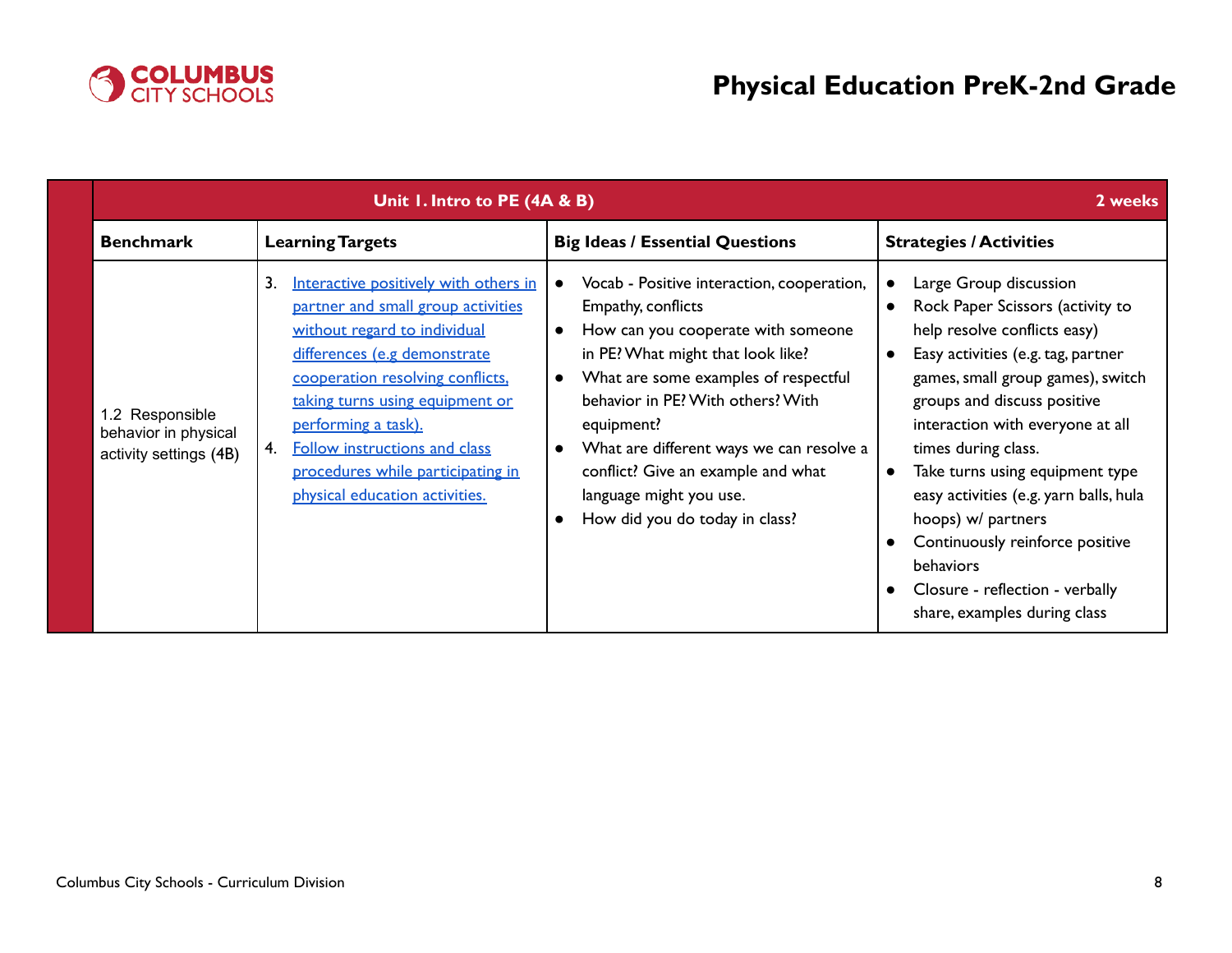

| <b>Unit 2. Playground Games &amp; Physical Activity (5A/B)</b>                       |                                                                                              |                                                                                                                                                                                                                           | 2 weeks                                                                                                                                                                               |  |
|--------------------------------------------------------------------------------------|----------------------------------------------------------------------------------------------|---------------------------------------------------------------------------------------------------------------------------------------------------------------------------------------------------------------------------|---------------------------------------------------------------------------------------------------------------------------------------------------------------------------------------|--|
| <b>Benchmark</b>                                                                     | <b>Standards / Learning Targets</b>                                                          | <b>Big Ideas / Essential Questions</b>                                                                                                                                                                                    | <b>Strategies / Activities</b>                                                                                                                                                        |  |
| 2. I Identifies health<br>benefits as reasons<br>to value physical<br>activity. (5A) | Identify specific health benefits<br>5.<br>from participation in daily physical<br>activity. | Vocab - Health Benefit<br>$\bullet$<br>List out health benefits from being active<br>Identify specific health benefits from<br>physical activity.<br>Why is it important to participate in<br>physical activity everyday? | Large Group Discussion<br>$\bullet$<br>Watch a video and discuss<br>Relay race matching<br>$\bullet$<br>(positive/negative outcomes using<br>cards or something similar)<br>Worksheet |  |

|                                                                        | Unit 2. Playground Games & Physical Activity (5A/B)                      |                                                  |                                                                                                   |  |
|------------------------------------------------------------------------|--------------------------------------------------------------------------|--------------------------------------------------|---------------------------------------------------------------------------------------------------|--|
| <b>Benchmark</b>                                                       | <b>Standards / Learning Targets</b>                                      | <b>Big Ideas / Essential Questions</b>           | <b>Strategies / Activities</b>                                                                    |  |
| 2.2 Identifies reasons<br>to participate in<br>physical activity. (5B) | Discuss personal reasons (why?)<br>6.<br>for enjoying physical activity. | List reasons why one might enjoy being<br>active | Large Group Discussion<br>Watch a video and discuss<br>Partner discussion (compare &<br>contrast) |  |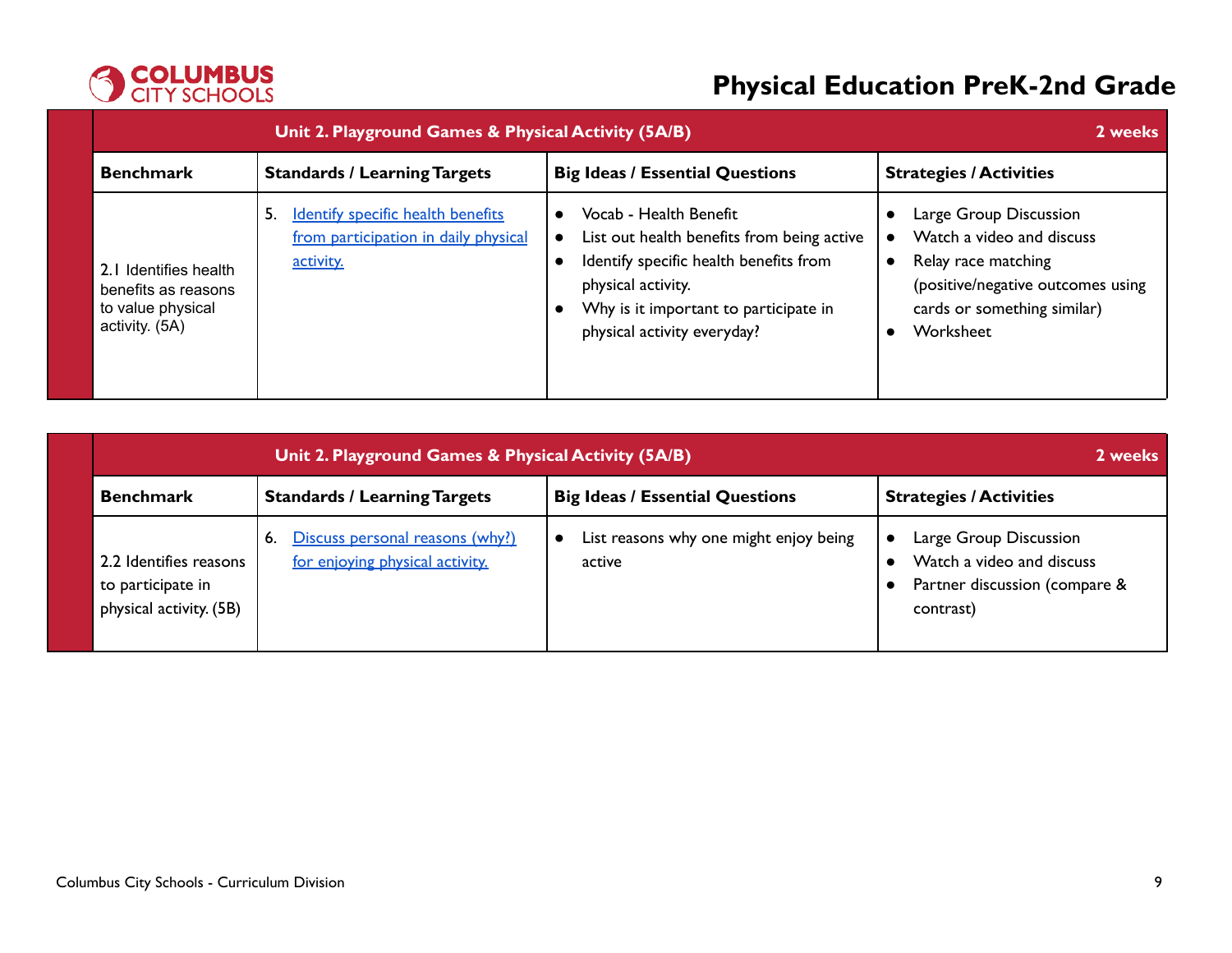

|                                                                                           | Unit 3. Locomotor/Non-Locomotor Movements (IA, 2A)                                                                                                                                                                                                                                                                                                                                                                               |                                                                                                                                                                                                                                                                                                                                                                                                                                                                                                                                                                                                                                                                                                                                                                                                                                                                                                                                                                                                                 | 3 weeks                                                                                                                                                                                                                                                                                                                                           |
|-------------------------------------------------------------------------------------------|----------------------------------------------------------------------------------------------------------------------------------------------------------------------------------------------------------------------------------------------------------------------------------------------------------------------------------------------------------------------------------------------------------------------------------|-----------------------------------------------------------------------------------------------------------------------------------------------------------------------------------------------------------------------------------------------------------------------------------------------------------------------------------------------------------------------------------------------------------------------------------------------------------------------------------------------------------------------------------------------------------------------------------------------------------------------------------------------------------------------------------------------------------------------------------------------------------------------------------------------------------------------------------------------------------------------------------------------------------------------------------------------------------------------------------------------------------------|---------------------------------------------------------------------------------------------------------------------------------------------------------------------------------------------------------------------------------------------------------------------------------------------------------------------------------------------------|
| <b>Benchmark</b>                                                                          | <b>Standards / Learning Targets</b>                                                                                                                                                                                                                                                                                                                                                                                              | <b>Big Ideas / Essential Questions</b>                                                                                                                                                                                                                                                                                                                                                                                                                                                                                                                                                                                                                                                                                                                                                                                                                                                                                                                                                                          | <b>Strategies / Activities</b>                                                                                                                                                                                                                                                                                                                    |
| 3.1 Demonstrate<br>locomotor and<br>non-locomotor skills<br>in a variety of ways.<br>(IA) | Demonstrate all fundamental<br>7.<br>locomotor skills (walk, run, slide,<br>gallop, hop, skip, jump, leap) using<br>critical elements.<br>Perform combinations of<br>8.<br>locomotor, non-locomotor, weight<br>transfer and static and dynamic<br>balance skills.<br>Perform combinations of<br>9.<br>non-locomotor and locomotor<br>skills in a movement pattern.<br>10. Perform combinations of rolling<br>and balance skills. | Vocab - Locomotor, non-locomotor,<br>$\bullet$<br>balances (static vs dynamic)<br>Demonstrate locomotor skills (walk,<br>$\bullet$<br>run, slide, gallop, hop, skip, jump, leap)<br>using the critical elements<br>Walking - Stand w/ feet shoulder<br>o<br>width apart, Step forward w/<br>lead foot, Keep feet apart and<br>don't cross them, keep eyes up<br>and forward<br>Run - March high (lift knees to<br>$\circ$<br>waist), push toes to ground,<br>swing hands loto high fast (hips<br>to ears), keep head and chin<br>straight ahead<br>Slide - Stand w/ feet shoulder<br>$\circ$<br>width apart, ben knees slightly,<br>step to side w/ lead foot, back<br>foot chase to catch lead foot<br>Gallop - stand w/ feet shoulder<br>$\circ$<br>width apart, step forward w/<br>lead foot, tak long slide forward,<br>back foot chase to catch lead<br>foot, close feet fast together<br>Hop - Balance on one foot, keep<br>$\circ$<br>other foot off ground, arms to<br>side to help balance, bend knees | Large Group Discussion<br>$\bullet$<br>I do, we do, you do<br>Following the leader (partners)<br><b>Stations</b><br>$\bullet$<br>Tag games<br>In my shoes<br>Yoga (balances)<br>$\bullet$<br>Partners/small group - create a<br>balance, demonstrate and do<br>together; Higher points of balance<br>numbers (math addition skills)<br>State test |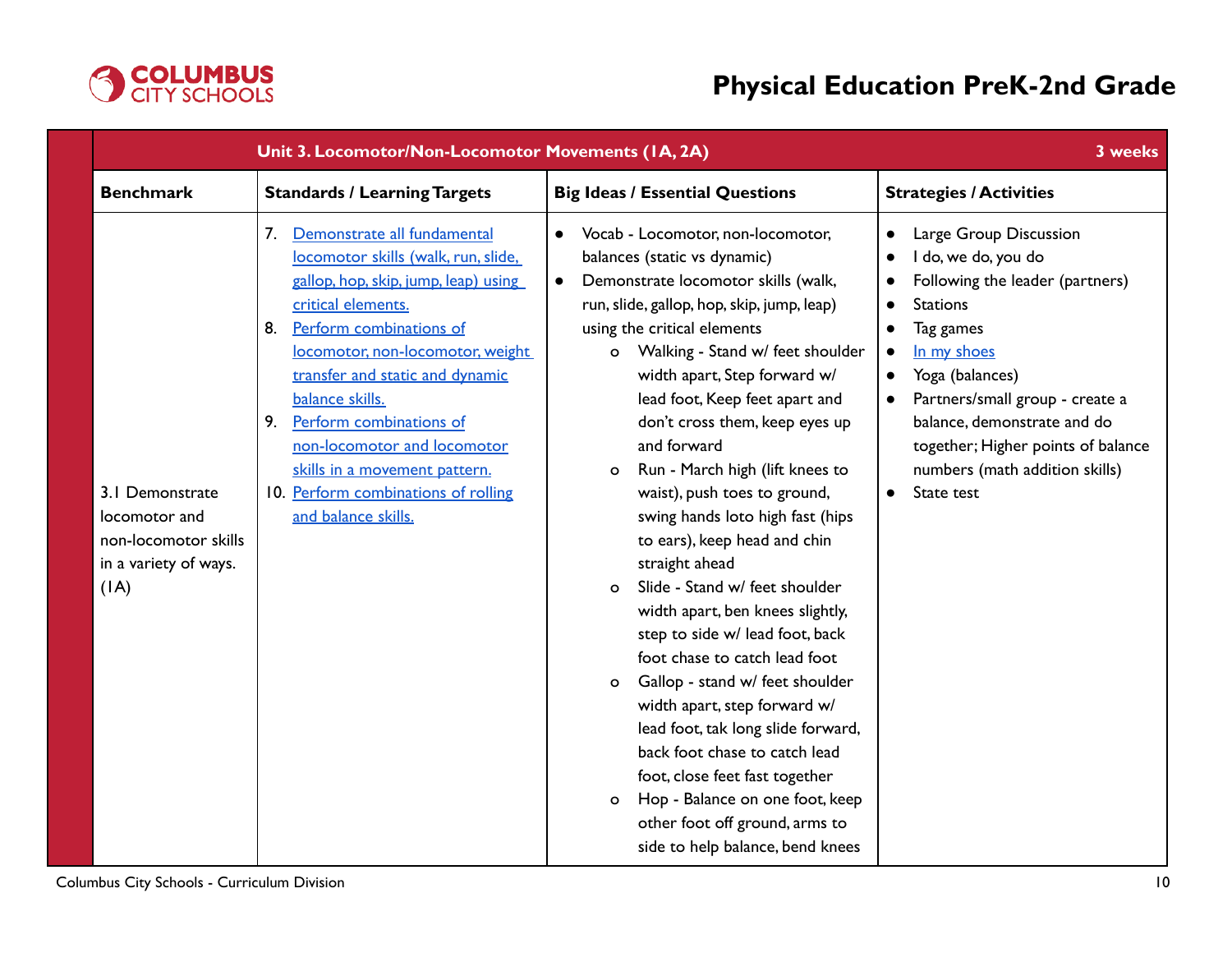

| when hopping off grand and<br>when landing, keep eyes up and<br>forward<br>Skip - stand w/ feet shoulder<br>$\circ$<br>width apart, step forward w/<br>lead foot and hop, repeat pattern<br>on opposite foot, keep eyes up<br>and forward<br>Jump - stand w/ feet shoulder<br>$\circ$<br>width apart, hands on sides,<br>bend knees slightly, explode up<br>with legs, bend knees when<br>landing<br>Leap - stand w/ feet shoulder<br>$\circ$<br>width apart, bend knees slightly,<br>Do a long jump off one foot and<br>land on the opposite foot, keep |
|----------------------------------------------------------------------------------------------------------------------------------------------------------------------------------------------------------------------------------------------------------------------------------------------------------------------------------------------------------------------------------------------------------------------------------------------------------------------------------------------------------------------------------------------------------|
|                                                                                                                                                                                                                                                                                                                                                                                                                                                                                                                                                          |
| eyes up and forward                                                                                                                                                                                                                                                                                                                                                                                                                                                                                                                                      |
| What is a balance? What are different<br>Points of Balance (or bases of support)?                                                                                                                                                                                                                                                                                                                                                                                                                                                                        |
| Perform a sequence of locomotor and<br>$\bullet$                                                                                                                                                                                                                                                                                                                                                                                                                                                                                                         |
| non-locomotor skills together                                                                                                                                                                                                                                                                                                                                                                                                                                                                                                                            |
| Perform combinations of rolling and<br>$\bullet$                                                                                                                                                                                                                                                                                                                                                                                                                                                                                                         |
| balance skills                                                                                                                                                                                                                                                                                                                                                                                                                                                                                                                                           |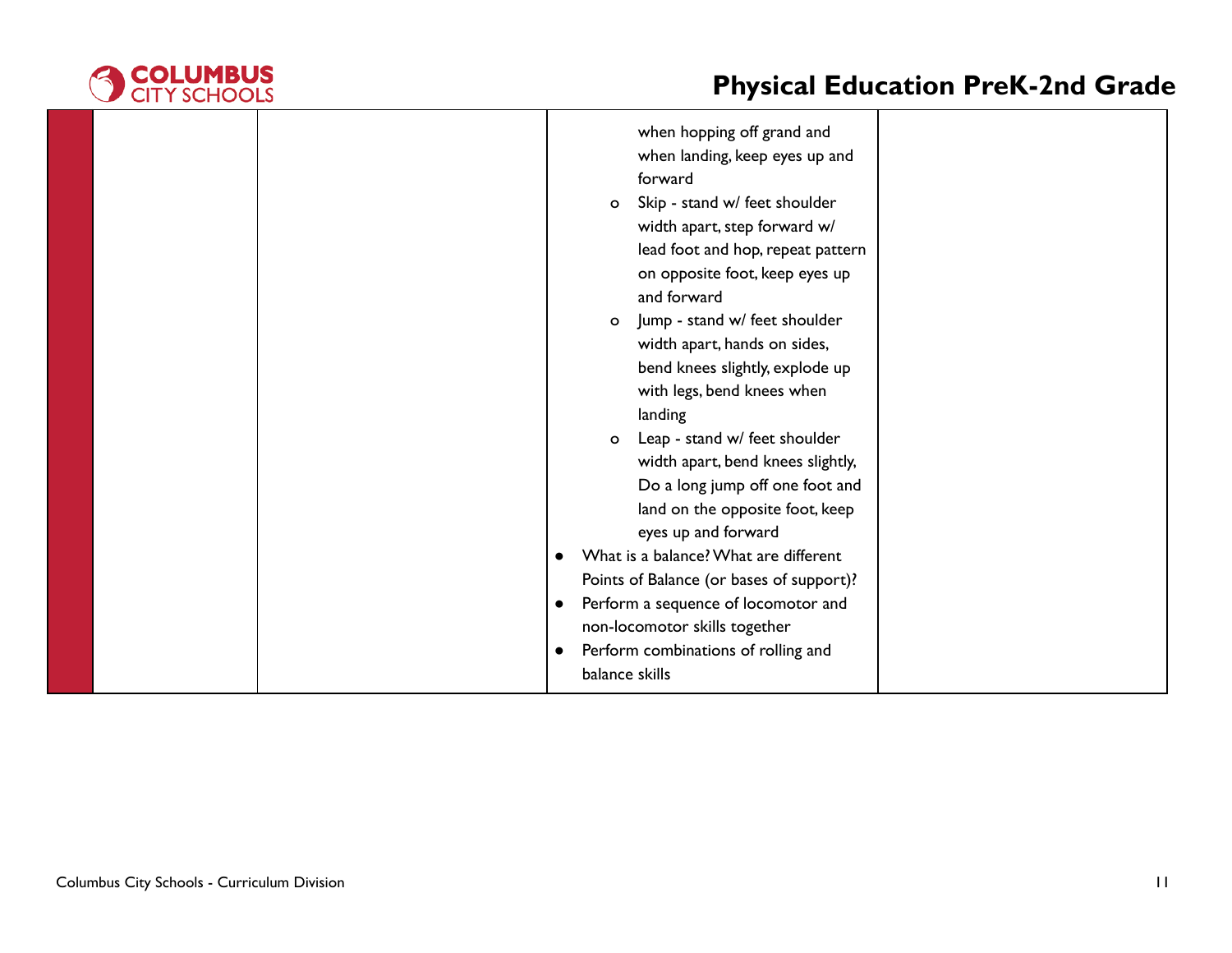

|                                                                                                                      | Unit 3. Locomotor/Non-Locomotor Movements (IA, 2A)                                                                                                                                                                                                                                                                                                     |                                                                                                                                                                                  |                                                                                                                                                        |
|----------------------------------------------------------------------------------------------------------------------|--------------------------------------------------------------------------------------------------------------------------------------------------------------------------------------------------------------------------------------------------------------------------------------------------------------------------------------------------------|----------------------------------------------------------------------------------------------------------------------------------------------------------------------------------|--------------------------------------------------------------------------------------------------------------------------------------------------------|
| <b>Benchmark</b>                                                                                                     | <b>Standards / Learning Targets</b>                                                                                                                                                                                                                                                                                                                    | <b>Big Ideas / Essential Questions</b>                                                                                                                                           | <b>Strategies / Activities</b>                                                                                                                         |
| 3.2 Demonstrate<br>knowledge of<br>movement concepts<br>related to body,<br>space, effort and<br>relationships. (2A) | 11. Apply movement vocabulary of<br>body, space, effort and<br>relationships to complete<br>movement tasks.<br>12. Apply movement concepts (use<br>more body parts, keep object<br>close, different degrees of effort,<br>force, speed, and direction, and<br>spacial awareness) to accomplish a<br>task in movement patterns, games,<br>and/or tasks. | Vocab - Body, space, effort, relationships<br>$\bullet$<br>Use vocab to complete movement tasks<br>Use movement concepts to accomplish a<br>task in patterns, games/and/or tasks | Large Group Discussion<br>I do, we do, you do<br>$\bullet$<br><b>Stations</b><br>$\bullet$<br>Partner/small Group work<br>Movement sequence Challenges |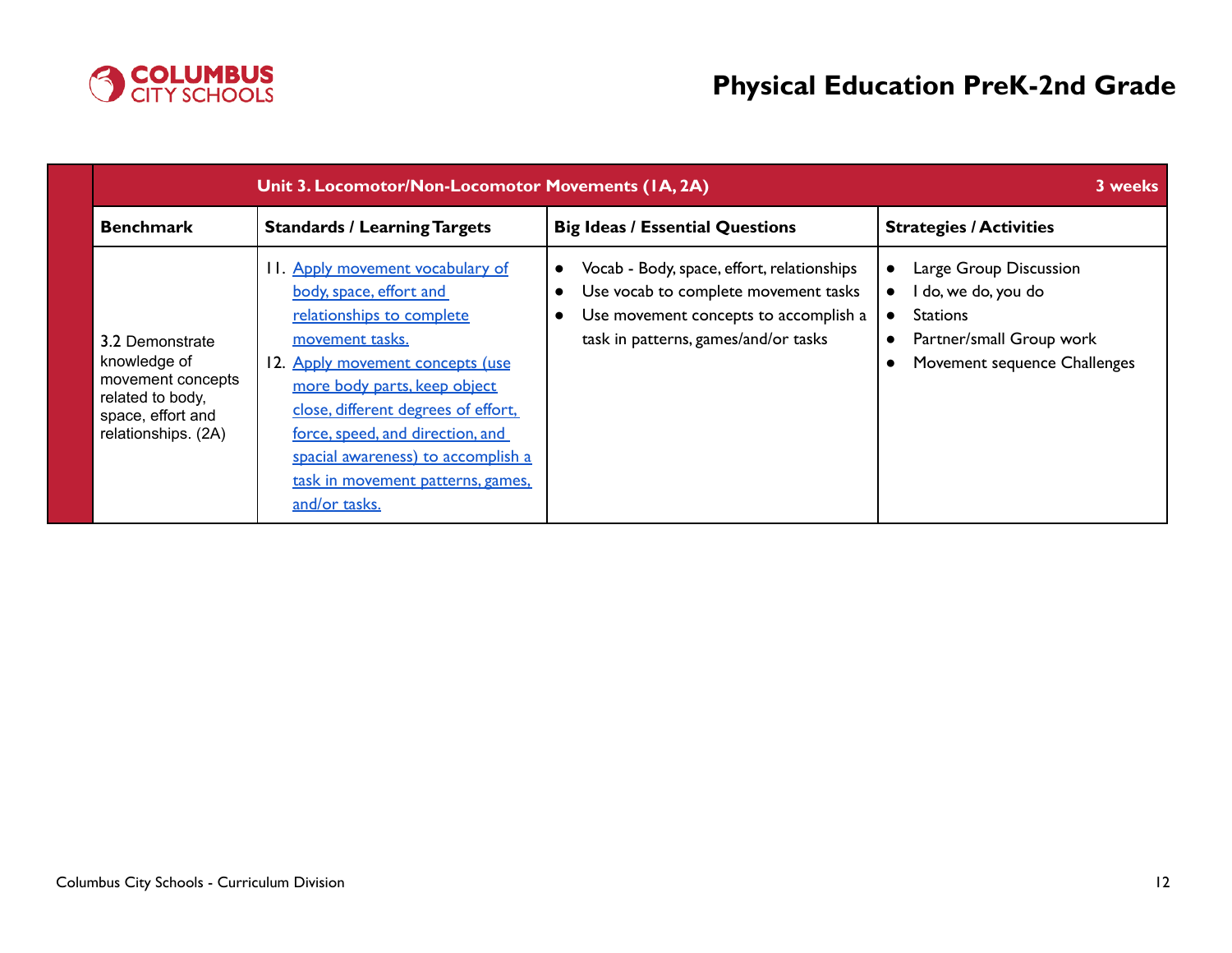

| Unit 4. Basic Ball Skills; Throwing and Catching (IB, 2A)                               |                                                                                                                                                                 |                                                                                                                                                                                                                                                                                                                                                                                                                                                                                                                                                                                                                                                                                                                                                                                                                                                                                                                                                                                                                                    | 3 weeks                                                                                                                                                                                                                                                                 |
|-----------------------------------------------------------------------------------------|-----------------------------------------------------------------------------------------------------------------------------------------------------------------|------------------------------------------------------------------------------------------------------------------------------------------------------------------------------------------------------------------------------------------------------------------------------------------------------------------------------------------------------------------------------------------------------------------------------------------------------------------------------------------------------------------------------------------------------------------------------------------------------------------------------------------------------------------------------------------------------------------------------------------------------------------------------------------------------------------------------------------------------------------------------------------------------------------------------------------------------------------------------------------------------------------------------------|-------------------------------------------------------------------------------------------------------------------------------------------------------------------------------------------------------------------------------------------------------------------------|
| <b>Benchmark</b>                                                                        | <b>Standards / Learning Targets</b>                                                                                                                             | <b>Big Ideas / Essential Questions</b>                                                                                                                                                                                                                                                                                                                                                                                                                                                                                                                                                                                                                                                                                                                                                                                                                                                                                                                                                                                             | <b>Strategies / Activities</b>                                                                                                                                                                                                                                          |
| 4.1 Demonstrate<br>developing control of<br>fundamental<br>manipulative skills.<br>(IB) | 13. Throw overhand a variety of<br>objects demonstrating a side<br>orientation.<br>14. Catch objects coming from<br>different directions, heights and<br>speed. | Vocab - Cues/critical elements, Target<br>$\bullet$<br>Throwing Critical Elements (varies for<br>$\bullet$<br>teachers - non throwing side point to<br>target, Step w/ opposite foot, Throw<br>(ball behind head, extend non throwing<br>arm to target, throwing arm leads w/<br>elbow, Follow-Through w/ throwing arm<br>across body)<br>o Cues - Point, Step, Throw,<br>Follow-Through<br>Catching critical elements - face body<br>$\bullet$<br>square to thrower, Keep eyes on the ball,<br>Reach hands towards the ball, Five with<br>the ball as it hits your hands, Keep<br>pinkies together if ball is below your<br>waist, keep thumbs together if ball is<br>above your waist<br>o Cues - Ready, Eyes, Reach, Give,<br>together (thumbs/pinkies)<br>What is an Overhand Throw? Does the<br>motion change w/ the objects used<br>today?<br>What fingers are together if the ball is<br>$\bullet$<br>above the waist? Below the waist<br>Adapt/adjust to catching objects from<br>different directions, heights, and speed | Large Group Discussion<br>$\bullet$<br>Demonstrations - I do, we do, you<br>do<br>Use different targets, balls<br>$\bullet$<br>Partner Practice (Peer assessment)<br><b>Stations</b><br>Game Play - Reinforce CE during<br>game<br><b>State Assessment</b><br>$\bullet$ |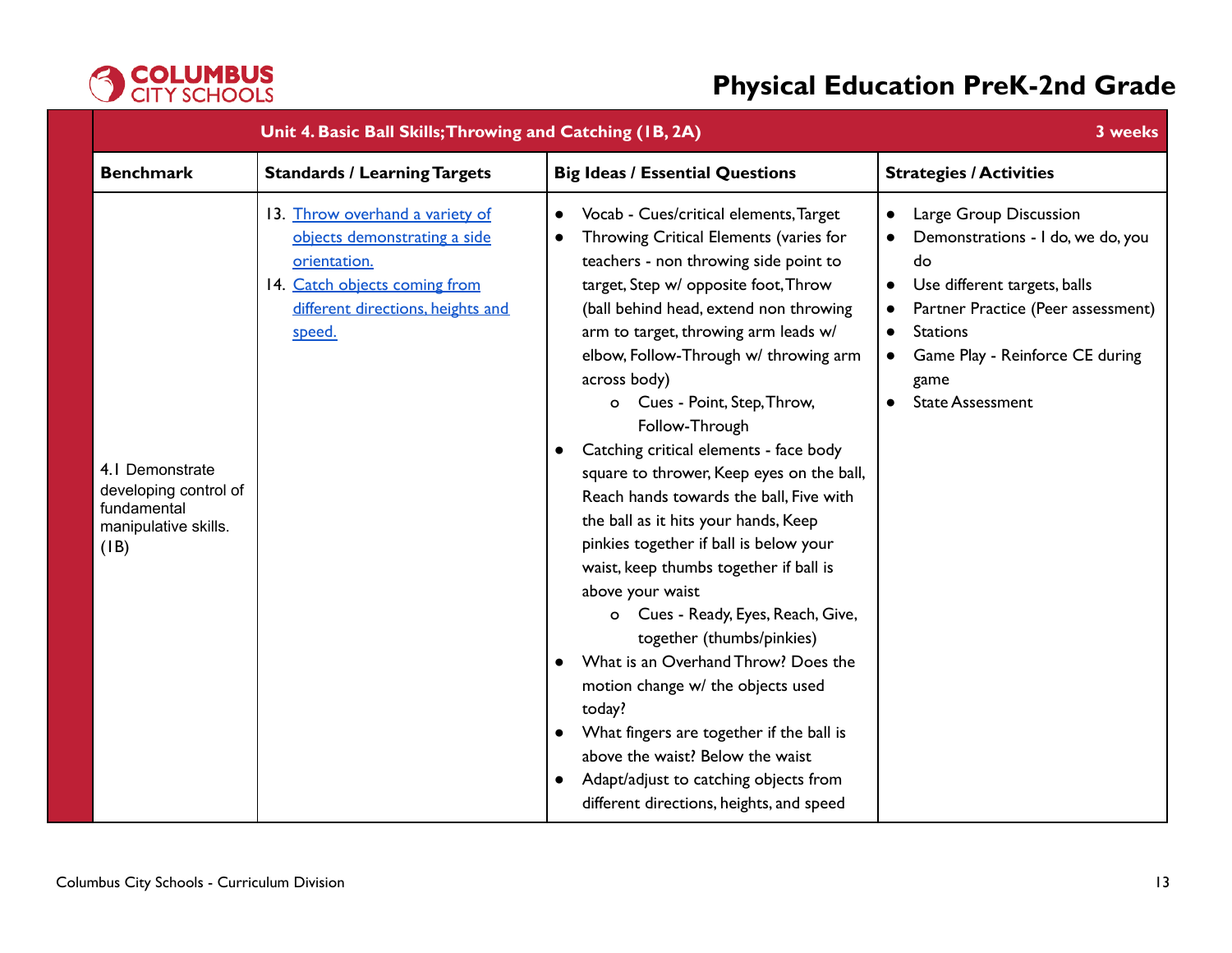

| Unit 4. Basic Ball Skills; Throwing and Catching (IB, 2A)                                                            | 3 weeks                                                                                                                                                                                                                                                                                                                                               |                                                                                                                                                                                                           |                                                                                                                                                                                 |
|----------------------------------------------------------------------------------------------------------------------|-------------------------------------------------------------------------------------------------------------------------------------------------------------------------------------------------------------------------------------------------------------------------------------------------------------------------------------------------------|-----------------------------------------------------------------------------------------------------------------------------------------------------------------------------------------------------------|---------------------------------------------------------------------------------------------------------------------------------------------------------------------------------|
| <b>Benchmark</b>                                                                                                     | <b>Standards / Learning Targets</b>                                                                                                                                                                                                                                                                                                                   | <b>Big Ideas / Essential Questions</b>                                                                                                                                                                    | <b>Strategies / Activities</b>                                                                                                                                                  |
| 4.2 Demonstrate<br>knowledge of<br>movement concepts<br>related to body,<br>space, effort and<br>relationships. (2A) | 15. Apply movement vocabulary of<br>body, space, effort and<br>relationships to complete<br>movement tasks.<br>16. Apply movement concepts (use<br>more body parts, keep object<br>close, different degrees of effort,<br>force, speed, and direction, and<br>spacial awareness) to accomplish a<br>task in movement patterns, games.<br>and/or tasks | Vocab - movement concepts of body,<br>$\bullet$<br>space, effort and relationships<br>Adapt/Adjust throwing and catching skills<br>in different environments<br>Adapt/Adjust skills in a game and/or task | Large Group Discussion<br><b>Peer Discussions</b><br>Stations - target challenges,<br>partner work<br>Throwing Games (e.g. Bottle<br>Battle, Station challenges,<br>Battleship) |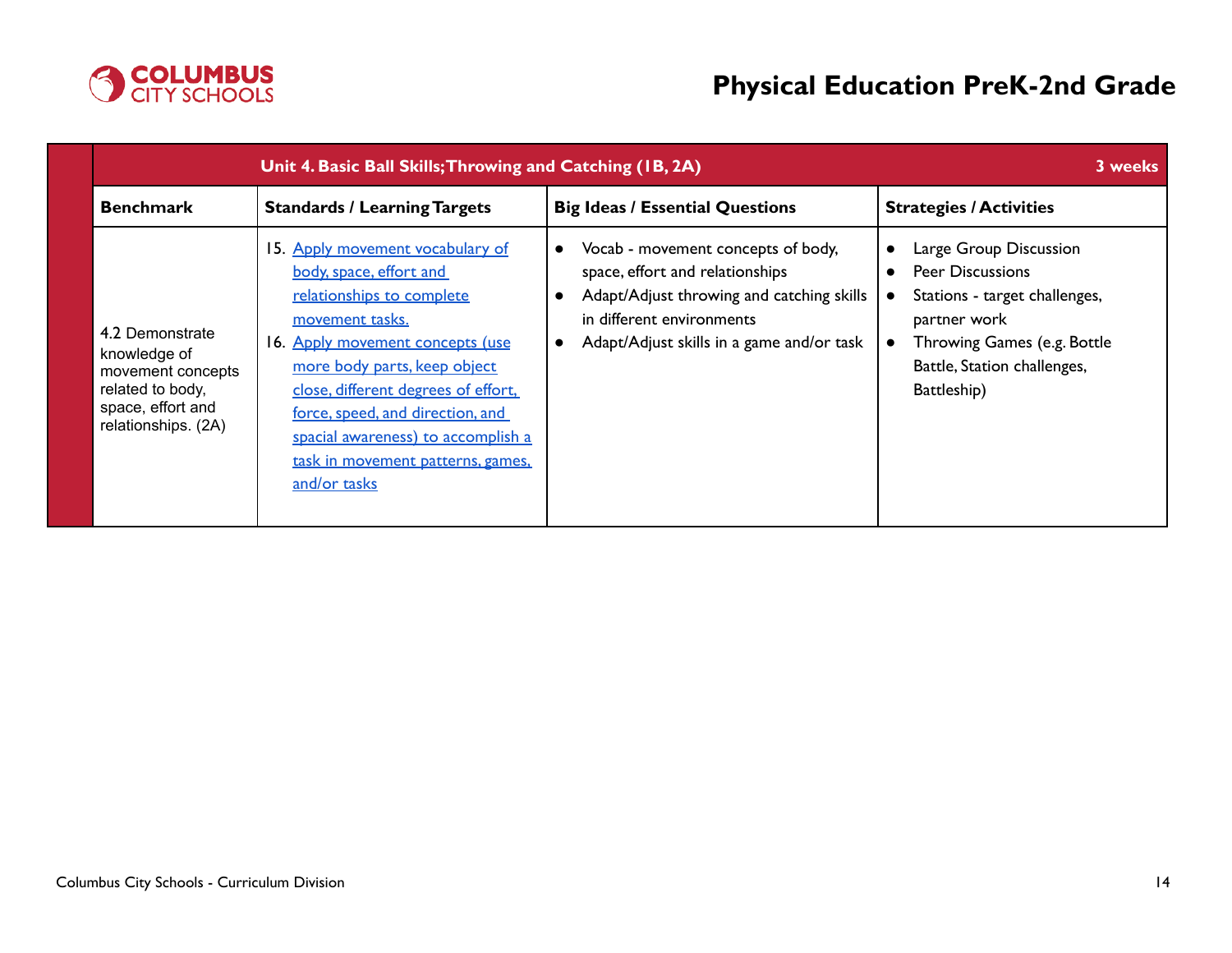

# **Quarter 2**

| Unit 5. Fitness (3A, 3B)                                                                                                        |                                                                                                                                                                                                                         |                                                                                                                                                                                                                                                                                                                                                                                      | 3 weeks                                                                                                                |
|---------------------------------------------------------------------------------------------------------------------------------|-------------------------------------------------------------------------------------------------------------------------------------------------------------------------------------------------------------------------|--------------------------------------------------------------------------------------------------------------------------------------------------------------------------------------------------------------------------------------------------------------------------------------------------------------------------------------------------------------------------------------|------------------------------------------------------------------------------------------------------------------------|
| <b>Benchmark</b>                                                                                                                | <b>Standards / Learning Targets</b>                                                                                                                                                                                     | <b>Big Ideas / Essential Questions</b>                                                                                                                                                                                                                                                                                                                                               | <b>Strategies / Activities</b>                                                                                         |
| 5.1 Describes<br>current level of<br>physical activity and<br>identifies additional<br>physical activity<br>opportunities. (3A) | 17. Identify opportunities for physical<br>activity at school, home and in the<br>community.<br>18. Track the amount of physical<br>activity within the school day and<br>compare it to the recommendation<br>for daily | Vocab: Physical Activity, Community<br>What are different physical activities that<br>you can do at school, home and in<br>community?<br>What is the Daily recommendation for<br>$\bullet$<br>physical activity?<br>Be able to track how much you do in a<br>given school day and compare to the<br>daily recommendation<br>What more can you do to hit the daily<br>recommendation? | Large group discussion<br>Do a worksheet together<br>Verbal or written check for<br>understanding<br><b>State Test</b> |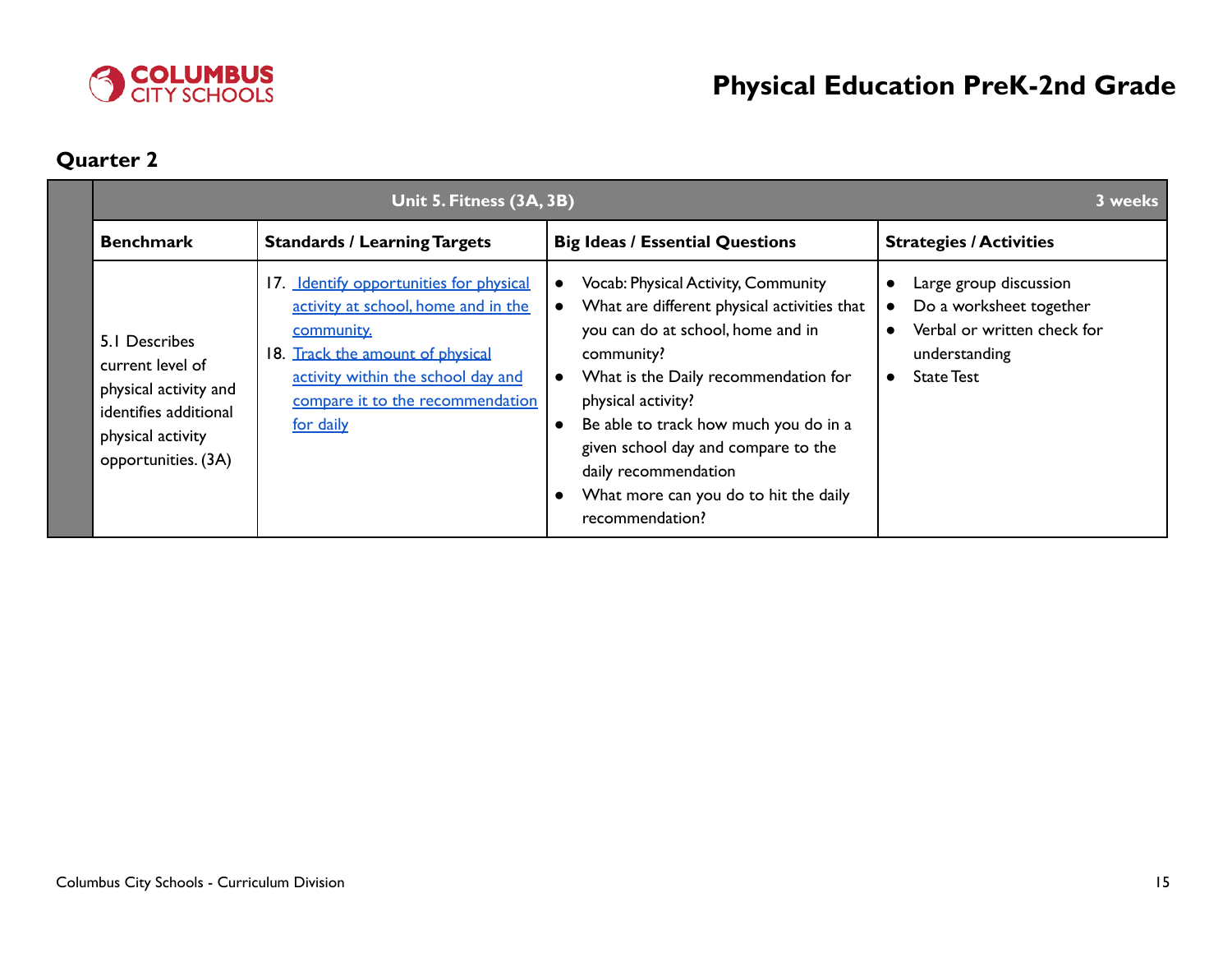

|                                                                                                                 | Unit 5. Fitness (3A, 3B)                                                                                                                                                                               |                                                                                                                                                                                                                                                                                                                                                                                                                                                                                                 |                                                                                                                                                                                                                                      |
|-----------------------------------------------------------------------------------------------------------------|--------------------------------------------------------------------------------------------------------------------------------------------------------------------------------------------------------|-------------------------------------------------------------------------------------------------------------------------------------------------------------------------------------------------------------------------------------------------------------------------------------------------------------------------------------------------------------------------------------------------------------------------------------------------------------------------------------------------|--------------------------------------------------------------------------------------------------------------------------------------------------------------------------------------------------------------------------------------|
| <b>Benchmark</b>                                                                                                | <b>Standards / Learning Targets</b>                                                                                                                                                                    | <b>Big Ideas / Essential Questions</b>                                                                                                                                                                                                                                                                                                                                                                                                                                                          | <b>Strategies / Activities</b>                                                                                                                                                                                                       |
| 5.1 Understand the<br>principles,<br>components and<br>practices of<br>health-related<br>physical fitness. (3B) | 19. Recall activities that align with each<br>component of health-related<br>fitness (e.g. activities that increase<br>heart rate, improve muscular<br>strength, ways to stretch different<br>muscles) | Vocab: Health related fitness,<br>$\bullet$<br>cardiovascular endurance, muscular<br>strength and endurance, flexibility, body<br>composition, heart rate, stretch, muscles<br>What is health related fitness? What are<br>$\bullet$<br>the different components?<br>What are some exercises that go with<br>each component?<br>What are activities that increase heart<br>rate?<br>What are activities to help improve<br>muscular strength?<br>What are ways to stretch different<br>muscles? | Large group discussion<br>I do, we do, you do demonstration<br>$\bullet$<br>and practice<br>Teacher led then student led<br>$\bullet$<br>warm-up/Cool Down sequences<br>• Stations<br>Partner work<br><b>State Test</b><br>$\bullet$ |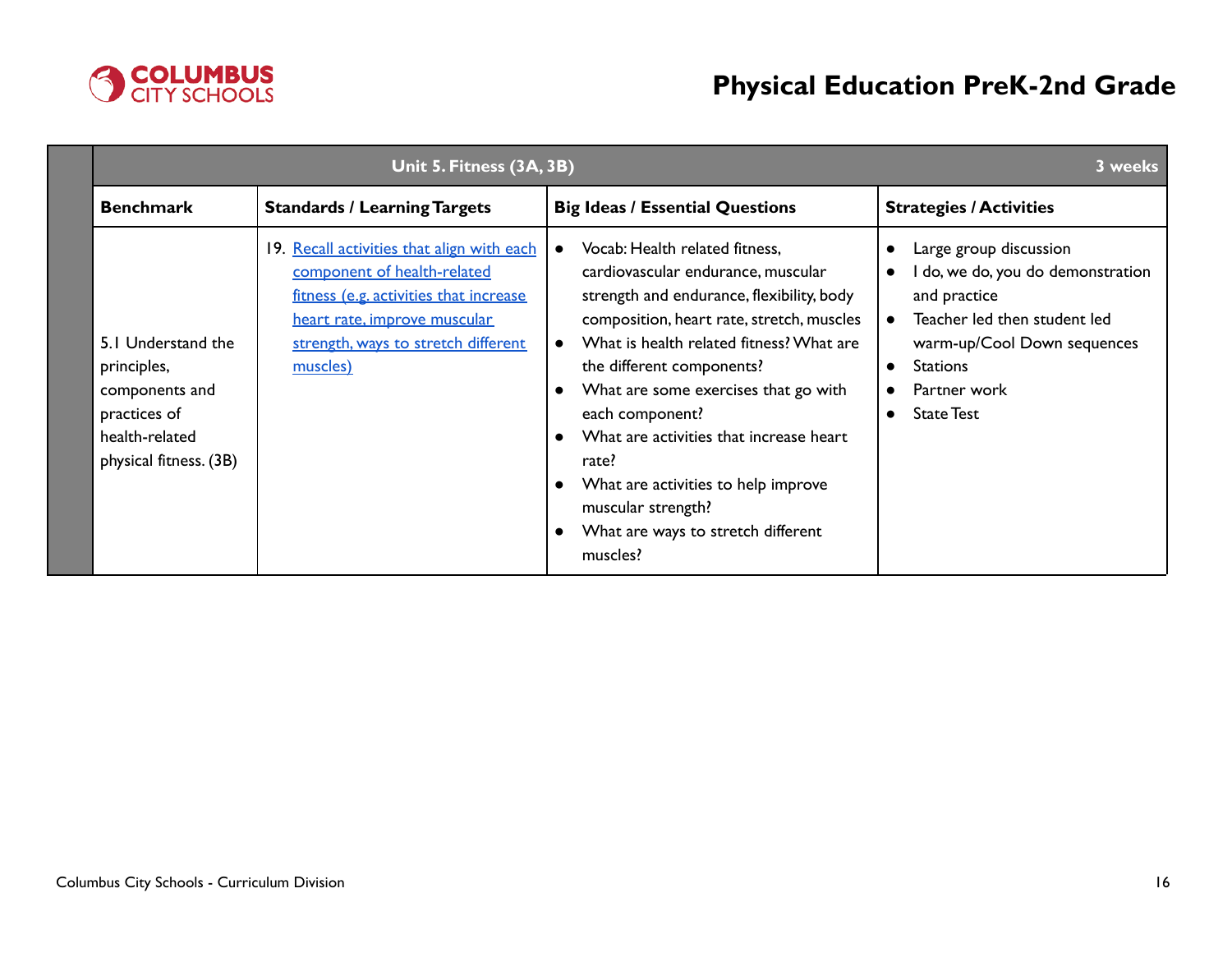

| Unit 6: Manipulatives; Soccer (IB)                                                      |                                                                                                                                                                                               |                                                                                                                                                                                                                                                                                                                                                                                                                                                                                                                                                                                                                                                                                                                                                                                                                                           | 3 weeks                                                                                                                                                                                                                    |  |
|-----------------------------------------------------------------------------------------|-----------------------------------------------------------------------------------------------------------------------------------------------------------------------------------------------|-------------------------------------------------------------------------------------------------------------------------------------------------------------------------------------------------------------------------------------------------------------------------------------------------------------------------------------------------------------------------------------------------------------------------------------------------------------------------------------------------------------------------------------------------------------------------------------------------------------------------------------------------------------------------------------------------------------------------------------------------------------------------------------------------------------------------------------------|----------------------------------------------------------------------------------------------------------------------------------------------------------------------------------------------------------------------------|--|
| <b>Benchmark</b>                                                                        | <b>Standards / Learning Targets</b>                                                                                                                                                           | <b>Big Ideas / Essential Questions</b>                                                                                                                                                                                                                                                                                                                                                                                                                                                                                                                                                                                                                                                                                                                                                                                                    | <b>Strategies / Activities</b>                                                                                                                                                                                             |  |
| 6.1 Demonstrate<br>developing control of<br>fundamental<br>manipulative skills.<br>(IB) | 20. Kick a rolled or moving ball with<br>the laces for power.<br>21. Dribble a ball with hands and feet<br>using variations in speed, direction.<br>pathway and relationship with<br>objects. | Soccer Dribble Critical Elements (push<br>$\bullet$<br>the gently forward with inside/outside of<br>your foot, alternate feet with the ball as<br>you move, keep the ball close and under<br>control, keep your head up and look<br>down field, stay on your toes and light<br>on your feet)<br>Soccer Dribble Cues - Soft touches,<br>alternate, Eyes up, ball close<br>Soccer Kick critical element - step and<br>place non-kicking foot next to ball, look<br>towards middle section of ball, contact<br>ball below center, follow through kicking<br>leg towards target<br>Soccer Kick cues - step, middle,<br>$\bullet$<br>follow-through<br>Be able to kick a rolled or moving ball<br>with laces for power<br>Be able to dribble a ball with feet using<br>different speeds, directions, pathways,<br>and relationship to objects. | • Large Group discussion<br>I do, you do, we do<br>$\bullet$<br>Individual practice<br>$\bullet$<br>Partner practice<br>$\bullet$<br><b>Stations</b><br>$\bullet$<br>Small-sided games<br>$\bullet$<br>Obstacle challenges |  |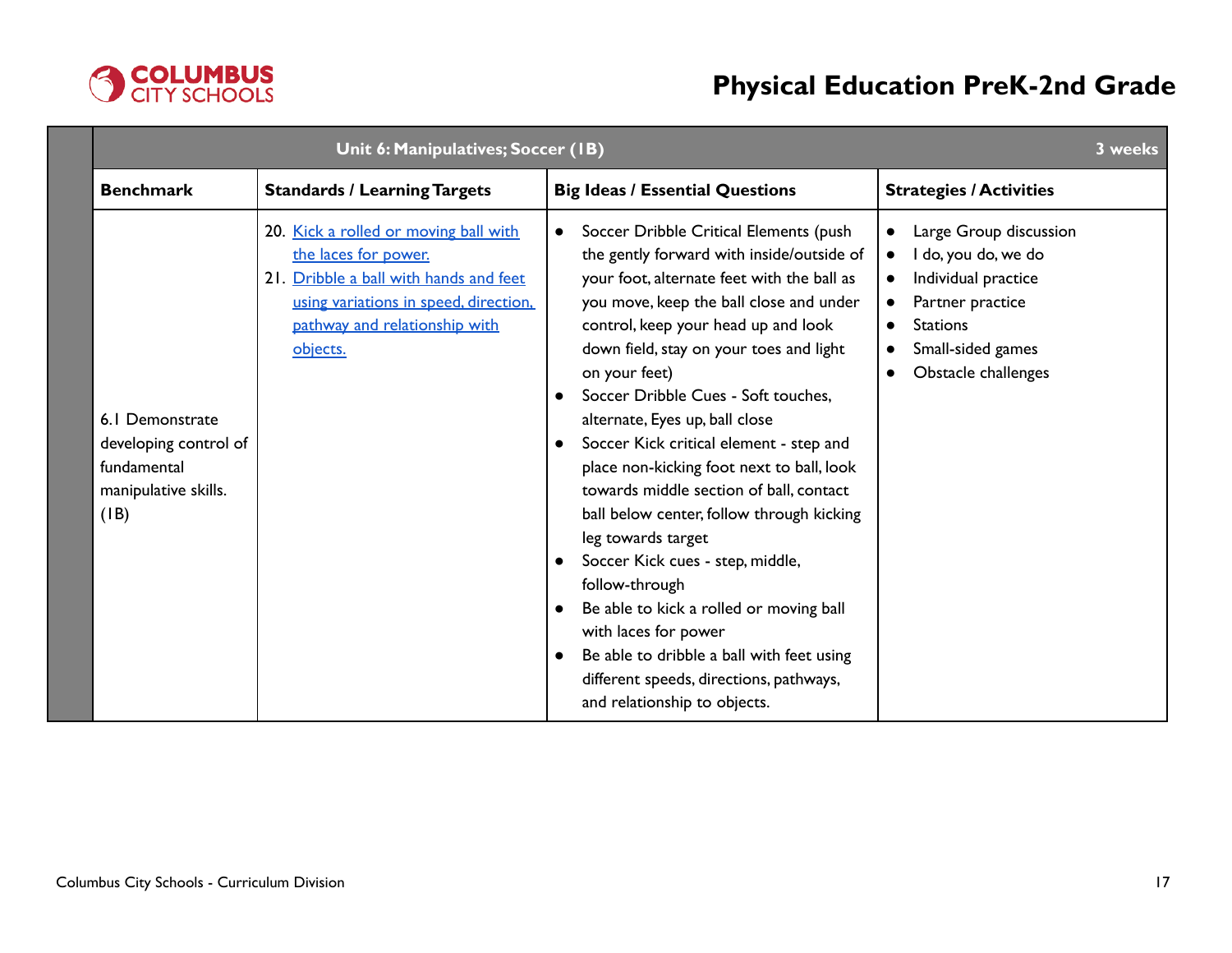

| Unit 7: Manipulatives; Striking w/ Hands/implement (IB)                                 | 3 weeks                                                                                                      |                                                                                                                                                                                                                                                                                                                                                                                                                                                                                                                                                                                             |                                                                                                                                                                                 |
|-----------------------------------------------------------------------------------------|--------------------------------------------------------------------------------------------------------------|---------------------------------------------------------------------------------------------------------------------------------------------------------------------------------------------------------------------------------------------------------------------------------------------------------------------------------------------------------------------------------------------------------------------------------------------------------------------------------------------------------------------------------------------------------------------------------------------|---------------------------------------------------------------------------------------------------------------------------------------------------------------------------------|
| <b>Benchmark</b>                                                                        | <b>Standards / Learning Targets</b>                                                                          | <b>Big Ideas / Essential Questions</b>                                                                                                                                                                                                                                                                                                                                                                                                                                                                                                                                                      | <b>Strategies / Activities</b>                                                                                                                                                  |
| 7.1 Demonstrate<br>developing control of<br>fundamental<br>manipulative skills.<br>(1B) | 22. Strike a variety of objects with the<br>hand or an implement with<br>purpose to control force/direction. | Strike a variety of objects with the hand<br>$\bullet$<br>and/or implement with the purpose of<br>control force/direction.<br>Striking w/ hands - Move feet under ball,<br>one foot in front of the other with knees<br>bent, extend arms, body, knees to the<br>ball, aim arms towards target<br>Striking w/ implement critical elements:<br>Eyes on the object, point non-striking<br>shoulder towards target, step with<br>opposite foot, watch the object all the<br>way into your implement, keep knees<br>bent and your grip solid, use a fluid<br>swinging motion and follow through | Large group discussion<br>I do, we do, you do<br>$\bullet$<br>Individual practice; balloons, beach<br>balls, paddle<br>Partner work<br>$\bullet$<br>Station practice/challenges |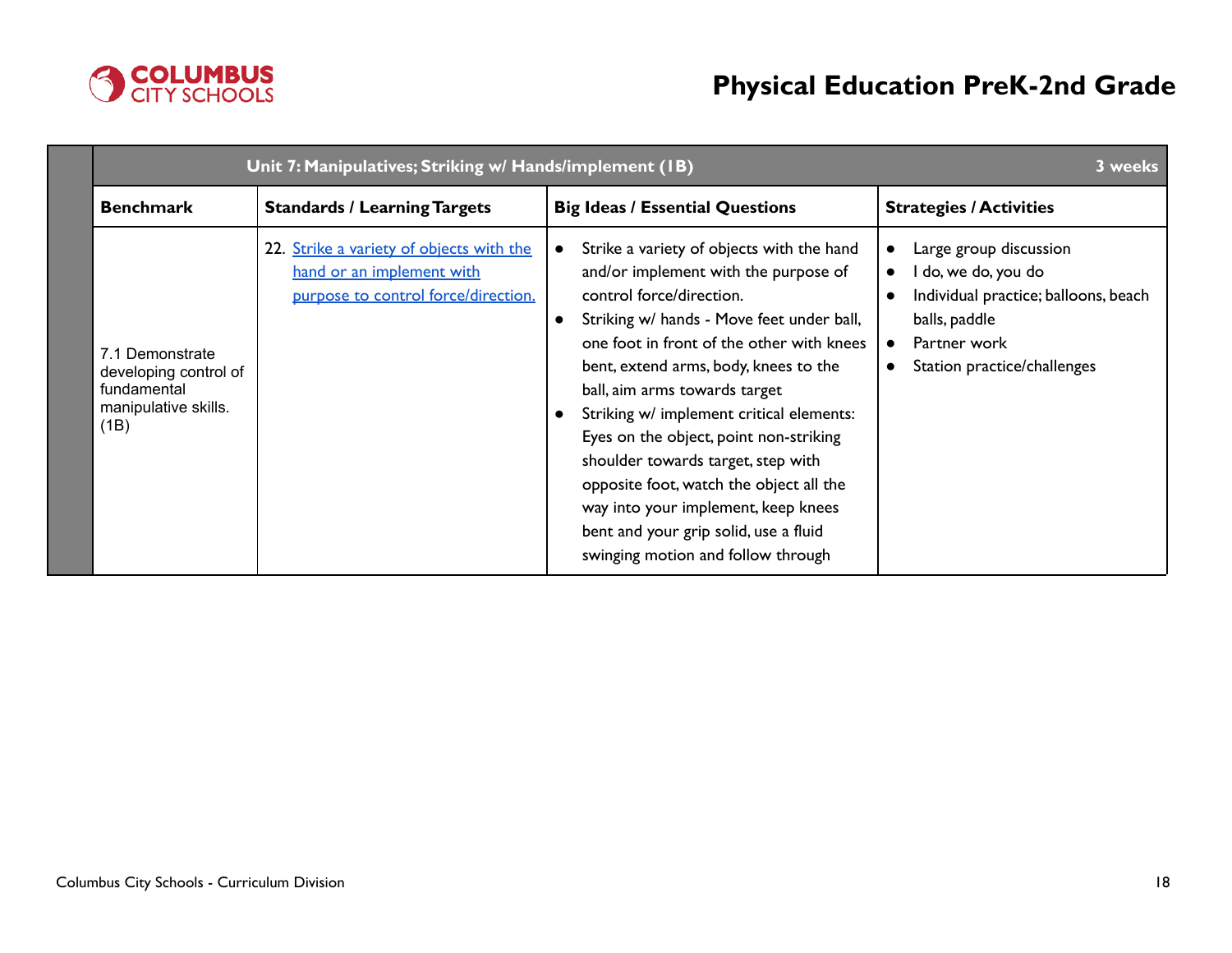

# **Quarter 3**

|      | Unit 8 Game Play (IB)                                                           |                                     |                                                                                                                                                        | l week                                                                                                                                                                               |
|------|---------------------------------------------------------------------------------|-------------------------------------|--------------------------------------------------------------------------------------------------------------------------------------------------------|--------------------------------------------------------------------------------------------------------------------------------------------------------------------------------------|
|      | <b>Benchmark</b>                                                                | <b>Standards / Learning Targets</b> | <b>Big Ideas / Essential Questions</b>                                                                                                                 | <b>Strategies / Activities</b>                                                                                                                                                       |
| (IB) | 8.1 Demonstrate<br>developing control of<br>fundamental<br>manipulative skills. | 23. Depends on the Game             | Large or small sided game with emphasis<br>of previous skills of throwing, catching,<br>and/or catching with an implement<br>Or teach/review Sub Games | Large group discussion<br>Allow the students to play a small<br>or large sided game<br>Stop frequently to review/reinforce<br>expectations and behavior<br>Praise positive behaviors |

|                                                                                                                                | I week                                                                                                                                                                                                                                     |                                                                                                                                                                                                         |                                                                                                                                                                                               |
|--------------------------------------------------------------------------------------------------------------------------------|--------------------------------------------------------------------------------------------------------------------------------------------------------------------------------------------------------------------------------------------|---------------------------------------------------------------------------------------------------------------------------------------------------------------------------------------------------------|-----------------------------------------------------------------------------------------------------------------------------------------------------------------------------------------------|
| <b>Benchmark</b>                                                                                                               | <b>Standards / Learning Targets</b>                                                                                                                                                                                                        | <b>Big Ideas / Essential Questions</b>                                                                                                                                                                  | <b>Strategies / Activities</b>                                                                                                                                                                |
| 9.1 Describes<br>current level of<br>physical activity and<br>identifies additional<br>physical activity<br>opportunities (3A) | 24. Identify opportunities for physical<br>activity at school, home and in the<br>community.<br>25. Track the amount of physical<br>activity within the school day and<br>compare it to the recommendation<br>for daily physical activity. | Vocab - Physical Activity, community<br>$\bullet$<br>List physical activities<br>Identify school, home,<br>$\circ$<br>community activities<br>Can activities be both or all? What are<br>some examples? | Large Group discussion<br>Do some activities in gym<br>o Can you do this at home?<br>In the community?<br>Stations<br>Tracking worksheet for students<br>or set it up as a whole class poster |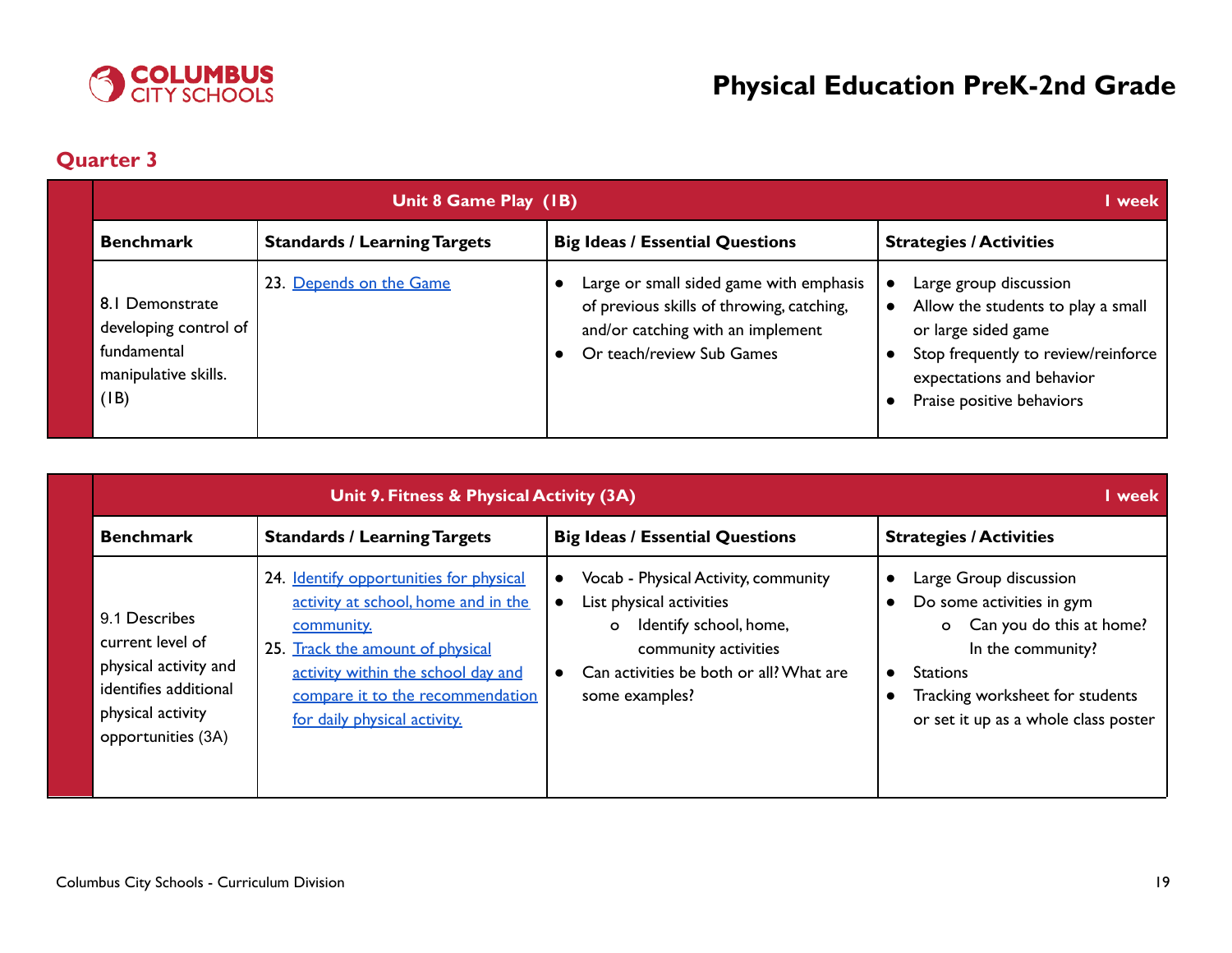

|                                                                                                                                 | Unit 10. Nutrition (3A)<br>3 weeks                                                                  |                                                                                                                                                                                                                                                                                                         |                                                                                                                                                                                                                                                                                                            |  |
|---------------------------------------------------------------------------------------------------------------------------------|-----------------------------------------------------------------------------------------------------|---------------------------------------------------------------------------------------------------------------------------------------------------------------------------------------------------------------------------------------------------------------------------------------------------------|------------------------------------------------------------------------------------------------------------------------------------------------------------------------------------------------------------------------------------------------------------------------------------------------------------|--|
| <b>Benchmark</b>                                                                                                                | <b>Standards / Learning Targets</b>                                                                 | <b>Big Ideas / Essential Questions</b>                                                                                                                                                                                                                                                                  | <b>Strategies / Activities</b>                                                                                                                                                                                                                                                                             |  |
| 10.1 Describes<br>current level of<br>physical activity and<br>identifies additional<br>physical activity<br>opportunities (3A) | 26. Suggest alternatives to unhealthy<br>food and beverage choices related<br>to physical activity. | Vocab - Healthy, Unhealthy<br>$\bullet$<br>What is healthy eating?<br>Identify healthy foods vs Junk foods<br>What does unhealthy mean? What is in<br>those foods to make it unhealthy?<br>Why is healthy eating important?<br>What are benefits of healthy eating in<br>relation to physical activity? | Large Group discussion<br>€<br>Partner/Small Group & share<br>$\bullet$<br>Nutrition Relay Race - create<br>$\bullet$<br>healthy plate by finding cards that<br>match the different categories<br>Game that has students identifying<br>$\bullet$<br>healthy vs unhealthy foods<br>State test<br>$\bullet$ |  |

|                                                                                          | 3 weeks                                                                                                                      |                                                                                                                                                                                                                                                                                                                       |                                                                                                                                                                                                                                                                                    |
|------------------------------------------------------------------------------------------|------------------------------------------------------------------------------------------------------------------------------|-----------------------------------------------------------------------------------------------------------------------------------------------------------------------------------------------------------------------------------------------------------------------------------------------------------------------|------------------------------------------------------------------------------------------------------------------------------------------------------------------------------------------------------------------------------------------------------------------------------------|
| <b>Benchmark</b>                                                                         | <b>Standards / Learning Targets</b>                                                                                          | <b>Big Ideas / Essential Questions</b>                                                                                                                                                                                                                                                                                | <b>Strategies / Activities</b>                                                                                                                                                                                                                                                     |
| II.I Demonstrate<br>developing control of<br>fundamental<br>manipulative skills.<br>(1B) | 27. Dribble a ball with hands and feet<br>using variations in speed, direction,<br>pathway and relationship with<br>objects. | Dribbling Cues: Finger Pads, waist level,<br>eyes up<br>Dribble at different speeds, direction,<br>levels, pathways<br>Dribble to avoid objects<br>What does dribbling under control look<br>like?<br>Passing Cues - Chest, 2 hands, Elbows<br>out, Push, follow-through<br>What are the critical elements of a pass? | Large Group discussion<br>Practice individual skills w/o<br>partner and w/ partner<br>Small sided games<br>Dribble Tag, Dribble Knock away,<br>$\bullet$<br><b>Builders &amp; Bulldozers</b><br><b>Stations Challenges</b><br><b>Relay Races</b><br>$\bullet$<br><b>State Test</b> |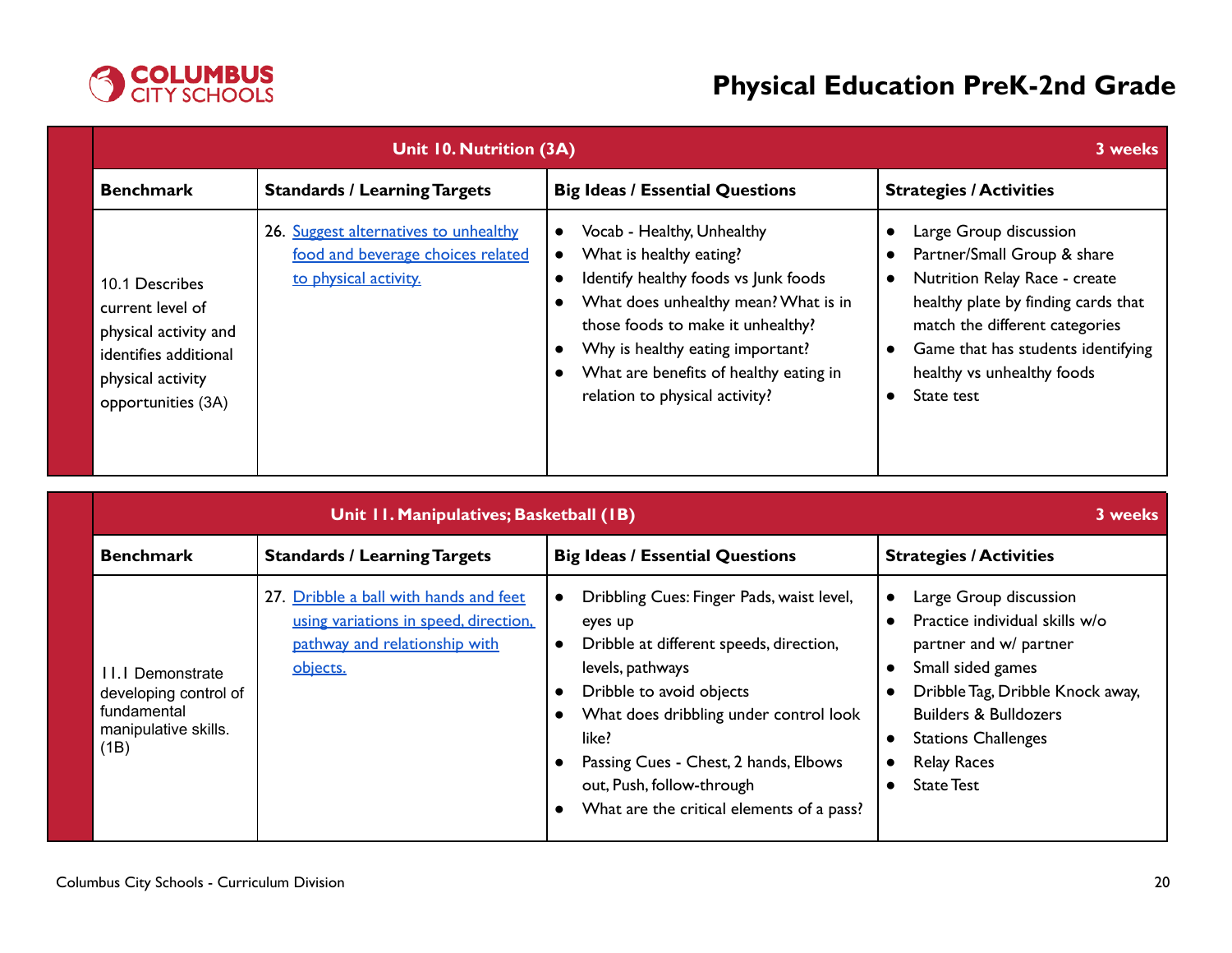

|                                                                                           | 3 weeks                                            |                                                                                                                                                                                                                                 |                                                                                                                                                                                                                                                                        |
|-------------------------------------------------------------------------------------------|----------------------------------------------------|---------------------------------------------------------------------------------------------------------------------------------------------------------------------------------------------------------------------------------|------------------------------------------------------------------------------------------------------------------------------------------------------------------------------------------------------------------------------------------------------------------------|
| <b>Benchmark</b>                                                                          | <b>Standards / Learning Targets</b>                | <b>Big Ideas / Essential Questions</b>                                                                                                                                                                                          | <b>Strategies / Activities</b>                                                                                                                                                                                                                                         |
| 12.1 Demonstrate<br>locomotor and<br>non-locomotor skills<br>in a variety of<br>ways.(1A) | 28. Perform rhythmic dance steps and<br>sequences. | Vocab - Rhythm, Dance, sequence<br>$\bullet$<br>Perform dance steps and sequences<br>$\bullet$<br>smoothly<br>What is rhythm?<br>$\bullet$<br>What is Dance?<br>$\bullet$<br>What is Sequence in terms of dancing?<br>$\bullet$ | Large Group discussion<br>Use Videos (YouTube or your<br>own)<br>Teach a variety of different types of<br>dances (hip hop, line dancing, etc.)<br>Dances from around the World<br>(incorporate Cultures/Global<br>empathy)<br>I do, we do, you do<br><b>State Test</b> |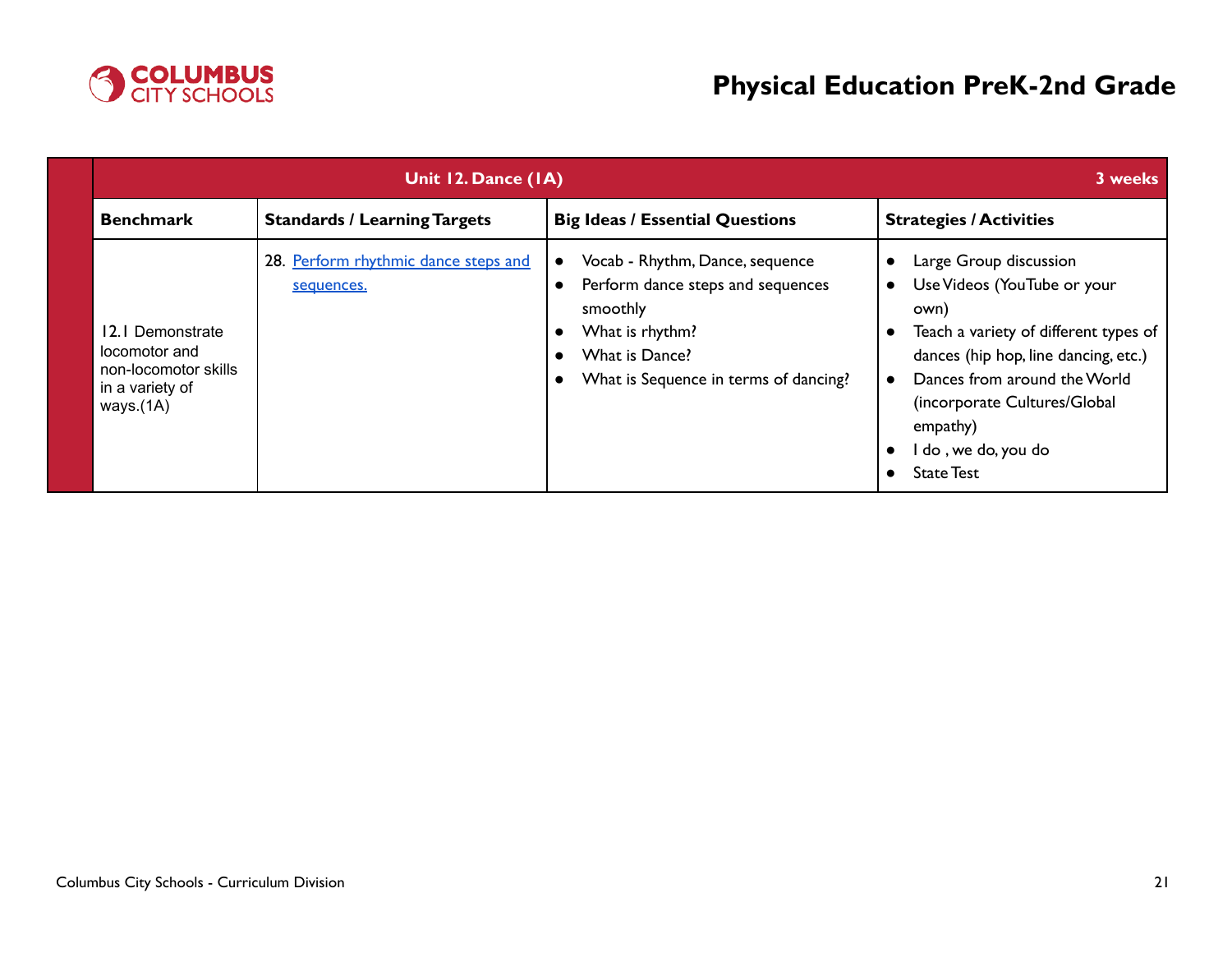

# **Quarter 4**

|                                                                                      | Unit 13. Fitness/Physical Activity (5A/5B)<br>2 weeks                                      |                                                                                                                                                                                                                               |                                                                                                                                                                                        |  |
|--------------------------------------------------------------------------------------|--------------------------------------------------------------------------------------------|-------------------------------------------------------------------------------------------------------------------------------------------------------------------------------------------------------------------------------|----------------------------------------------------------------------------------------------------------------------------------------------------------------------------------------|--|
| <b>Benchmark</b>                                                                     | <b>Standards / Learning Targets</b>                                                        | <b>Big Ideas / Essential Questions</b>                                                                                                                                                                                        | <b>Strategies / Activities</b>                                                                                                                                                         |  |
| I3.I Identifies health<br>benefits as reasons<br>to value physical<br>activity. (5A) | 29. Identify specific health benefits<br>from participation in daily physical<br>activity. | Vocab - Health Benefit<br>$\bullet$<br>List out health benefits from being active<br>$\bullet$<br>Identify health benefits from physical<br>activity.<br>Why is it important to participate in<br>physical activity everyday? | Large Group Discussion<br>Watch a video and discuss<br>Relay race matching<br>(positive/negative outcomes using<br>cards or something similar)<br><b>Stations</b><br><b>State Test</b> |  |

|                                                                            | 2 weeks                                                                |                                                               |                                                                          |
|----------------------------------------------------------------------------|------------------------------------------------------------------------|---------------------------------------------------------------|--------------------------------------------------------------------------|
| <b>Benchmark</b>                                                           | <b>Standards / Learning Targets</b>                                    | <b>Big Ideas / Essential Questions</b>                        | <b>Strategies / Activities</b>                                           |
| 13.2 Identifies<br>reasons to<br>participate in<br>physical activity. (5B) | 30. Discuss personal reasons (why?)<br>for enjoying physical activity. | List reasons why one might enjoy being<br>$\bullet$<br>active | Large Group Discussion<br>Watch a video and discuss<br><b>State Test</b> |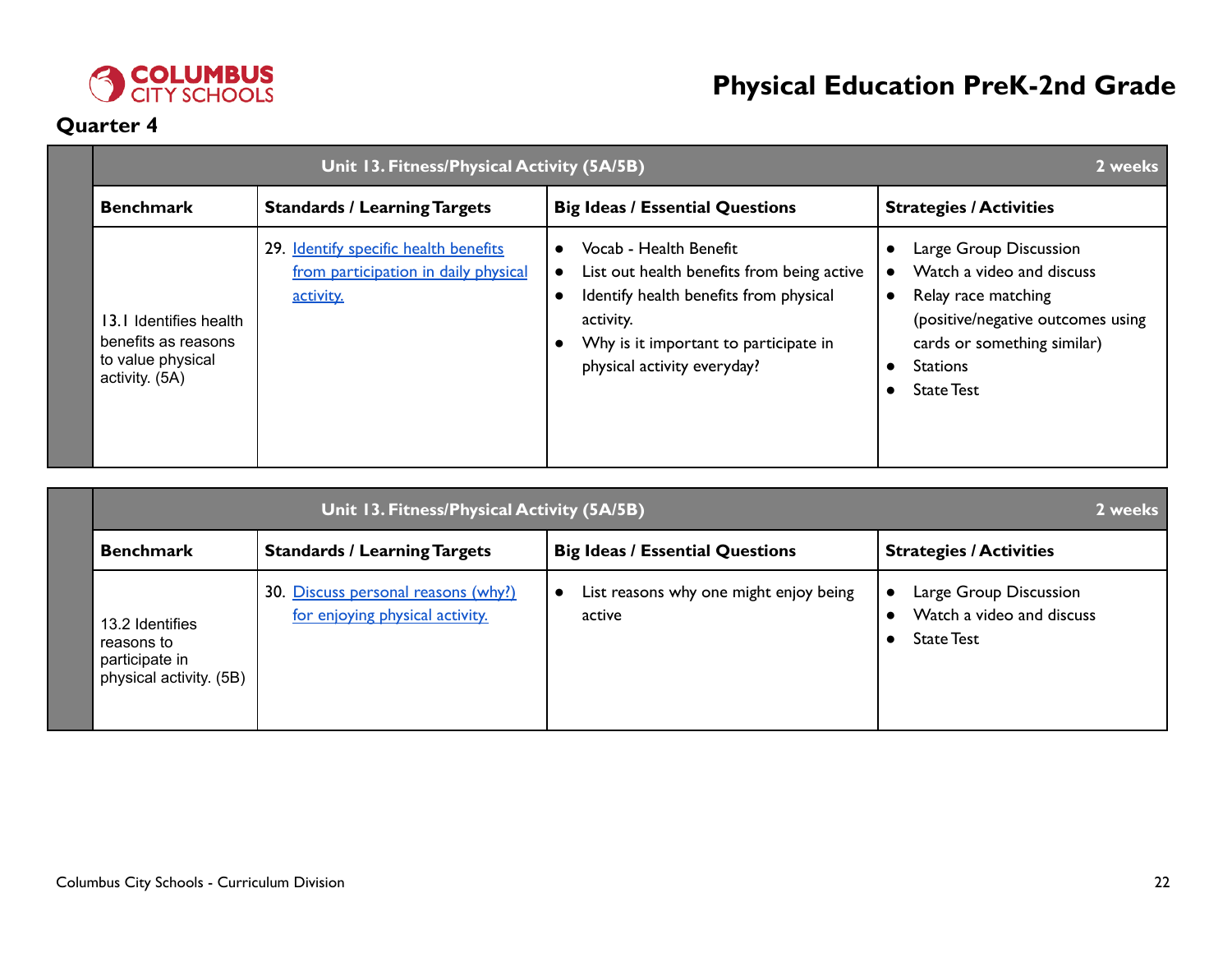

| Unit 14. Game Play (1B)                                                                  |                                     |                                                                                                                                                                                       |                                                                                                                                                                                      |
|------------------------------------------------------------------------------------------|-------------------------------------|---------------------------------------------------------------------------------------------------------------------------------------------------------------------------------------|--------------------------------------------------------------------------------------------------------------------------------------------------------------------------------------|
| <b>Benchmark</b>                                                                         | <b>Standards / Learning Targets</b> | <b>Big Ideas / Essential Questions</b>                                                                                                                                                | <b>Strategies / Activities</b>                                                                                                                                                       |
| 14.1 Demonstrate<br>developing control of<br>fundamental<br>manipulative skills.<br>(IB) | 31. Depends on the Game             | Large or Sided game of your choice with<br>emphasis on any skills previously covered<br>Focus on fundamental skills even during<br>game play<br>Focus on safe and respectful behavior | Large group discussion<br>Allow the students to play a small<br>or large sided game<br>Stop frequently to review/reinforce<br>expectations and behavior<br>Praise positive behaviors |

|                                                                                          | Unit 15. Manipulatives; Choice (IB)<br>2 weeks |                                                                                                                                                            |                                                                                       |  |  |
|------------------------------------------------------------------------------------------|------------------------------------------------|------------------------------------------------------------------------------------------------------------------------------------------------------------|---------------------------------------------------------------------------------------|--|--|
| <b>Benchmark</b>                                                                         | <b>Standards / Learning Targets</b>            | <b>Big Ideas / Essential Questions</b>                                                                                                                     | <b>Strategies / Activities</b>                                                        |  |  |
| 15.1 Demonstrate<br>developing control of<br>fundamental<br>manipulative skills.<br>(1B) | 32. Depends on the skill                       | Jump Rope, Gymnastics<br><b>Throwing Games</b><br><b>Cooperative Games</b><br>$\bullet$<br>Kickball/Matball<br>$\bullet$<br>Pickleball/Tennis<br>$\bullet$ | Large Group discussion<br>Practice<br>Small or large sided games<br>Play<br>$\bullet$ |  |  |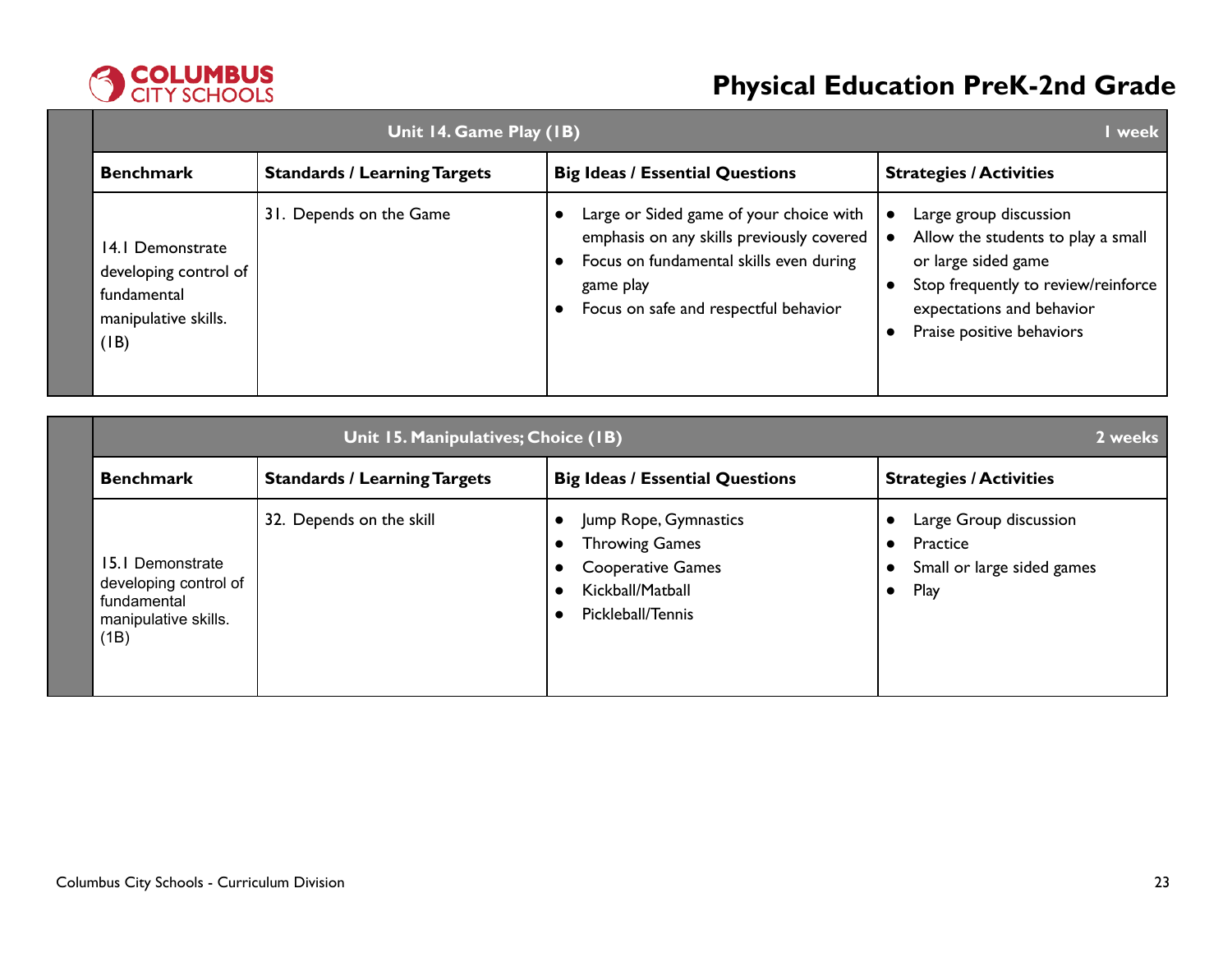

# **Curriculum and Instruction Guide**

### **Unit 1. Intro to PE**

<span id="page-23-0"></span>

| <b>Unpacked Standards / Clear Learning Targets</b>                                                                                                                                                                                                                        |                                                                                                                                                                                                                                                                                                                                                                                                                                                                                                                                                                                                                                                                                                                                                                                                                                                                                                                               |                                                                                                                                                                        |                                                                                                                 |  |
|---------------------------------------------------------------------------------------------------------------------------------------------------------------------------------------------------------------------------------------------------------------------------|-------------------------------------------------------------------------------------------------------------------------------------------------------------------------------------------------------------------------------------------------------------------------------------------------------------------------------------------------------------------------------------------------------------------------------------------------------------------------------------------------------------------------------------------------------------------------------------------------------------------------------------------------------------------------------------------------------------------------------------------------------------------------------------------------------------------------------------------------------------------------------------------------------------------------------|------------------------------------------------------------------------------------------------------------------------------------------------------------------------|-----------------------------------------------------------------------------------------------------------------|--|
| <b>Learning Target I</b><br>1. Follow directions, handle equipment safely, and respond positively to corrective<br>reminders while completing activities and taking responsibility for actions.<br>Content Statement: Know and follow procedures and safe practices. (4A) |                                                                                                                                                                                                                                                                                                                                                                                                                                                                                                                                                                                                                                                                                                                                                                                                                                                                                                                               | <b>Essential Understanding</b><br>-Know and follow rules and<br>procedures<br><b>Extended Understanding</b><br>-Demonstrate following<br>directions and safe practices | <b>Academic Vocabulary</b><br>-Procedures<br>-Responsibility<br>-Follow directions<br>-Behavior<br>-Demonstrate |  |
| <b>Ultimate Learning Target</b><br>Know and follow procedures and<br>safe practices                                                                                                                                                                                       | <b>Broad Learning Target:</b><br>The student can follow directions, handle equipment safely, and respond positively to corrective reminders while<br>completing activities and taking responsibility for actions.<br><b>Underpinning Knowledge Learning Targets:</b><br>The student can identify class rules and safe practices during PE class<br>The student can identify and give examples of how one might take responsibility for his/her actions<br>-<br><b>Underpinning Skills Learning Targets:</b><br>The student can follow directions and safe practices during activity.<br>-<br>The student can respond positively to corrective reminders while completing activities.<br><b>Underpinning Reasoning Learning Targets:</b><br>The student can verbally describe why following directions and safe practices is important in PE.<br>-<br>The student can give examples of being responsible during PE class.<br>- |                                                                                                                                                                        |                                                                                                                 |  |
| <b>Standard 4A (Prior Grade Standard)</b><br>Know and follow procedures and safe practices.                                                                                                                                                                               |                                                                                                                                                                                                                                                                                                                                                                                                                                                                                                                                                                                                                                                                                                                                                                                                                                                                                                                               | <b>Standard 4A (Future Grade Standard)</b><br>Understand the purpose of and apply appropriate rules, procedures and safe                                               |                                                                                                                 |  |
|                                                                                                                                                                                                                                                                           |                                                                                                                                                                                                                                                                                                                                                                                                                                                                                                                                                                                                                                                                                                                                                                                                                                                                                                                               | practices in physical<br>activity settings.                                                                                                                            |                                                                                                                 |  |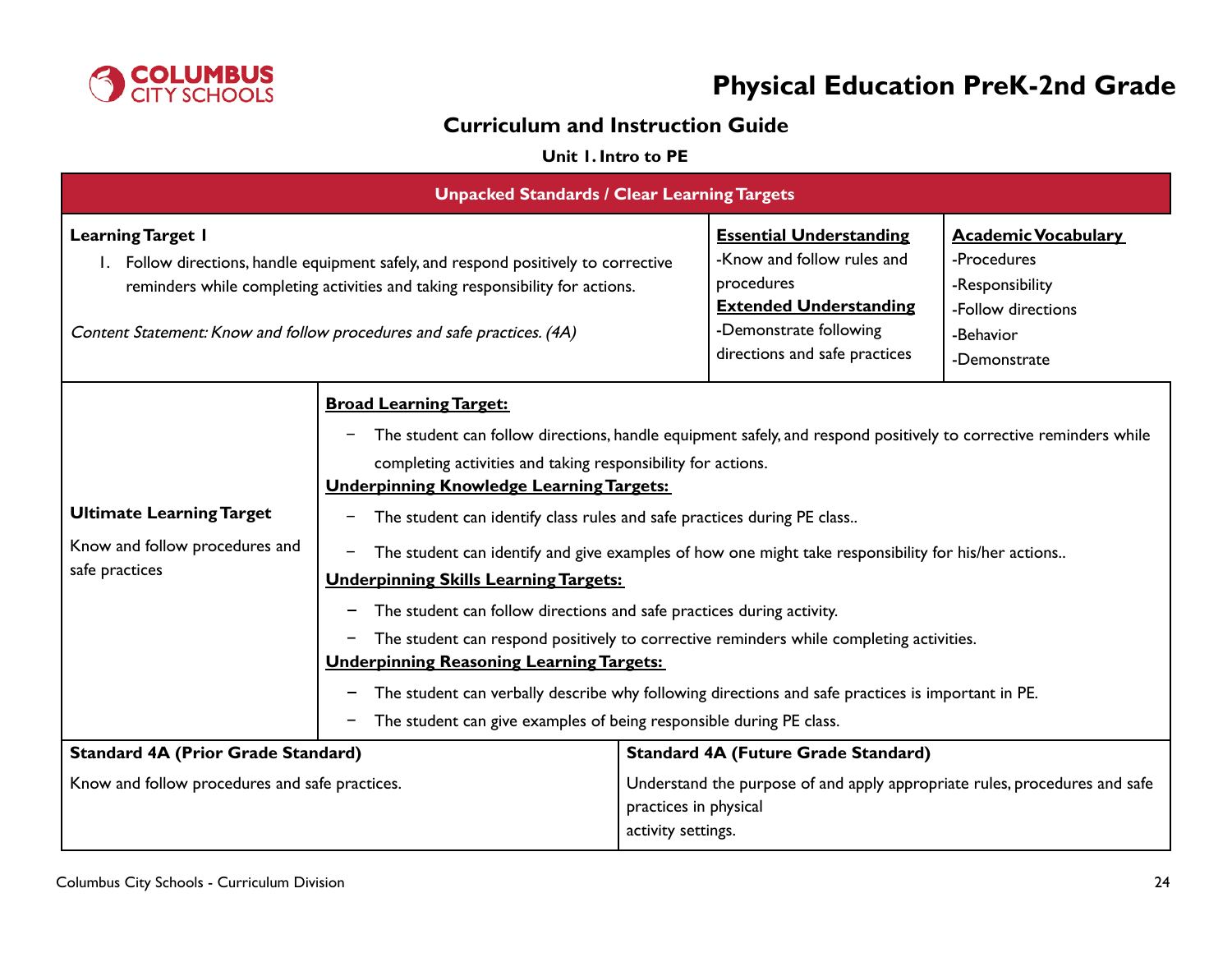

#### **Content Elaborations**

The student will be able to follow directions, handle equipment safely, and respond positively to corrective reminders while completing activities and taking responsibility for actions. During the lesson rules and procedures will be discussed and repeatedly reinforced throughout the lesson and year. It is important for the student to identify and know why it's important to follow procedures and safe practices while being active in a Physical Education class.

### **Instructional Strategies**

- Go over rules/procedures/expectations in large group;This can be done visually with posters and verbal repetition
- Provide some easy activities that reinforce and teach those safe practices (e.g tag, locomotor skill review,shark and minnows)
- Stop, review, reinforce, and continuous praise positive actions

### **Sample Assessments and PerformanceTasks**

Ohio [Department](http://education.ohio.gov/Topics/Learning-in-Ohio/Physical-Education/Physical-Education-Evaluation-updated) of Education Physical Education Evaluation Instrument - Use the K-2 grade band to help assess standard 4

Ohio [Department](https://www.ccsoh.us/Page/2271) of Education Physical Education Evaluation **Rubrics** - This site will take you to the Columbus City Schools Evaluation Rubrics where the grade bands are listed in MSWord documents.

Ohio [Department](https://www.ccsoh.us/Page/2272) of Education Evaluation **Data Sheets** - This site will take you to the Columbus City Schools Evaluation Data Sheets where the grade bands are listed in MS Excel spreadsheets.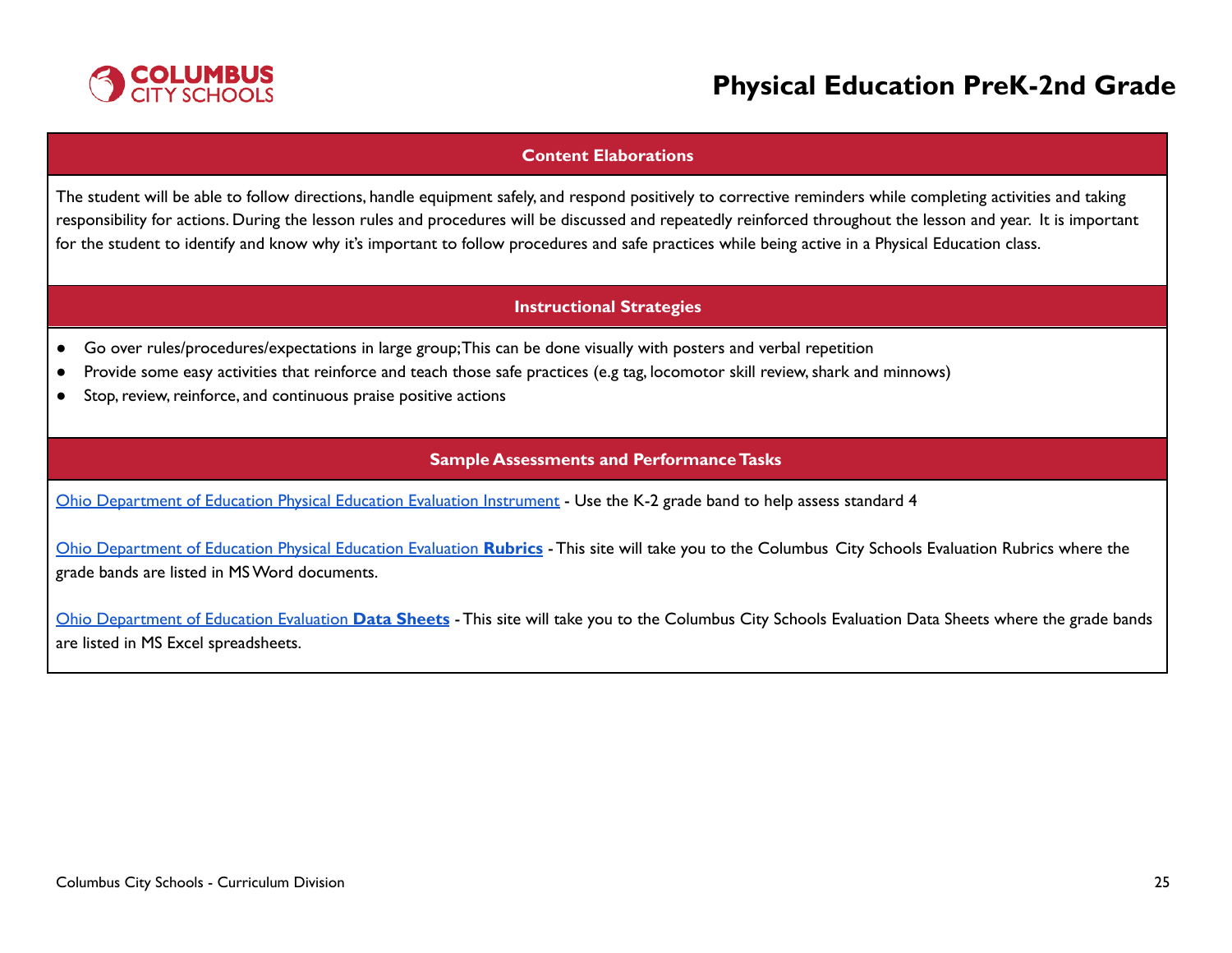

#### **Instructional Resources**

Online Physical [Education](https://openphysed.org/) Network (OPEN) - This site provides teachers with sample unit plans in a variety of activities that are aligned with all benchmarks and standards.

[Columbus](https://www.ccsoh.us/Page/6766) City Schools Physical Education Sample Units - This site will provide teachers with a variety of sample units that can be implemented immediately that are all aligned with all benchmarks and standards.

Elementary Teaching Games for [Understanding](https://www.ccsoh.us/Page/2251) - This site will take you to the Columbus City Schools Elementary PE course site where additional instructional resources are located.

Ohio [Department](https://www.ccsoh.us/Page/2271) of Education Physical Education Evaluation **Rubrics** - This site will take you to the Columbus City Schools Evaluation Rubrics where the grade bands are listed in MSWord documents.

Ohio [Department](https://www.ccsoh.us/Page/2272) of Education Evaluation **Data Sheets** - This site will take you to the Columbus City Schools Evaluation Data Sheets where the grade bands are listed in MS Excel spreadsheets.

Elementary Year at a Glance - This provides an optional unit layout for K-5th grades for an entire year.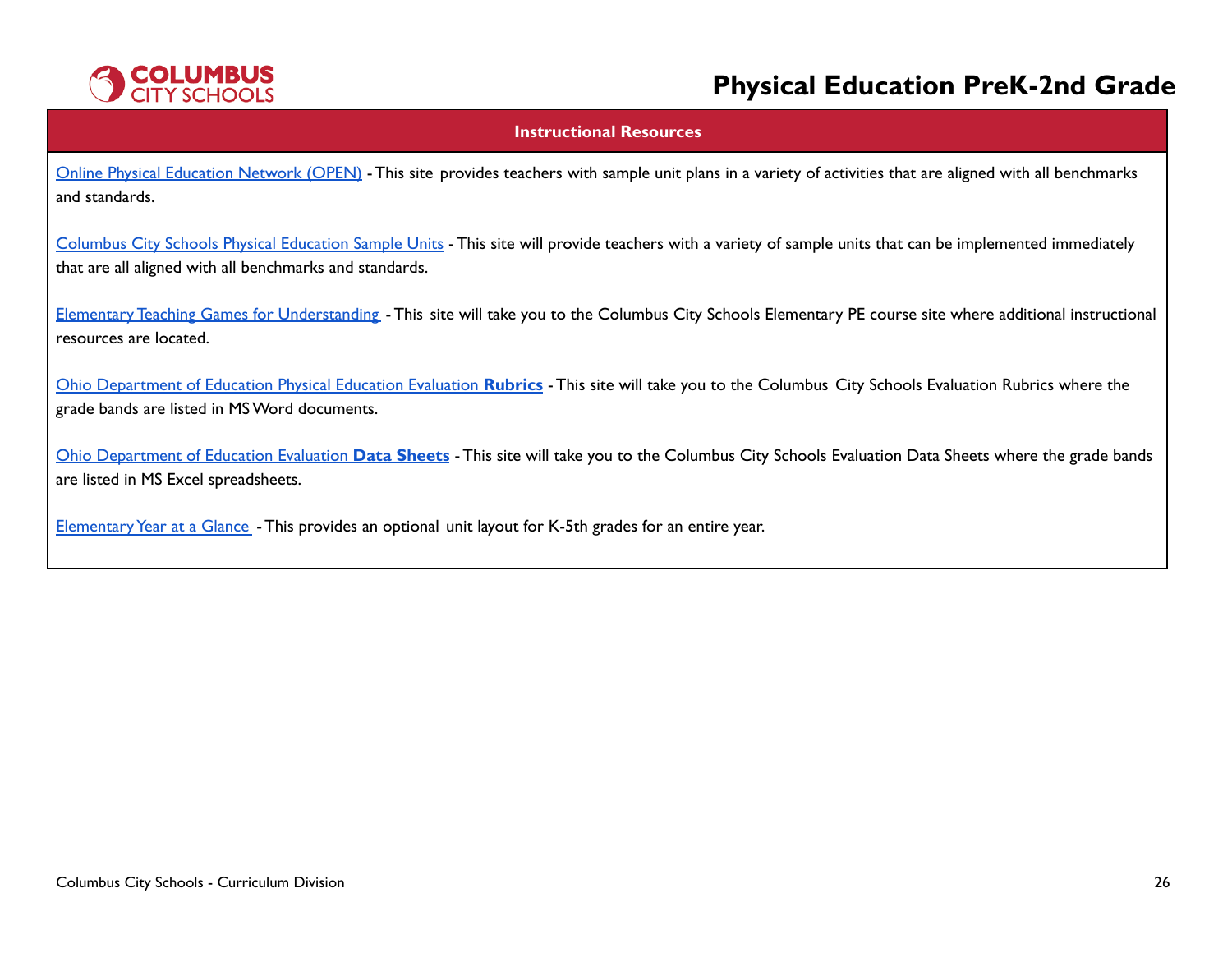

### **Unit 1. Intro to PE**

<span id="page-26-0"></span>

| <b>Unpacked Standards / Clear Learning Targets</b>                                                                                                                         |                                                                                                                                                                                                                                                                                                                                                                                                                                                                                                                                                                                                                        |                                                                                                                                                                 |                                                                               |  |
|----------------------------------------------------------------------------------------------------------------------------------------------------------------------------|------------------------------------------------------------------------------------------------------------------------------------------------------------------------------------------------------------------------------------------------------------------------------------------------------------------------------------------------------------------------------------------------------------------------------------------------------------------------------------------------------------------------------------------------------------------------------------------------------------------------|-----------------------------------------------------------------------------------------------------------------------------------------------------------------|-------------------------------------------------------------------------------|--|
| <b>Learning Target 2</b><br>2. Explain rules related to safety and activity-specific procedures.<br>Content Statement: Know and follow procedures and safe practices. (4A) |                                                                                                                                                                                                                                                                                                                                                                                                                                                                                                                                                                                                                        | <b>Essential Understanding</b><br>-Know rules and safe practices<br><b>Extended Understanding</b><br>-Explain rules related to safe<br>practices and procedures | <b>Academic Vocabulary</b><br>-Procedures<br>-Explain<br>-Verbal<br>-Activity |  |
| <b>Ultimate Learning Target</b><br>Know and follow procedures and<br>safe practices                                                                                        | <b>Broad Learning Target:</b><br>The student can explain rules related to safety and activity-specific procedures.<br><b>Underpinning Knowledge Learning Targets:</b><br>The student can identify and give examples of PE rules and safe practices.<br>The student can identify and give examples of activity specific procedures.<br><b>Underpinning Skills Learning Targets:</b><br>The student can explain different rules, safe practices, and activity specific procedures.<br><b>Underpinning Reasoning Learning Targets:</b><br>The student can relate rules, safe practices, and activity specific procedures. |                                                                                                                                                                 |                                                                               |  |
| <b>Standard 4A (Prior Grade Standard)</b><br>Know and follow procedures and safe practices.                                                                                |                                                                                                                                                                                                                                                                                                                                                                                                                                                                                                                                                                                                                        | <b>Standard 4A (Future Grade Standard)</b><br>Understand the purpose of and apply appropriate rules,<br>procedures and safe practices in physical               |                                                                               |  |
|                                                                                                                                                                            |                                                                                                                                                                                                                                                                                                                                                                                                                                                                                                                                                                                                                        | activity settings.                                                                                                                                              |                                                                               |  |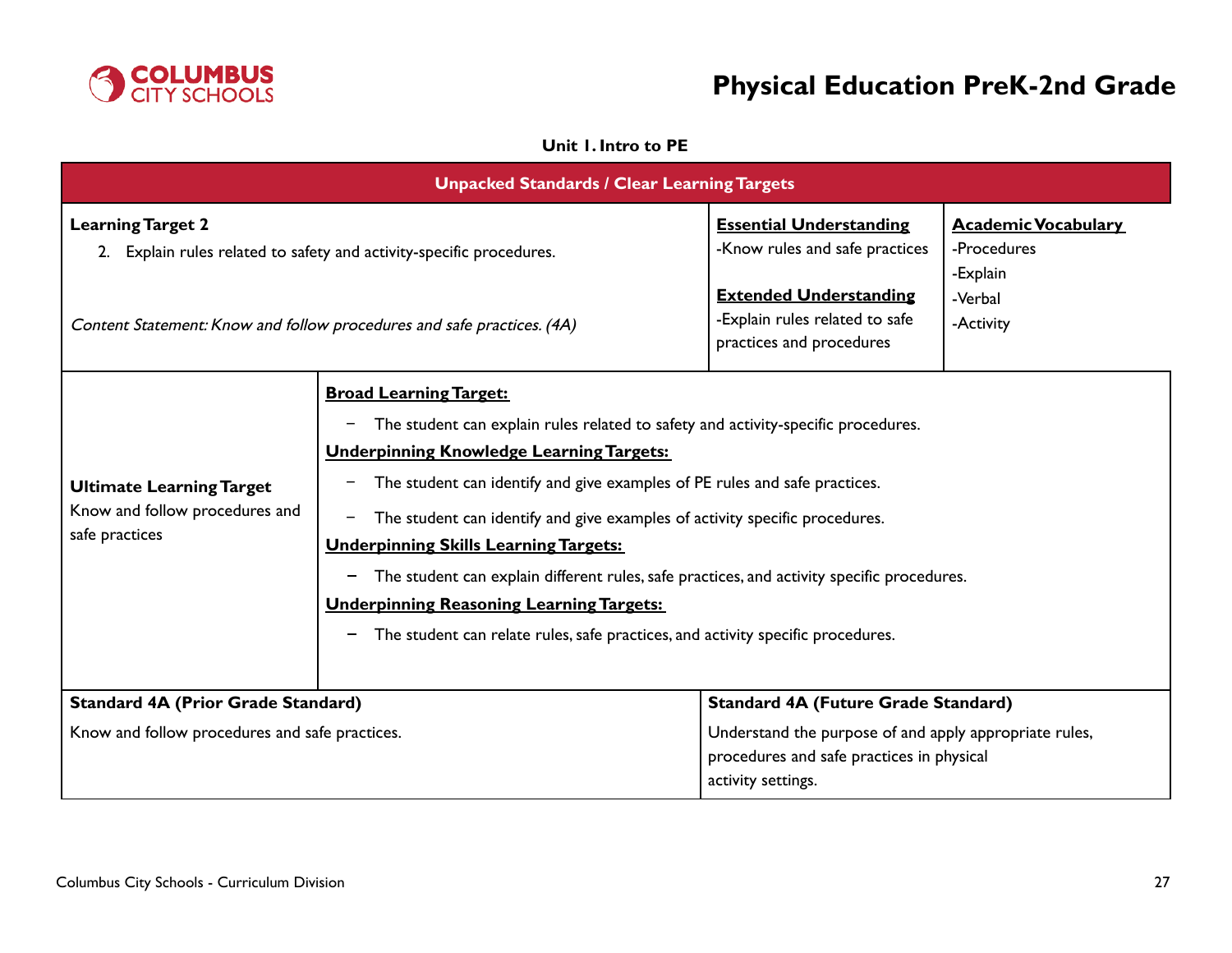

#### **Content Elaborations**

The student will be able to follow directions, handle equipment safely, and respond positively to corrective reminders while completing activities and taking responsibility for actions. During the lesson rules and procedures will be discussed and repeatedly reinforced throughout the lesson and year. It is important for the student to identify and know why it's important to follow procedures and safe practices while being active in a Physical Education class.

### **Instructional Strategies**

- Go over rules/procedures/expectations in large group;This can be done visually with posters and verbal repetition
- Provide some easy activities that reinforce and teach those safe practices (e.g tag, locomotor skill review,shark and minnows)
- Stop, review, reinforce, and continuous praise positive actions

### **Sample Assessments and PerformanceTasks**

Ohio [Department](http://education.ohio.gov/Topics/Learning-in-Ohio/Physical-Education/Physical-Education-Evaluation-updated) of Education Physical Education Evaluation Instrument - Use the K-2 grade band to help assess standard 4

Ohio [Department](https://www.ccsoh.us/Page/2271) of Education Physical Education Evaluation **Rubrics** - This site will take you to the Columbus City Schools Evaluation Rubrics where the grade bands are listed in MSWord documents.

Ohio [Department](https://www.ccsoh.us/Page/2272) of Education Evaluation **Data Sheets** - This site will take you to the Columbus City Schools Evaluation Data Sheets where the grade bands are listed in MS Excel spreadsheets.

#### **Instructional Resources**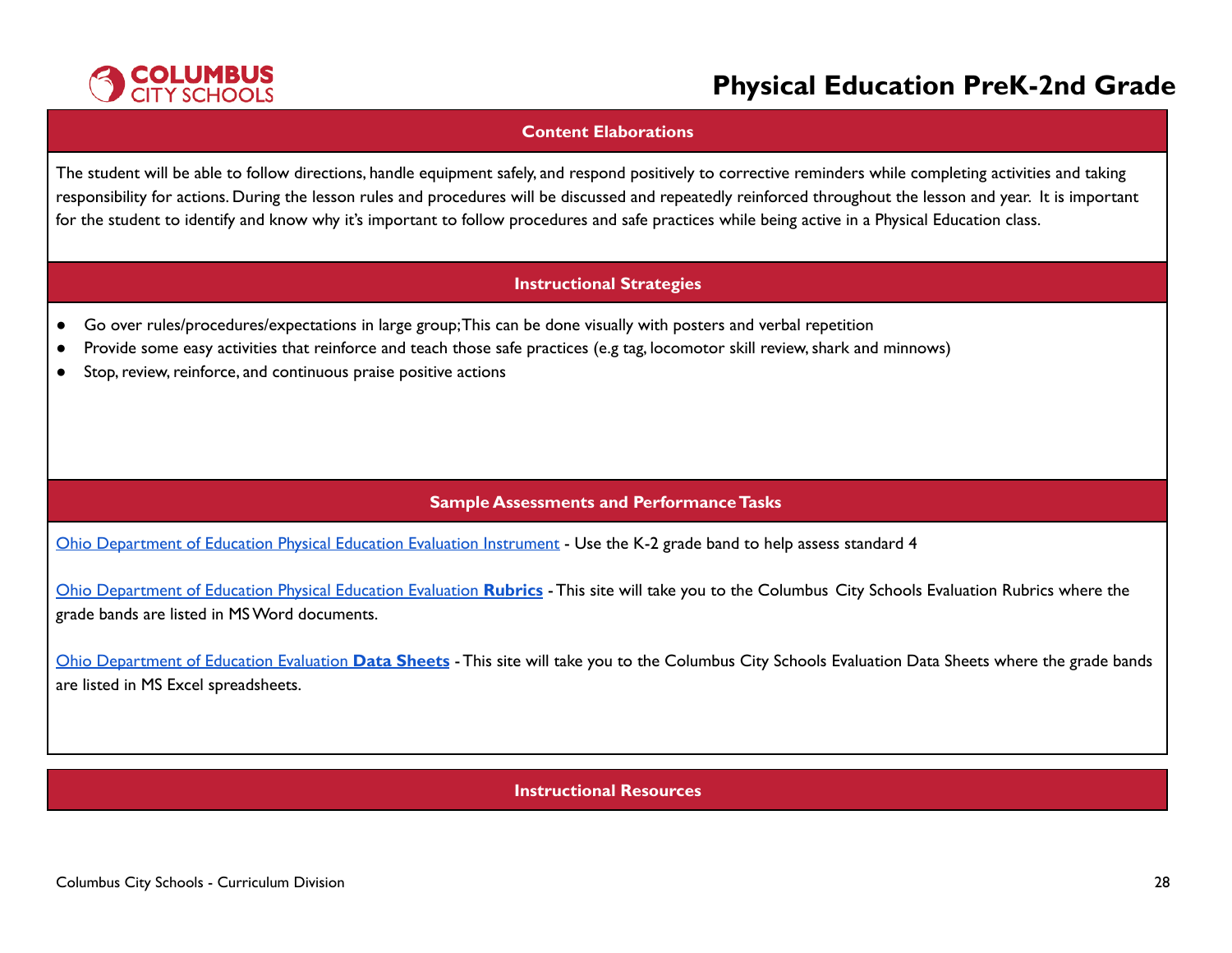

Online Physical [Education](https://openphysed.org/) Network (OPEN) - This site provides teachers with sample unit plans in a variety of activities that are aligned with all benchmarks and standards.

[Columbus](https://www.ccsoh.us/Page/6766) City Schools Physical Education Sample Units - This site will provide teachers with a variety of sample units that can be implemented immediately that are all aligned with all benchmarks and standards.

Elementary Teaching Games for [Understanding](https://www.ccsoh.us/Page/2251) - This site will take you to the Columbus City Schools Elementary PE course site where additional instructional resources are located.

Ohio [Department](https://www.ccsoh.us/Page/2271) of Education Physical Education Evaluation **Rubrics** - This site will take you to the Columbus City Schools Evaluation Rubrics where the grade bands are listed in MSWord documents.

Ohio [Department](https://www.ccsoh.us/Page/2272) of Education Evaluation **Data Sheets** - This site will take you to the Columbus City Schools Evaluation Data Sheets where the grade bands are listed in MS Excel spreadsheets.

Elementary Year at a Glance - This provides an optional unit layout for K-5th grades for an entire year.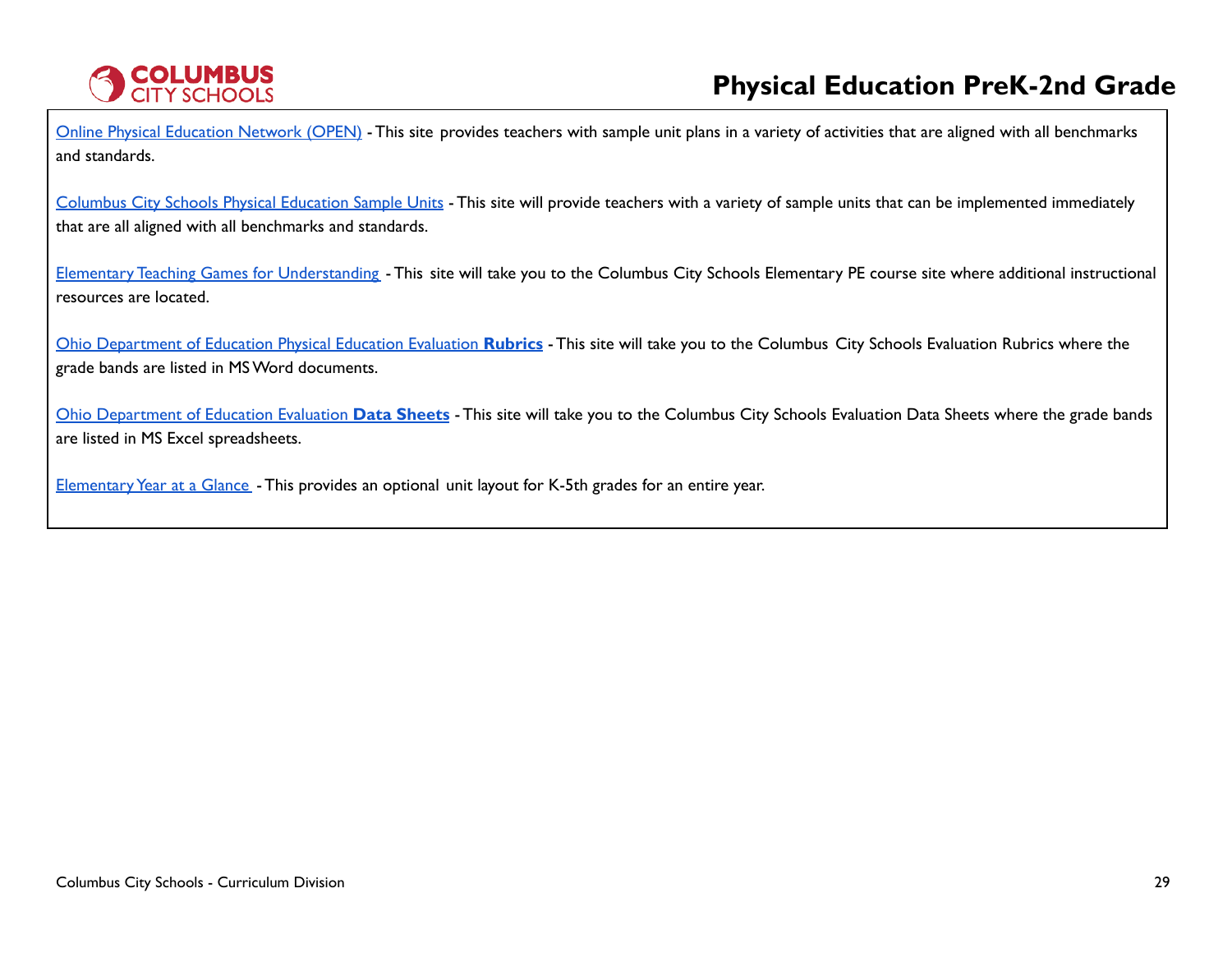

### **Unit 1. Intro to PE**

<span id="page-29-0"></span>

| <b>Unpacked Standards / Clear Learning Targets</b>                                                                                                                                                                                                                                                                                      |                                                                                                                                                                                                                                                                                                                                                                                                                                                                                                                                                                                                                                                                                                                                                                                                                                                                                |                                                                                                                                                                                        |                                                                                                                                                       |  |
|-----------------------------------------------------------------------------------------------------------------------------------------------------------------------------------------------------------------------------------------------------------------------------------------------------------------------------------------|--------------------------------------------------------------------------------------------------------------------------------------------------------------------------------------------------------------------------------------------------------------------------------------------------------------------------------------------------------------------------------------------------------------------------------------------------------------------------------------------------------------------------------------------------------------------------------------------------------------------------------------------------------------------------------------------------------------------------------------------------------------------------------------------------------------------------------------------------------------------------------|----------------------------------------------------------------------------------------------------------------------------------------------------------------------------------------|-------------------------------------------------------------------------------------------------------------------------------------------------------|--|
| <b>Learning Target 3</b><br>Interactive positively with others in partner and small group activities without regard to<br>individual differences (e.g demonstrate cooperation resolving conflicts, taking turns using<br>equipment or performing a task).<br>Content Statement: Responsible behavior in physical activity settings (4B) |                                                                                                                                                                                                                                                                                                                                                                                                                                                                                                                                                                                                                                                                                                                                                                                                                                                                                | <b>Essential Understanding</b><br>-Positive interactions with<br>others<br><b>Extended Understanding</b><br>-Demonstrate positive<br>interaction with others no<br>matter differences. | <b>Academic Vocabulary</b><br>-Interaction<br>-Individual differences<br>-Cooperation<br>-Conflict<br>-Resolve<br>-Task<br>-Empathy<br>-Communication |  |
| <b>Ultimate Learning Target</b><br>Positive interactions with others<br>during class.                                                                                                                                                                                                                                                   | <b>Broad Learning Target:</b><br>The student can interact positively with others in partner and small group activities without regard to individual<br>differences (e.g demonstrate cooperation resolving conflicts, taking turns using equipment or performing a task).<br><b>Underpinning Knowledge Learning Targets:</b><br>The student can identify and give examples of positive interaction between students.<br>-<br>The student can identify and give examples of how students can be different during PE class.<br>-<br><b>Underpinning Skills Learning Targets:</b><br>The student can positively interact with others demonstrating cooperation and conflict resolution.<br>−<br><b>Underpinning Reasoning Learning Targets:</b><br>The student can explain why it is important to cooperate, resolve conflicts, and take turns while participating in<br>PE class. |                                                                                                                                                                                        |                                                                                                                                                       |  |
| <b>Standard 4B (Prior Grade Standard)</b>                                                                                                                                                                                                                                                                                               |                                                                                                                                                                                                                                                                                                                                                                                                                                                                                                                                                                                                                                                                                                                                                                                                                                                                                | <b>Standard 4B (Future Grade Standard)</b>                                                                                                                                             |                                                                                                                                                       |  |
| Responsible behavior in physical activity settings.                                                                                                                                                                                                                                                                                     |                                                                                                                                                                                                                                                                                                                                                                                                                                                                                                                                                                                                                                                                                                                                                                                                                                                                                | Interact and communicate positively with others.                                                                                                                                       |                                                                                                                                                       |  |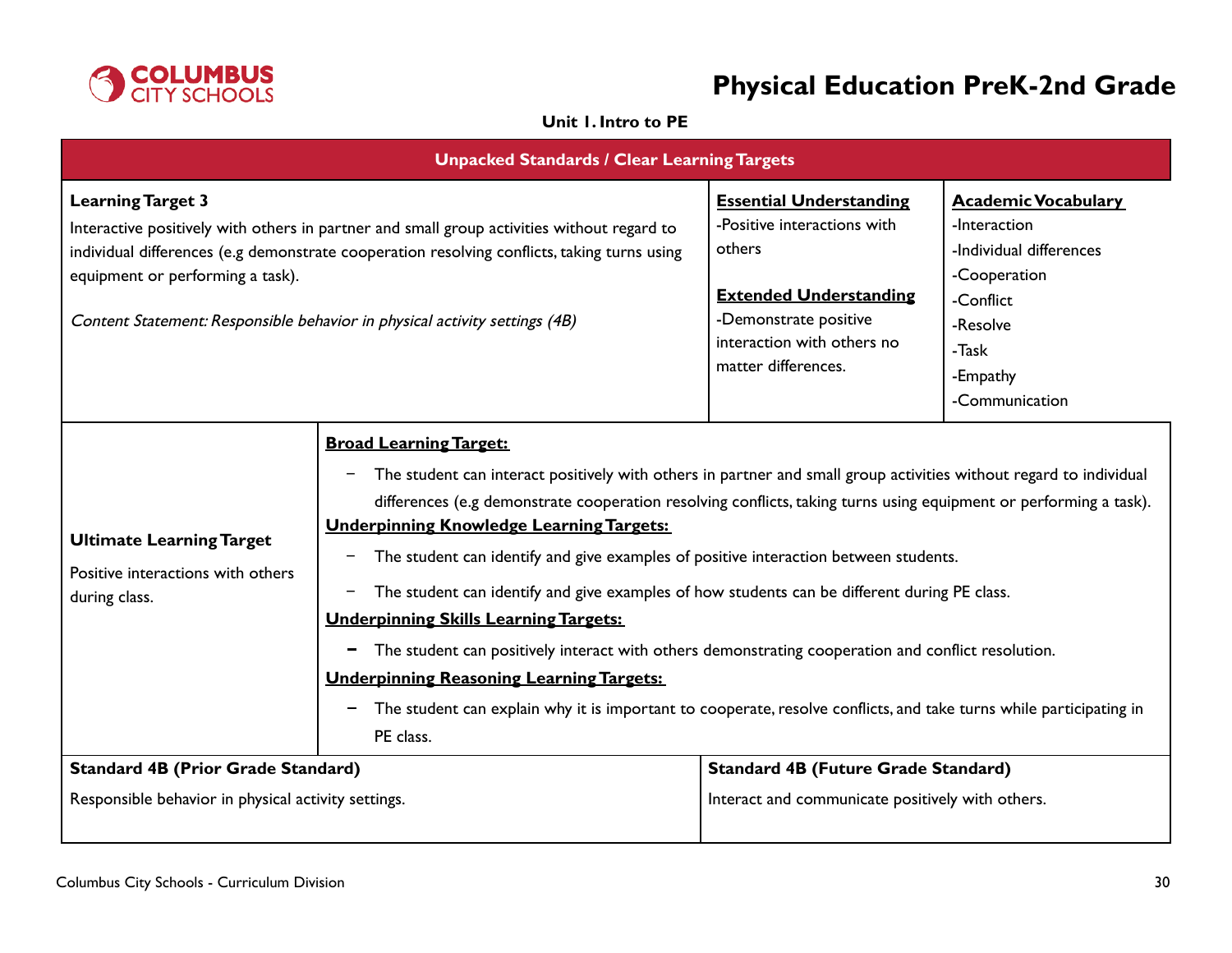

#### **Content Elaborations**

The student will be able to follow instructions and class procedures while participating in physical education activities. During the lesson, the teacher will reinforce/repeat instructions and procedures before, during, and after activities. It is important for the student to identify and know why it's important to follow instructions and class procedures while being active in a Physical Education class.

#### **Instructional Strategies**

- Large Group discussion
- Rock Paper Scissors (activity to help resolve conflicts easy)
- Easy activities (e.g. tag, partner games,small group games),switch groups and discuss positive interaction with everyone at all times during class.
- Take turns using equipment type easy activities (e.g. yarn balls, hula hoops) w/ partners
- Continuously reinforce positive behaviors
- Closure reflection verbally share, examples during class

#### **Sample Assessments and PerformanceTasks**

Ohio [Department](http://education.ohio.gov/Topics/Learning-in-Ohio/Physical-Education/Physical-Education-Evaluation-updated) of Education Physical Education Evaluation Instrument - Use the K-2 grade band to help assess standard 4

Ohio [Department](https://www.ccsoh.us/Page/2271) of Education Physical Education Evaluation **Rubrics** - This site will take you to the Columbus City Schools Evaluation Rubrics where the grade bands are listed in MSWord documents.

Ohio [Department](https://www.ccsoh.us/Page/2272) of Education Evaluation **Data Sheets** - This site will take you to the Columbus City Schools Evaluation Data Sheets where the grade bands are listed in MS Excel spreadsheets.

#### **Instructional Resources**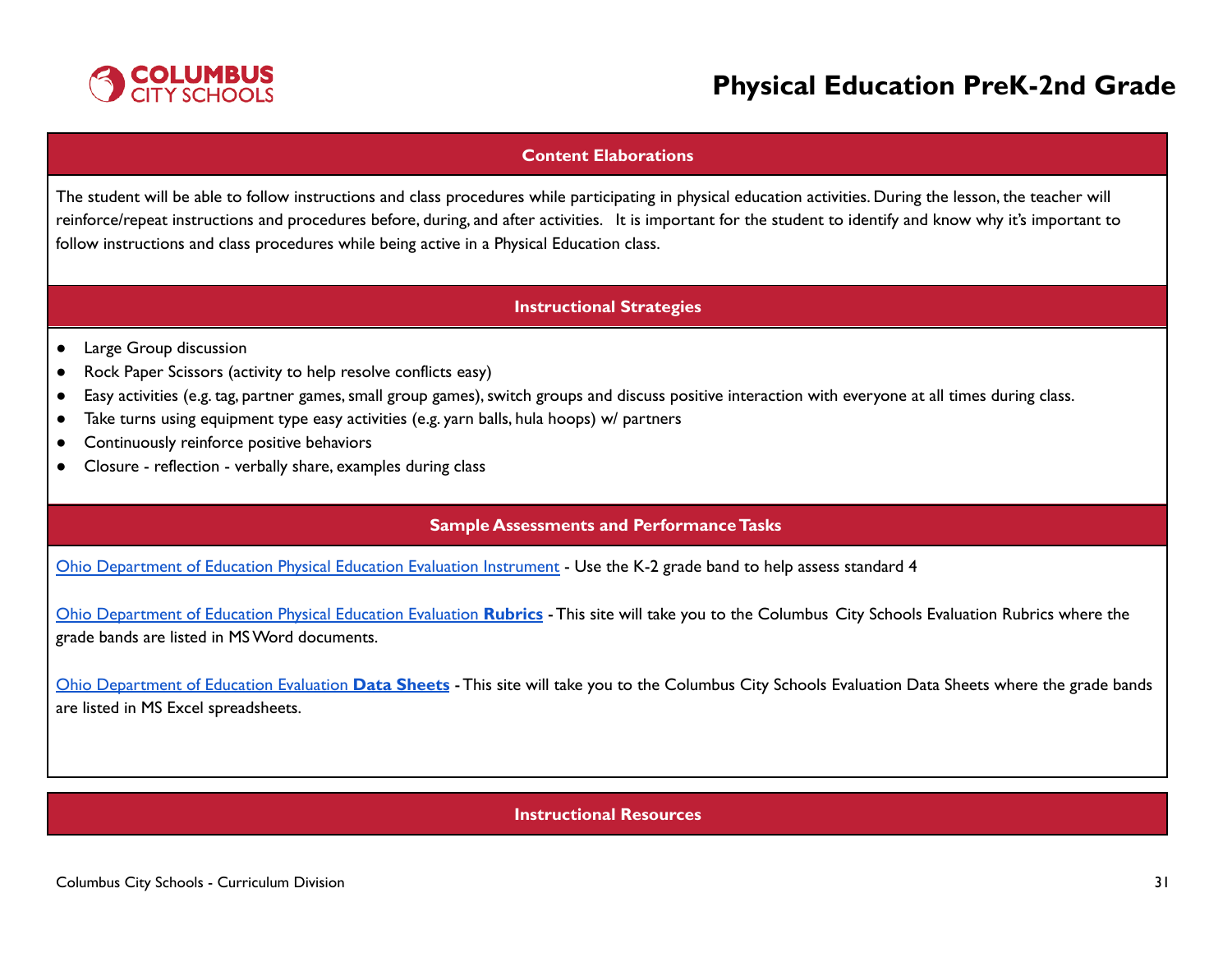

Online Physical [Education](https://openphysed.org/) Network (OPEN) - This site provides teachers with sample unit plans in a variety of activities that are aligned with all benchmarks and standards.

[Columbus](https://www.ccsoh.us/Page/6766) City Schools Physical Education Sample Units - This site will provide teachers with a variety of sample units that can be implemented immediately that are all aligned with all benchmarks and standards.

Elementary Teaching Games for [Understanding](https://www.ccsoh.us/Page/2251) - This site will take you to the Columbus City Schools Elementary PE course site where additional instructional resources are located.

Ohio [Department](https://www.ccsoh.us/Page/2271) of Education Physical Education Evaluation **Rubrics** - This site will take you to the Columbus City Schools Evaluation Rubrics where the grade bands are listed in MSWord documents.

Ohio [Department](https://www.ccsoh.us/Page/2272) of Education Evaluation **Data Sheets** - This site will take you to the Columbus City Schools Evaluation Data Sheets where the grade bands are listed in MS Excel spreadsheets.

Elementary Year at a Glance - This provides an optional unit layout for K-5th grades for an entire year.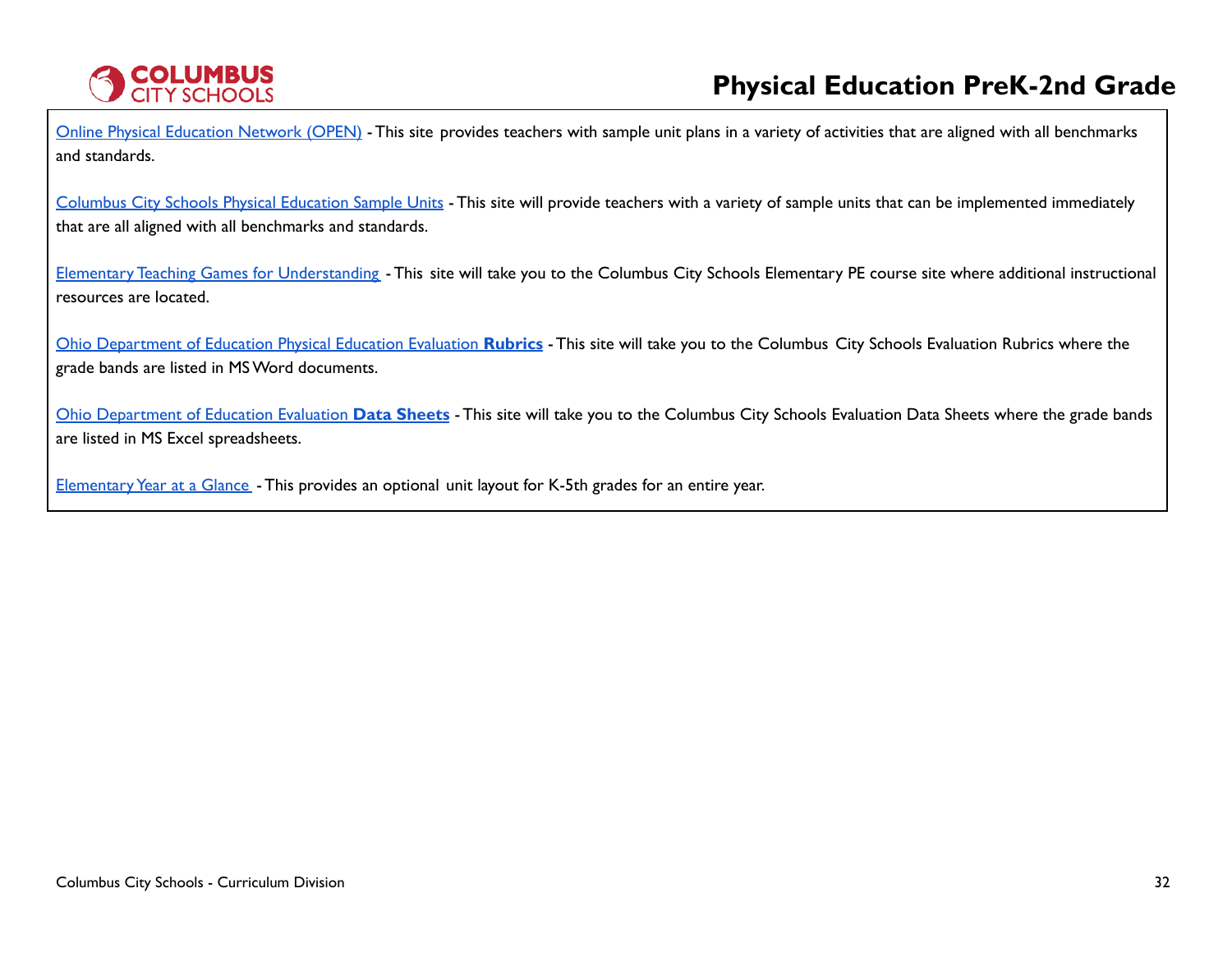

### **Unit 1. Intro to PE**

<span id="page-32-0"></span>

| <b>Unpacked Standards / Clear Learning Targets</b>                                                                                                                                                       |                                                                                                                                                                                                                                                                                                                                                                                                                                                                                                                                                                                                                                                                                                           |                                                                                                                                                                                                      |                                                                                                             |  |
|----------------------------------------------------------------------------------------------------------------------------------------------------------------------------------------------------------|-----------------------------------------------------------------------------------------------------------------------------------------------------------------------------------------------------------------------------------------------------------------------------------------------------------------------------------------------------------------------------------------------------------------------------------------------------------------------------------------------------------------------------------------------------------------------------------------------------------------------------------------------------------------------------------------------------------|------------------------------------------------------------------------------------------------------------------------------------------------------------------------------------------------------|-------------------------------------------------------------------------------------------------------------|--|
| <b>Learning Target 4</b><br>Follow instructions and class procedures while participating in physical education activities.<br>Content Statement: Responsible behavior in physical activity settings (4B) |                                                                                                                                                                                                                                                                                                                                                                                                                                                                                                                                                                                                                                                                                                           | <b>Essential Understanding</b><br>-Follow direction and<br>procedures<br><b>Extended Understanding</b><br>-Explain why it's important to<br>follow instructions and<br>procedures while being active | <b>Academic Vocabulary</b><br>-Responsible behavior<br>-Instructions<br>-Class procedures<br>-Participation |  |
| <b>Ultimate Learning Target</b><br>Follow instructions and class<br>procedures                                                                                                                           | <b>Broad Learning Target:</b><br>The student can follow instructions and class procedures while participating in physical education activities.<br>$\qquad \qquad -$<br><b>Underpinning Knowledge Learning Targets:</b><br>The student can identify and give examples of class procedures.<br>-<br>The student can identify and give examples of a student following directions during activities.<br><b>Underpinning Skills Learning Targets:</b><br>The student can demonstrate responsible behavior while completing activities.<br>-<br><b>Underpinning Reasoning Learning Targets:</b><br>The student can explain why it is important to follow instructions and class procedures during activities. |                                                                                                                                                                                                      |                                                                                                             |  |
| <b>Standard 4B (Prior Grade Standard)</b><br>Responsible behavior in physical activity settings.                                                                                                         |                                                                                                                                                                                                                                                                                                                                                                                                                                                                                                                                                                                                                                                                                                           | <b>Standard 4B (Future Grade Standard)</b><br>Interact and communicate positively with others.                                                                                                       |                                                                                                             |  |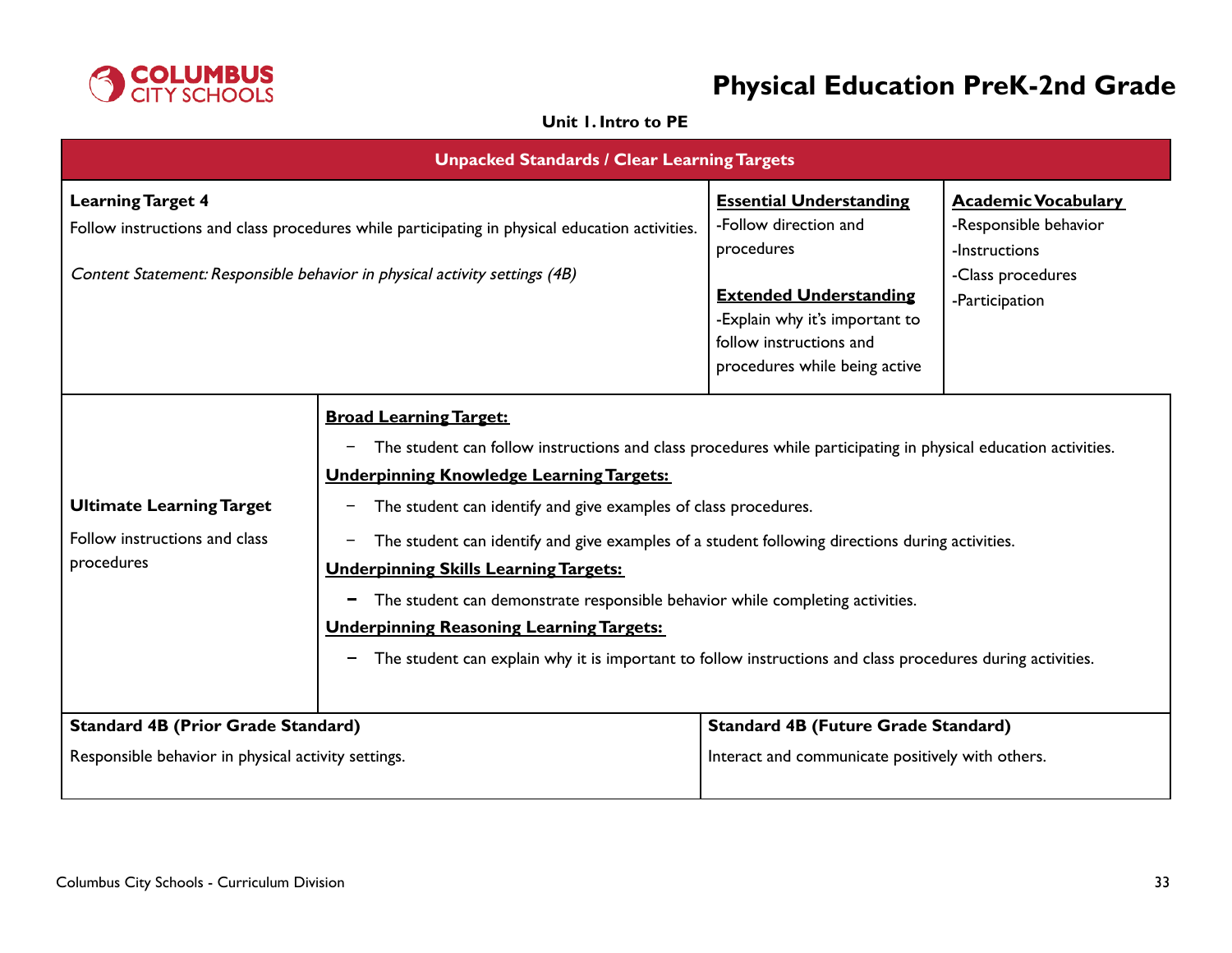

#### **Content Elaborations**

The student will be able to follow instructions and class procedures while participating in physical education activities. During the lesson, the teacher will reinforce/repeat instructions and procedures before, during, and after activities. It is important for the student to identify and know why it's important to follow instructions and class procedures while being active in a Physical Education class.

#### **Instructional Strategies**

- Large Group discussion
- Rock Paper Scissors (activity to help resolve conflicts easy)
- Easy activities (e.g. tag, partner games,small group games),switch groups and discuss positive interaction with everyone at all times during class.
- Take turns using equipment type easy activities (e.g. yarn balls, hula hoops) w/ partners
- Continuously reinforce positive behaviors
- Closure reflection verbally share, examples during class

#### **Sample Assessments and PerformanceTasks**

Ohio [Department](http://education.ohio.gov/Topics/Learning-in-Ohio/Physical-Education/Physical-Education-Evaluation-updated) of Education Physical Education Evaluation Instrument - Use the K-2 grade band to help assess standard 4

Ohio [Department](https://www.ccsoh.us/Page/2271) of Education Physical Education Evaluation **Rubrics** - This site will take you to the Columbus City Schools Evaluation Rubrics where the grade bands are listed in MSWord documents.

Ohio [Department](https://www.ccsoh.us/Page/2272) of Education Evaluation **Data Sheets** - This site will take you to the Columbus City Schools Evaluation Data Sheets where the grade bands are listed in MS Excel spreadsheets.

### **Instructional Resources**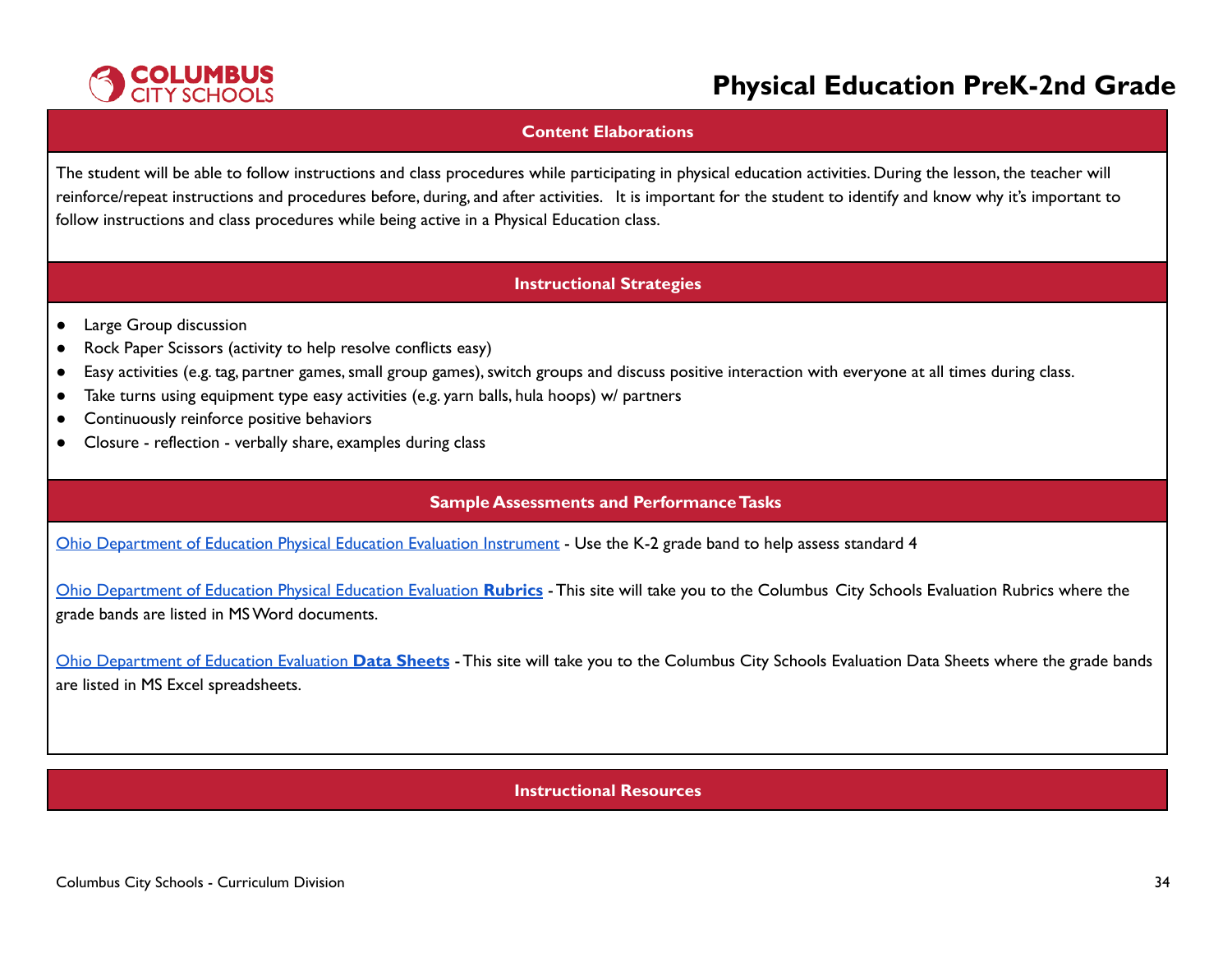

Online Physical [Education](https://openphysed.org/) Network (OPEN) - This site provides teachers with sample unit plans in a variety of activities that are aligned with all benchmarks and standards.

[Columbus](https://www.ccsoh.us/Page/6766) City Schools Physical Education Sample Units - This site will provide teachers with a variety of sample units that can be implemented immediately that are all aligned with all benchmarks and standards.

Elementary Teaching Games for [Understanding](https://www.ccsoh.us/Page/2251) - This site will take you to the Columbus City Schools Elementary PE course site where additional instructional resources are located.

Ohio [Department](https://www.ccsoh.us/Page/2271) of Education Physical Education Evaluation **Rubrics** - This site will take you to the Columbus City Schools Evaluation Rubrics where the grade bands are listed in MSWord documents.

Ohio [Department](https://www.ccsoh.us/Page/2272) of Education Evaluation **Data Sheets** - This site will take you to the Columbus City Schools Evaluation Data Sheets where the grade bands are listed in MS Excel spreadsheets.

Elementary Year at a Glance - This provides an optional unit layout for K-5th grades for an entire year.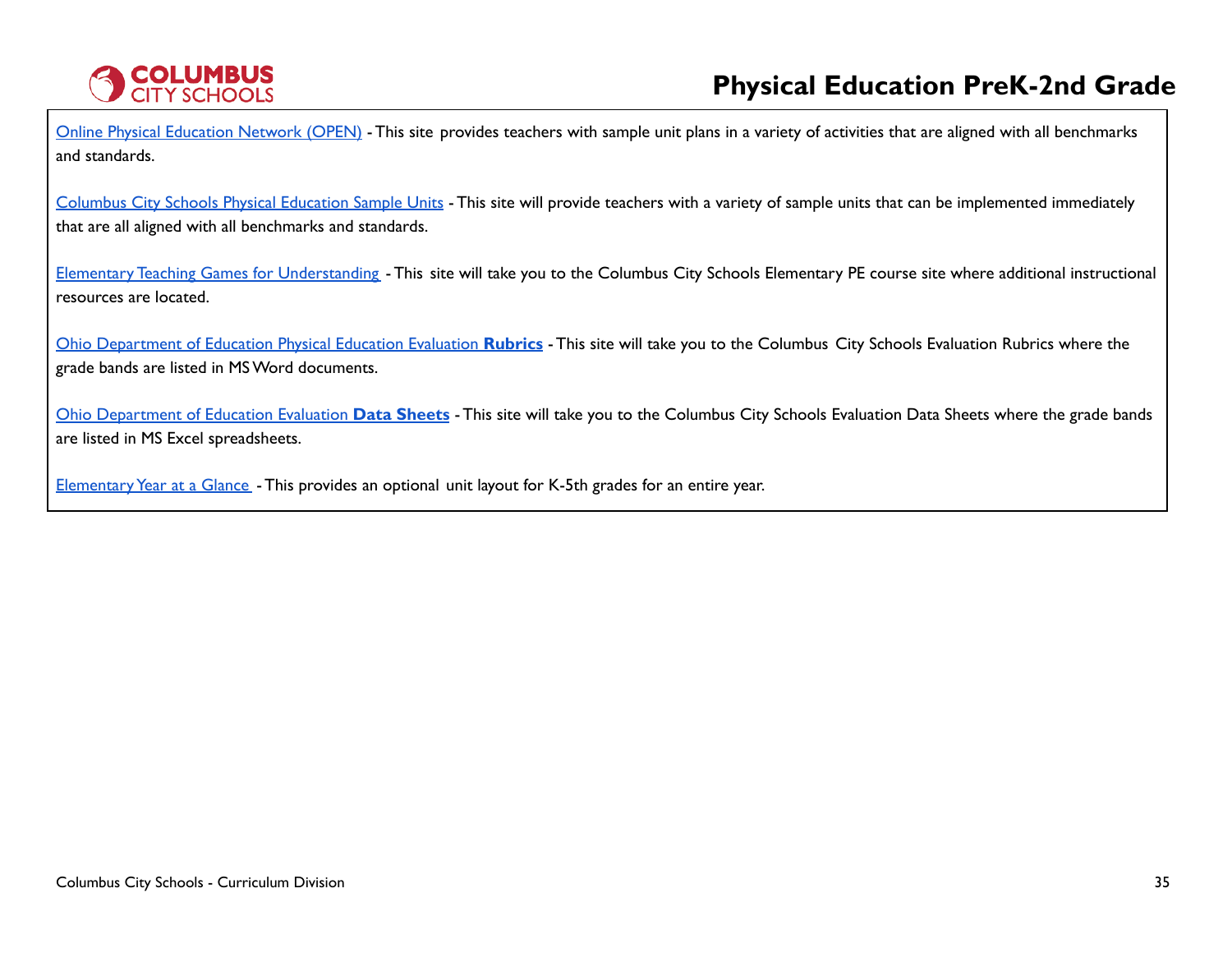

### **Unit 2. Playground Games and Physical Activity**

<span id="page-35-0"></span>

|                                                                                                                                                                                                           | <b>Unpacked Standards / Clear Learning Targets</b>                                                                                                                                                                                                                                                                                                                                                                                                                                                                                                                                                                                               |                                                                                                                                                                               |                                                                                        |  |  |
|-----------------------------------------------------------------------------------------------------------------------------------------------------------------------------------------------------------|--------------------------------------------------------------------------------------------------------------------------------------------------------------------------------------------------------------------------------------------------------------------------------------------------------------------------------------------------------------------------------------------------------------------------------------------------------------------------------------------------------------------------------------------------------------------------------------------------------------------------------------------------|-------------------------------------------------------------------------------------------------------------------------------------------------------------------------------|----------------------------------------------------------------------------------------|--|--|
| <b>Learning Target 5</b><br>Identify specific health benefits from participation in daily physical activity.<br>Content Statement: Identifies health benefits as reasons to value physical activity. (5A) |                                                                                                                                                                                                                                                                                                                                                                                                                                                                                                                                                                                                                                                  | <b>Essential Understanding</b><br>-Identify health benefits<br><b>Extended Understanding</b><br>-Identify specific healthy<br>benefits from different physical<br>activities. | <b>Academic Vocabulary</b><br>-Healthy benefit<br>-Participation<br>-Physical Activity |  |  |
| <b>Ultimate Learning Target</b><br>Identify healthy benefits as<br>reasons to value PA                                                                                                                    | <b>Broad Learning Target:</b><br>Identify specific health benefits from participation in daily physical activity.<br><u>—</u><br><b>Underpinning Knowledge Learning Targets:</b><br>The student can identify what health benefits are.<br>The student can identify and give examples of different health benefits.<br>—<br><b>Underpinning Skills Learning Targets:</b><br>The student can be able to verbally identify specific health benefits from different physical activities.<br>-<br><b>Underpinning Reasoning Learning Targets:</b><br>The student can explain why a specific health benefit goes with that specific physical activity. |                                                                                                                                                                               |                                                                                        |  |  |
| <b>Standard 5A (Prior Grade Standard)</b><br>Identifies health benefits as reasons to value physical activity.                                                                                            |                                                                                                                                                                                                                                                                                                                                                                                                                                                                                                                                                                                                                                                  | <b>Standard 5A (Future Grade Standard)</b><br>Identifies multiple, specific health benefits as a reason to value<br>physical activity.                                        |                                                                                        |  |  |
|                                                                                                                                                                                                           |                                                                                                                                                                                                                                                                                                                                                                                                                                                                                                                                                                                                                                                  |                                                                                                                                                                               |                                                                                        |  |  |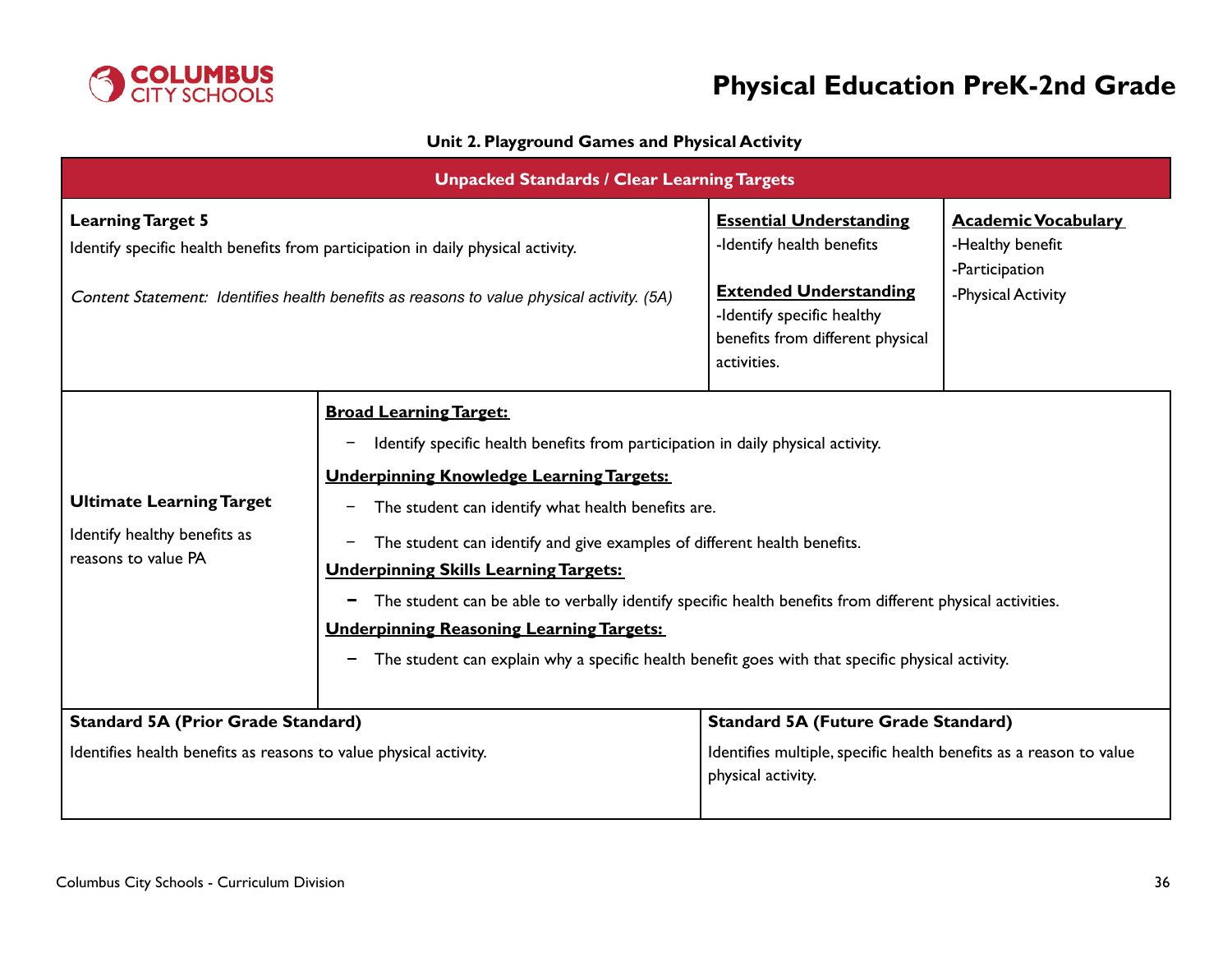

#### **Content Elaborations**

In this unit the students will learn about different playground games/activities and the rules for those games and playground area. This helps reinforce "recess" expectations, and reinforce their skills at following directions and safe practices. The students will also learn about physical activities and what activities can be done at school, home, and in the community. It teaches about the importance of health benefits of being physically active and what opportunities they can be active throughout the day. Helps the student recognize the value of physical activity for health, enjoyment, challenge, self-expression and/or social interaction.

#### **Instructional Strategies**

- Large Group Discussion
- Watch a video and discuss
- Relay race matching (positive/negative outcomes using cards or something similar)
- Worksheet

### **Sample Assessments and PerformanceTasks**

Ohio [Department](http://education.ohio.gov/Topics/Learning-in-Ohio/Physical-Education/Physical-Education-Evaluation-updated) of Education Physical Education Evaluation Instrument - Use the K-2 grade band to help assess standard 5

Ohio [Department](https://www.ccsoh.us/Page/2271) of Education Physical Education Evaluation **Rubrics** - This site will take you to the Columbus City Schools Evaluation Rubrics where the grade bands are listed in MSWord documents.

Ohio [Department](https://www.ccsoh.us/Page/2272) of Education Evaluation **Data Sheets** - This site will take you to the Columbus City Schools Evaluation Data Sheets where the grade bands are listed in MS Excel spreadsheets.

### **Instructional Resources**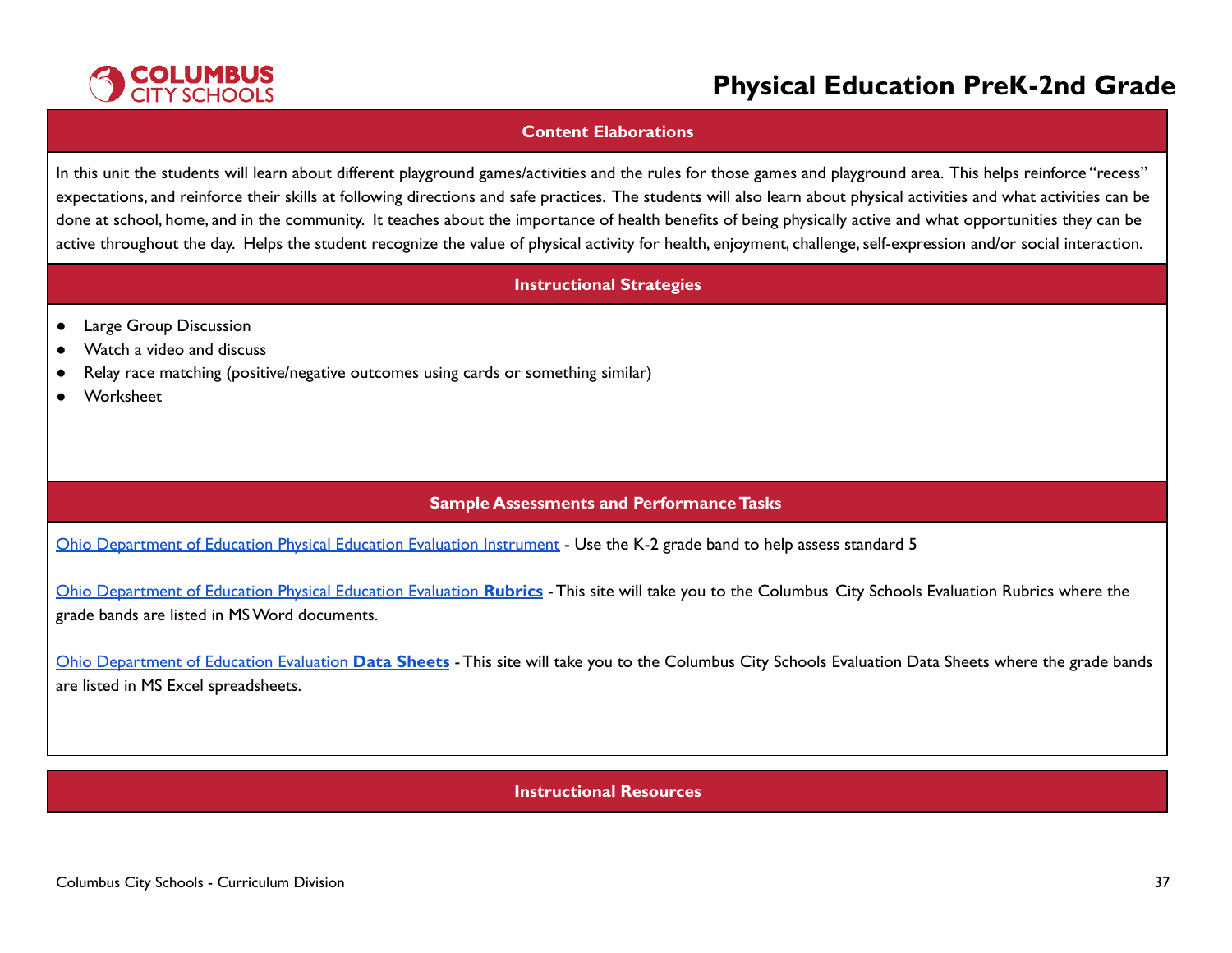

Online Physical [Education](https://openphysed.org/) Network (OPEN) - This site provides teachers with sample unit plans in a variety of activities that are aligned with all benchmarks and standards.

[Columbus](https://www.ccsoh.us/Page/6766) City Schools Physical Education Sample Units - This site will provide teachers with a variety of sample units that can be implemented immediately that are all aligned with all benchmarks and standards.

Elementary Teaching Games for [Understanding](https://www.ccsoh.us/Page/2251) - This site will take you to the Columbus City Schools Elementary PE course site where additional instructional resources are located.

Ohio [Department](https://www.ccsoh.us/Page/2271) of Education Physical Education Evaluation **Rubrics** - This site will take you to the Columbus City Schools Evaluation Rubrics where the grade bands are listed in MSWord documents.

Ohio [Department](https://www.ccsoh.us/Page/2272) of Education Evaluation **Data Sheets** - This site will take you to the Columbus City Schools Evaluation Data Sheets where the grade bands are listed in MS Excel spreadsheets.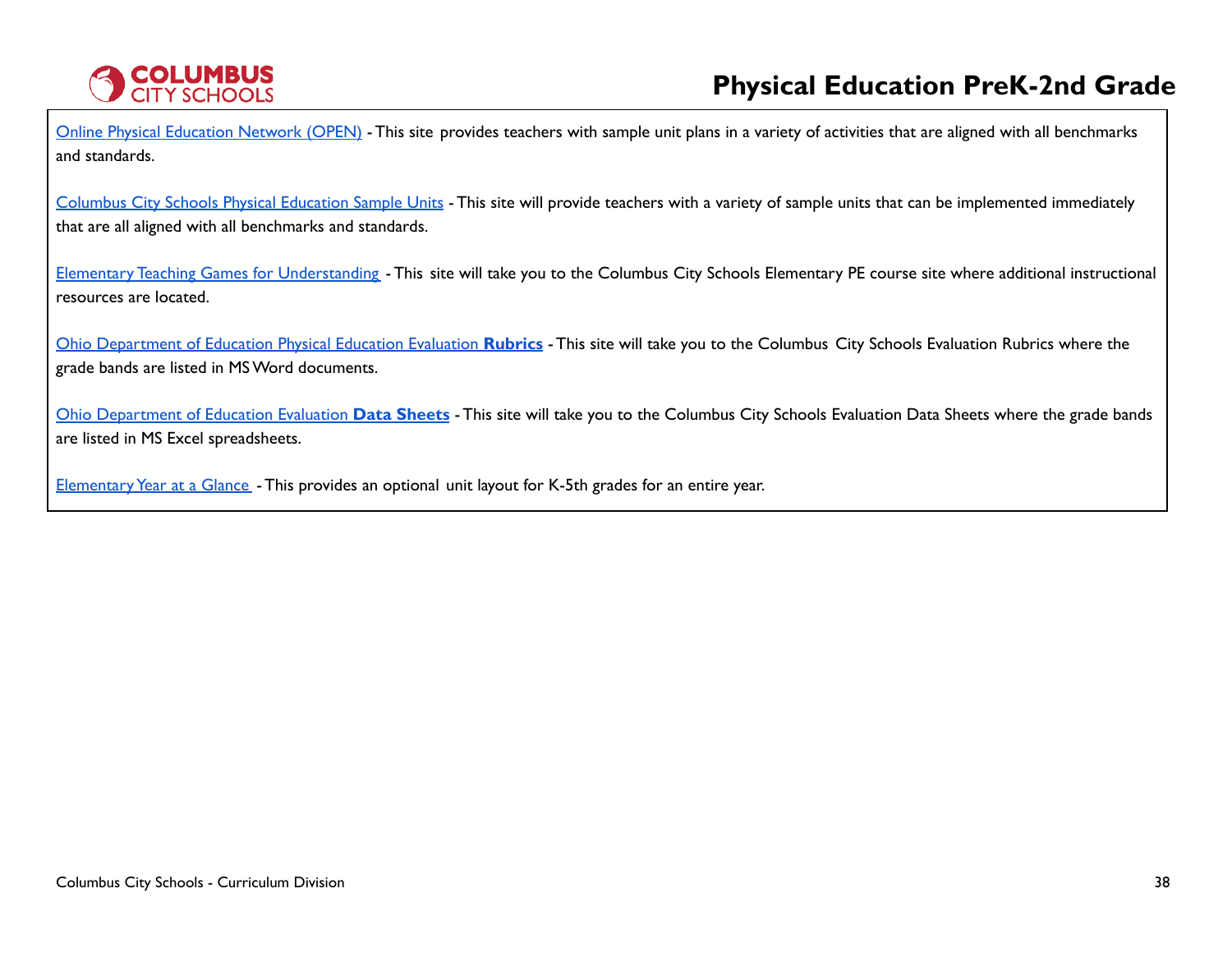

### **Unit 2. Playground Games and Physical Activity**

| <b>Unpacked Standards / Clear Learning Targets</b>                                                                                                                             |                                                                                                                                                                                                                                                                                                                                                                                                                                                                                                                                                                                                                                                      |                                                                                                                                                                          |                                                                                         |
|--------------------------------------------------------------------------------------------------------------------------------------------------------------------------------|------------------------------------------------------------------------------------------------------------------------------------------------------------------------------------------------------------------------------------------------------------------------------------------------------------------------------------------------------------------------------------------------------------------------------------------------------------------------------------------------------------------------------------------------------------------------------------------------------------------------------------------------------|--------------------------------------------------------------------------------------------------------------------------------------------------------------------------|-----------------------------------------------------------------------------------------|
| <b>Learning Target 6</b><br>Discuss personal reasons (why?) for enjoying physical activity.<br>Content Statement: Identifies reasons to participate in physical activity. (5B) |                                                                                                                                                                                                                                                                                                                                                                                                                                                                                                                                                                                                                                                      | <b>Essential Understanding</b><br>-Reason for enjoying physical<br>activity<br><b>Extended Understanding</b><br>-Discuss why you would enjoy<br>being physically active. | <b>Academic Vocabulary</b><br>-Personal<br>-Discuss<br>-Physical Activity<br>-Enjoyment |
| <b>Ultimate Learning Target</b><br><b>Identify reasons to</b><br>participate in PA                                                                                             | <b>Broad Learning Target:</b><br>Discuss personal reasons (why?) for enjoying physical activity.<br><b>Underpinning Knowledge Learning Targets:</b><br>The student can identify reasons for participating in physical activities.<br>-<br>The student can identify reasons for enjoying physical activities<br>$\qquad \qquad -$<br><b>Underpinning Skills Learning Targets:</b><br>The student can be able to verbally discuss their own personal reasons for enjoying physical activity.<br><b>Underpinning Reasoning Learning Targets:</b><br>The student can explain why it's good to know your personal reasons for enjoying physical activity. |                                                                                                                                                                          |                                                                                         |
| <b>Standard 5B (Prior Grade Standard)</b><br>Identifies reasons to participate in physical activity. (5B)                                                                      |                                                                                                                                                                                                                                                                                                                                                                                                                                                                                                                                                                                                                                                      | <b>Standard 5B (Future Grade Standard)</b><br>Expresses multiple, specific reasons (enjoyment, challenge, social)<br>to participate in physical activity.                |                                                                                         |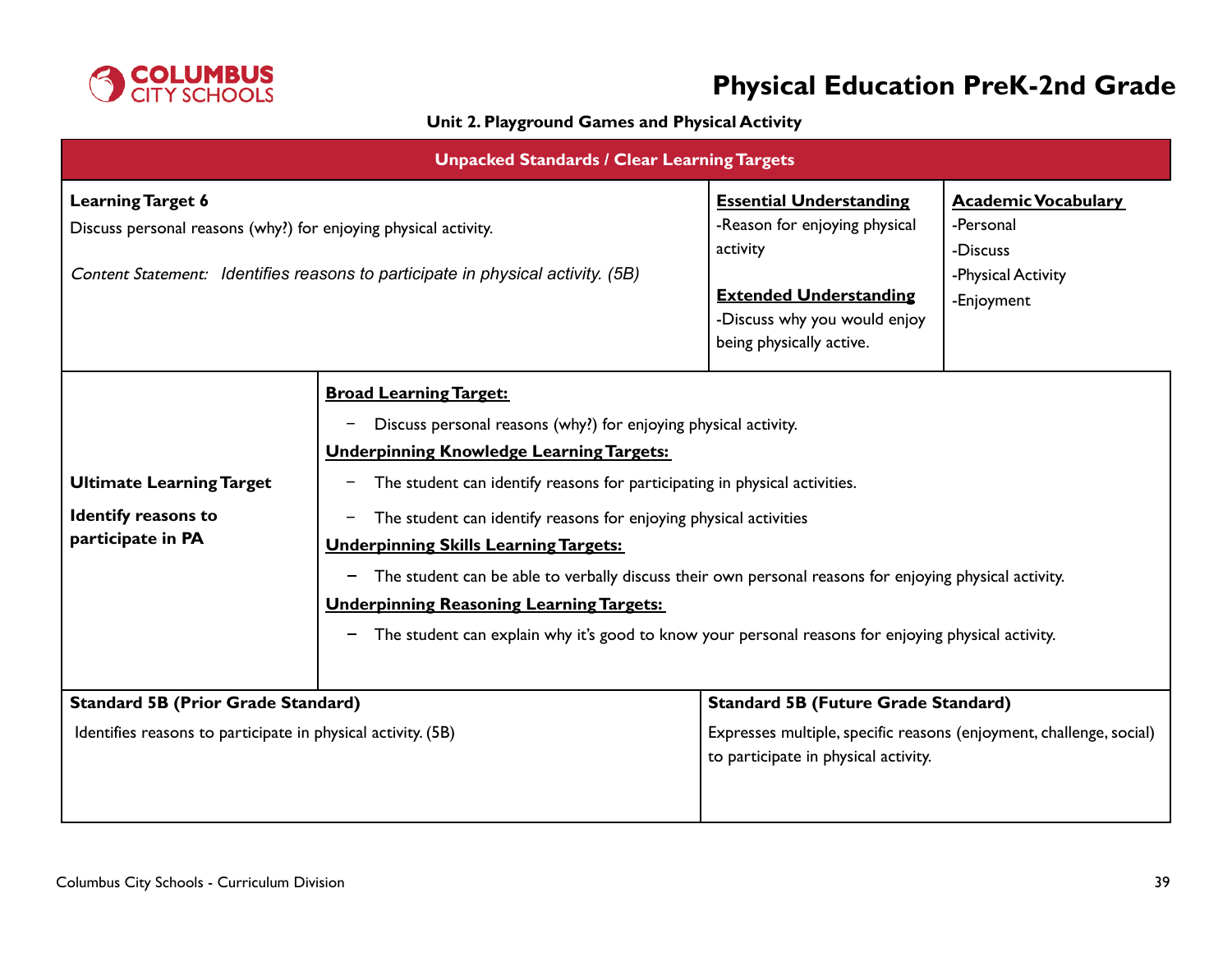

#### **Content Elaborations**

In this unit the students will learn about different playground games/activities and the rules for those games and playground area. This helps reinforce "recess" expectations, and reinforce their skills at following directions and safe practices. The students will also learn about physical activities and what activities can be done at school, home, and in the community. It teaches about the importance of health benefits of being physically active and what opportunities they can be active throughout the day. Helps the student recognize the value of physical activity for health, enjoyment, challenge, self-expression and/or social interaction.

#### **Instructional Strategies**

- Large Group Discussion
- Watch a video and discuss
- Partner discussion (compare & contrast)

#### **Sample Assessments and PerformanceTasks**

Ohio [Department](http://education.ohio.gov/Topics/Learning-in-Ohio/Physical-Education/Physical-Education-Evaluation-updated) of Education Physical Education Evaluation Instrument - Use the K-2 grade band to help assess standard 5

Ohio [Department](https://www.ccsoh.us/Page/2271) of Education Physical Education Evaluation **Rubrics** - This site will take you to the Columbus City Schools Evaluation Rubrics where the grade bands are listed in MSWord documents.

Ohio [Department](https://www.ccsoh.us/Page/2272) of Education Evaluation **Data Sheets** - This site will take you to the Columbus City Schools Evaluation Data Sheets where the grade bands are listed in MS Excel spreadsheets.

#### **Instructional Resources**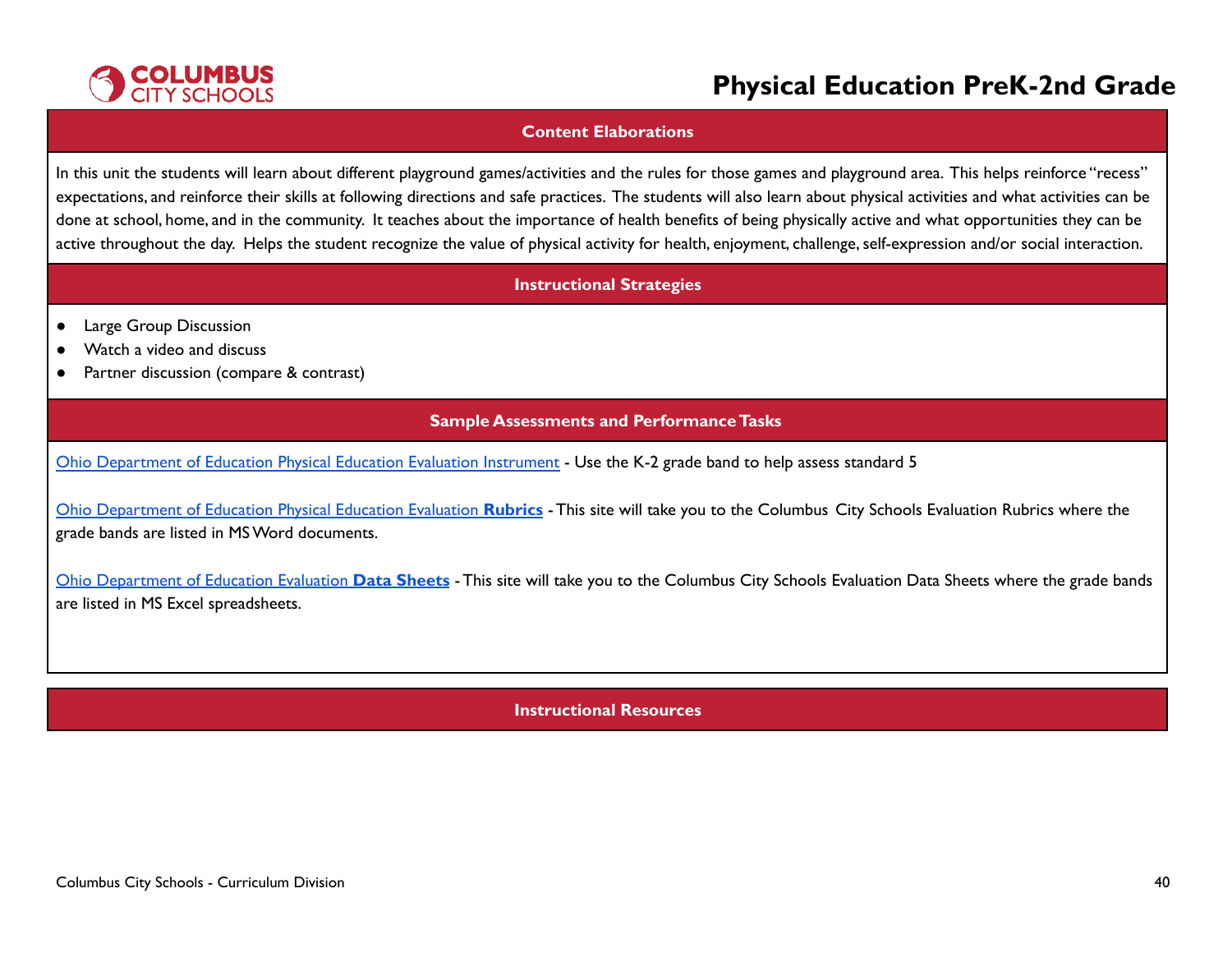

Online Physical [Education](https://openphysed.org/) Network (OPEN) - This site provides teachers with sample unit plans in a variety of activities that are aligned with all benchmarks and standards.

[Columbus](https://www.ccsoh.us/Page/6766) City Schools Physical Education Sample Units - This site will provide teachers with a variety of sample units that can be implemented immediately that are all aligned with all benchmarks and standards.

Elementary Teaching Games for [Understanding](https://www.ccsoh.us/Page/2251) - This site will take you to the Columbus City Schools Elementary PE course site where additional instructional resources are located.

Ohio [Department](https://www.ccsoh.us/Page/2271) of Education Physical Education Evaluation **Rubrics** - This site will take you to the Columbus City Schools Evaluation Rubrics where the grade bands are listed in MSWord documents.

Ohio [Department](https://www.ccsoh.us/Page/2272) of Education Evaluation **Data Sheets** - This site will take you to the Columbus City Schools Evaluation Data Sheets where the grade bands are listed in MS Excel spreadsheets.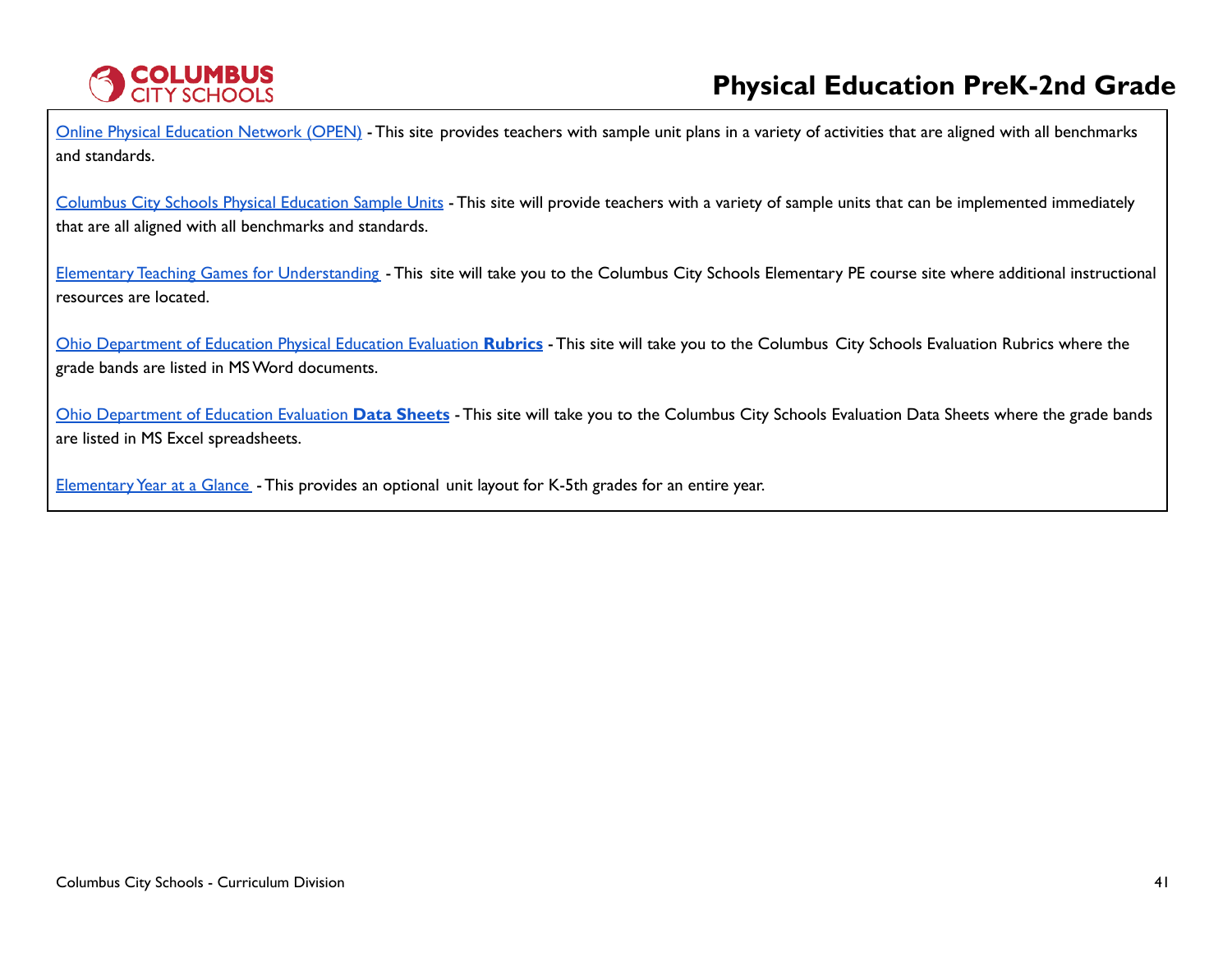

### **Unit 3. Locomotor/Non-Locomotor Movements**

| <b>Unpacked Standards / Clear Learning Targets</b>                                                                                                                                                                                                          |                                                                                                                                                                                                                                                                                                                                                                                                                                                                                                                                                                                                                                                  |                                                                                                                                   |                                                                                                                                                                                       |
|-------------------------------------------------------------------------------------------------------------------------------------------------------------------------------------------------------------------------------------------------------------|--------------------------------------------------------------------------------------------------------------------------------------------------------------------------------------------------------------------------------------------------------------------------------------------------------------------------------------------------------------------------------------------------------------------------------------------------------------------------------------------------------------------------------------------------------------------------------------------------------------------------------------------------|-----------------------------------------------------------------------------------------------------------------------------------|---------------------------------------------------------------------------------------------------------------------------------------------------------------------------------------|
| <b>Learning Target 7</b><br>Demonstrate all fundamental locomotor skills (walk, run, slide, gallop, hop, skip, jump,<br>leap) using critical elements.<br>Content Statement: Demonstrate locomotor and non-locomotor skills in a variety of<br>ways. $(IA)$ |                                                                                                                                                                                                                                                                                                                                                                                                                                                                                                                                                                                                                                                  | <b>Essential Understanding</b><br>-Fundamental Locomotor skills<br><b>Extended Understanding</b><br>-demonstrate locomotor skills | <b>Academic Vocabulary</b><br>-Locomotor skills<br>-Non-locomotor skills<br>-Critical elements (Cues)<br>-Static balance<br>-Dynamic balance<br>-Weight transfer<br>-Movement pattern |
| <b>Ultimate Learning Target</b><br><b>Fundamental Locomotor</b><br><b>Skills</b>                                                                                                                                                                            | <b>Broad Learning Target:</b><br>Demonstrate all fundamental locomotor skills (walk, run, slide, gallop, hop, skip, jump, leap) using critical<br>elements.<br><b>Underpinning Knowledge Learning Targets:</b><br>The student can identify the different locomotor skills.<br>The student can identify the critical elements of different locomotor skills.<br>$\overline{\phantom{a}}$<br><b>Underpinning Skills Learning Targets:</b><br>The student can be able to demonstrate all of the locomotor skills.<br><b>Underpinning Reasoning Learning Targets:</b><br>The student can explain differences between different locomotor skills<br>- |                                                                                                                                   |                                                                                                                                                                                       |
| <b>Standard IA (Prior Grade Standard)</b><br>Demonstrate locomotor and non-locomotor skills in a variety of ways.                                                                                                                                           |                                                                                                                                                                                                                                                                                                                                                                                                                                                                                                                                                                                                                                                  | <b>Standard IA (Future Grade Standard)</b><br>Combine locomotor and non-locomotor skills into movement<br>patterns.               |                                                                                                                                                                                       |
|                                                                                                                                                                                                                                                             |                                                                                                                                                                                                                                                                                                                                                                                                                                                                                                                                                                                                                                                  |                                                                                                                                   |                                                                                                                                                                                       |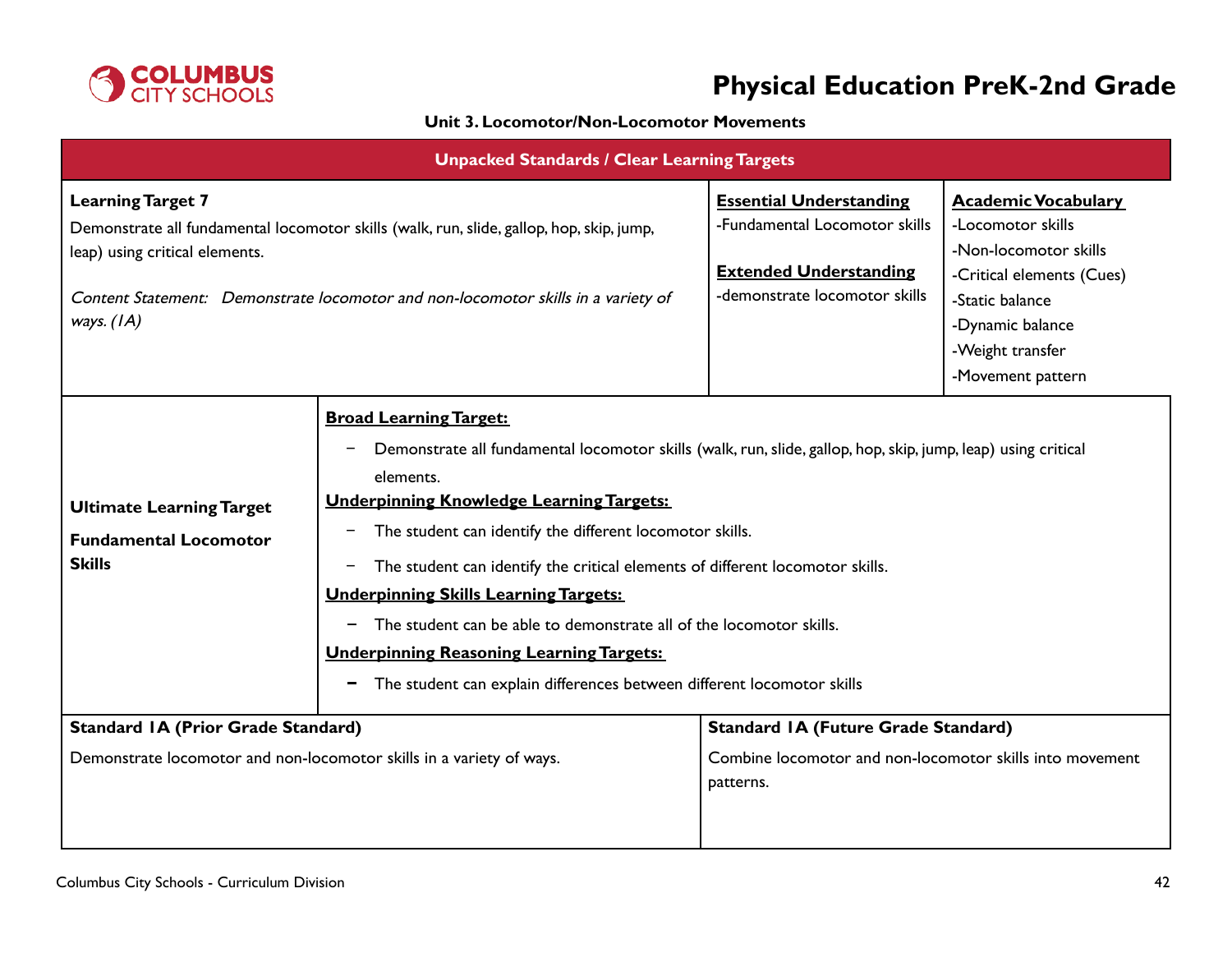

#### **Content Elaborations**

In this unit the students will learn about and demonstrate the fundamental locomotor & non-locomotor skills. In the first week, teach/review fundamental locomotor skills ((walk, run, slide, gallop, hop, skip, jump, leap). Include a game like tag, where they have to do a specific skill while they are playing the game. You can start to review balances in the first and/or second week of the lesson. Discuss static vs dynamic balance skills. Discuss Points of balances (or bases of support). Yoga is a great way to teach balances. The students can be grouped with partners or in threes and they can mirror each other balances taking turns and asking how many points of balance are being used. At the end of the second lesson and/or beginning of the third discuss and practice proper rolling skills. In the third lesson, have the students combine locomotor and non-locomotor skills and creating their own sequence (give prompts to how the sequence should look). Stations work well teaching and reviewing locomotor and non-locomotor skills as well.

#### **Instructional Strategies**

- Large Group Discussion
- I do, we do, you do
- Following the leader (partners)
- Stations
- Tag games
- In my [shoes](https://www.actionforhealthykids.org/activity/exploring-empathy-with-physical-activity/)
- Yoga (balances)
- Partners/small group create a balance, demonstrate and do together; Higher points of balance numbers (math addition skills)
- State test

#### **Sample Assessments and PerformanceTasks**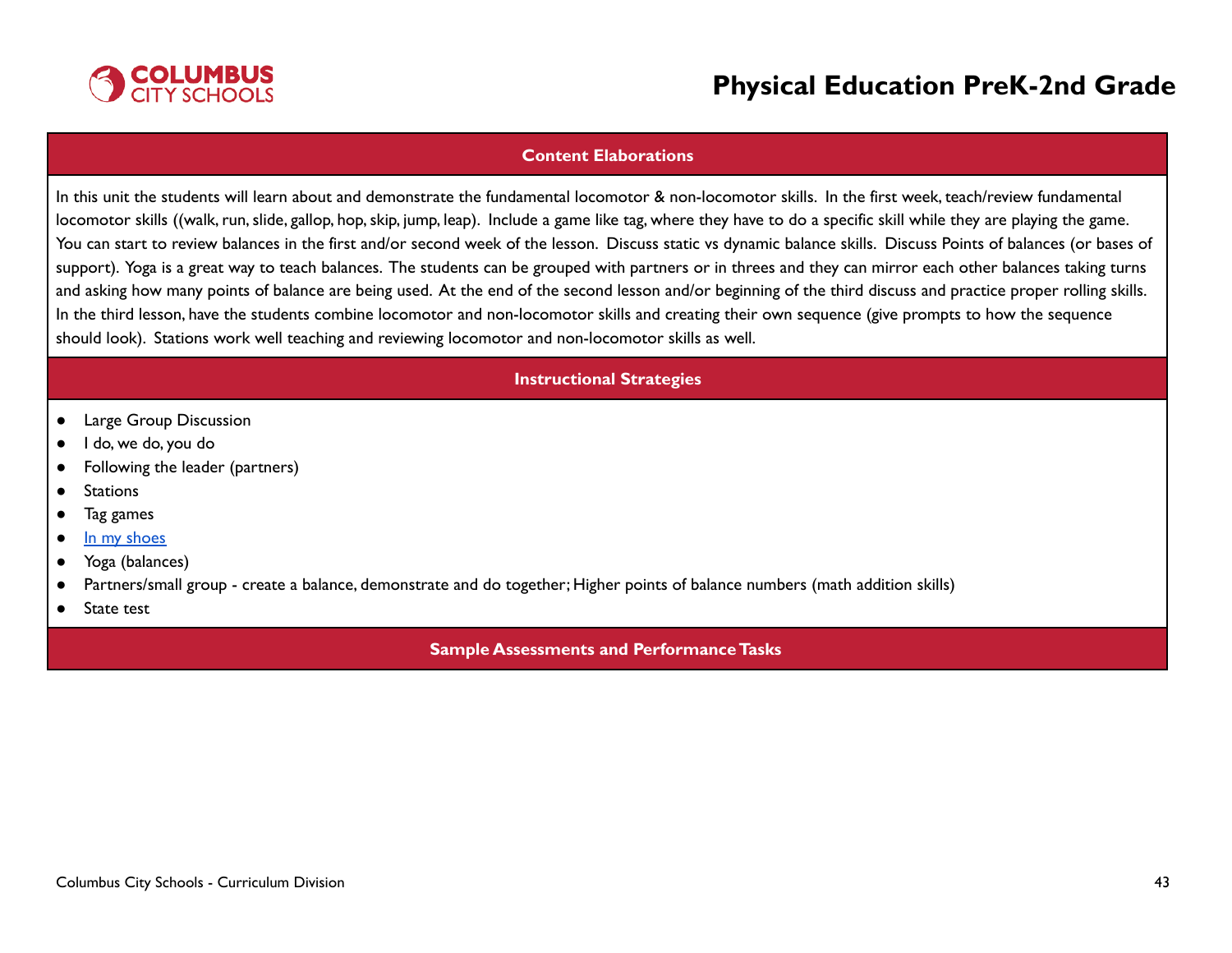# **COLUMBUS**<br>CITY SCHOOLS

# **Physical Education PreK-2nd Grade**

Ohio [Department](http://education.ohio.gov/Topics/Learning-in-Ohio/Physical-Education/Physical-Education-Evaluation-updated) of Education Physical Education Evaluation Instrument - Use the K-2 grade band to help assess standard I

Ohio [Department](https://www.ccsoh.us/Page/2271) of Education Physical Education Evaluation **Rubrics** - This site will take you to the Columbus City Schools Evaluation Rubrics where the grade bands are listed in MSWord documents.

Ohio [Department](https://www.ccsoh.us/Page/2272) of Education Evaluation **Data Sheets** - This site will take you to the Columbus City Schools Evaluation Data Sheets where the grade bands are listed in MS Excel spreadsheets.

**Instructional Resources**

Online Physical [Education](https://openphysed.org/) Network (OPEN) - This site provides teachers with sample unit plans in a variety of activities that are aligned with all benchmarks and standards.

[Columbus](https://www.ccsoh.us/Page/6766) City Schools Physical Education Sample Units - This site will provide teachers with a variety of sample units that can be implemented immediately that are all aligned with all benchmarks and standards.

Elementary Teaching Games for [Understanding](https://www.ccsoh.us/Page/2251) - This site will take you to the Columbus City Schools Elementary PE course site where additional instructional resources are located.

Ohio [Department](https://www.ccsoh.us/Page/2271) of Education Physical Education Evaluation **Rubrics** - This site will take you to the Columbus City Schools Evaluation Rubrics where the grade bands are listed in MSWord documents.

Ohio [Department](https://www.ccsoh.us/Page/2272) of Education Evaluation **Data Sheets** - This site will take you to the Columbus City Schools Evaluation Data Sheets where the grade bands are listed in MS Excel spreadsheets.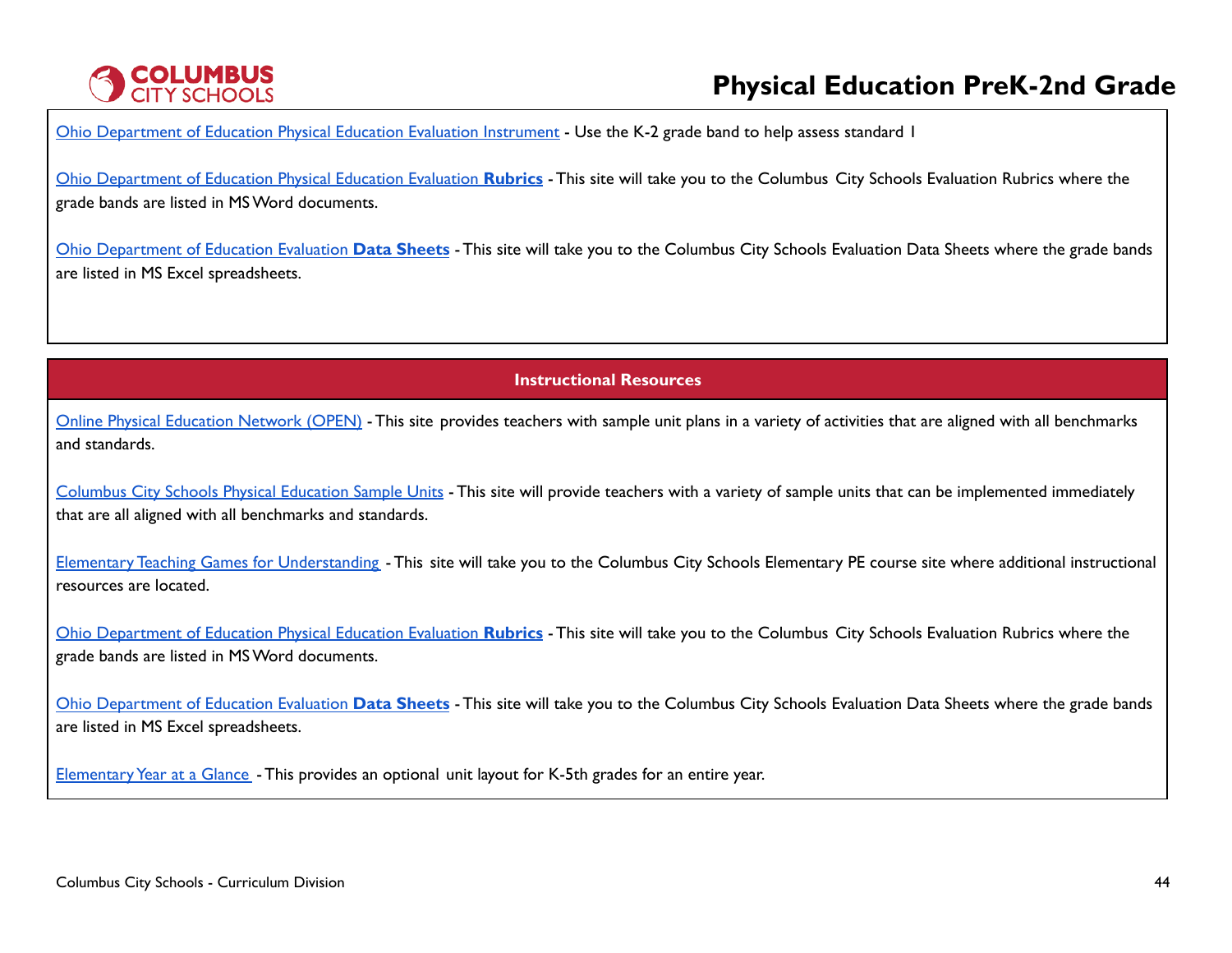

### **Unit 3. Locomotor/Non-Locomotor Movements**

| <b>Unpacked Standards / Clear Learning Targets</b>                                                                                                                                                                                           |                                                                                                                                                                                                                                                                                                                                                                                                                                                                                                                                                                                                                               |                                                                                                                                                                                |                                                                                                                                                                                       |
|----------------------------------------------------------------------------------------------------------------------------------------------------------------------------------------------------------------------------------------------|-------------------------------------------------------------------------------------------------------------------------------------------------------------------------------------------------------------------------------------------------------------------------------------------------------------------------------------------------------------------------------------------------------------------------------------------------------------------------------------------------------------------------------------------------------------------------------------------------------------------------------|--------------------------------------------------------------------------------------------------------------------------------------------------------------------------------|---------------------------------------------------------------------------------------------------------------------------------------------------------------------------------------|
| <b>Learning Target 8</b><br>Perform combinations of locomotor, non-locomotor, weight transfer and static and<br>dynamic balance skills.<br>Content Statement: Demonstrate locomotor and non-locomotor skills in a variety of<br>ways. $(IA)$ |                                                                                                                                                                                                                                                                                                                                                                                                                                                                                                                                                                                                                               | <b>Essential Understanding</b><br>-Fundamental Locomotor skills<br>and non-locomotor skills<br><b>Extended Understanding</b><br>-Combine locomotor and<br>non-locomotor skills | <b>Academic Vocabulary</b><br>-Locomotor skills<br>-Non-locomotor skills<br>-Critical elements (Cues)<br>-Static balance<br>-Dynamic balance<br>-Weight transfer<br>-Movement pattern |
| <b>Ultimate Learning Target</b><br><b>Combine locomotor and</b><br>non-locomotor skills.                                                                                                                                                     | <b>Broad Learning Target:</b><br>Perform combinations of locomotor, non-locomotor, weight transfer and static and dynamic balance skills.<br>-<br><b>Underpinning Knowledge Learning Targets:</b><br>The student can identify the different locomotor skills.<br>The student can identify different non-locomotor skills.<br>-<br><b>Underpinning Skills Learning Targets:</b><br>The student can be able to perform a combination of locomotor and non-locomotor skills.<br>-<br><b>Underpinning Reasoning Learning Targets:</b><br>The student can identify other activities that use locomotor and/or non-locomotor skills |                                                                                                                                                                                |                                                                                                                                                                                       |
| <b>Standard IA (Prior Grade Standard)</b><br>Demonstrate locomotor and non-locomotor skills in a variety of ways.                                                                                                                            |                                                                                                                                                                                                                                                                                                                                                                                                                                                                                                                                                                                                                               | <b>Standard IA (Future Grade Standard)</b><br>Combine locomotor and non-locomotor skills into movement                                                                         |                                                                                                                                                                                       |
|                                                                                                                                                                                                                                              |                                                                                                                                                                                                                                                                                                                                                                                                                                                                                                                                                                                                                               | patterns.                                                                                                                                                                      |                                                                                                                                                                                       |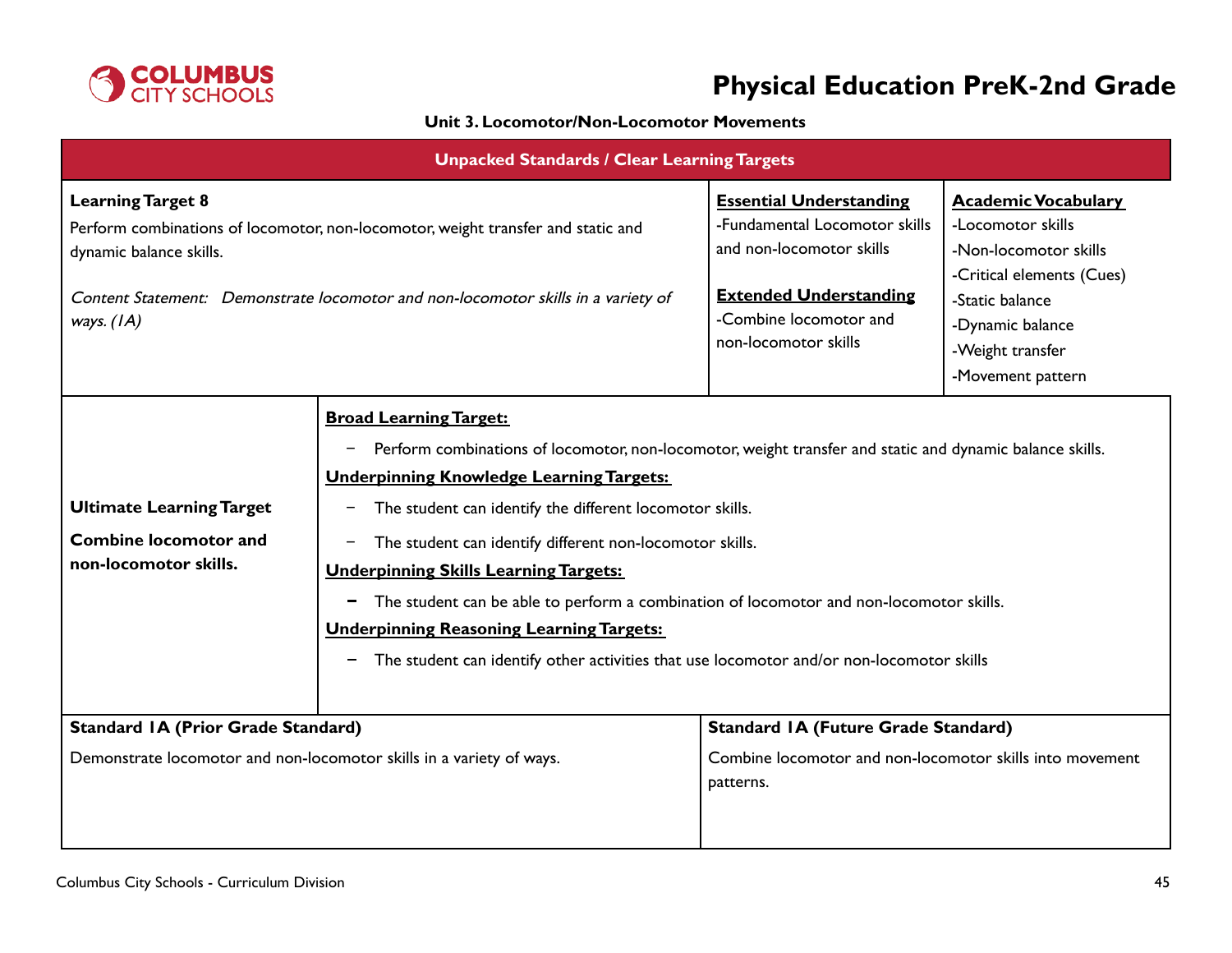

#### **Content Elaborations**

In this unit the students will learn about and demonstrate the fundamental locomotor & non-locomotor skills. In the first week, teach/review fundamental locomotor skills ((walk, run, slide, gallop, hop, skip, jump, leap). Include a game like tag, where they have to do a specific skill while they are playing the game. You can start to review balances in the first and/or second week of the lesson. Discuss static vs dynamic balance skills. Discuss Points of balances (or bases of support). Yoga is a great way to teach balances. The students can be grouped with partners or in threes and they can mirror each other balances taking turns and asking how many points of balance are being used. At the end of the second lesson and/or beginning of the third discuss and practice proper rolling skills. In the third lesson, have the students combine locomotor and non-locomotor skills and creating their own sequence (give prompts to how the sequence should look). Stations work well teaching and reviewing locomotor and non-locomotor skills as well.

#### **Instructional Strategies**

- Large Group Discussion
- I do, we do, you do
- Following the leader (partners)
- Stations
- Tag games
- In my [shoes](https://www.actionforhealthykids.org/activity/exploring-empathy-with-physical-activity/)
- Yoga (balances)
- Partners/small group create a balance, demonstrate and do together; Higher points of balance numbers (math addition skills)
- State test

#### **Sample Assessments and PerformanceTasks**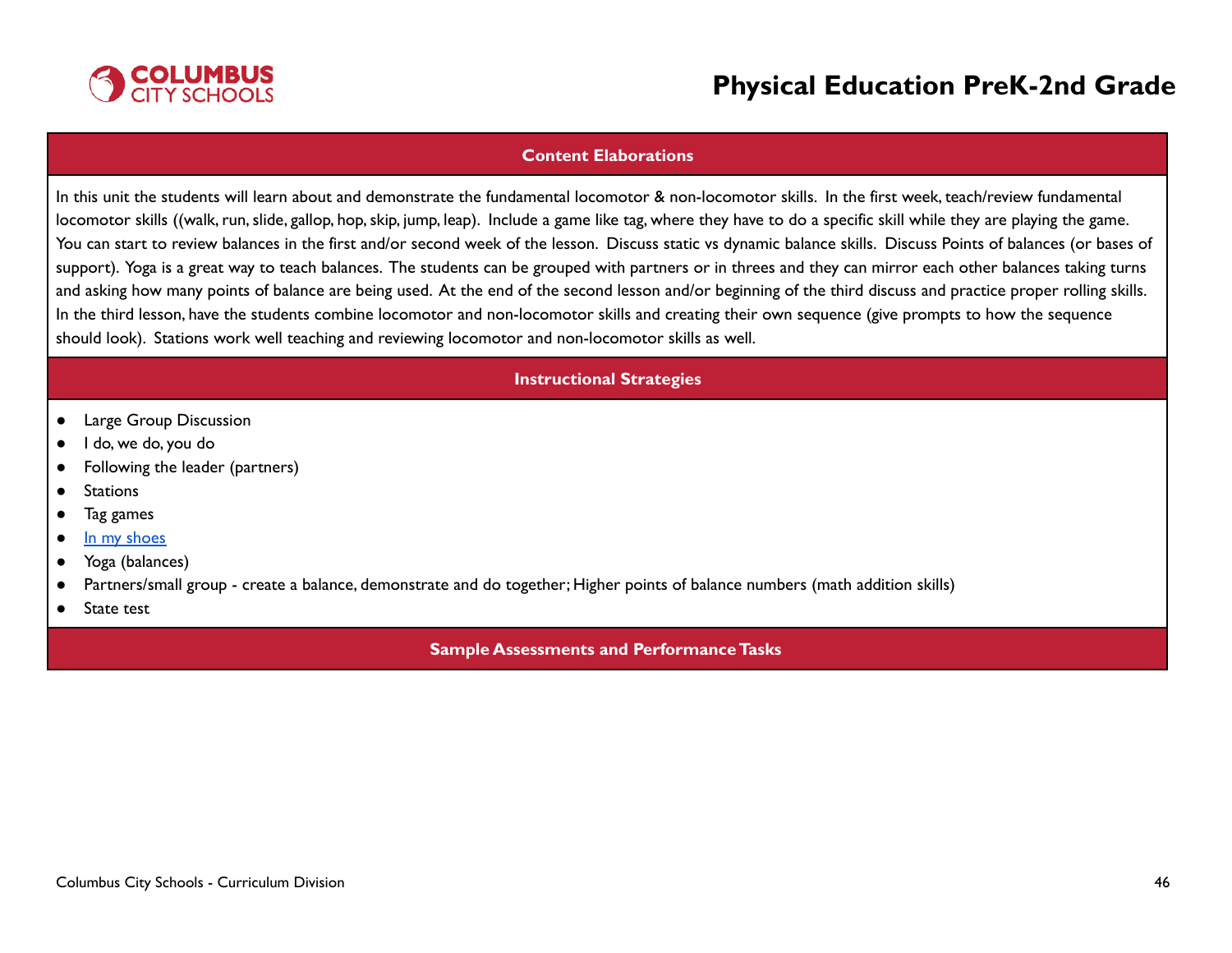# **COLUMBUS**<br>CITY SCHOOLS

# **Physical Education PreK-2nd Grade**

Ohio [Department](http://education.ohio.gov/Topics/Learning-in-Ohio/Physical-Education/Physical-Education-Evaluation-updated) of Education Physical Education Evaluation Instrument - Use the K-2 grade band to help assess standard I

Ohio [Department](https://www.ccsoh.us/Page/2271) of Education Physical Education Evaluation **Rubrics** - This site will take you to the Columbus City Schools Evaluation Rubrics where the grade bands are listed in MSWord documents.

Ohio [Department](https://www.ccsoh.us/Page/2272) of Education Evaluation **Data Sheets** - This site will take you to the Columbus City Schools Evaluation Data Sheets where the grade bands are listed in MS Excel spreadsheets.

**Instructional Resources**

Online Physical [Education](https://openphysed.org/) Network (OPEN) - This site provides teachers with sample unit plans in a variety of activities that are aligned with all benchmarks and standards.

[Columbus](https://www.ccsoh.us/Page/6766) City Schools Physical Education Sample Units - This site will provide teachers with a variety of sample units that can be implemented immediately that are all aligned with all benchmarks and standards.

Elementary Teaching Games for [Understanding](https://www.ccsoh.us/Page/2251) - This site will take you to the Columbus City Schools Elementary PE course site where additional instructional resources are located.

Ohio [Department](https://www.ccsoh.us/Page/2271) of Education Physical Education Evaluation **Rubrics** - This site will take you to the Columbus City Schools Evaluation Rubrics where the grade bands are listed in MSWord documents.

Ohio [Department](https://www.ccsoh.us/Page/2272) of Education Evaluation **Data Sheets** - This site will take you to the Columbus City Schools Evaluation Data Sheets where the grade bands are listed in MS Excel spreadsheets.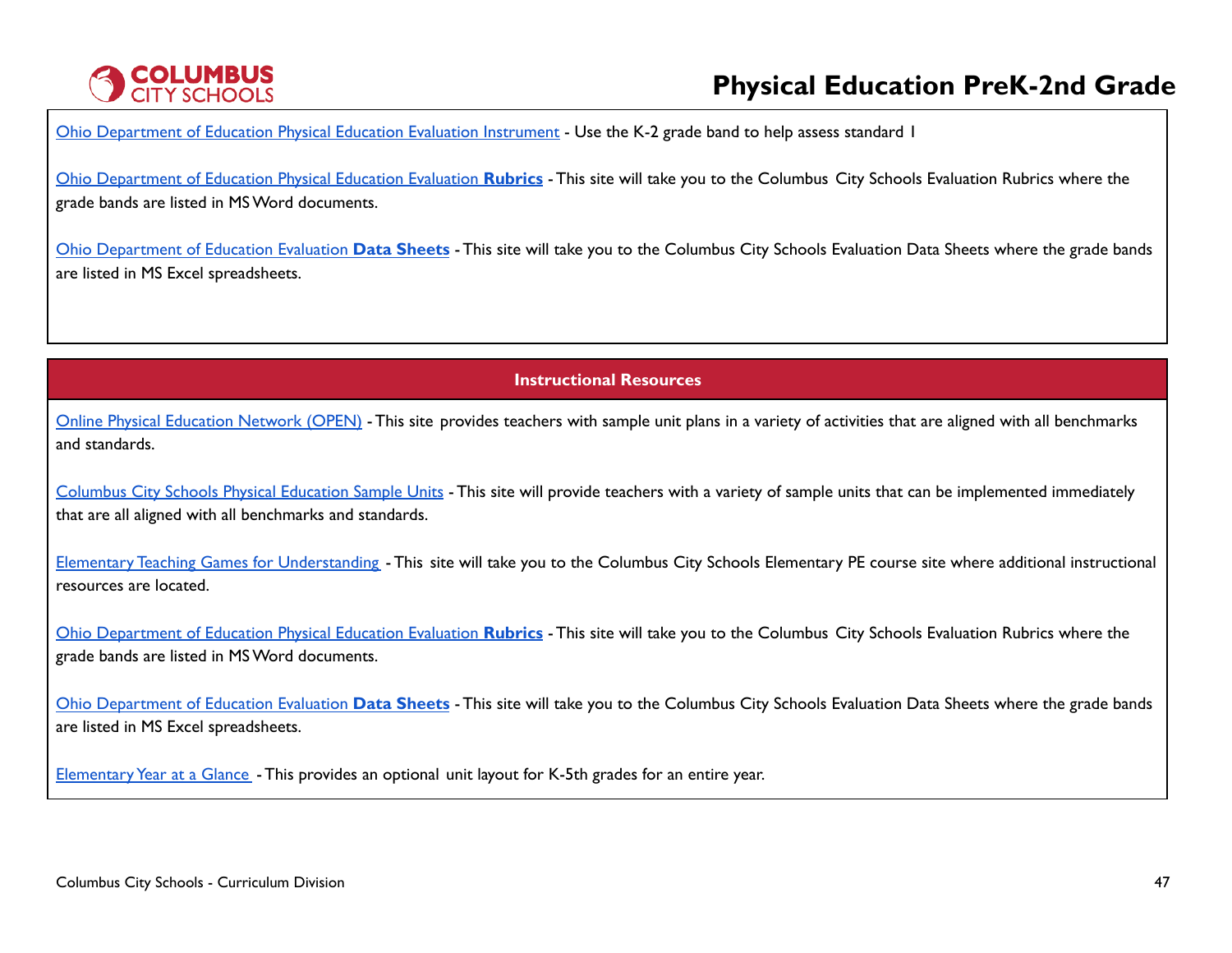

### **Unit 3. Locomotor/Non-Locomotor Movements**

| <b>Unpacked Standards / Clear Learning Targets</b>                                                                                                                                                                 |                                                                                                                                                                                                                                                                                                                                                                                                                                                                                                                                                                                                                                                     |                                                                                                                                                                                                         |                                                                                                                                                                                       |
|--------------------------------------------------------------------------------------------------------------------------------------------------------------------------------------------------------------------|-----------------------------------------------------------------------------------------------------------------------------------------------------------------------------------------------------------------------------------------------------------------------------------------------------------------------------------------------------------------------------------------------------------------------------------------------------------------------------------------------------------------------------------------------------------------------------------------------------------------------------------------------------|---------------------------------------------------------------------------------------------------------------------------------------------------------------------------------------------------------|---------------------------------------------------------------------------------------------------------------------------------------------------------------------------------------|
| <b>Learning Target 9</b><br>Perform combinations of non-locomotor and locomotor skills in a movement pattern.<br>Content Statement: Demonstrate locomotor and non-locomotor skills in a variety of<br>ways. $(IA)$ |                                                                                                                                                                                                                                                                                                                                                                                                                                                                                                                                                                                                                                                     | <b>Essential Understanding</b><br>-Fundamental Locomotor skills<br>and non-locomotor skills<br><b>Extended Understanding</b><br>-Combine locomotor and<br>non-locomotor skills in a<br>movement pattern | <b>Academic Vocabulary</b><br>-Locomotor skills<br>-Non-locomotor skills<br>-Critical elements (Cues)<br>-Static balance<br>-Dynamic balance<br>-Weight transfer<br>-Movement pattern |
| <b>Ultimate Learning Target</b><br><b>Combine locomotor and</b><br>non-locomotor skills in a<br>movement pattern.                                                                                                  | <b>Broad Learning Target:</b><br>Perform combinations of non-locomotor and locomotor skills in a movement pattern.<br>$\qquad \qquad -$<br><b>Underpinning Knowledge Learning Targets:</b><br>The student can identify the different locomotor skills.<br>$\qquad \qquad -$<br>The student can identify different non-locomotor skills.<br><b>Underpinning Skills Learning Targets:</b><br>The student can be able to perform a combination of locomotor and non-locomotor skills.<br>$\blacksquare$<br><b>Underpinning Reasoning Learning Targets:</b><br>The student can identify other activities that use locomotor and/or non-locomotor skills |                                                                                                                                                                                                         |                                                                                                                                                                                       |
| <b>Standard IA (Prior Grade Standard)</b><br>Demonstrate locomotor and non-locomotor skills in a variety of ways.                                                                                                  |                                                                                                                                                                                                                                                                                                                                                                                                                                                                                                                                                                                                                                                     | <b>Standard IA (Future Grade Standard)</b><br>Combine locomotor and non-locomotor skills into movement<br>patterns.                                                                                     |                                                                                                                                                                                       |
|                                                                                                                                                                                                                    |                                                                                                                                                                                                                                                                                                                                                                                                                                                                                                                                                                                                                                                     |                                                                                                                                                                                                         |                                                                                                                                                                                       |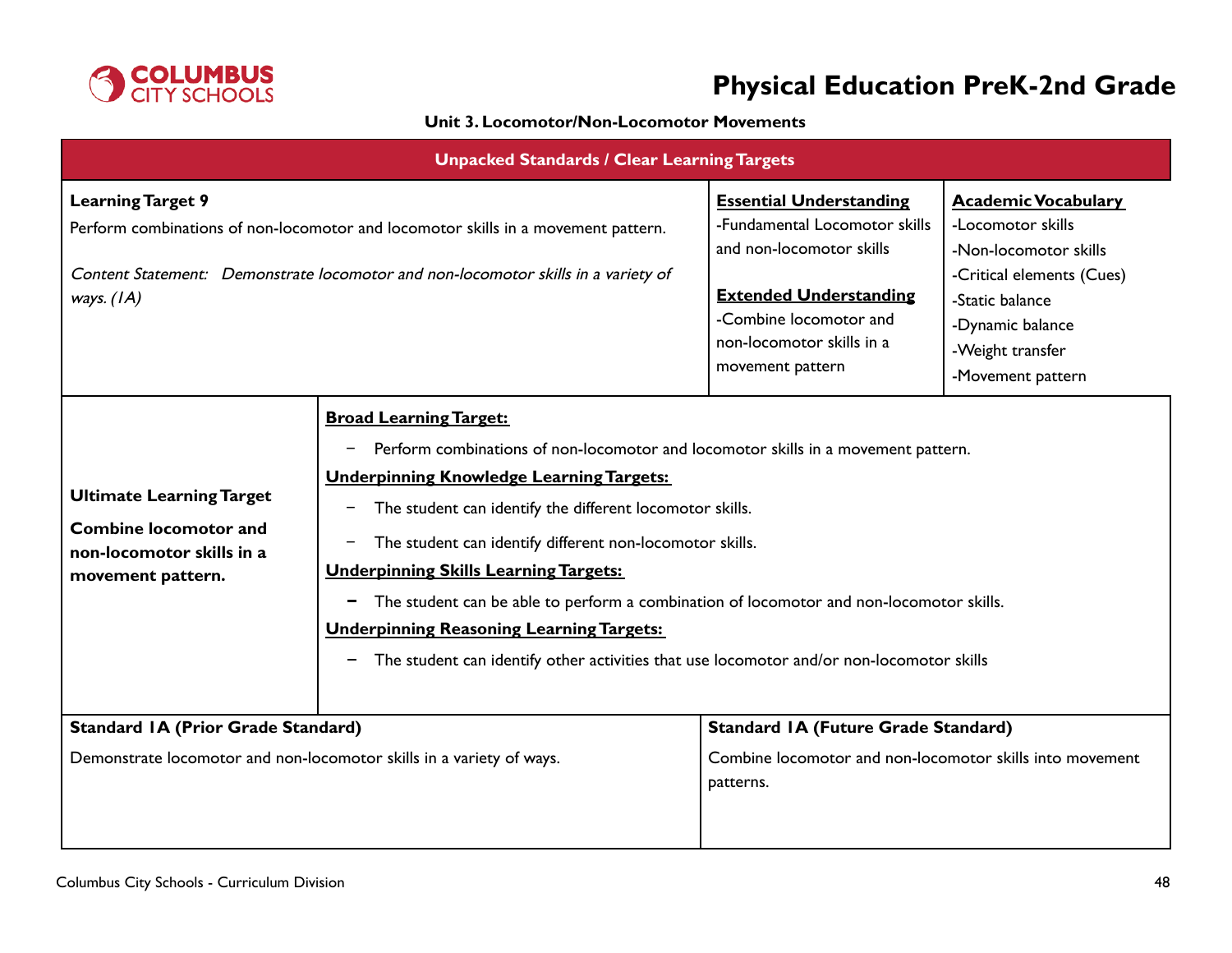

#### **Content Elaborations**

In this unit the students will learn about and demonstrate the fundamental locomotor & non-locomotor skills. In the first week, teach/review fundamental locomotor skills ((walk, run, slide, gallop, hop, skip, jump, leap). Include a game like tag, where they have to do a specific skill while they are playing the game. You can start to review balances in the first and/or second week of the lesson. Discuss static vs dynamic balance skills. Discuss Points of balances (or bases of support). Yoga is a great way to teach balances. The students can be grouped with partners or in threes and they can mirror each other balances taking turns and asking how many points of balance are being used. At the end of the second lesson and/or beginning of the third discuss and practice proper rolling skills. In the third lesson, have the students combine locomotor and non-locomotor skills and creating their own sequence (give prompts to how the sequence should look). Stations work well teaching and reviewing locomotor and non-locomotor skills as well.

#### **Instructional Strategies**

- Large Group Discussion
- I do, we do, you do
- Following the leader (partners)
- Stations
- Tag games
- In my [shoes](https://www.actionforhealthykids.org/activity/exploring-empathy-with-physical-activity/)
- Yoga (balances)
- Partners/small group create a balance, demonstrate and do together; Higher points of balance numbers (math addition skills)
- State test

#### **Sample Assessments and PerformanceTasks**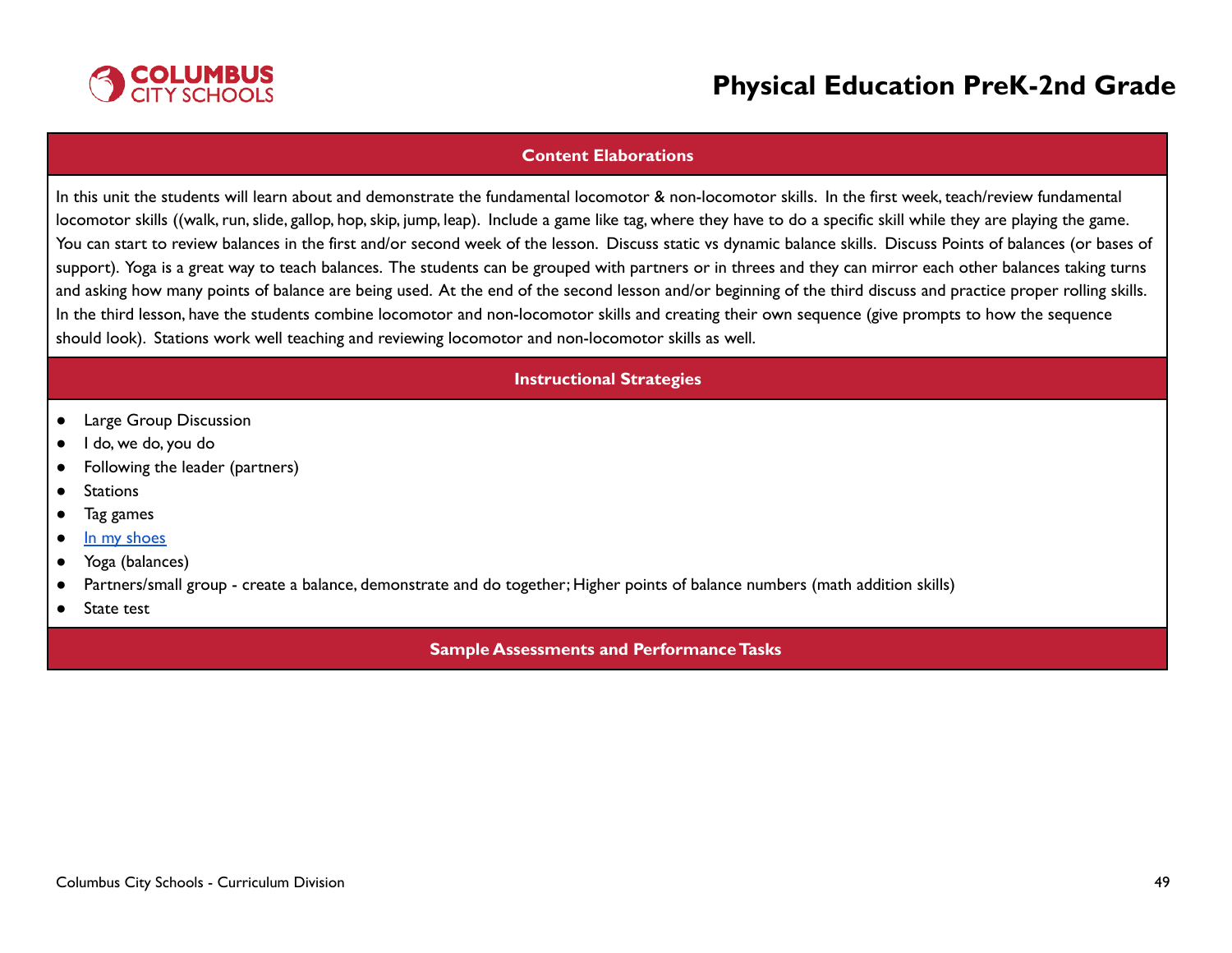# **COLUMBUS**<br>CITY SCHOOLS

# **Physical Education PreK-2nd Grade**

Ohio [Department](http://education.ohio.gov/Topics/Learning-in-Ohio/Physical-Education/Physical-Education-Evaluation-updated) of Education Physical Education Evaluation Instrument - Use the K-2 grade band to help assess standard I

Ohio [Department](https://www.ccsoh.us/Page/2271) of Education Physical Education Evaluation **Rubrics** - This site will take you to the Columbus City Schools Evaluation Rubrics where the grade bands are listed in MSWord documents.

Ohio [Department](https://www.ccsoh.us/Page/2272) of Education Evaluation **Data Sheets** - This site will take you to the Columbus City Schools Evaluation Data Sheets where the grade bands are listed in MS Excel spreadsheets.

**Instructional Resources**

Online Physical [Education](https://openphysed.org/) Network (OPEN) - This site provides teachers with sample unit plans in a variety of activities that are aligned with all benchmarks and standards.

[Columbus](https://www.ccsoh.us/Page/6766) City Schools Physical Education Sample Units - This site will provide teachers with a variety of sample units that can be implemented immediately that are all aligned with all benchmarks and standards.

Elementary Teaching Games for [Understanding](https://www.ccsoh.us/Page/2251) - This site will take you to the Columbus City Schools Elementary PE course site where additional instructional resources are located.

Ohio [Department](https://www.ccsoh.us/Page/2271) of Education Physical Education Evaluation **Rubrics** - This site will take you to the Columbus City Schools Evaluation Rubrics where the grade bands are listed in MSWord documents.

Ohio [Department](https://www.ccsoh.us/Page/2272) of Education Evaluation **Data Sheets** - This site will take you to the Columbus City Schools Evaluation Data Sheets where the grade bands are listed in MS Excel spreadsheets.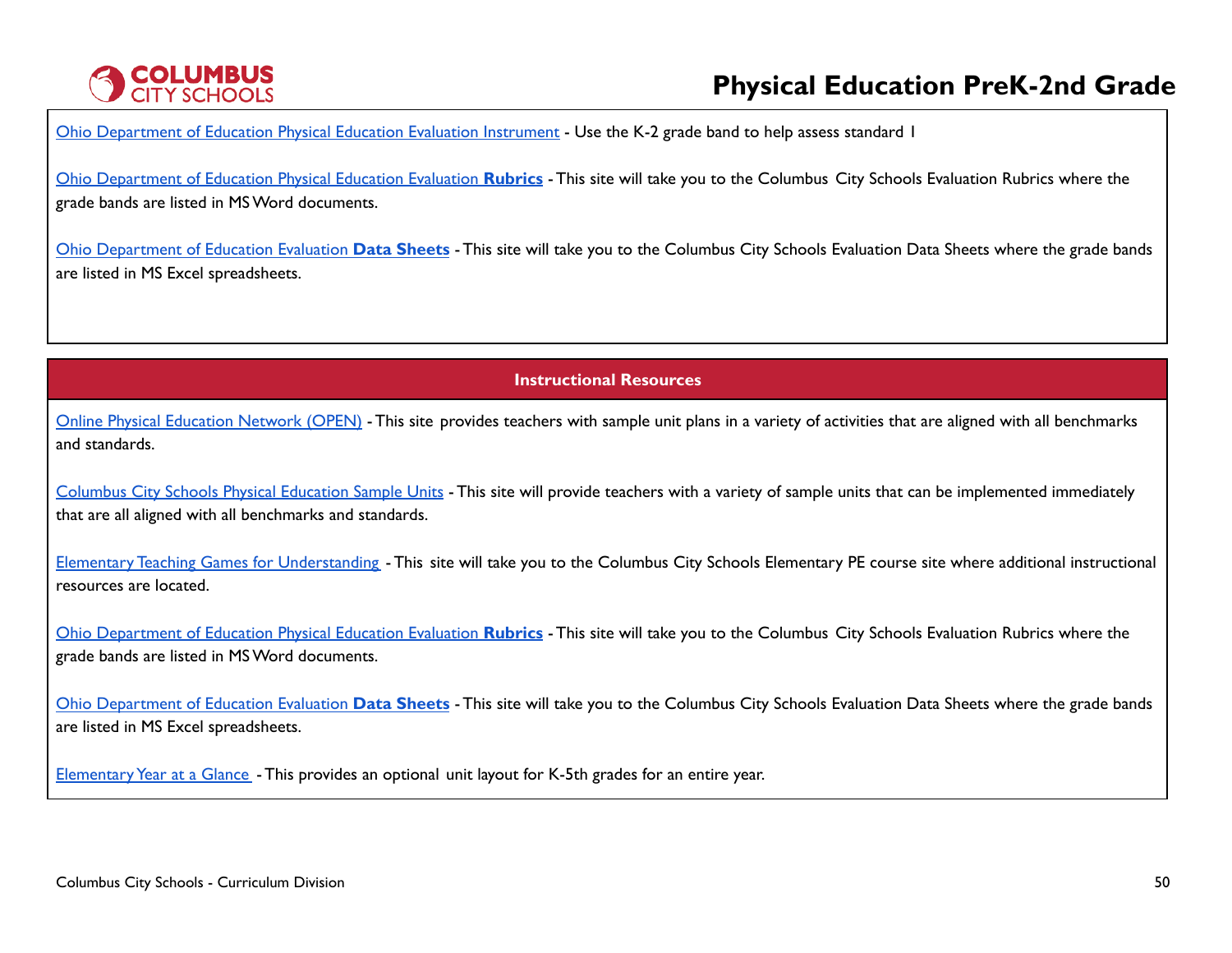

### **Unit 3. Locomotor/Non-Locomotor Movements**

| <b>Unpacked Standards / Clear Learning Targets</b>                                                                                                                                    |                                                                                                                                                                                                                                                                                                                                                                                                                                                                                                                                                                                                                                                |                                                                                                                                          |                                                                                                                                                                                       |
|---------------------------------------------------------------------------------------------------------------------------------------------------------------------------------------|------------------------------------------------------------------------------------------------------------------------------------------------------------------------------------------------------------------------------------------------------------------------------------------------------------------------------------------------------------------------------------------------------------------------------------------------------------------------------------------------------------------------------------------------------------------------------------------------------------------------------------------------|------------------------------------------------------------------------------------------------------------------------------------------|---------------------------------------------------------------------------------------------------------------------------------------------------------------------------------------|
| <b>Learning Target 10</b><br>Perform combinations of rolling and balance skills.<br>Content Statement: Demonstrate locomotor and non-locomotor skills in a variety of<br>ways. $(IA)$ |                                                                                                                                                                                                                                                                                                                                                                                                                                                                                                                                                                                                                                                | <b>Essential Understanding</b><br>-Rolling and Balance skills<br><b>Extended Understanding</b><br>-Combine rolling and balance<br>skills | <b>Academic Vocabulary</b><br>-Locomotor skills<br>-Non-locomotor skills<br>-Critical elements (Cues)<br>-Static balance<br>-Dynamic balance<br>-Weight transfer<br>-Movement pattern |
| <b>Ultimate Learning Target</b><br><b>Combine rolling and balance</b><br>skills                                                                                                       | <b>Broad Learning Target:</b><br>Perform combinations of rolling and balance skills.<br>-<br><b>Underpinning Knowledge Learning Targets:</b><br>The student can identify different rolling skills.<br>$\qquad \qquad -$<br>The student can identify different balancing skills.<br>-<br><b>Underpinning Skills Learning Targets:</b><br>The student can be able to demonstrate rolling skills using critical elements.<br>$\blacksquare$<br>The student can be able to demonstrate different balances.<br><b>Underpinning Reasoning Learning Targets:</b><br>The student can identify other activities that use rolling and/or balance skills. |                                                                                                                                          |                                                                                                                                                                                       |
| <b>Standard IA (Prior Grade Standard)</b><br>Demonstrate locomotor and non-locomotor skills in a variety of ways.                                                                     |                                                                                                                                                                                                                                                                                                                                                                                                                                                                                                                                                                                                                                                | <b>Standard IA (Future Grade Standard)</b><br>Combine locomotor and non-locomotor skills into movement<br>patterns.                      |                                                                                                                                                                                       |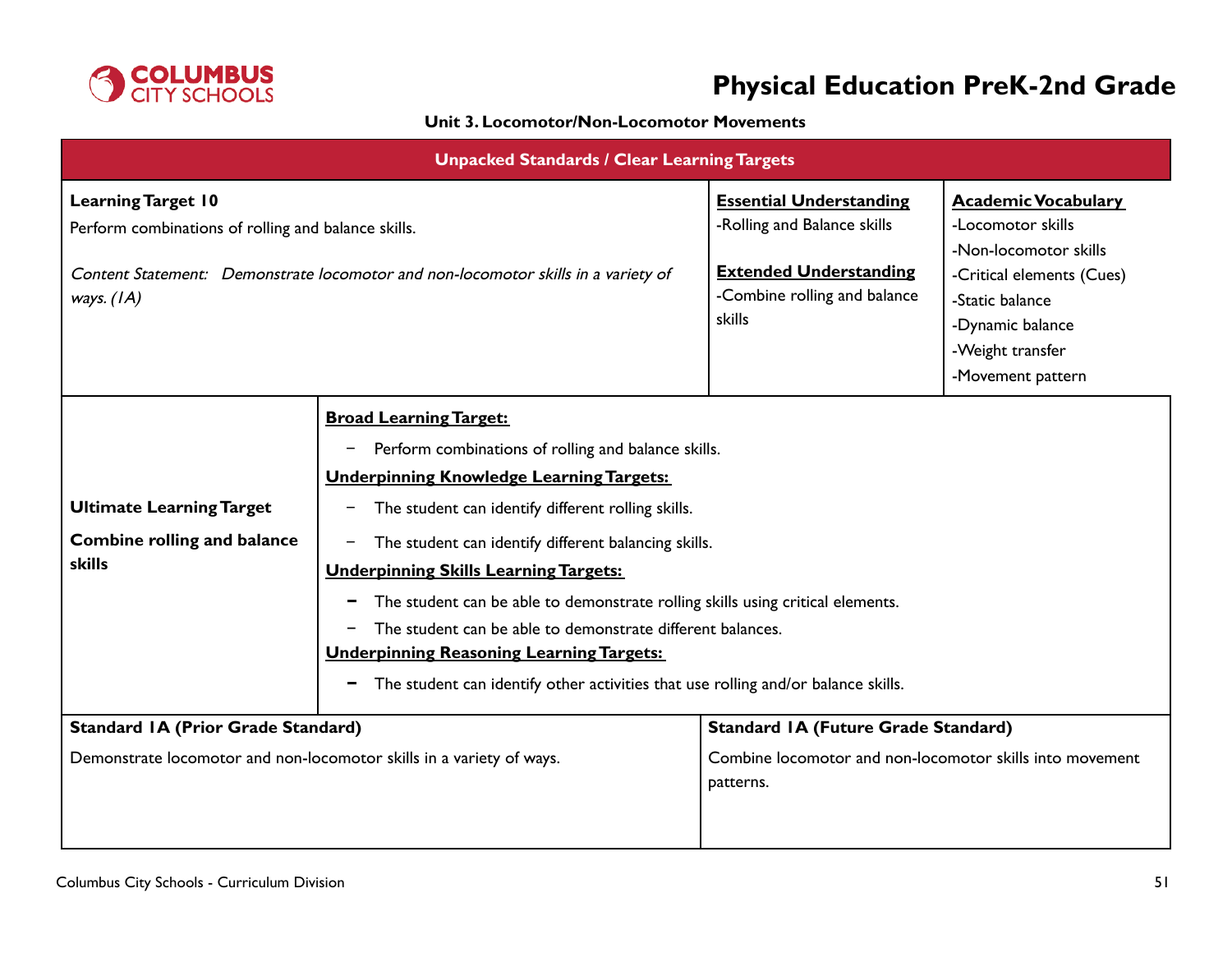

#### **Content Elaborations**

In this unit the students will learn about and demonstrate the fundamental locomotor & non-locomotor skills. In the first week, teach/review fundamental locomotor skills ((walk, run, slide, gallop, hop, skip, jump, leap). Include a game like tag, where they have to do a specific skill while they are playing the game. You can start to review balances in the first and/or second week of the lesson. Discuss static vs dynamic balance skills. Discuss Points of balances (or bases of support). Yoga is a great way to teach balances. The students can be grouped with partners or in threes and they can mirror each other balances taking turns and asking how many points of balance are being used. At the end of the second lesson and/or beginning of the third discuss and practice proper rolling skills. In the third lesson, have the students combine locomotor and non-locomotor skills and creating their own sequence (give prompts to how the sequence should look). Stations work well teaching and reviewing locomotor and non-locomotor skills as well.

#### **Instructional Strategies**

- Large Group Discussion
- I do, we do, you do
- Following the leader (partners)
- Stations
- Tag games
- In my [shoes](https://www.actionforhealthykids.org/activity/exploring-empathy-with-physical-activity/)
- Yoga (balances)
- Partners/small group create a balance, demonstrate and do together; Higher points of balance numbers (math addition skills)
- State test

#### **Sample Assessments and PerformanceTasks**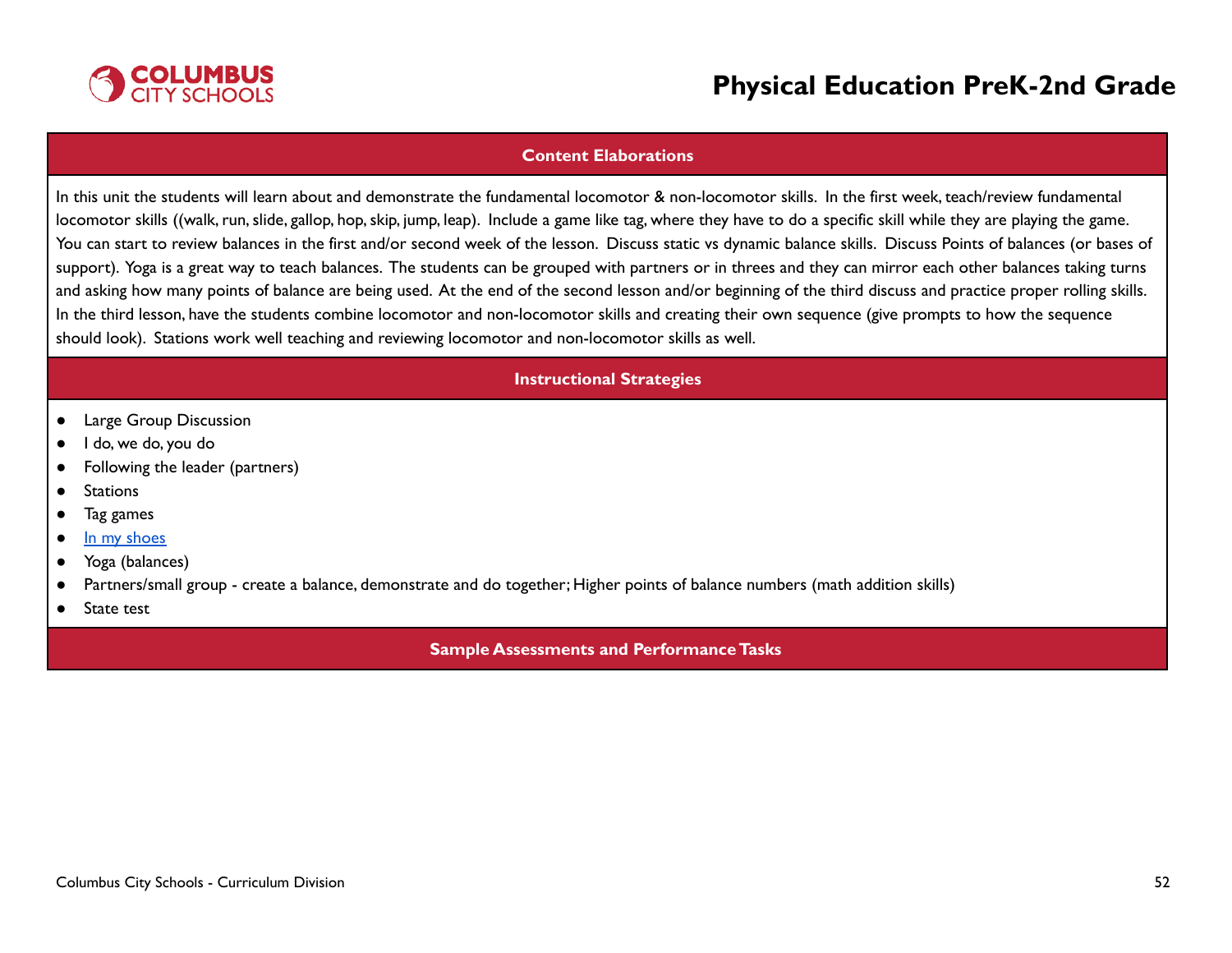# **COLUMBUS**<br>CITY SCHOOLS

# **Physical Education PreK-2nd Grade**

Ohio [Department](http://education.ohio.gov/Topics/Learning-in-Ohio/Physical-Education/Physical-Education-Evaluation-updated) of Education Physical Education Evaluation Instrument - Use the K-2 grade band to help assess standard 2

Ohio [Department](https://www.ccsoh.us/Page/2271) of Education Physical Education Evaluation **Rubrics** - This site will take you to the Columbus City Schools Evaluation Rubrics where the grade bands are listed in MSWord documents.

Ohio [Department](https://www.ccsoh.us/Page/2272) of Education Evaluation **Data Sheets** - This site will take you to the Columbus City Schools Evaluation Data Sheets where the grade bands are listed in MS Excel spreadsheets.

**Instructional Resources**

Online Physical [Education](https://openphysed.org/) Network (OPEN) - This site provides teachers with sample unit plans in a variety of activities that are aligned with all benchmarks and standards.

[Columbus](https://www.ccsoh.us/Page/6766) City Schools Physical Education Sample Units - This site will provide teachers with a variety of sample units that can be implemented immediately that are all aligned with all benchmarks and standards.

Elementary Teaching Games for [Understanding](https://www.ccsoh.us/Page/2251) - This site will take you to the Columbus City Schools Elementary PE course site where additional instructional resources are located.

Ohio [Department](https://www.ccsoh.us/Page/2271) of Education Physical Education Evaluation **Rubrics** - This site will take you to the Columbus City Schools Evaluation Rubrics where the grade bands are listed in MSWord documents.

Ohio [Department](https://www.ccsoh.us/Page/2272) of Education Evaluation **Data Sheets** - This site will take you to the Columbus City Schools Evaluation Data Sheets where the grade bands are listed in MS Excel spreadsheets.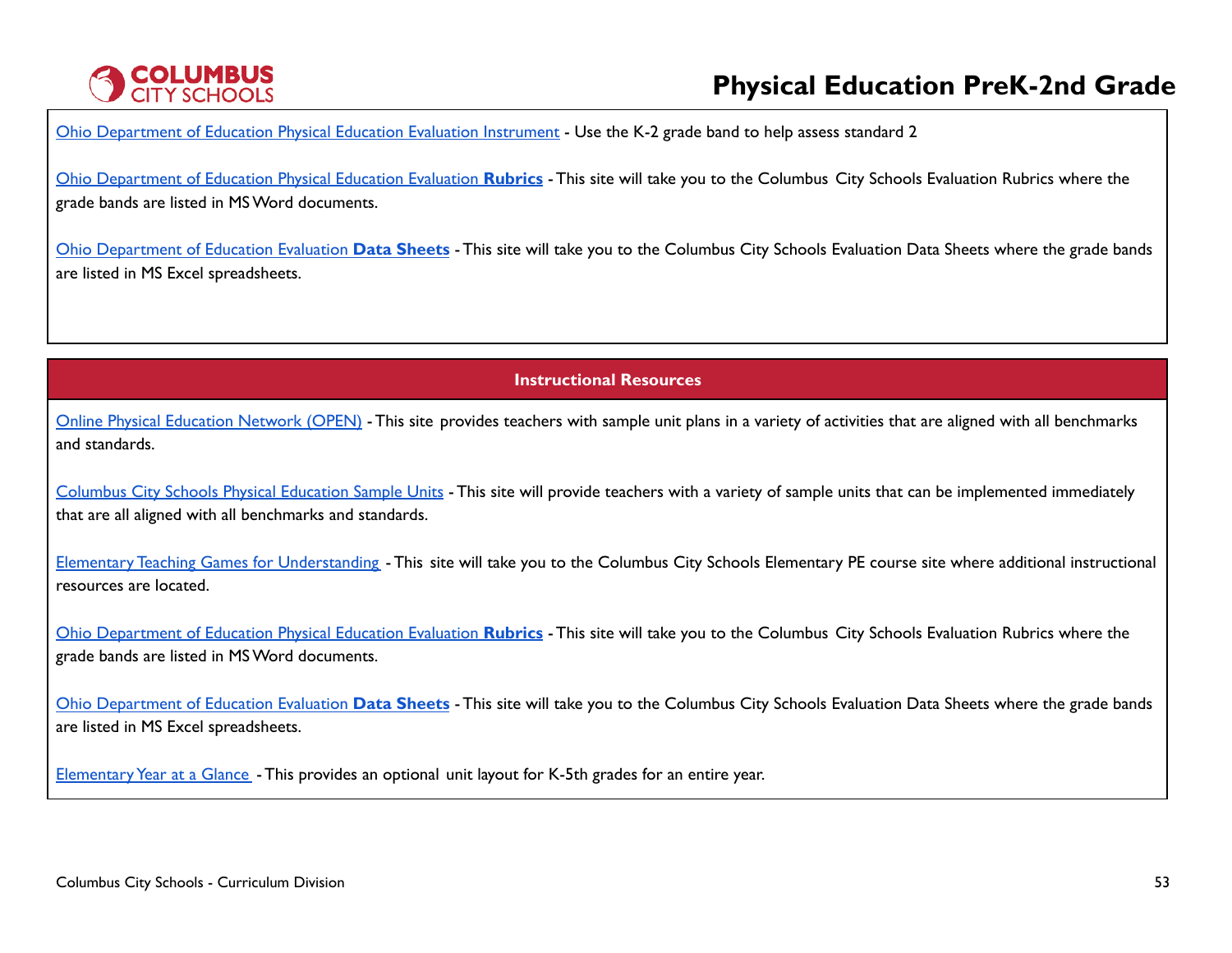

### **Unit 3. Locomotor/Non-Locomotor Movements**

| <b>Unpacked Standards / Clear Learning Targets</b>                                                                                                                                                                                                        |                                                                                                                                                                                                                                                                                                                                                                                                                                                                                                                                                                                                                 |                                                                                                                                   |                                                                                                                                                        |
|-----------------------------------------------------------------------------------------------------------------------------------------------------------------------------------------------------------------------------------------------------------|-----------------------------------------------------------------------------------------------------------------------------------------------------------------------------------------------------------------------------------------------------------------------------------------------------------------------------------------------------------------------------------------------------------------------------------------------------------------------------------------------------------------------------------------------------------------------------------------------------------------|-----------------------------------------------------------------------------------------------------------------------------------|--------------------------------------------------------------------------------------------------------------------------------------------------------|
| <b>Learning Target II</b><br>Apply movement vocabulary of body, space, effort and relationships to complete<br>movement tasks.<br>Content Statement: Demonstrate knowledge of movement concepts related to body,<br>space, effort and relationships. (2A) |                                                                                                                                                                                                                                                                                                                                                                                                                                                                                                                                                                                                                 | <b>Essential Understanding</b><br>-Movement vocabulary<br><b>Extended Understanding</b><br>-Modify movement to<br>complete a task | <b>Academic Vocabulary</b><br>-Movement Vocabulary<br>-Body, space, effort,<br>relationships<br>-Effort, force, speed,<br>direction, spacial awareness |
| <b>Ultimate Learning Target</b><br>Demonstrate knowledge of<br>movement concepts related<br>to body, space, effort and<br>relationships.                                                                                                                  | <b>Broad Learning Target:</b><br>Apply movement vocabulary of body, space, effort and relationships to complete movement tasks.<br><b>Underpinning Knowledge Learning Targets:</b><br>The student can identify different movement vocabulary (body, space, effort, and relationships)<br>-<br><b>Underpinning Skills Learning Targets:</b><br>The student can be able to demonstrate different ways to move in relation to body, space, effort, and<br>relationships<br><b>Underpinning Reasoning Learning Targets:</b><br>The student can identify other tasks that might need to use the movement vocabulary. |                                                                                                                                   |                                                                                                                                                        |
| <b>Standard 2A (Prior Grade Standard)</b><br>Demonstrate knowledge of movement concepts related to body, space, effort and<br>relationships.                                                                                                              |                                                                                                                                                                                                                                                                                                                                                                                                                                                                                                                                                                                                                 | <b>Standard 2A (Future Grade Standard)</b><br>Demonstrate and apply basic tactics and principles of movement.                     |                                                                                                                                                        |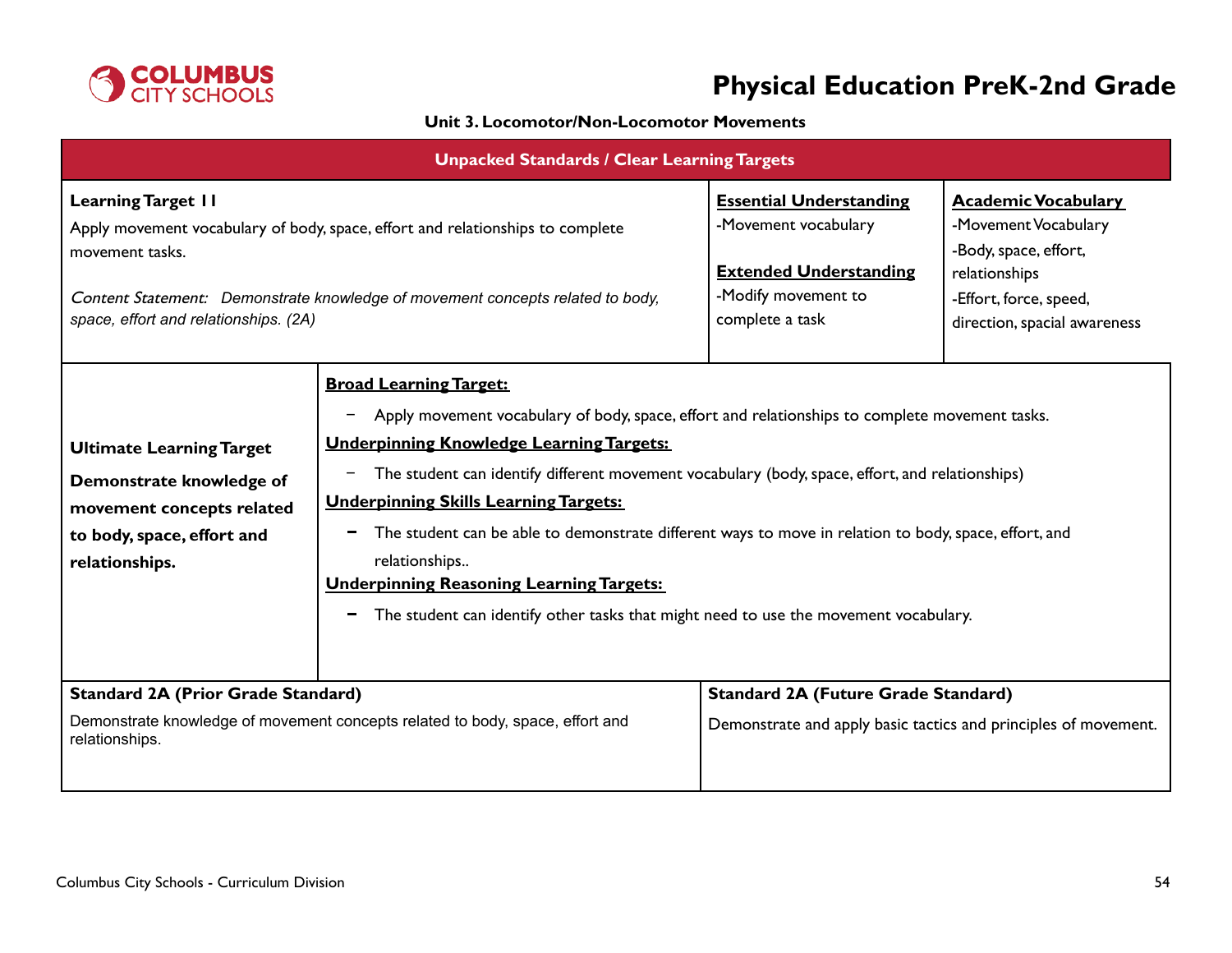

#### **Content Elaborations**

In this unit the students will learn about and demonstrate the fundamental locomotor & non-locomotor skills. In the first week, teach/review fundamental locomotor skills ((walk, run, slide, gallop, hop, skip, jump, leap). Include a game like tag, where they have to do a specific skill while they are playing the game. You can start to review balances in the first and/or second week of the lesson. Discuss static vs dynamic balance skills. Discuss Points of balances (or bases of support). Yoga is a great way to teach balances. The students can be grouped with partners or in threes and they can mirror each other balances taking turns and asking how many points of balance are being used. At the end of the second lesson and/or beginning of the third discuss and practice proper rolling skills. In the third lesson, have the students combine locomotor and non-locomotor skills and creating their own sequence (give prompts to how the sequence should look). Stations work well teaching and reviewing locomotor and non-locomotor skills as well.

#### **Instructional Strategies**

- Large Group Discussion
- I do, we do, you do
- Stations
- Partner/small Group work
- Movement sequence Challenges

#### **Sample Assessments and PerformanceTasks**

Ohio [Department](http://education.ohio.gov/Topics/Learning-in-Ohio/Physical-Education/Physical-Education-Evaluation-updated) of Education Physical Education Evaluation Instrument - Use the K-2 grade band to help assess standard 2

Ohio [Department](https://www.ccsoh.us/Page/2271) of Education Physical Education Evaluation **Rubrics** - This site will take you to the Columbus City Schools Evaluation Rubrics where the grade bands are listed in MSWord documents.

Ohio [Department](https://www.ccsoh.us/Page/2272) of Education Evaluation **Data Sheets** - This site will take you to the Columbus City Schools Evaluation Data Sheets where the grade bands are listed in MS Excel spreadsheets.

#### **Instructional Resources**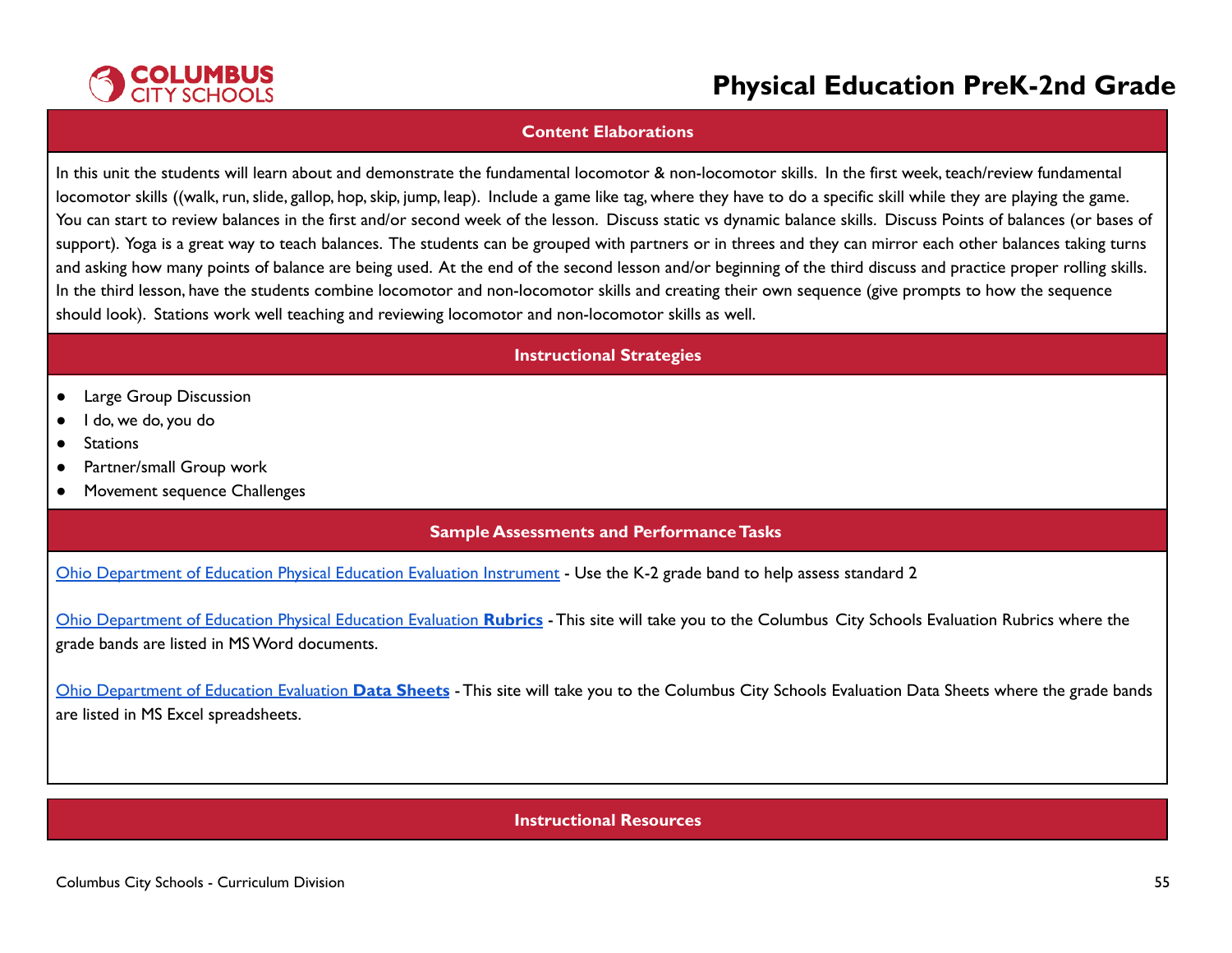

Online Physical [Education](https://openphysed.org/) Network (OPEN) - This site provides teachers with sample unit plans in a variety of activities that are aligned with all benchmarks and standards.

[Columbus](https://www.ccsoh.us/Page/6766) City Schools Physical Education Sample Units - This site will provide teachers with a variety of sample units that can be implemented immediately that are all aligned with all benchmarks and standards.

Elementary Teaching Games for [Understanding](https://www.ccsoh.us/Page/2251) - This site will take you to the Columbus City Schools Elementary PE course site where additional instructional resources are located.

Ohio [Department](https://www.ccsoh.us/Page/2271) of Education Physical Education Evaluation **Rubrics** - This site will take you to the Columbus City Schools Evaluation Rubrics where the grade bands are listed in MSWord documents.

Ohio [Department](https://www.ccsoh.us/Page/2272) of Education Evaluation **Data Sheets** - This site will take you to the Columbus City Schools Evaluation Data Sheets where the grade bands are listed in MS Excel spreadsheets.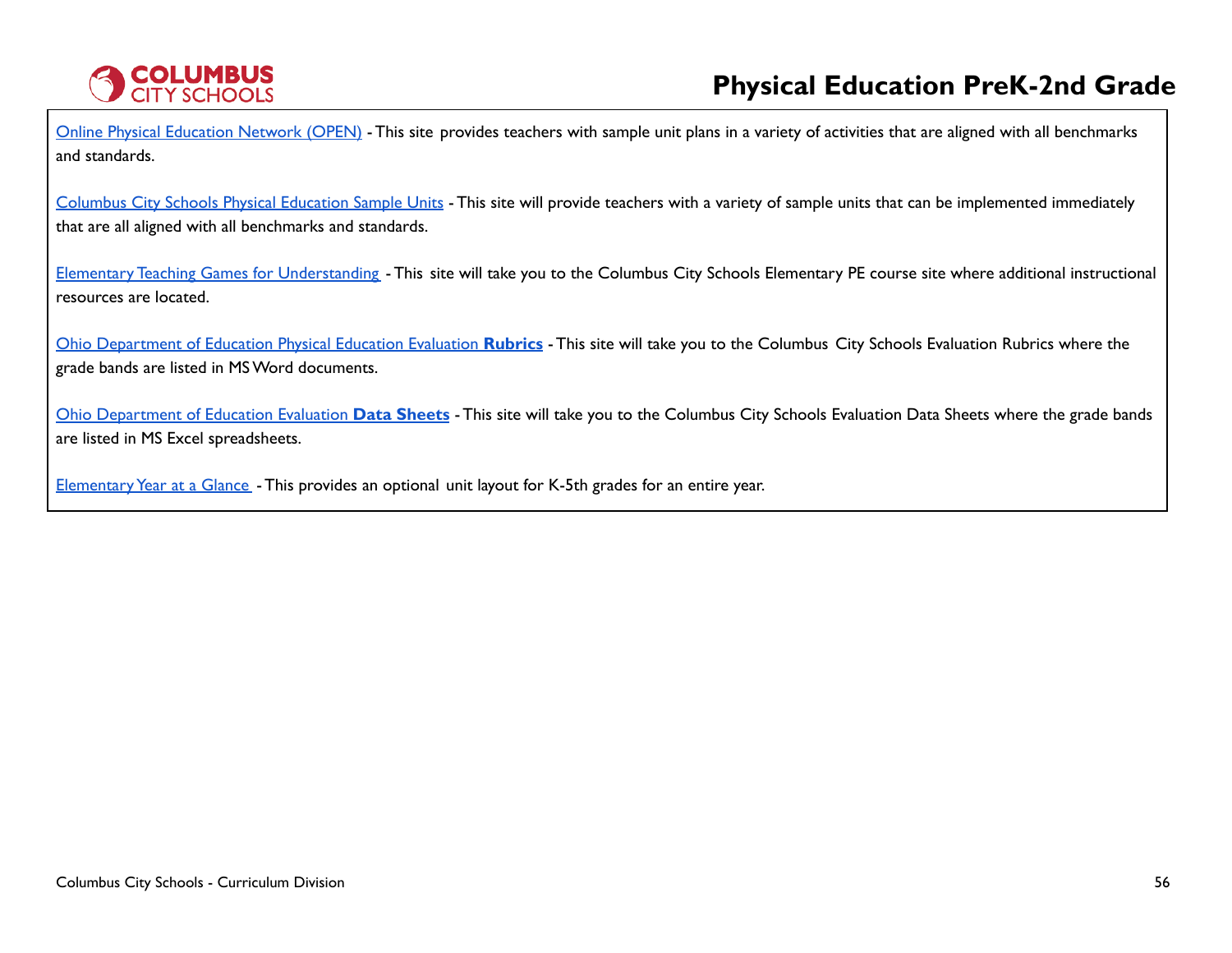

### **Unit 3. Locomotor/Non-Locomotor Movements**

| <b>Unpacked Standards / Clear Learning Targets</b>                                                                                                                                                                                                                                                                                                                             |                                                                                                                                                                                                                                                                                                                                                                                                                                                                                                                                                                                                                                                                                                                                                           |                                                                                                                                           |                                                                                                                                                        |
|--------------------------------------------------------------------------------------------------------------------------------------------------------------------------------------------------------------------------------------------------------------------------------------------------------------------------------------------------------------------------------|-----------------------------------------------------------------------------------------------------------------------------------------------------------------------------------------------------------------------------------------------------------------------------------------------------------------------------------------------------------------------------------------------------------------------------------------------------------------------------------------------------------------------------------------------------------------------------------------------------------------------------------------------------------------------------------------------------------------------------------------------------------|-------------------------------------------------------------------------------------------------------------------------------------------|--------------------------------------------------------------------------------------------------------------------------------------------------------|
| <b>Learning Target 12</b><br>Apply movement concepts (use more body parts, keep object close, different degrees of<br>effort, force, speed, and direction, and spacial awareness) to accomplish a task in<br>movement patterns, games, and/or tasks<br>Content Statement: Demonstrate knowledge of movement concepts related to body,<br>space, effort and relationships. (2A) |                                                                                                                                                                                                                                                                                                                                                                                                                                                                                                                                                                                                                                                                                                                                                           | <b>Essential Understanding</b><br>-Movement Concepts<br><b>Extended Understanding</b><br>-Apply movement concepts to<br>accomplish a task | <b>Academic Vocabulary</b><br>-Movement Vocabulary<br>-Body, space, effort,<br>relationships<br>-Effort, force, speed,<br>direction, spacial awareness |
| <b>Ultimate Learning Target</b><br>Demonstrate knowledge of<br>movement concepts related<br>to body, space, effort and<br>relationships.                                                                                                                                                                                                                                       | <b>Broad Learning Target:</b><br>The student can apply movement concepts (use more body parts, keep object close, different degrees of effort,<br>$\qquad \qquad -$<br>force, speed, and direction, and spacial awareness) to accomplish a task in movement patterns, games, and/or<br>tasks.<br><b>Underpinning Knowledge Learning Targets:</b><br>The student can identify different movement concepts.<br>$\overline{\phantom{a}}$<br><b>Underpinning Skills Learning Targets:</b><br>The student can be able to demonstrate different movement concepts while performing different tasks.<br>-<br><b>Underpinning Reasoning Learning Targets:</b><br>The student can identify what movement concept is being used during a specific movement pattern. |                                                                                                                                           |                                                                                                                                                        |
| <b>Standard 2A (Prior Grade Standard)</b><br>Demonstrate knowledge of movement concepts related to body, space, effort and<br>relationships.                                                                                                                                                                                                                                   |                                                                                                                                                                                                                                                                                                                                                                                                                                                                                                                                                                                                                                                                                                                                                           | <b>Standard 2A (Future Grade Standard)</b><br>Demonstrate and apply basic tactics and principles of movement.                             |                                                                                                                                                        |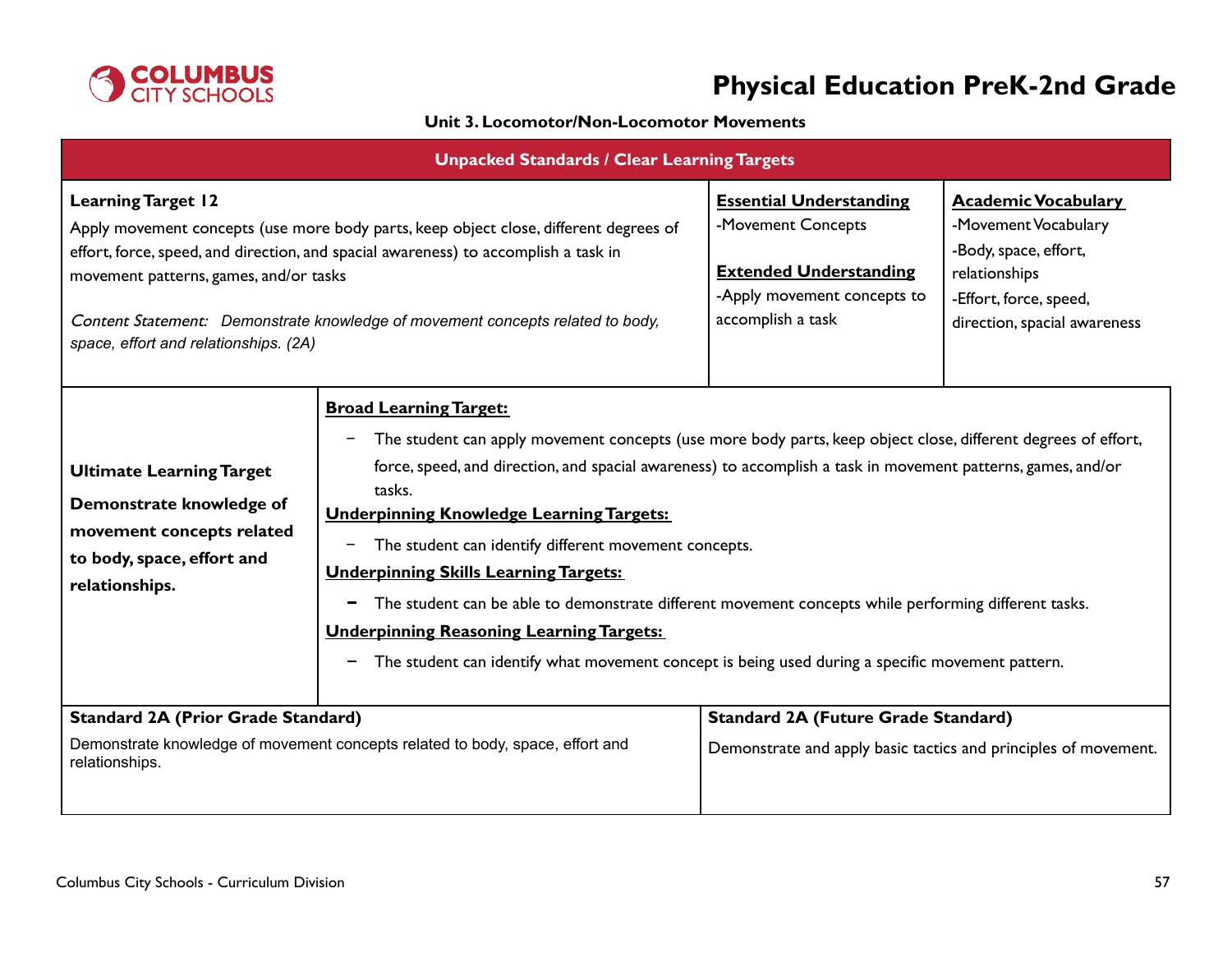

#### **Content Elaborations**

In this unit the students will learn about and demonstrate the fundamental locomotor & non-locomotor skills. In the first week, teach/review fundamental locomotor skills ((walk, run, slide, gallop, hop, skip, jump, leap). Include a game like tag, where they have to do a specific skill while they are playing the game. You can start to review balances in the first and/or second week of the lesson. Discuss static vs dynamic balance skills. Discuss Points of balances (or bases of support). Yoga is a great way to teach balances. The students can be grouped with partners or in threes and they can mirror each other balances taking turns and asking how many points of balance are being used. At the end of the second lesson and/or beginning of the third discuss and practice proper rolling skills. In the third lesson, have the students combine locomotor and non-locomotor skills and creating their own sequence (give prompts to how the sequence should look). Stations work well teaching and reviewing locomotor and non-locomotor skills as well.

#### **Instructional Strategies**

- Large Group Discussion
- I do, we do, you do
- Stations
- Partner/small Group work
- Movement sequence Challenges

#### **Sample Assessments and PerformanceTasks**

Ohio [Department](http://education.ohio.gov/Topics/Learning-in-Ohio/Physical-Education/Physical-Education-Evaluation-updated) of Education Physical Education Evaluation Instrument - Use the K-2 grade band to help assess standard 2

Ohio [Department](https://www.ccsoh.us/Page/2271) of Education Physical Education Evaluation **Rubrics** - This site will take you to the Columbus City Schools Evaluation Rubrics where the grade bands are listed in MSWord documents.

Ohio [Department](https://www.ccsoh.us/Page/2272) of Education Evaluation **Data Sheets** - This site will take you to the Columbus City Schools Evaluation Data Sheets where the grade bands are listed in MS Excel spreadsheets.

#### **Instructional Resources**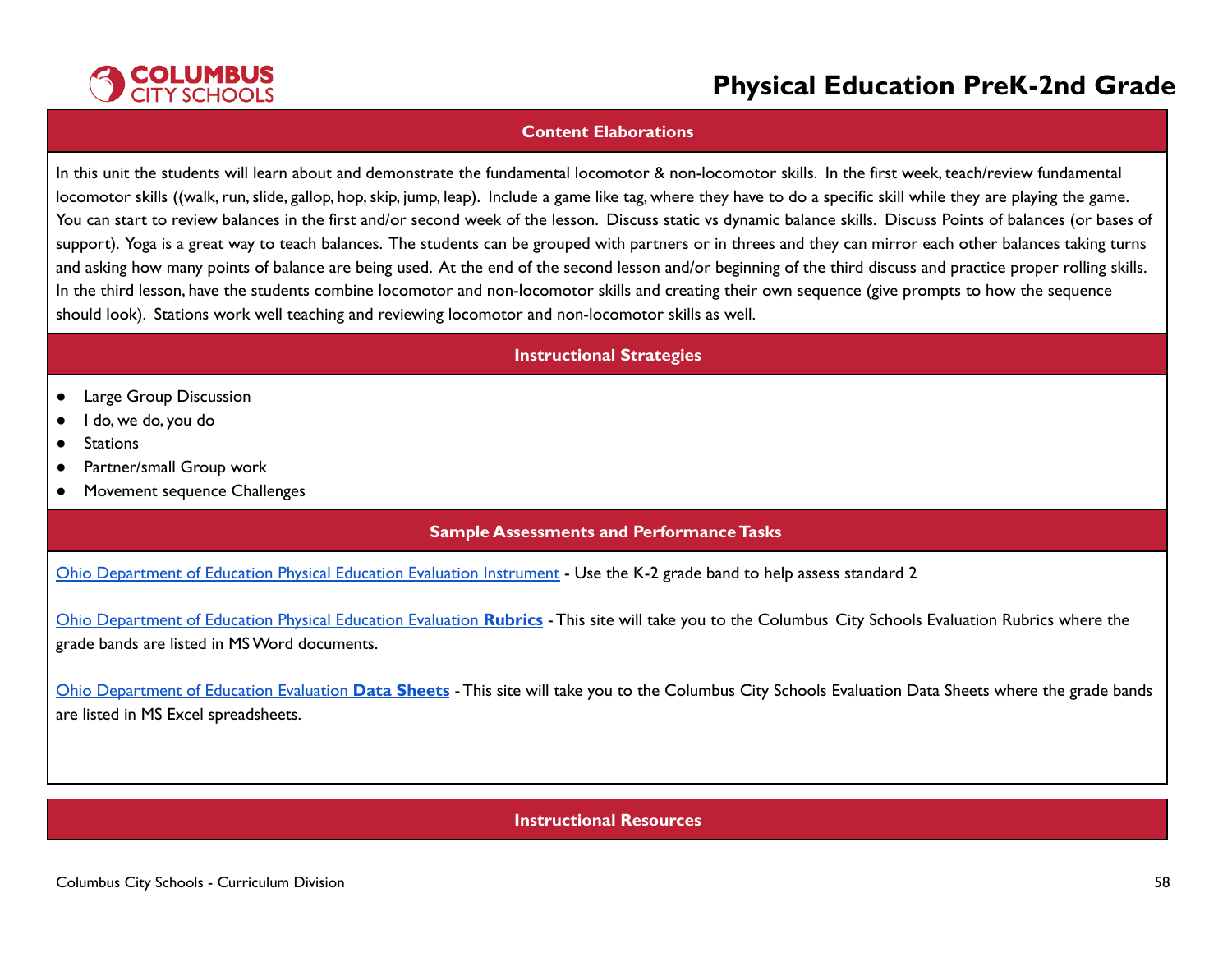

Online Physical [Education](https://openphysed.org/) Network (OPEN) - This site provides teachers with sample unit plans in a variety of activities that are aligned with all benchmarks and standards.

[Columbus](https://www.ccsoh.us/Page/6766) City Schools Physical Education Sample Units - This site will provide teachers with a variety of sample units that can be implemented immediately that are all aligned with all benchmarks and standards.

Elementary Teaching Games for [Understanding](https://www.ccsoh.us/Page/2251) - This site will take you to the Columbus City Schools Elementary PE course site where additional instructional resources are located.

Ohio [Department](https://www.ccsoh.us/Page/2271) of Education Physical Education Evaluation **Rubrics** - This site will take you to the Columbus City Schools Evaluation Rubrics where the grade bands are listed in MSWord documents.

Ohio [Department](https://www.ccsoh.us/Page/2272) of Education Evaluation **Data Sheets** - This site will take you to the Columbus City Schools Evaluation Data Sheets where the grade bands are listed in MS Excel spreadsheets.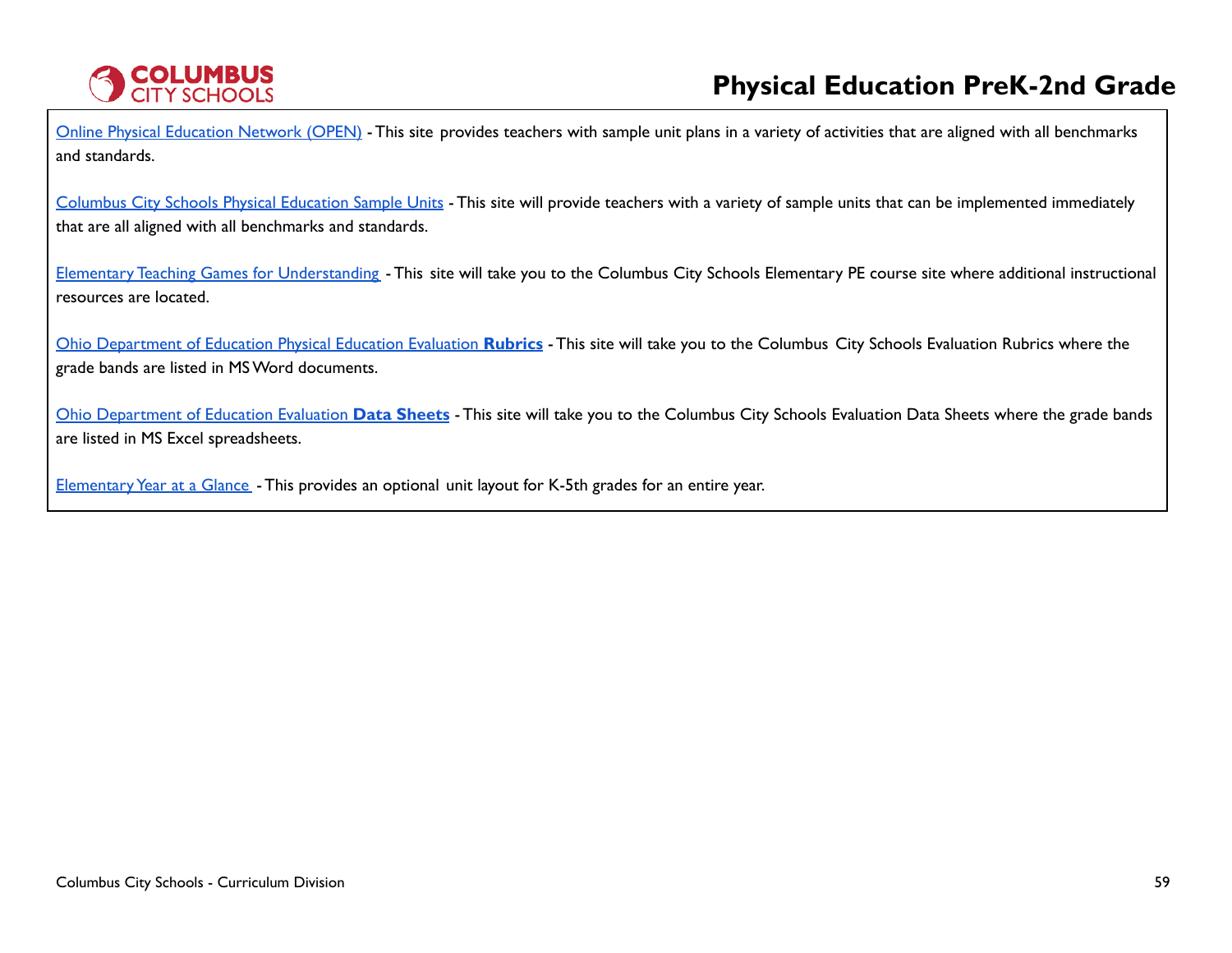

### **Unit 4: Basic Ball Skills;Throwing and Catching**

| <b>Unpacked Standards / Clear Learning Targets</b>                                                                                                                                                  |                                                                                                                                                                                                                                                                                                                                                                                                                                                                                                                                                                                                                                  |                                                                                                                                           |                                                                                                              |
|-----------------------------------------------------------------------------------------------------------------------------------------------------------------------------------------------------|----------------------------------------------------------------------------------------------------------------------------------------------------------------------------------------------------------------------------------------------------------------------------------------------------------------------------------------------------------------------------------------------------------------------------------------------------------------------------------------------------------------------------------------------------------------------------------------------------------------------------------|-------------------------------------------------------------------------------------------------------------------------------------------|--------------------------------------------------------------------------------------------------------------|
| <b>Learning Target 13</b><br>Throw overhand a variety of objects demonstrating a side orientation.<br>Content Statement: Demonstrate developing control of fundamental manipulative skills.<br>(IB) |                                                                                                                                                                                                                                                                                                                                                                                                                                                                                                                                                                                                                                  | <b>Essential Understanding</b><br>-Overhand throwing<br><b>Extended Understanding</b><br>-Overhand throwing with a<br>variety of objects. | <b>Academic Vocabulary</b><br>-Overhand throw<br>-Side Orientation<br>-Catching<br>-Critical Elements (Cues) |
| <b>Ultimate Learning Target</b><br><b>Demonstrate developing</b><br>control of fundamental<br>manipulative skills.                                                                                  | <b>Broad Learning Target:</b><br>Throw overhand a variety of objects demonstrating a side orientation.<br>-<br><b>Underpinning Knowledge Learning Targets:</b><br>The student can identify critical elements of an overhand throw.<br>$\overline{\phantom{m}}$<br>The student can identify a side orientation when throwing a ball overhanded.<br>$\qquad \qquad -$<br><b>Underpinning Skills Learning Targets:</b><br>The student is able to demonstrate an overhand throw of a variety of objects.<br>-<br><b>Underpinning Reasoning Learning Targets:</b><br>The student can explain the steps of throwing an overhand throw. |                                                                                                                                           |                                                                                                              |
| <b>Standard IB (Prior Grade Standard)</b>                                                                                                                                                           |                                                                                                                                                                                                                                                                                                                                                                                                                                                                                                                                                                                                                                  | <b>Standard IB (Future Grade Standard)</b>                                                                                                |                                                                                                              |
| Demonstrate developing control of fundamental manipulative skills.                                                                                                                                  |                                                                                                                                                                                                                                                                                                                                                                                                                                                                                                                                                                                                                                  | Apply the critical elements of fundamental manipulative skills in a<br>variety of physical activities.                                    |                                                                                                              |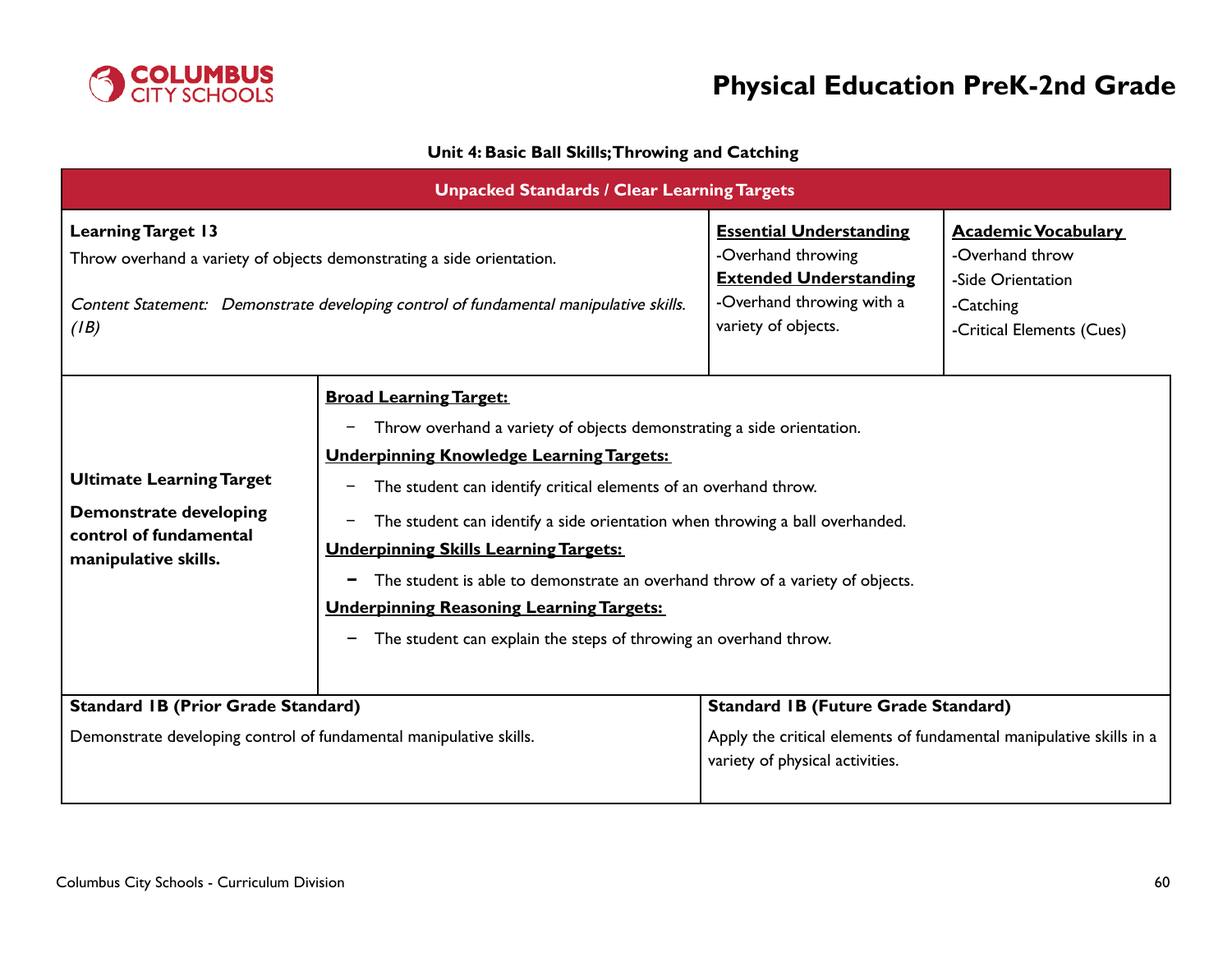

#### **Content Elaborations**

In this unit the students will learn about basic ball skills of throwing and catching. Use a variety of strategies to teach the basic concepts of throwing and catching (e.g. individual throwing and catching, throwing at a target, throwing and catching with a partner, stations, games). Use this unit to introduce different objects that can be thrown overhand using side orientation. Enforce the critical elements of throwing and catching different objects and how to adjust when they are coming from different directions, heights and speeds. When teaching a game, emphasize the importance of continuing to use the critical elements of throwing and catching. This is another unit where stations are a great way to change up the activities, but still emphasize the critical elements (e.g. Overhand throw at different types of targets, throwing and catching with a partner - changing the objects being thrown).

#### **Instructional Strategies**

- Large Group Discussion
- Demonstrations I do, we do, you do
- Use different targets, balls
- Partner Practice (Peer assessment)
- Stations
- Game Play Reinforce CE during game
- State Assessment

### **Sample Assessments and Performance Tasks**

Ohio [Department](http://education.ohio.gov/Topics/Learning-in-Ohio/Physical-Education/Physical-Education-Evaluation-updated) of Education Physical Education Evaluation Instrument - Use the K-2 grade band to help assess standard I

Ohio [Department](https://www.ccsoh.us/Page/2271) of Education Physical Education Evaluation **Rubrics** - This site will take you to the Columbus City Schools Evaluation Rubrics where the grade bands are listed in MSWord documents.

Ohio [Department](https://www.ccsoh.us/Page/2272) of Education Evaluation **Data Sheets** - This site will take you to the Columbus City Schools Evaluation Data Sheets where the grade bands are listed in MS Excel spreadsheets.

### **Instructional Resources**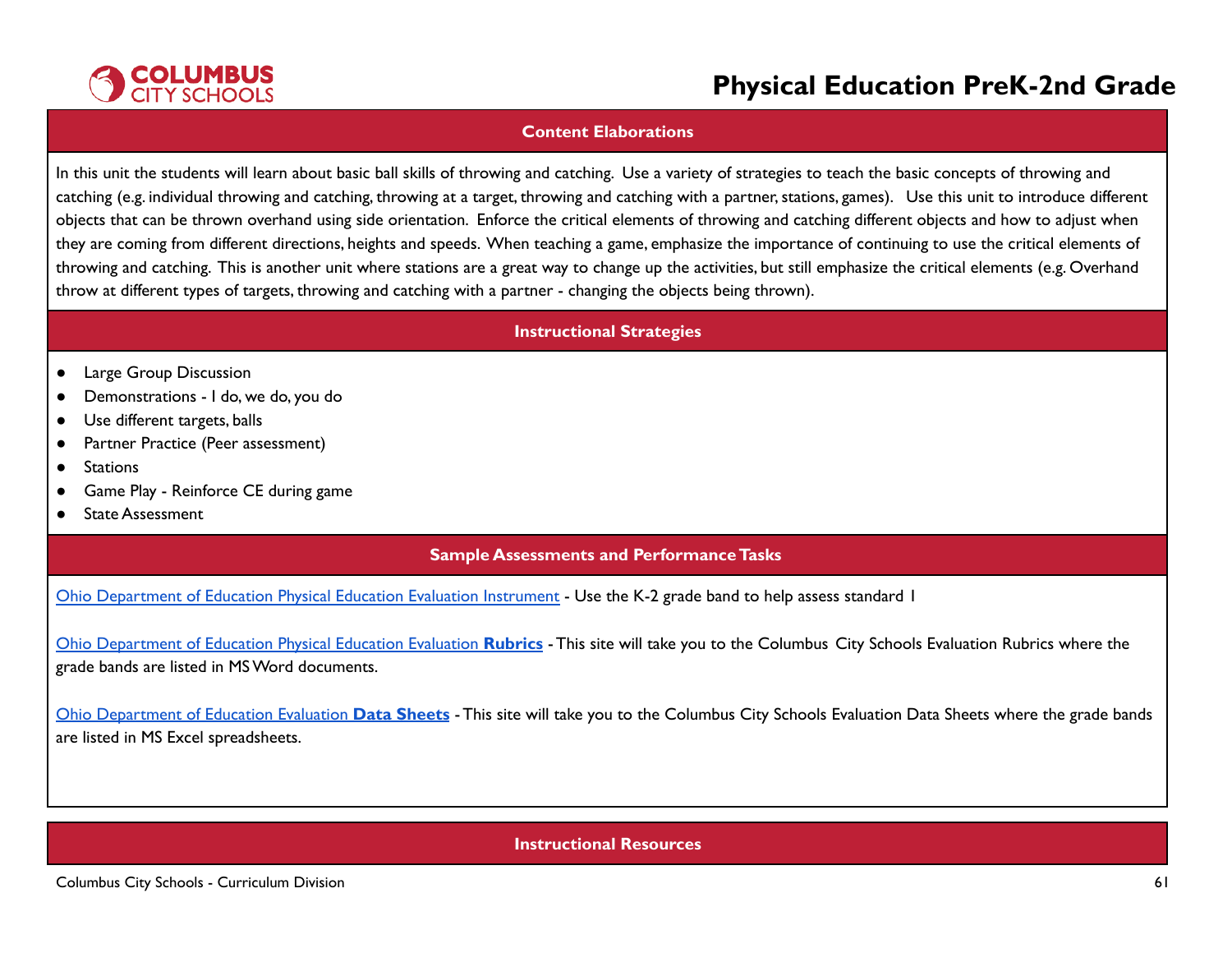

Online Physical [Education](https://openphysed.org/) Network (OPEN) - This site provides teachers with sample unit plans in a variety of activities that are aligned with all benchmarks and standards.

[Columbus](https://www.ccsoh.us/Page/6766) City Schools Physical Education Sample Units - This site will provide teachers with a variety of sample units that can be implemented immediately that are all aligned with all benchmarks and standards.

Elementary Teaching Games for [Understanding](https://www.ccsoh.us/Page/2251) - This site will take you to the Columbus City Schools Elementary PE course site where additional instructional resources are located.

Ohio [Department](https://www.ccsoh.us/Page/2271) of Education Physical Education Evaluation **Rubrics** - This site will take you to the Columbus City Schools Evaluation Rubrics where the grade bands are listed in MSWord documents.

Ohio [Department](https://www.ccsoh.us/Page/2272) of Education Evaluation **Data Sheets** - This site will take you to the Columbus City Schools Evaluation Data Sheets where the grade bands are listed in MS Excel spreadsheets.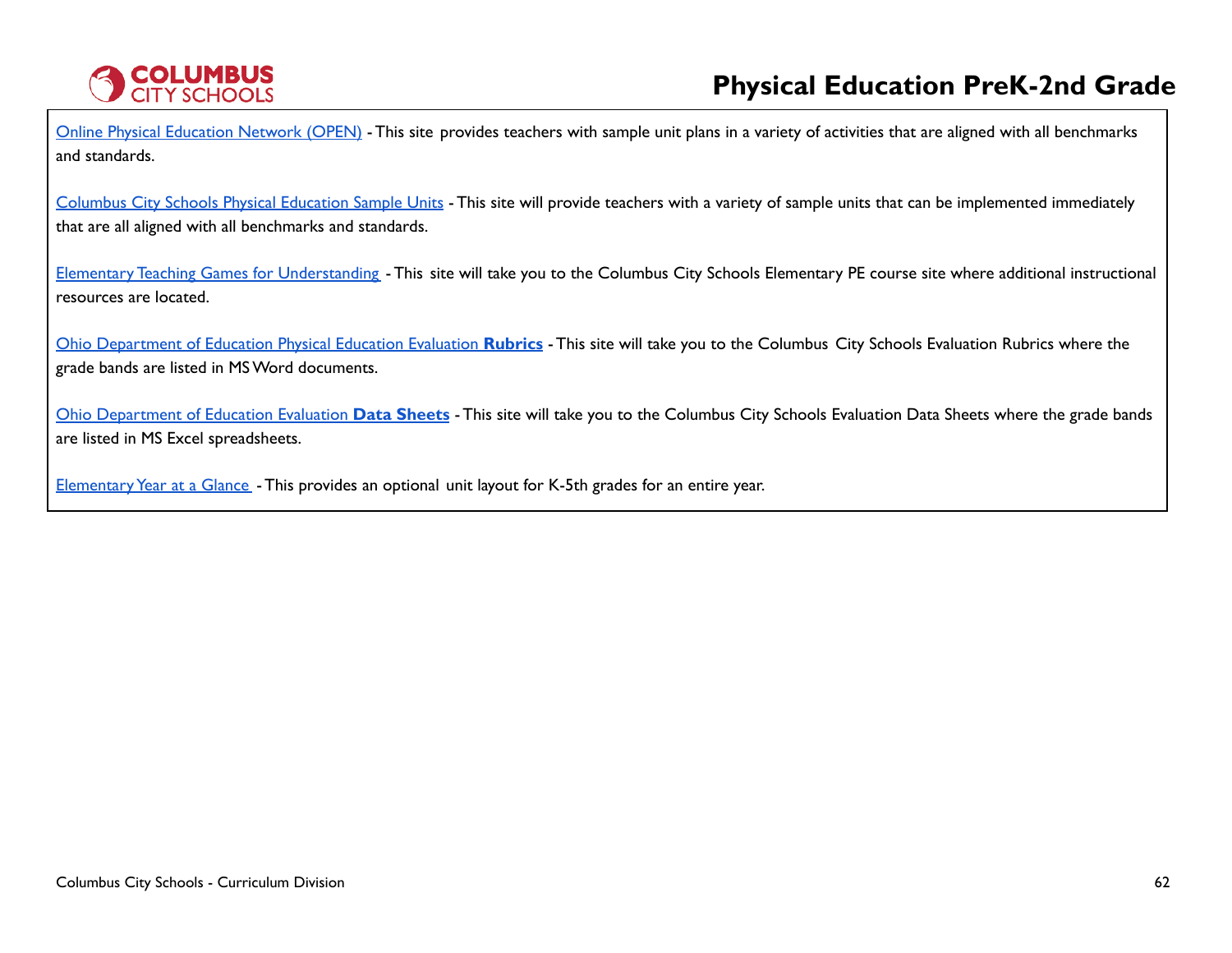

### **Unit 4: Basic Ball Skills;Throwing and Catching**

| <b>Unpacked Standards / Clear Learning Targets</b>                                                                                                                                               |                                                                                                                                                                                                                                                                                                                                                                                                                                                                                                                                                 |                                                                                                                                                      |                                                                                                              |  |
|--------------------------------------------------------------------------------------------------------------------------------------------------------------------------------------------------|-------------------------------------------------------------------------------------------------------------------------------------------------------------------------------------------------------------------------------------------------------------------------------------------------------------------------------------------------------------------------------------------------------------------------------------------------------------------------------------------------------------------------------------------------|------------------------------------------------------------------------------------------------------------------------------------------------------|--------------------------------------------------------------------------------------------------------------|--|
| <b>Learning Target 14</b><br>Catch objects coming from different directions, heights and speed.<br>Content Statement: Demonstrate developing control of fundamental manipulative skills.<br>(IB) |                                                                                                                                                                                                                                                                                                                                                                                                                                                                                                                                                 | <b>Essential Understanding</b><br>-Catching skills<br><b>Extended Understanding</b><br>-Catch a variety of objects in<br>dynamic conditions          | <b>Academic Vocabulary</b><br>-Overhand throw<br>-Side Orientation<br>-Catching<br>-Critical Elements (Cues) |  |
| <b>Ultimate Learning Target</b><br>Demonstrate developing control<br>of fundamental manipulative skills.                                                                                         | <b>Broad Learning Target:</b><br>Catch objects coming from different directions, heights and speed.<br>-<br><b>Underpinning Knowledge Learning Targets:</b><br>The student can identify critical elements of catching.<br>-<br><b>Underpinning Skills Learning Targets:</b><br>The student is able to demonstrate catching skills.<br>The student can demonstrate how to catch while adjusting to different directions, speed, and height.<br><b>Underpinning Reasoning Learning Targets:</b><br>The student can explain the steps of catching. |                                                                                                                                                      |                                                                                                              |  |
| <b>Standard IB (Prior Grade Standard)</b><br>Demonstrate developing control of fundamental manipulative skills.                                                                                  |                                                                                                                                                                                                                                                                                                                                                                                                                                                                                                                                                 | <b>Standard IB (Future Grade Standard)</b><br>Apply the critical elements of fundamental manipulative skills in a<br>variety of physical activities. |                                                                                                              |  |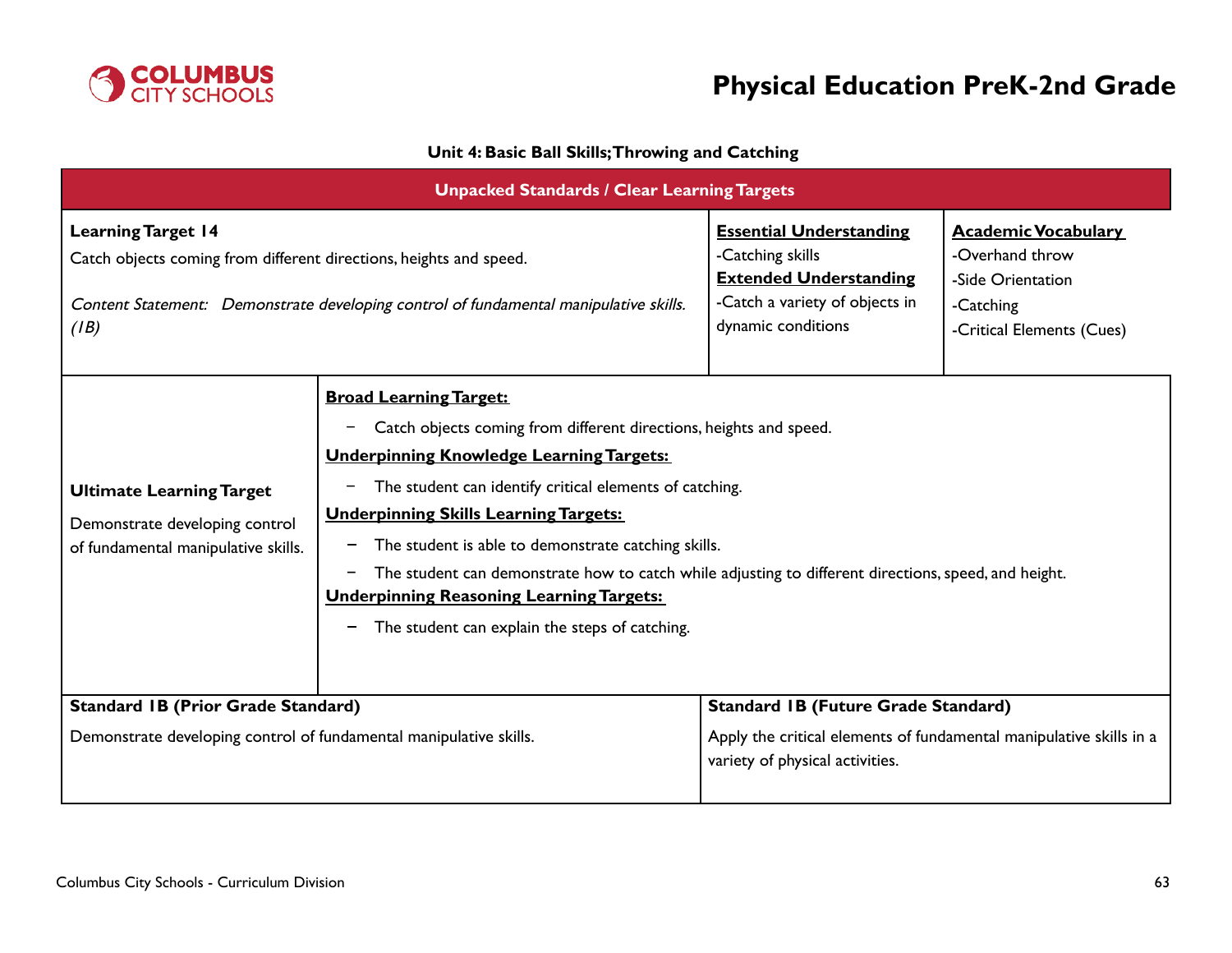

#### **Content Elaborations**

In this unit the students will learn about basic ball skills of throwing and catching. Use a variety of strategies to teach the basic concepts of throwing and catching (e.g. individual throwing and catching, throwing at a target, throwing and catching with a partner, stations, games). Use this unit to introduce different objects that can be thrown overhand using side orientation. Enforce the critical elements of throwing and catching different objects and how to adjust when they are coming from different directions, heights and speeds. When teaching a game, emphasize the importance of continuing to use the critical elements of throwing and catching. This is another unit where stations are a great way to change up the activities, but still emphasize the critical elements (e.g. Overhand throw at different types of targets, throwing and catching with a partner - changing the objects being thrown).

#### **Instructional Strategies**

- Large Group Discussion
- Demonstrations I do, we do, you do
- Use different targets, balls
- Partner Practice (Peer assessment)
- Stations
- Game Play Reinforce CE during game
- State Assessment

### **Sample Assessments and Performance Tasks**

Ohio [Department](http://education.ohio.gov/Topics/Learning-in-Ohio/Physical-Education/Physical-Education-Evaluation-updated) of Education Physical Education Evaluation Instrument - Use the K-2 grade band to help assess standard I

Ohio [Department](https://www.ccsoh.us/Page/2271) of Education Physical Education Evaluation **Rubrics** - This site will take you to the Columbus City Schools Evaluation Rubrics where the grade bands are listed in MSWord documents.

Ohio [Department](https://www.ccsoh.us/Page/2272) of Education Evaluation **Data Sheets** - This site will take you to the Columbus City Schools Evaluation Data Sheets where the grade bands are listed in MS Excel spreadsheets.

### **Instructional Resources**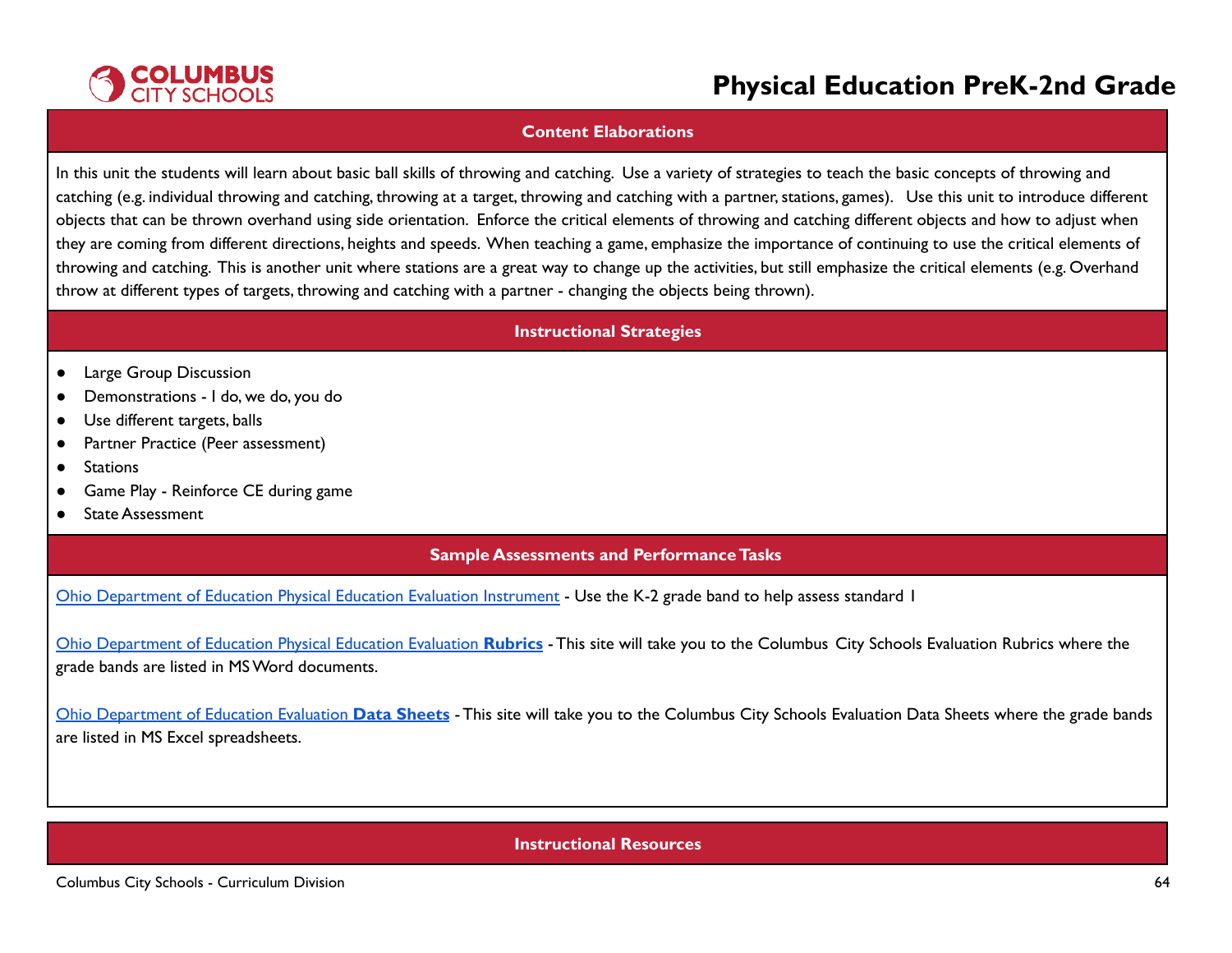

Online Physical [Education](https://openphysed.org/) Network (OPEN) - This site provides teachers with sample unit plans in a variety of activities that are aligned with all benchmarks and standards.

[Columbus](https://www.ccsoh.us/Page/6766) City Schools Physical Education Sample Units - This site will provide teachers with a variety of sample units that can be implemented immediately that are all aligned with all benchmarks and standards.

Elementary Teaching Games for [Understanding](https://www.ccsoh.us/Page/2251) - This site will take you to the Columbus City Schools Elementary PE course site where additional instructional resources are located.

Ohio [Department](https://www.ccsoh.us/Page/2271) of Education Physical Education Evaluation **Rubrics** - This site will take you to the Columbus City Schools Evaluation Rubrics where the grade bands are listed in MSWord documents.

Ohio [Department](https://www.ccsoh.us/Page/2272) of Education Evaluation **Data Sheets** - This site will take you to the Columbus City Schools Evaluation Data Sheets where the grade bands are listed in MS Excel spreadsheets.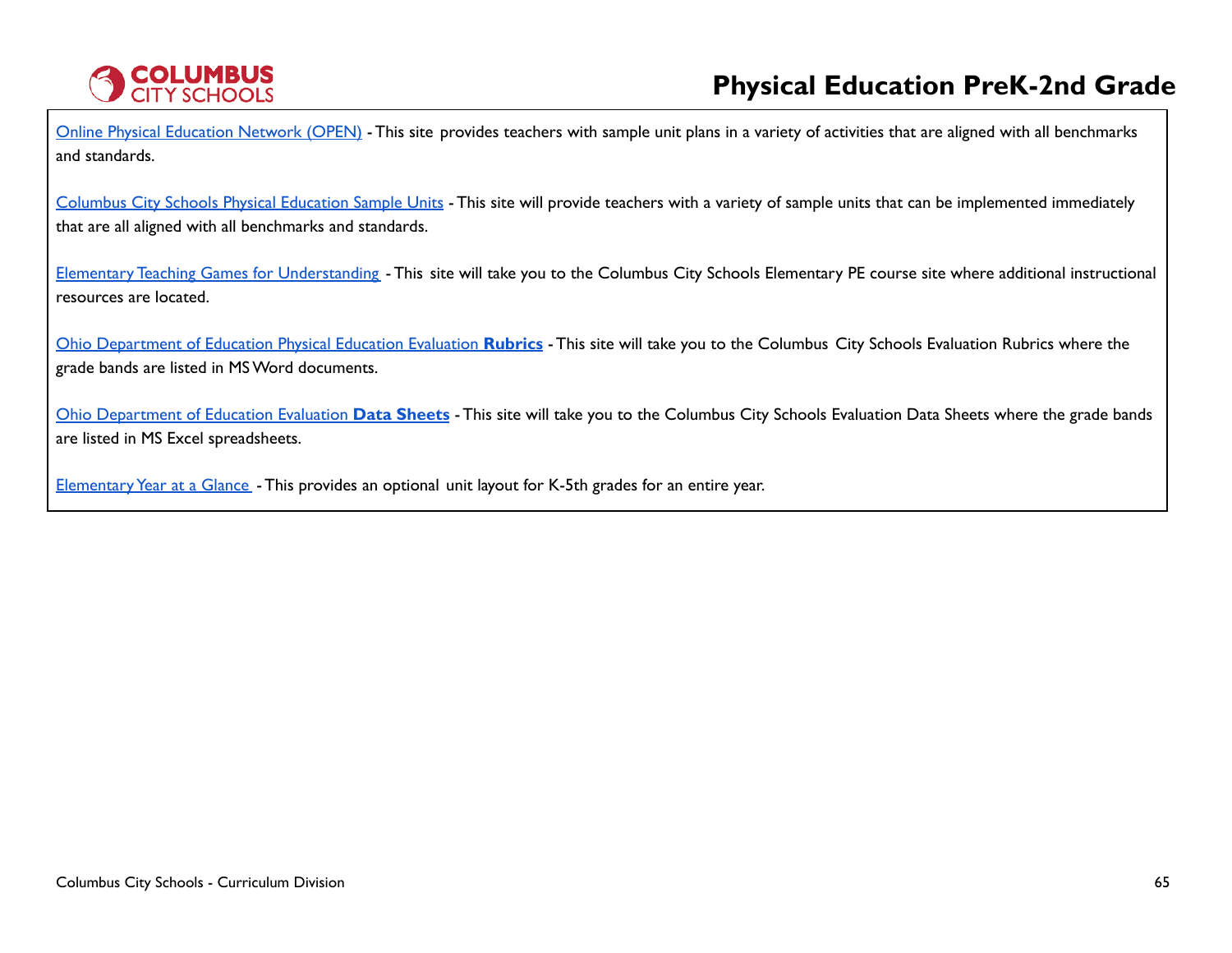

### **Unit 4: Basic Ball Skills;Throwing and Catching**

| <b>Unpacked Standards / Clear Learning Targets</b>                                                                                                                                                                                                        |                                                                                                                                                                                                                                                                                                                                                                                                                                                                                                                                                                                                                                                                                                     |                                                                                                                                   |                                                                                                                                                        |
|-----------------------------------------------------------------------------------------------------------------------------------------------------------------------------------------------------------------------------------------------------------|-----------------------------------------------------------------------------------------------------------------------------------------------------------------------------------------------------------------------------------------------------------------------------------------------------------------------------------------------------------------------------------------------------------------------------------------------------------------------------------------------------------------------------------------------------------------------------------------------------------------------------------------------------------------------------------------------------|-----------------------------------------------------------------------------------------------------------------------------------|--------------------------------------------------------------------------------------------------------------------------------------------------------|
| <b>Learning Target 15</b><br>Apply movement vocabulary of body, space, effort and relationships to complete<br>movement tasks.<br>Content Statement: Demonstrate knowledge of movement concepts related to body,<br>space, effort and relationships. (2A) |                                                                                                                                                                                                                                                                                                                                                                                                                                                                                                                                                                                                                                                                                                     | <b>Essential Understanding</b><br>-Movement vocabulary<br><b>Extended Understanding</b><br>-Modify movement to<br>complete a task | <b>Academic Vocabulary</b><br>-Movement Vocabulary<br>-Body, space, effort,<br>relationships<br>-Effort, force, speed,<br>direction, spacial awareness |
| <b>Ultimate Learning Target</b><br>Demonstrate knowledge of<br>movement concepts related<br>to body, space, effort and<br>relationships.                                                                                                                  | <b>Broad Learning Target:</b><br>Apply movement vocabulary of body, space, effort and relationships to complete movement tasks.<br><b>Underpinning Knowledge Learning Targets:</b><br>The student can identify different movement vocabulary (body, space, effort, and relationships).<br>-<br><b>Underpinning Skills Learning Targets:</b><br>The student can be able to demonstrate different ways to move in relation to body, space, effort, and<br>relationships while throwing and/or catching.<br><b>Underpinning Reasoning Learning Targets:</b><br>The student can explain how to modify movement using the movement vocabulary in relation to throwing and<br>$\blacksquare$<br>catching. |                                                                                                                                   |                                                                                                                                                        |
| <b>Standard 2A (Prior Grade Standard)</b><br>Demonstrate knowledge of movement concepts related to body, space, effort and<br>relationships.                                                                                                              |                                                                                                                                                                                                                                                                                                                                                                                                                                                                                                                                                                                                                                                                                                     | <b>Standard 2A (Future Grade Standard)</b><br>Demonstrate and apply basic tactics and principles of movement.                     |                                                                                                                                                        |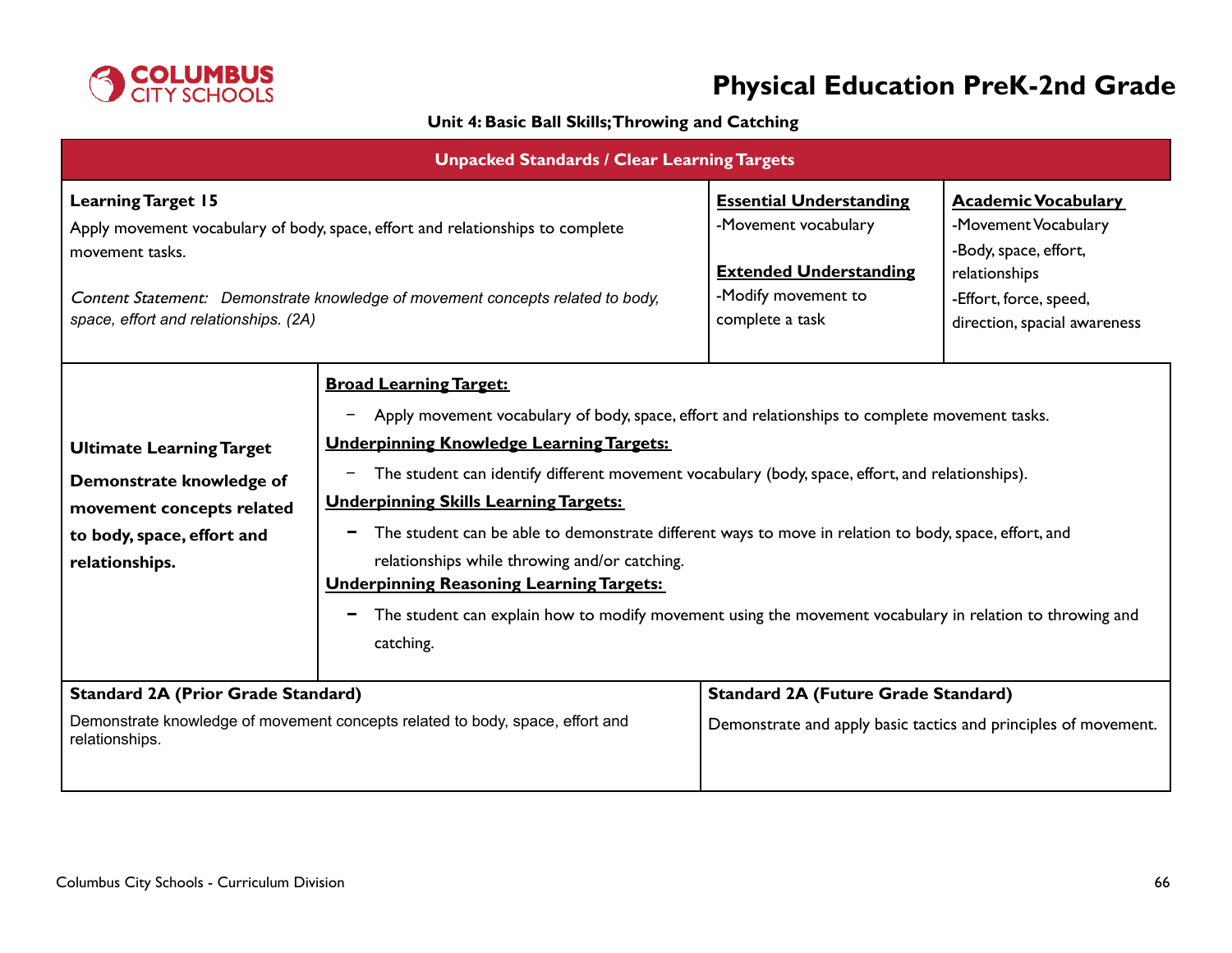

#### **Content Elaborations**

In this unit the students will learn about basic ball skills of throwing and catching. Use a variety of strategies to teach the basic concepts of throwing and catching (e.g. individual throwing and catching, throwing at a target, throwing and catching with a partner, stations, games). Use this unit to introduce different objects that can be thrown overhand using side orientation. Enforce the critical elements of throwing and catching different objects and how to adjust when they are coming from different directions, heights and speeds. When teaching a game, emphasize the importance of continuing to use the critical elements of throwing and catching. This is another unit where stations are a great way to change up the activities, but still emphasize the critical elements (e.g. Overhand throw at different types of targets, throwing and catching with a partner - changing the objects being thrown).

#### **Instructional Strategies**

- Large Group Discussion
- Demonstrations I do, we do, you do
- Use different targets, balls
- Partner Practice (Peer assessment)
- Stations
- Game Play Reinforce CE during game
- State Assessment

### **Sample Assessments and Performance Tasks**

Ohio [Department](http://education.ohio.gov/Topics/Learning-in-Ohio/Physical-Education/Physical-Education-Evaluation-updated) of Education Physical Education Evaluation Instrument - Use the K-2 grade band to help assess standard 2

Ohio [Department](https://www.ccsoh.us/Page/2271) of Education Physical Education Evaluation **Rubrics** - This site will take you to the Columbus City Schools Evaluation Rubrics where the grade bands are listed in MSWord documents.

Ohio [Department](https://www.ccsoh.us/Page/2272) of Education Evaluation **Data Sheets** - This site will take you to the Columbus City Schools Evaluation Data Sheets where the grade bands are listed in MS Excel spreadsheets.

### **Instructional Resources**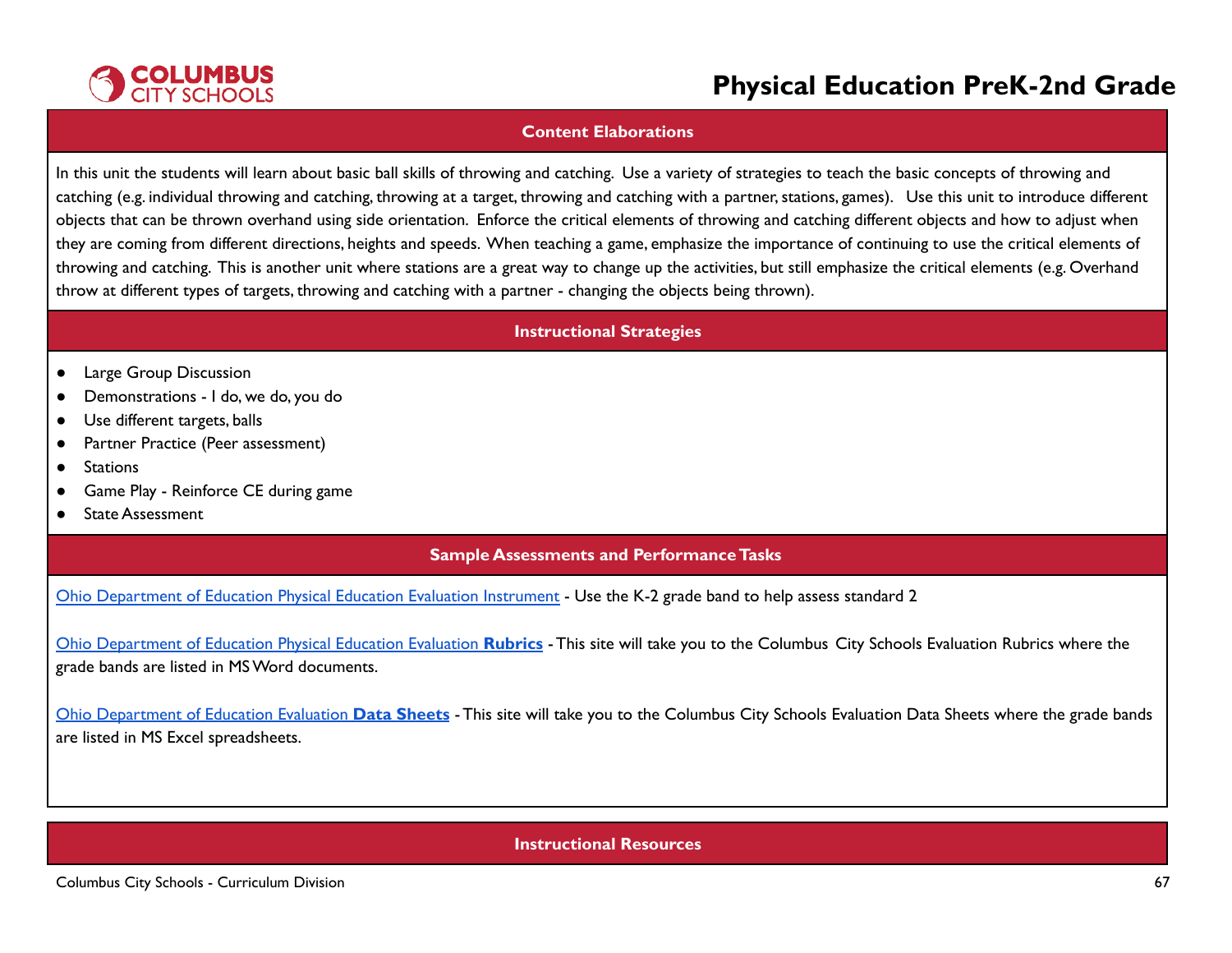

Online Physical [Education](https://openphysed.org/) Network (OPEN) - This site provides teachers with sample unit plans in a variety of activities that are aligned with all benchmarks and standards.

[Columbus](https://www.ccsoh.us/Page/6766) City Schools Physical Education Sample Units - This site will provide teachers with a variety of sample units that can be implemented immediately that are all aligned with all benchmarks and standards.

Elementary Teaching Games for [Understanding](https://www.ccsoh.us/Page/2251) - This site will take you to the Columbus City Schools Elementary PE course site where additional instructional resources are located.

Ohio [Department](https://www.ccsoh.us/Page/2271) of Education Physical Education Evaluation **Rubrics** - This site will take you to the Columbus City Schools Evaluation Rubrics where the grade bands are listed in MSWord documents.

Ohio [Department](https://www.ccsoh.us/Page/2272) of Education Evaluation **Data Sheets** - This site will take you to the Columbus City Schools Evaluation Data Sheets where the grade bands are listed in MS Excel spreadsheets.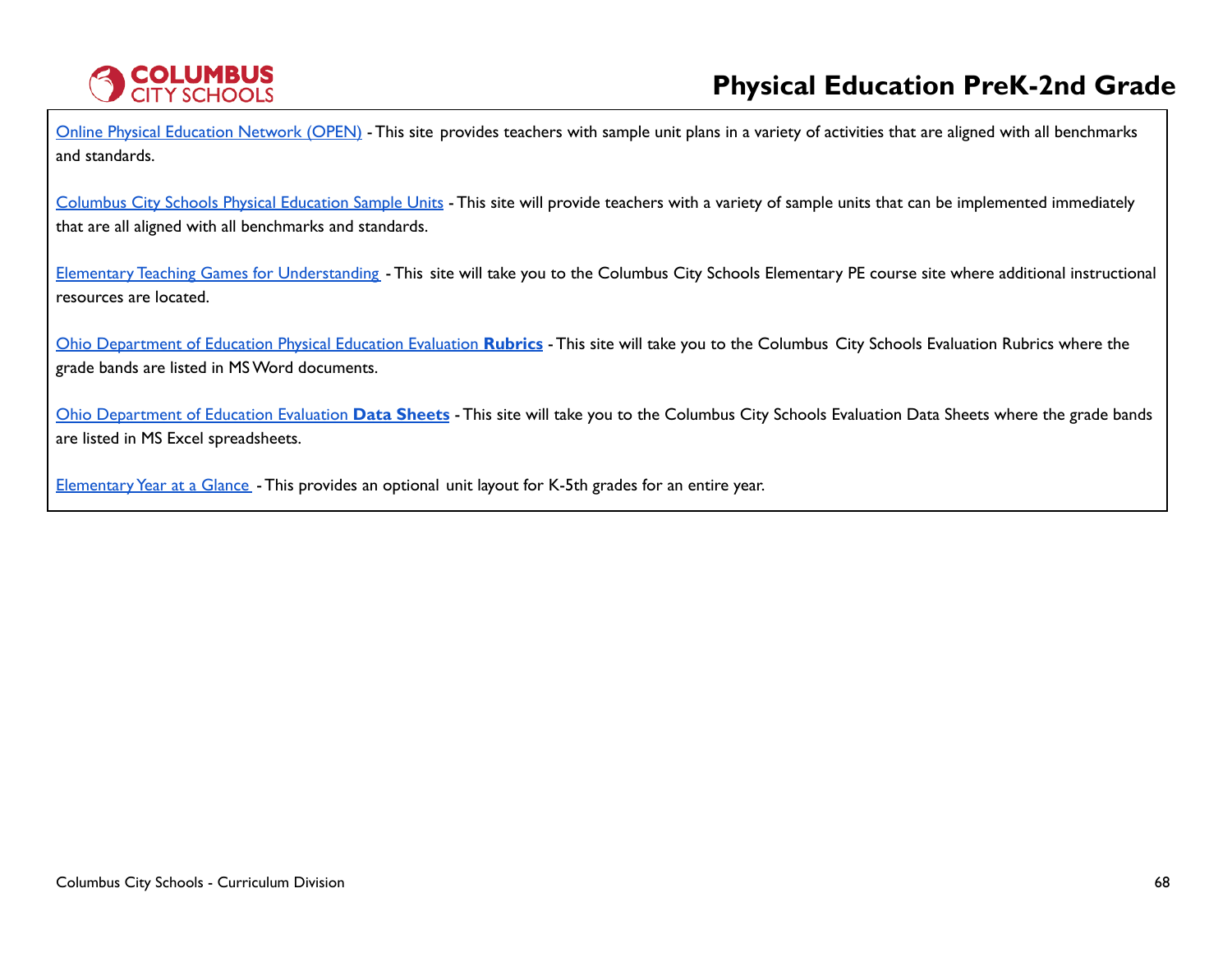

### **Unit 4: Basic Ball Skills;Throwing and Catching**

| <b>Unpacked Standards / Clear Learning Targets</b>                                                                                                                                                                                                                                                                                                                             |                                                                                                                                                                                                                                                                                                                                                                                                                                                                                                                                                                                                                                                                                                                                                |                                                                                                                                           |                                                                                                                                                        |
|--------------------------------------------------------------------------------------------------------------------------------------------------------------------------------------------------------------------------------------------------------------------------------------------------------------------------------------------------------------------------------|------------------------------------------------------------------------------------------------------------------------------------------------------------------------------------------------------------------------------------------------------------------------------------------------------------------------------------------------------------------------------------------------------------------------------------------------------------------------------------------------------------------------------------------------------------------------------------------------------------------------------------------------------------------------------------------------------------------------------------------------|-------------------------------------------------------------------------------------------------------------------------------------------|--------------------------------------------------------------------------------------------------------------------------------------------------------|
| <b>Learning Target 16</b><br>Apply movement concepts (use more body parts, keep object close, different degrees of<br>effort, force, speed, and direction, and spacial awareness) to accomplish a task in<br>movement patterns, games, and/or tasks<br>Content Statement: Demonstrate knowledge of movement concepts related to body,<br>space, effort and relationships. (2A) |                                                                                                                                                                                                                                                                                                                                                                                                                                                                                                                                                                                                                                                                                                                                                | <b>Essential Understanding</b><br>-Movement Concepts<br><b>Extended Understanding</b><br>-Apply movement concepts to<br>accomplish a task | <b>Academic Vocabulary</b><br>-Movement Vocabulary<br>-Body, space, effort,<br>relationships<br>-Effort, force, speed,<br>direction, spacial awareness |
| <b>Ultimate Learning Target</b><br>Demonstrate knowledge of<br>movement concepts related<br>to body, space, effort and<br>relationships.                                                                                                                                                                                                                                       | <b>Broad Learning Target:</b><br>The student can apply movement concepts (use more body parts, keep object close, different degrees of effort,<br>-<br>force, speed, and direction, and spacial awareness) to accomplish a task in movement patterns, games, and/or<br>tasks.<br><b>Underpinning Knowledge Learning Targets:</b><br>The student can identify different movement concepts.<br>-<br><b>Underpinning Skills Learning Targets:</b><br>The student can be able to demonstrate different movement concepts while performing different tasks.<br>-<br><b>Underpinning Reasoning Learning Targets:</b><br>The student can identify what movement concept is being used during a specific movement pattern.<br>$\overline{\phantom{0}}$ |                                                                                                                                           |                                                                                                                                                        |
| <b>Standard 2A (Prior Grade Standard)</b><br>Demonstrate knowledge of movement concepts related to body, space, effort and<br>relationships.                                                                                                                                                                                                                                   |                                                                                                                                                                                                                                                                                                                                                                                                                                                                                                                                                                                                                                                                                                                                                | <b>Standard 2A (Future Grade Standard)</b><br>Demonstrate and apply basic tactics and principles of movement.                             |                                                                                                                                                        |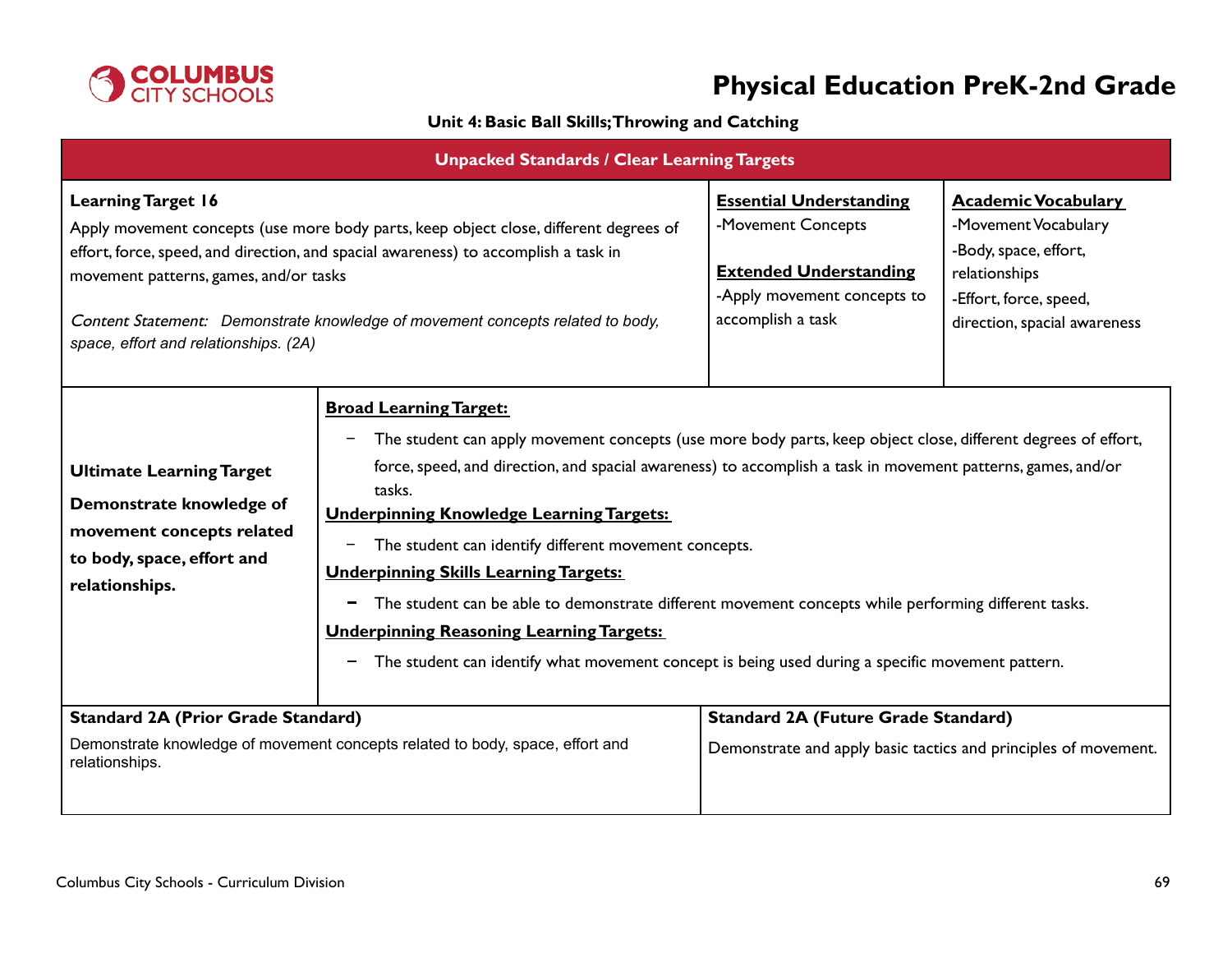

#### **Content Elaborations**

In this unit the students will learn about basic ball skills of throwing and catching. Use a variety of strategies to teach the basic concepts of throwing and catching (e.g. individual throwing and catching, throwing at a target, throwing and catching with a partner, stations, games). Use this unit to introduce different objects that can be thrown overhand using side orientation. Enforce the critical elements of throwing and catching different objects and how to adjust when they are coming from different directions, heights and speeds. When teaching a game, emphasize the importance of continuing to use the critical elements of throwing and catching. This is another unit where stations are a great way to change up the activities, but still emphasize the critical elements (e.g. Overhand throw at different types of targets, throwing and catching with a partner - changing the objects being thrown).

#### **Instructional Strategies**

- Large Group Discussion
- Demonstrations I do, we do, you do
- Use different targets, balls
- Partner Practice (Peer assessment)
- Stations
- Game Play Reinforce CE during game
- State Assessment

#### **Sample Assessments and PerformanceTasks**

Ohio [Department](http://education.ohio.gov/Topics/Learning-in-Ohio/Physical-Education/Physical-Education-Evaluation-updated) of Education Physical Education Evaluation Instrument - Use the K-2 grade band to help assess standard 2

Ohio [Department](https://www.ccsoh.us/Page/2271) of Education Physical Education Evaluation **Rubrics** - This site will take you to the Columbus City Schools Evaluation Rubrics where the grade bands are listed in MSWord documents.

Ohio [Department](https://www.ccsoh.us/Page/2272) of Education Evaluation **Data Sheets** - This site will take you to the Columbus City Schools Evaluation Data Sheets where the grade bands are listed in MS Excel spreadsheets.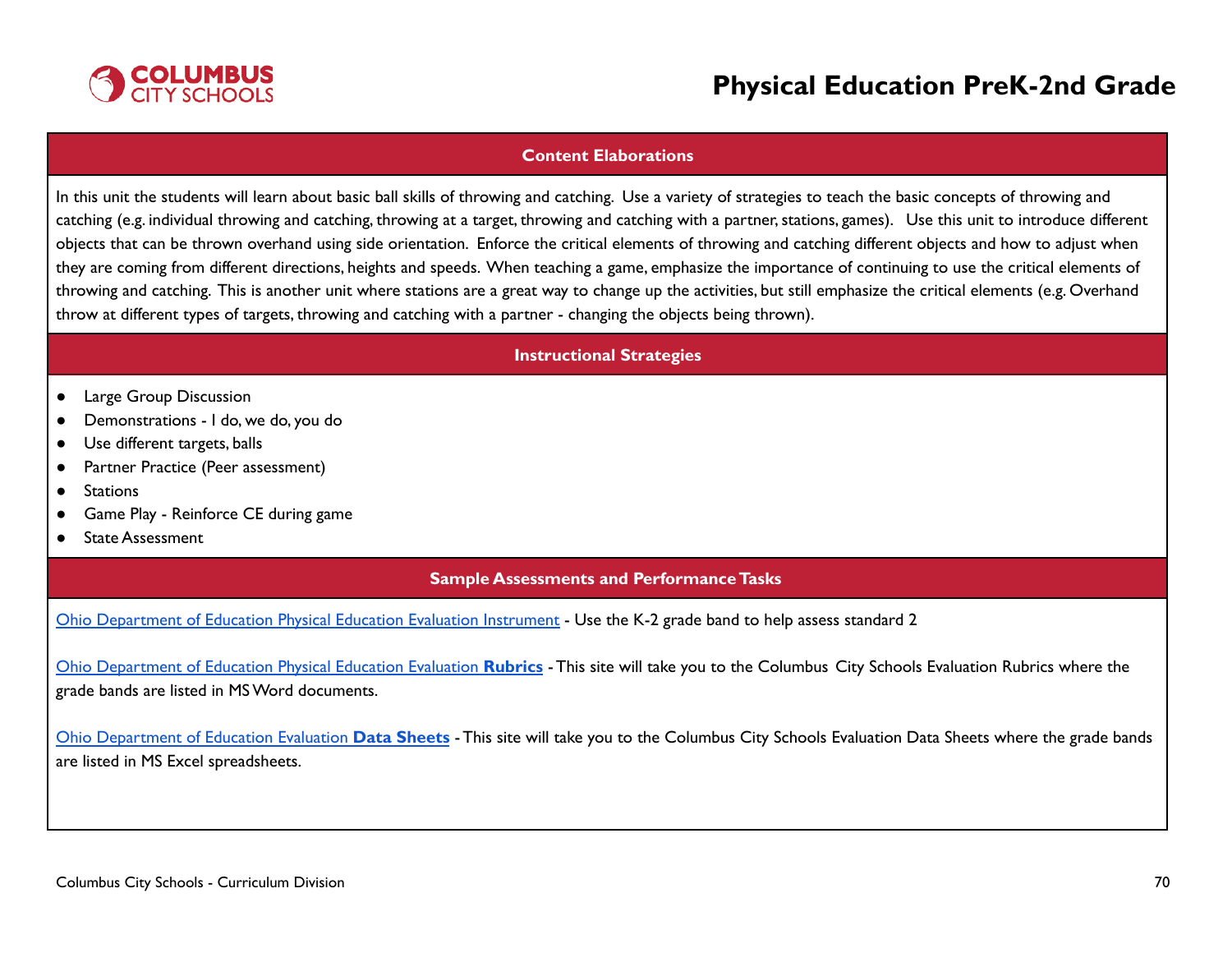

#### **Instructional Resources**

Online Physical [Education](https://openphysed.org/) Network (OPEN) - This site provides teachers with sample unit plans in a variety of activities that are aligned with all benchmarks and standards.

[Columbus](https://www.ccsoh.us/Page/6766) City Schools Physical Education Sample Units - This site will provide teachers with a variety of sample units that can be implemented immediately that are all aligned with all benchmarks and standards.

Elementary Teaching Games for [Understanding](https://www.ccsoh.us/Page/2251) - This site will take you to the Columbus City Schools Elementary PE course site where additional instructional resources are located.

Ohio [Department](https://www.ccsoh.us/Page/2271) of Education Physical Education Evaluation **Rubrics** - This site will take you to the Columbus City Schools Evaluation Rubrics where the grade bands are listed in MSWord documents.

Ohio [Department](https://www.ccsoh.us/Page/2272) of Education Evaluation **Data Sheets** - This site will take you to the Columbus City Schools Evaluation Data Sheets where the grade bands are listed in MS Excel spreadsheets.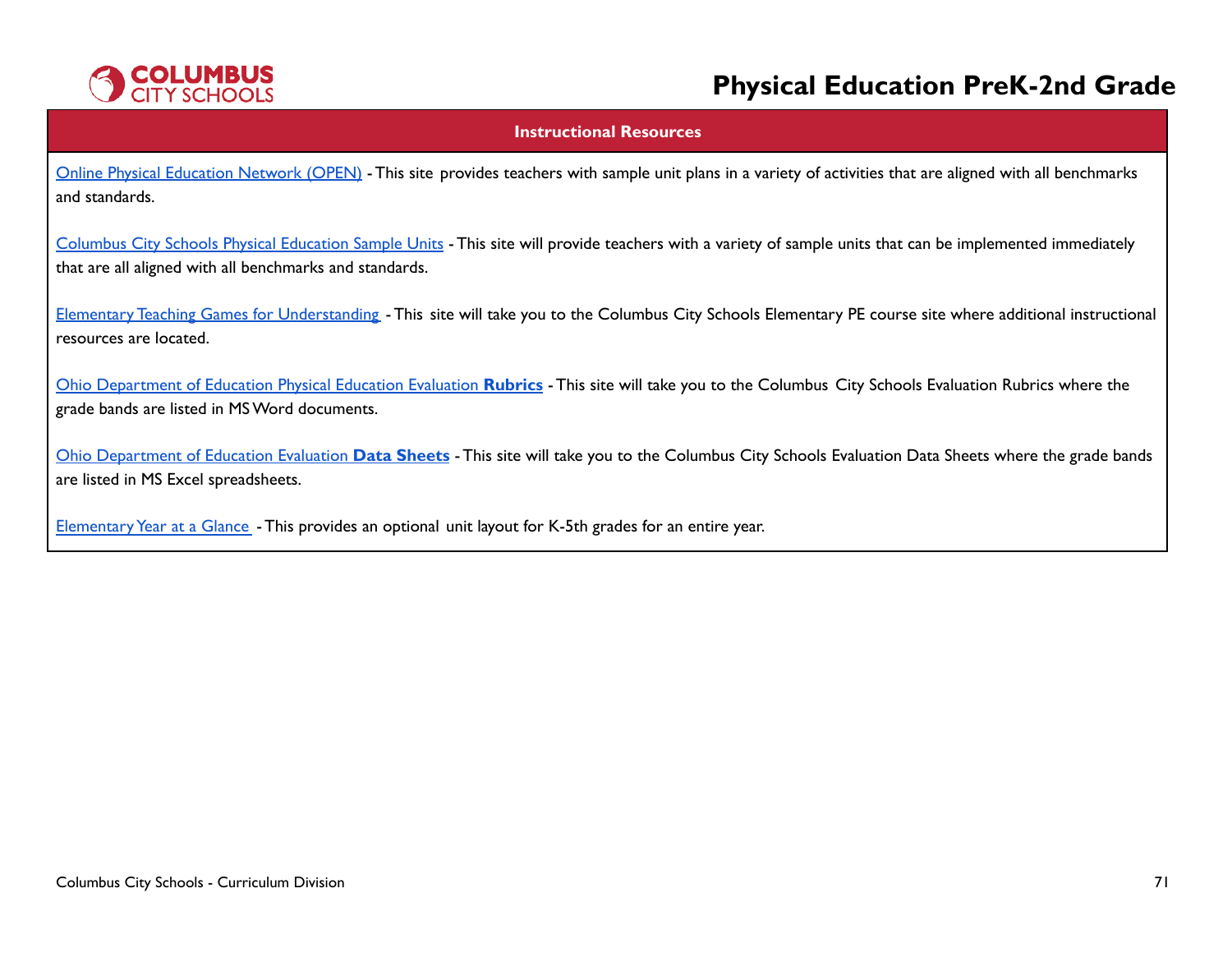

### **Unit 5: Fitness**

| <b>Unpacked Standards / Clear Learning Targets</b>                                                                                                                                                                                                    |                                                                                                                                                                                                                                                                                                                                                                                                                                                                                                                                                                                                |                                                                                                                                                                                       |                                                                                                                                                             |
|-------------------------------------------------------------------------------------------------------------------------------------------------------------------------------------------------------------------------------------------------------|------------------------------------------------------------------------------------------------------------------------------------------------------------------------------------------------------------------------------------------------------------------------------------------------------------------------------------------------------------------------------------------------------------------------------------------------------------------------------------------------------------------------------------------------------------------------------------------------|---------------------------------------------------------------------------------------------------------------------------------------------------------------------------------------|-------------------------------------------------------------------------------------------------------------------------------------------------------------|
| <b>Learning Target 17</b><br>Identify opportunities for physical activity at school, home and in the community.<br>Content Statement: Describes current level of physical activity and identifies additional<br>physical activity opportunities. (3A) |                                                                                                                                                                                                                                                                                                                                                                                                                                                                                                                                                                                                | <b>Essential Understanding</b><br>-Different opportunities for<br>physical Activity<br><b>Extended Understanding</b><br>-Identify PA for school, home<br>and in community             | <b>Academic Vocabulary</b><br>-Physical activity<br>-Community<br>-Health-related fitness<br>-Components (CE, MS, ME,<br>FL, BC)<br>-Heart rate<br>-Improve |
| <b>Ultimate Learning Target</b><br>Describes current level of physical<br>activity and identifies additional<br>physical activity opportunities.                                                                                                      | <b>Broad Learning Target:</b><br>Identify opportunities for physical activity at school, home and in the community.<br><b>Underpinning Knowledge Learning Targets:</b><br>The student can identify multiple opportunities for physical activity.<br>-<br><b>Underpinning Skills Learning Targets:</b><br>The student can identify multiple physical activities for each at school, home, and in the community<br>-<br><b>Underpinning Reasoning Learning Targets:</b><br>The student can identify why it is important to know different opportunities for physical activity.<br>$\blacksquare$ |                                                                                                                                                                                       |                                                                                                                                                             |
| <b>Standard 3A (Prior Grade Standard)</b><br>Describes current level of physical activity and identifies additional physical activity<br>opportunities.                                                                                               |                                                                                                                                                                                                                                                                                                                                                                                                                                                                                                                                                                                                | <b>Standard 3A (Future Grade Standard)</b><br>Describes current level of physical activity and identifies<br>additional physical activity opportunities to<br>create calorie balance. |                                                                                                                                                             |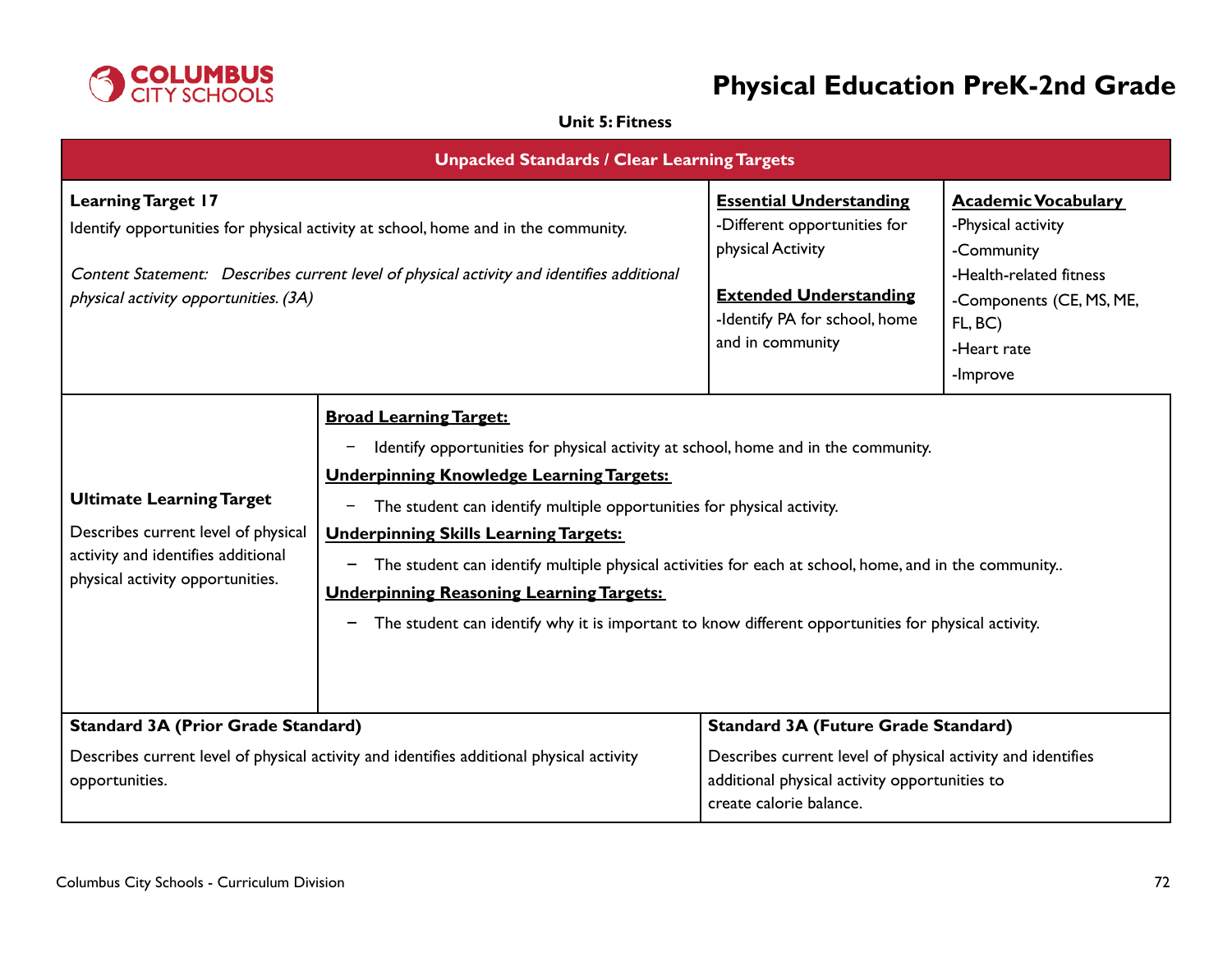

### **Content Elaborations**

In this unit students will learn basic concepts of fitness, specifically different opportunities, knowing the daily recommendation, learning how to track the activities, and the different components of fitness. The students will need to know the basic components, which can be taught as a whole group, cards help in knowing symbols with the terms. I like to do the "I do, we do, you do" when doing demonstrations. I would do this with the components and what exercises match each component and then put them into stations. While the students are at their fitness stations, make sure you use the terms and/or symbols for the components of fitness and ask them (reinforcing) those terms while they are actively doing those exercises.

In terms of teaching the opportunities of physical activity, this can be taught as a whole group, allowing the class to make a list of physical activities, then put them into groups and have them put them into categories of school, home, and/or community. Or you can do partners/small groups to come up with a list and then break them into categories as a whole group or in their smaller groups as well.

At the end of a lesson, I would go over as a whole group (or you can let them breakout into partners/small groups) to track how long they were active for at different parts of the day.What activity was it? And how long did you do that activity for?What is the daily recommendation (60min/day) and compare what they did to that daily recommendation. That could also be part of a station.

#### **Instructional Strategies**

- Large group discussion
- I do, we do, you do demonstration and practice
- Teacher led then student led warm-up/Cool Down sequences
- Stations
- Partner work
- State Test
- Do a worksheet together
- Verbal or written check for understanding

#### **Sample Assessments and Performance Tasks**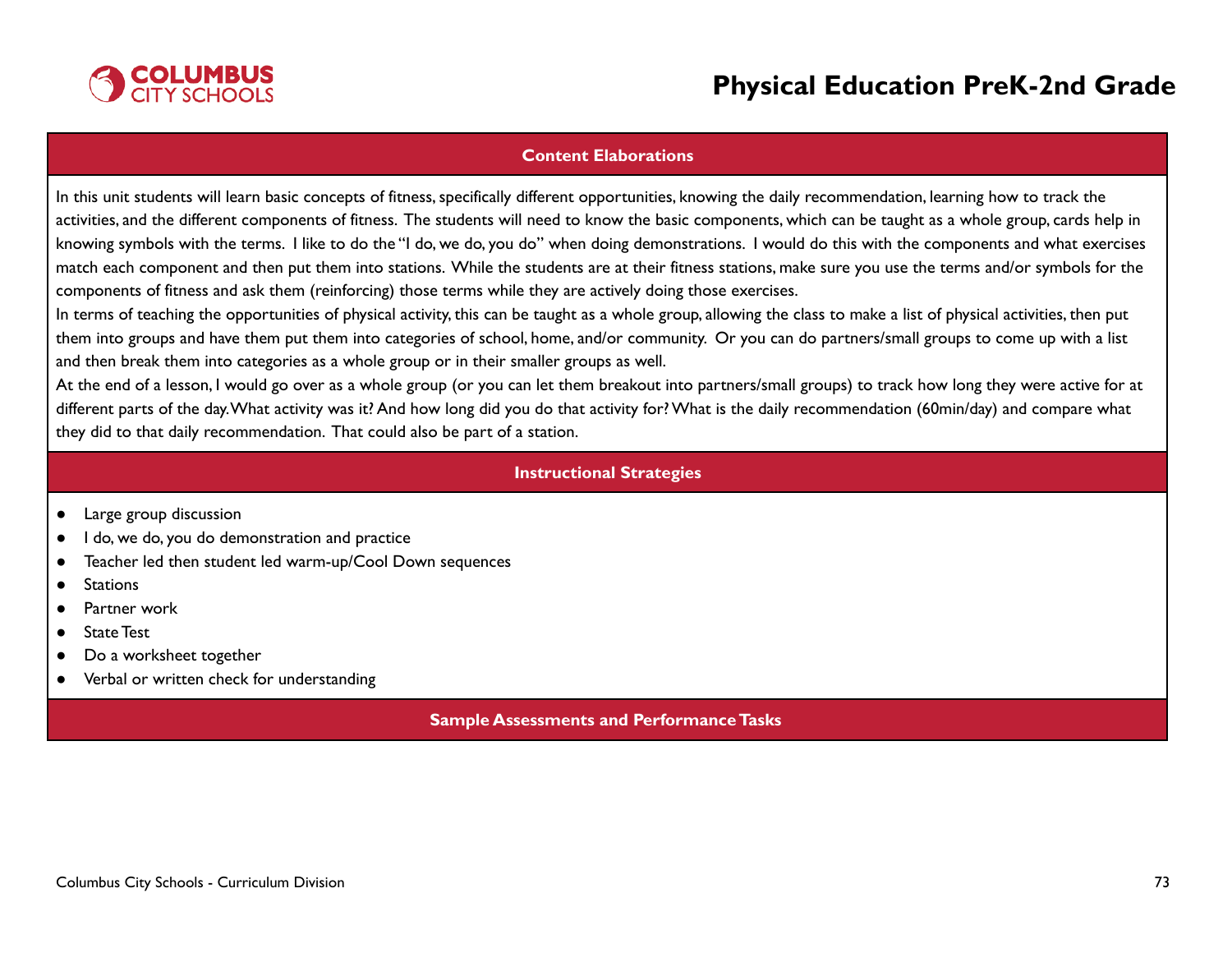# **COLUMBUS**<br>CITY SCHOOLS

# **Physical Education PreK-2nd Grade**

Ohio [Department](http://education.ohio.gov/Topics/Learning-in-Ohio/Physical-Education/Physical-Education-Evaluation-updated) of Education Physical Education Evaluation Instrument - Use the K-2 grade band to help assess standard 3.

Ohio [Department](https://www.ccsoh.us/Page/2271) of Education Physical Education Evaluation **Rubrics** - This site will take you to the Columbus City Schools Evaluation Rubrics where the grade bands are listed in MSWord documents.

Ohio [Department](https://www.ccsoh.us/Page/2272) of Education Evaluation **Data Sheets** - This site will take you to the Columbus City Schools Evaluation Data Sheets where the grade bands are listed in MS Excel spreadsheets.

**Instructional Resources**

Online Physical [Education](https://openphysed.org/) Network (OPEN) - This site provides teachers with sample unit plans in a variety of activities that are aligned with all benchmarks and standards.

[Columbus](https://www.ccsoh.us/Page/6766) City Schools Physical Education Sample Units - This site will provide teachers with a variety of sample units that can be implemented immediately that are all aligned with all benchmarks and standards.

Elementary Teaching Games for [Understanding](https://www.ccsoh.us/Page/2251) - This site will take you to the Columbus City Schools Elementary PE course site where additional instructional resources are located.

Ohio [Department](https://www.ccsoh.us/Page/2271) of Education Physical Education Evaluation **Rubrics** - This site will take you to the Columbus City Schools Evaluation Rubrics where the grade bands are listed in MSWord documents.

Ohio [Department](https://www.ccsoh.us/Page/2272) of Education Evaluation **Data Sheets** - This site will take you to the Columbus City Schools Evaluation Data Sheets where the grade bands are listed in MS Excel spreadsheets.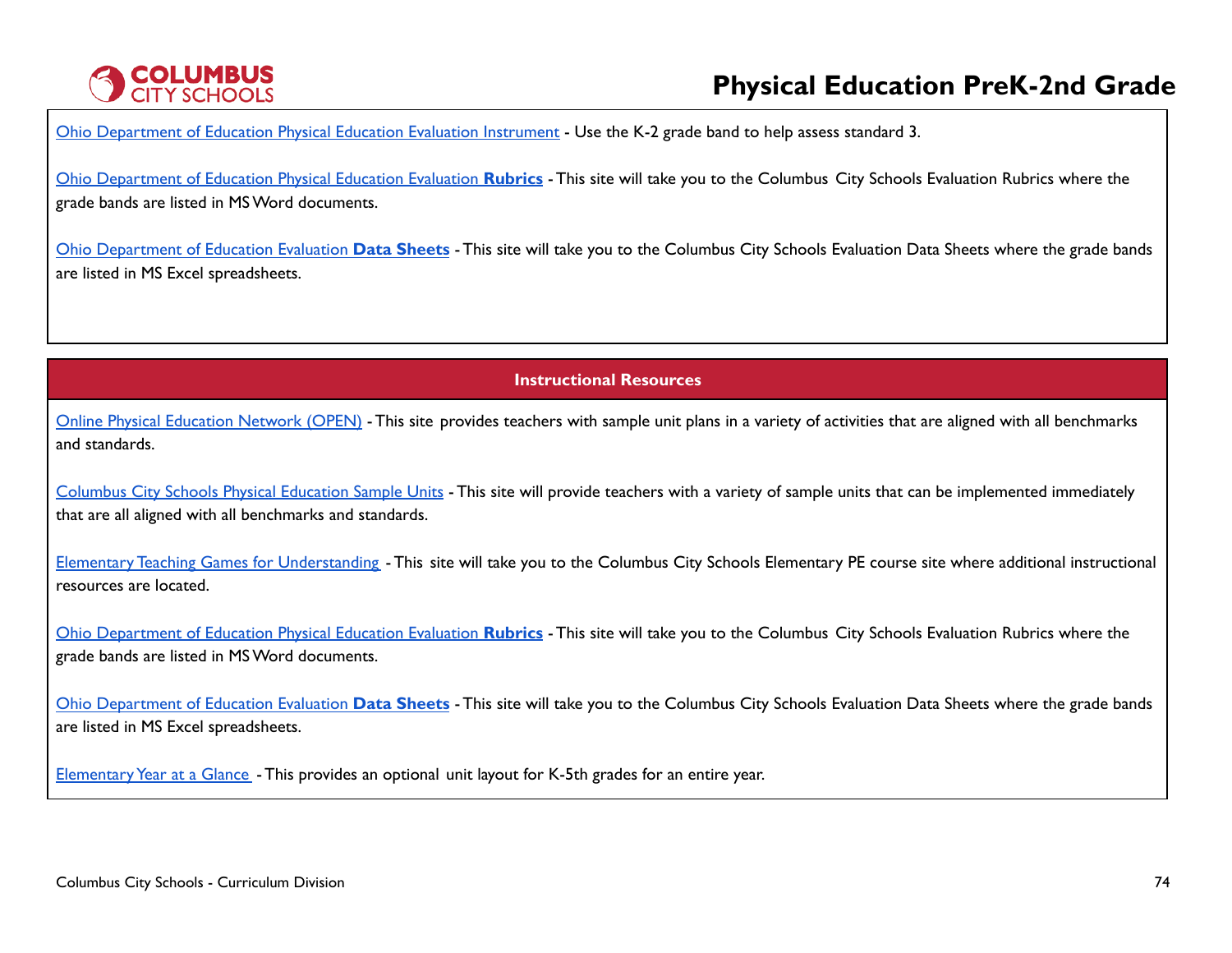

## **Unit 5: Fitness**

| <b>Unpacked Standards / Clear Learning Targets</b>                                                                                                                                                                                                                               |                                                                                                                                                                                                                                                                                                                                                                                                                                                                                                                                                                                                                |                                                                                                                                                           |                                                                                                                                                             |
|----------------------------------------------------------------------------------------------------------------------------------------------------------------------------------------------------------------------------------------------------------------------------------|----------------------------------------------------------------------------------------------------------------------------------------------------------------------------------------------------------------------------------------------------------------------------------------------------------------------------------------------------------------------------------------------------------------------------------------------------------------------------------------------------------------------------------------------------------------------------------------------------------------|-----------------------------------------------------------------------------------------------------------------------------------------------------------|-------------------------------------------------------------------------------------------------------------------------------------------------------------|
| <b>Learning Target 18</b><br>Track the amount of physical activity within the school day and compare it to the<br>recommendation for daily<br>Content Statement: Describes current level of physical activity and identifies additional<br>physical activity opportunities. (3A) |                                                                                                                                                                                                                                                                                                                                                                                                                                                                                                                                                                                                                | <b>Essential Understanding</b><br>-Track physical activity<br><b>Extended Understanding</b><br>-Compare PA within school day<br>with daily recommendation | <b>Academic Vocabulary</b><br>-Physical activity<br>-Community<br>-Health-related fitness<br>-Components (CE, MS, ME,<br>FL, BC)<br>-Heart rate<br>-Improve |
| <b>Ultimate Learning Target</b><br>Describes current level of physical<br>activity and identifies additional<br>physical activity opportunities.                                                                                                                                 | <b>Broad Learning Target:</b><br>Track the amount of physical activity within the school day and compare it to the recommendation for daily<br>$\qquad \qquad -$<br><b>Underpinning Knowledge Learning Targets:</b><br>The student can identify different physical activities and know how long they were active for each one.<br>$\overline{\phantom{m}}$<br><b>Underpinning Skills Learning Targets:</b><br>The student can track their physical activity within the school day.<br><b>Underpinning Reasoning Learning Targets:</b><br>The student can compare their daily PA with the daily recommendation. |                                                                                                                                                           |                                                                                                                                                             |
| <b>Standard 3A (Prior Grade Standard)</b>                                                                                                                                                                                                                                        |                                                                                                                                                                                                                                                                                                                                                                                                                                                                                                                                                                                                                | <b>Standard 3A (Future Grade Standard)</b>                                                                                                                |                                                                                                                                                             |
| Describes current level of physical activity and identifies additional physical activity<br>opportunities.                                                                                                                                                                       |                                                                                                                                                                                                                                                                                                                                                                                                                                                                                                                                                                                                                | Describes current level of physical activity and identifies<br>additional physical activity opportunities to<br>create calorie balance.                   |                                                                                                                                                             |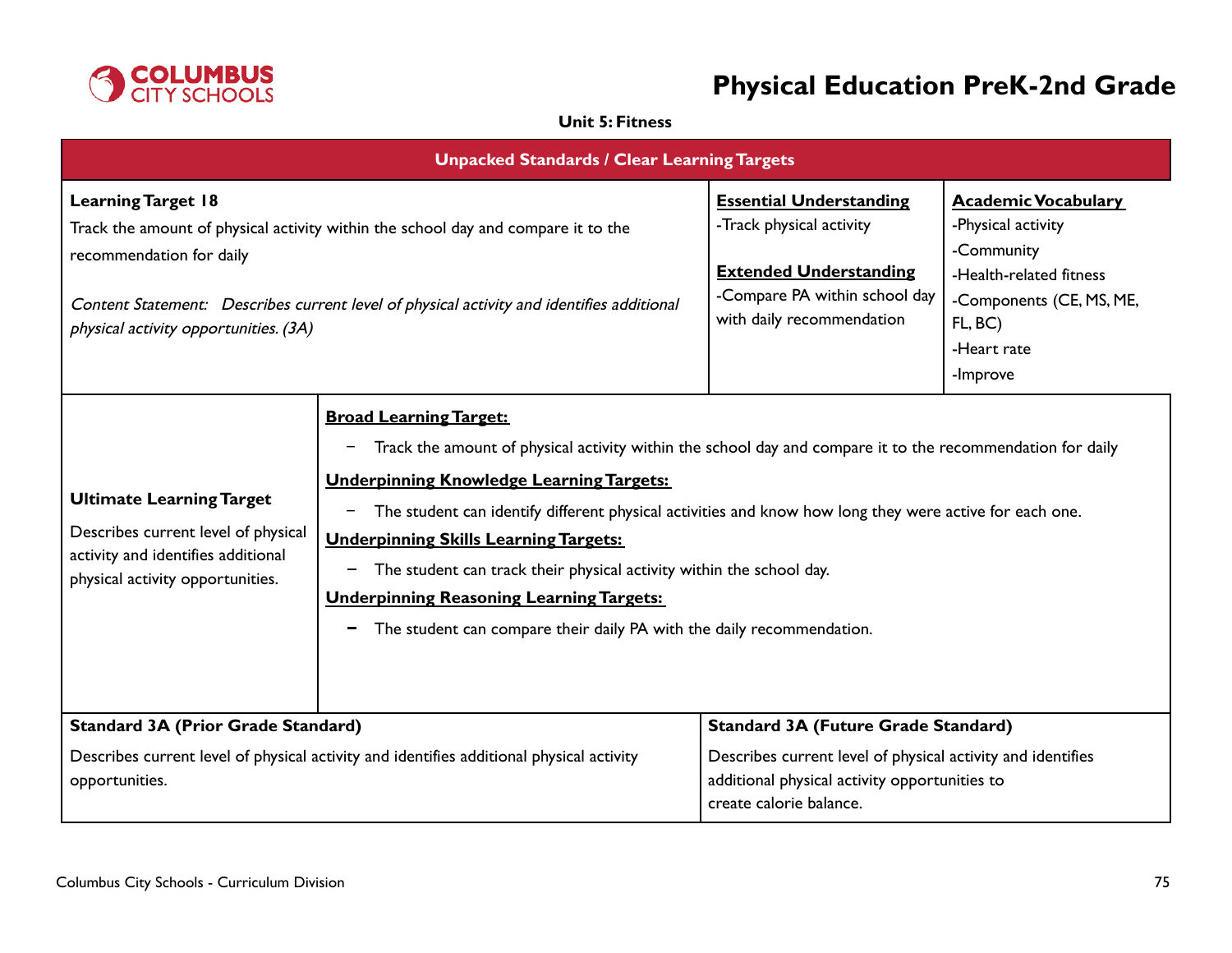

### **Content Elaborations**

In this unit students will learn basic concepts of fitness, specifically different opportunities, knowing the daily recommendation, learning how to track the activities, and the different components of fitness. The students will need to know the basic components, which can be taught as a whole group, cards help in knowing symbols with the terms. I like to do the "I do, we do, you do" when doing demonstrations. I would do this with the components and what exercises match each component and then put them into stations. While the students are at their fitness stations, make sure you use the terms and/or symbols for the components of fitness and ask them (reinforcing) those terms while they are actively doing those exercises.

In terms of teaching the opportunities of physical activity, this can be taught as a whole group, allowing the class to make a list of physical activities, then put them into groups and have them put them into categories of school, home, and/or community. Or you can do partners/small groups to come up with a list and then break them into categories as a whole group or in their smaller groups as well.

At the end of a lesson, I would go over as a whole group (or you can let them breakout into partners/small groups) to track how long they were active for at different parts of the day.What activity was it? And how long did you do that activity for?What is the daily recommendation (60min/day) and compare what they did to that daily recommendation. That could also be part of a station.

#### **Instructional Strategies**

- Large group discussion
- I do, we do, you do demonstration and practice
- Teacher led then student led warm-up/Cool Down sequences
- Stations
- Partner work
- State Test
- Do a worksheet together
- Verbal or written check for understanding

#### **Sample Assessments and Performance Tasks**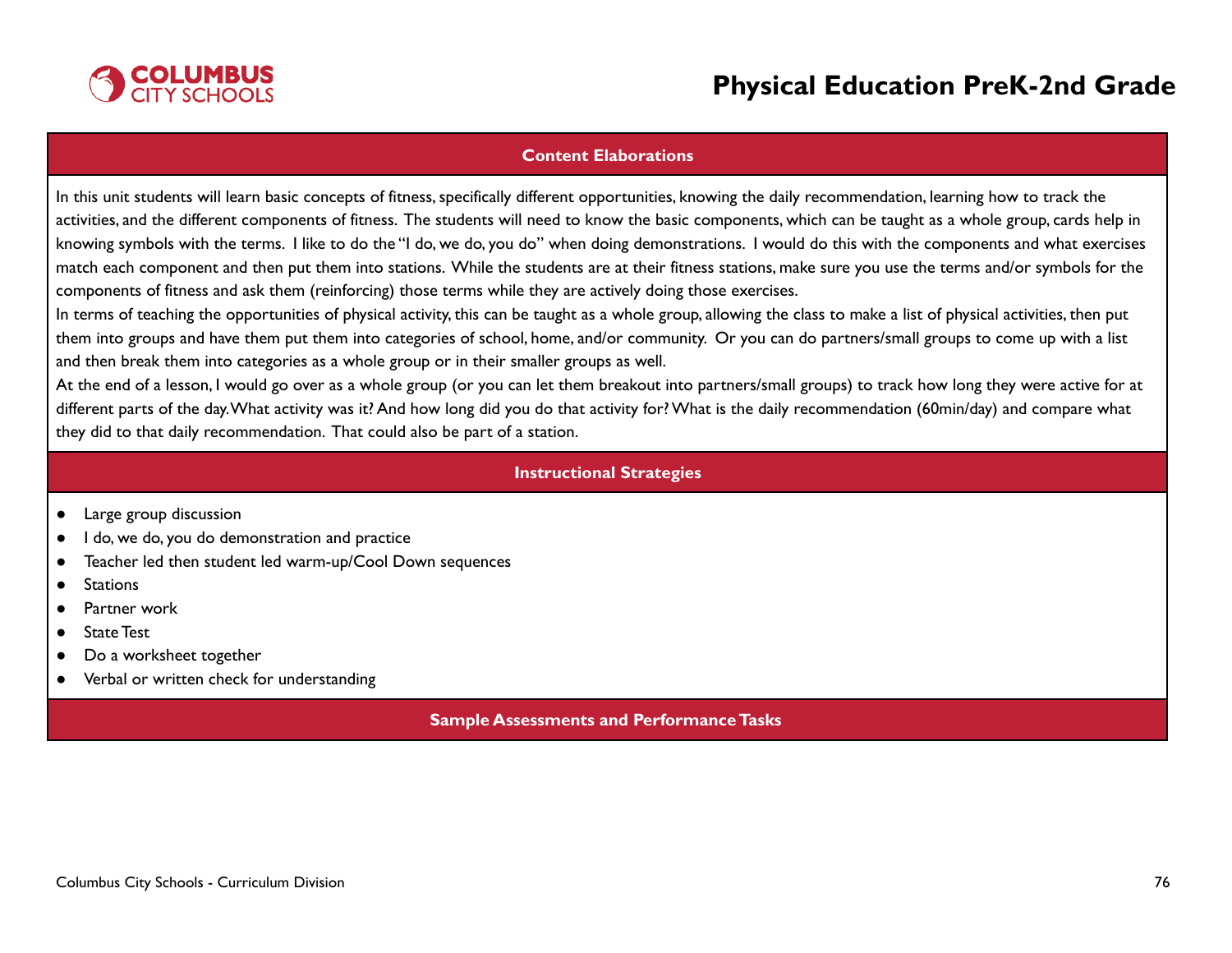# **COLUMBUS**<br>CITY SCHOOLS

# **Physical Education PreK-2nd Grade**

Ohio [Department](http://education.ohio.gov/Topics/Learning-in-Ohio/Physical-Education/Physical-Education-Evaluation-updated) of Education Physical Education Evaluation Instrument - Use the K-2 grade band to help assess standard 3.

Ohio [Department](https://www.ccsoh.us/Page/2271) of Education Physical Education Evaluation **Rubrics** - This site will take you to the Columbus City Schools Evaluation Rubrics where the grade bands are listed in MSWord documents.

Ohio [Department](https://www.ccsoh.us/Page/2272) of Education Evaluation **Data Sheets** - This site will take you to the Columbus City Schools Evaluation Data Sheets where the grade bands are listed in MS Excel spreadsheets.

**Instructional Resources**

Online Physical [Education](https://openphysed.org/) Network (OPEN) - This site provides teachers with sample unit plans in a variety of activities that are aligned with all benchmarks and standards.

[Columbus](https://www.ccsoh.us/Page/6766) City Schools Physical Education Sample Units - This site will provide teachers with a variety of sample units that can be implemented immediately that are all aligned with all benchmarks and standards.

Elementary Teaching Games for [Understanding](https://www.ccsoh.us/Page/2251) - This site will take you to the Columbus City Schools Elementary PE course site where additional instructional resources are located.

Ohio [Department](https://www.ccsoh.us/Page/2271) of Education Physical Education Evaluation **Rubrics** - This site will take you to the Columbus City Schools Evaluation Rubrics where the grade bands are listed in MSWord documents.

Ohio [Department](https://www.ccsoh.us/Page/2272) of Education Evaluation **Data Sheets** - This site will take you to the Columbus City Schools Evaluation Data Sheets where the grade bands are listed in MS Excel spreadsheets.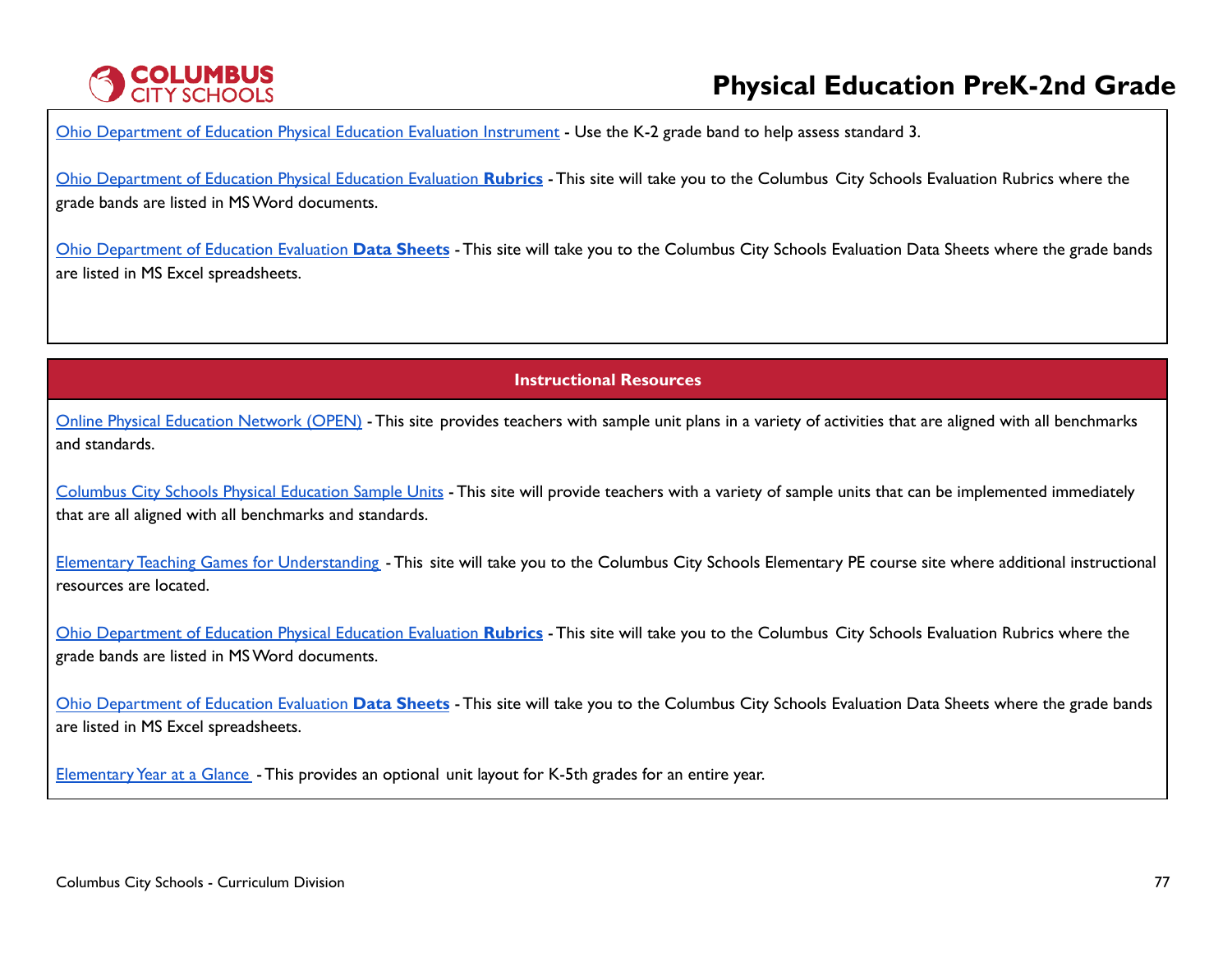

## **Unit 5: Fitness**

| <b>Unpacked Standards / Clear Learning Targets</b>                                                                                                                                                                                                                                                                                        |                                                                                                                                                                                                                                                                                                                                                                                                                                                                                                                                                                                                                                                                                  |                                                                                                                                                                 |                                                                                                                                                             |
|-------------------------------------------------------------------------------------------------------------------------------------------------------------------------------------------------------------------------------------------------------------------------------------------------------------------------------------------|----------------------------------------------------------------------------------------------------------------------------------------------------------------------------------------------------------------------------------------------------------------------------------------------------------------------------------------------------------------------------------------------------------------------------------------------------------------------------------------------------------------------------------------------------------------------------------------------------------------------------------------------------------------------------------|-----------------------------------------------------------------------------------------------------------------------------------------------------------------|-------------------------------------------------------------------------------------------------------------------------------------------------------------|
| <b>Learning Target 19</b><br>Recall activities that align with each component of health-related fitness (e.g. activities that<br>increase heart rate, improve muscular strength, ways to stretch different muscles)<br>Content Statement: Understand the principles, components and practices of<br>health-related physical fitness. (3B) |                                                                                                                                                                                                                                                                                                                                                                                                                                                                                                                                                                                                                                                                                  | <b>Essential Understanding</b><br>-Know the components of<br>health-related fitness<br><b>Extended Understanding</b><br>-Match activities for each<br>component | <b>Academic Vocabulary</b><br>-Physical activity<br>-Community<br>-Health-related fitness<br>-Components (CE, MS, ME,<br>FL, BC)<br>-Heart rate<br>-Improve |
| <b>Ultimate Learning Target</b><br>Describes current level of physical<br>activity and identifies additional<br>physical activity opportunities.                                                                                                                                                                                          | <b>Broad Learning Target:</b><br>Recall activities that align with each component of health-related fitness (e.g. activities that increase heart rate,<br>$\qquad \qquad -$<br>improve muscular strength, ways to stretch different muscles)<br><b>Underpinning Knowledge Learning Targets:</b><br>The student can identify different components of health-related fitness<br>-<br><b>Underpinning Skills Learning Targets:</b><br>The student can identify activities to match each component of health-related fitness.<br>-<br><b>Underpinning Reasoning Learning Targets:</b><br>The student can explain why it's important to know different activities for each component. |                                                                                                                                                                 |                                                                                                                                                             |
| <b>Standard 3B (Prior Grade Standard)</b>                                                                                                                                                                                                                                                                                                 |                                                                                                                                                                                                                                                                                                                                                                                                                                                                                                                                                                                                                                                                                  | <b>Standard 3B (Future Grade Standard)</b>                                                                                                                      |                                                                                                                                                             |
| Understand the principles, components and practices of health-related physical fitness.                                                                                                                                                                                                                                                   |                                                                                                                                                                                                                                                                                                                                                                                                                                                                                                                                                                                                                                                                                  | Understand the principles, components and practices of<br>health-related physical fitness to maintain or<br>improve one's level of fitness.                     |                                                                                                                                                             |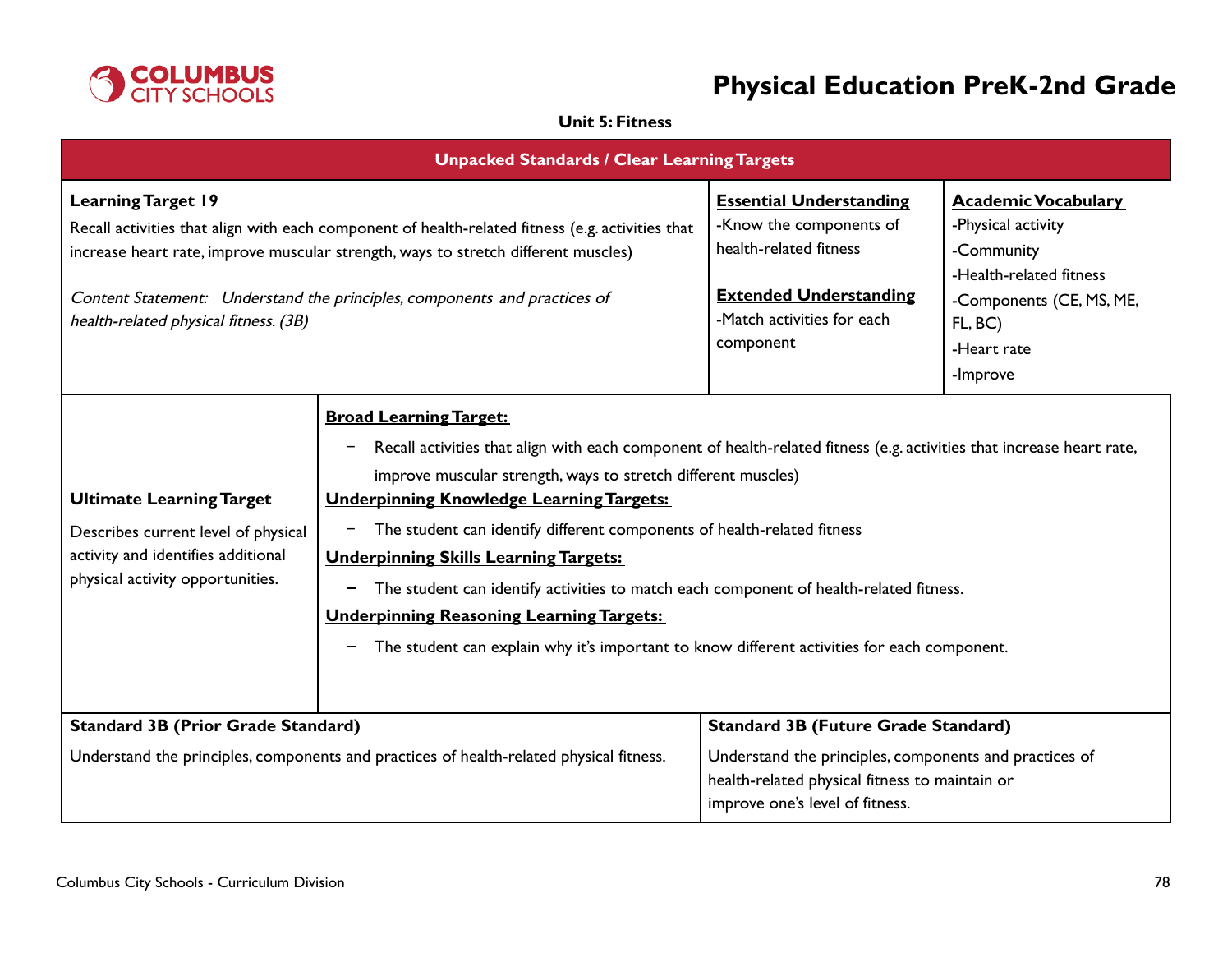

### **Content Elaborations**

In this unit students will learn basic concepts of fitness, specifically different opportunities, knowing the daily recommendation, learning how to track the activities, and the different components of fitness. The students will need to know the basic components, which can be taught as a whole group, cards help in knowing symbols with the terms. I like to do the "I do, we do, you do" when doing demonstrations. I would do this with the components and what exercises match each component and then put them into stations. While the students are at their fitness stations, make sure you use the terms and/or symbols for the components of fitness and ask them (reinforcing) those terms while they are actively doing those exercises.

In terms of teaching the opportunities of physical activity, this can be taught as a whole group, allowing the class to make a list of physical activities, then put them into groups and have them put them into categories of school, home, and/or community. Or you can do partners/small groups to come up with a list and then break them into categories as a whole group or in their smaller groups as well.

At the end of a lesson, I would go over as a whole group (or you can let them breakout into partners/small groups) to track how long they were active for at different parts of the day.What activity was it? And how long did you do that activity for?What is the daily recommendation (60min/day) and compare what they did to that daily recommendation. That could also be part of a station.

#### **Instructional Strategies**

- Large group discussion
- I do, we do, you do demonstration and practice
- Teacher led then student led warm-up/Cool Down sequences
- Stations
- Partner work
- State Test
- Do a worksheet together
- Verbal or written check for understanding

#### **Sample Assessments and Performance Tasks**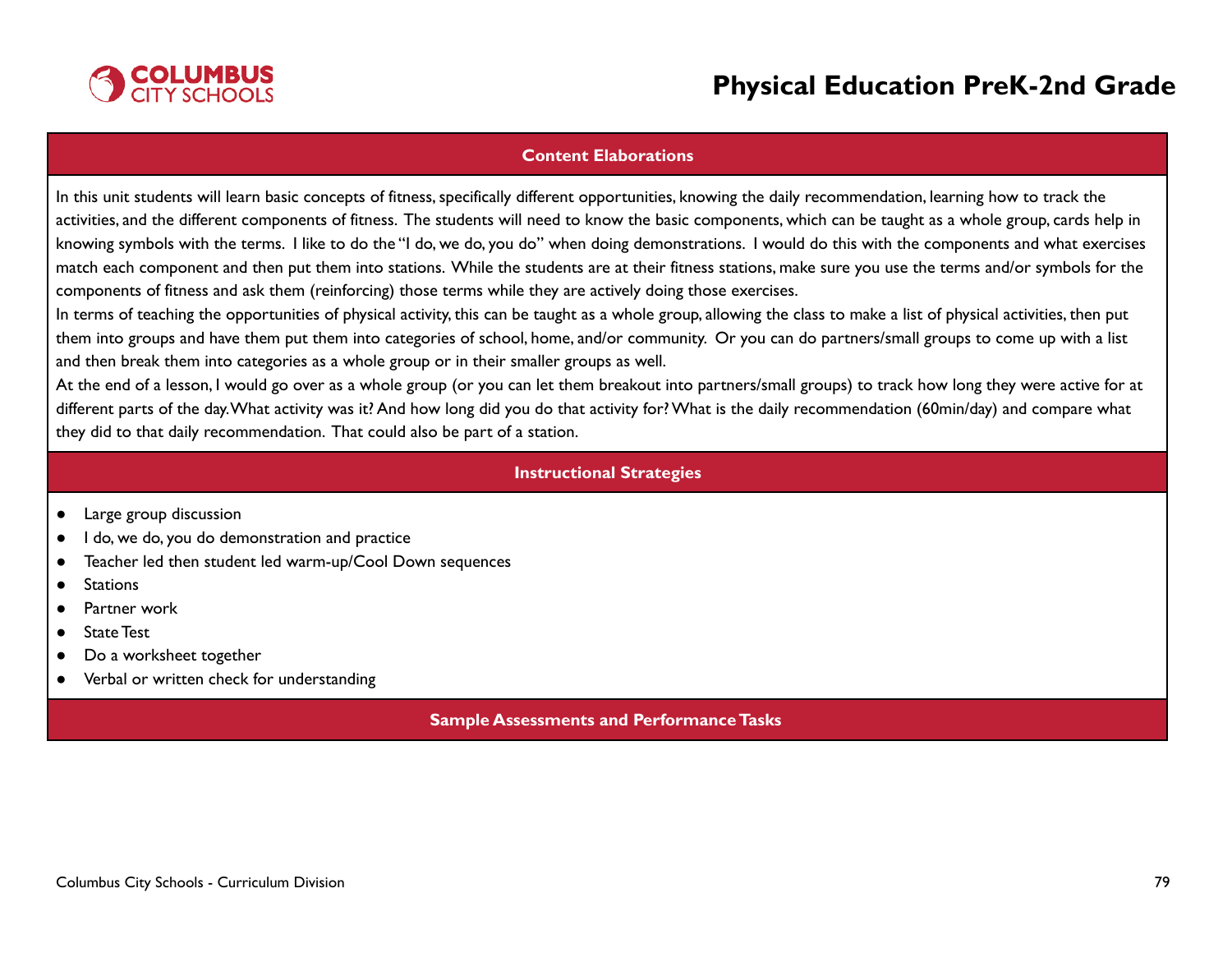# **COLUMBUS**<br>CITY SCHOOLS

# **Physical Education PreK-2nd Grade**

Ohio [Department](http://education.ohio.gov/Topics/Learning-in-Ohio/Physical-Education/Physical-Education-Evaluation-updated) of Education Physical Education Evaluation Instrument - Use the K-2 grade band to help assess standard 3.

Ohio [Department](https://www.ccsoh.us/Page/2271) of Education Physical Education Evaluation **Rubrics** - This site will take you to the Columbus City Schools Evaluation Rubrics where the grade bands are listed in MSWord documents.

Ohio [Department](https://www.ccsoh.us/Page/2272) of Education Evaluation **Data Sheets** - This site will take you to the Columbus City Schools Evaluation Data Sheets where the grade bands are listed in MS Excel spreadsheets.

**Instructional Resources**

Online Physical [Education](https://openphysed.org/) Network (OPEN) - This site provides teachers with sample unit plans in a variety of activities that are aligned with all benchmarks and standards.

[Columbus](https://www.ccsoh.us/Page/6766) City Schools Physical Education Sample Units - This site will provide teachers with a variety of sample units that can be implemented immediately that are all aligned with all benchmarks and standards.

Elementary Teaching Games for [Understanding](https://www.ccsoh.us/Page/2251) - This site will take you to the Columbus City Schools Elementary PE course site where additional instructional resources are located.

Ohio [Department](https://www.ccsoh.us/Page/2271) of Education Physical Education Evaluation **Rubrics** - This site will take you to the Columbus City Schools Evaluation Rubrics where the grade bands are listed in MSWord documents.

Ohio [Department](https://www.ccsoh.us/Page/2272) of Education Evaluation **Data Sheets** - This site will take you to the Columbus City Schools Evaluation Data Sheets where the grade bands are listed in MS Excel spreadsheets.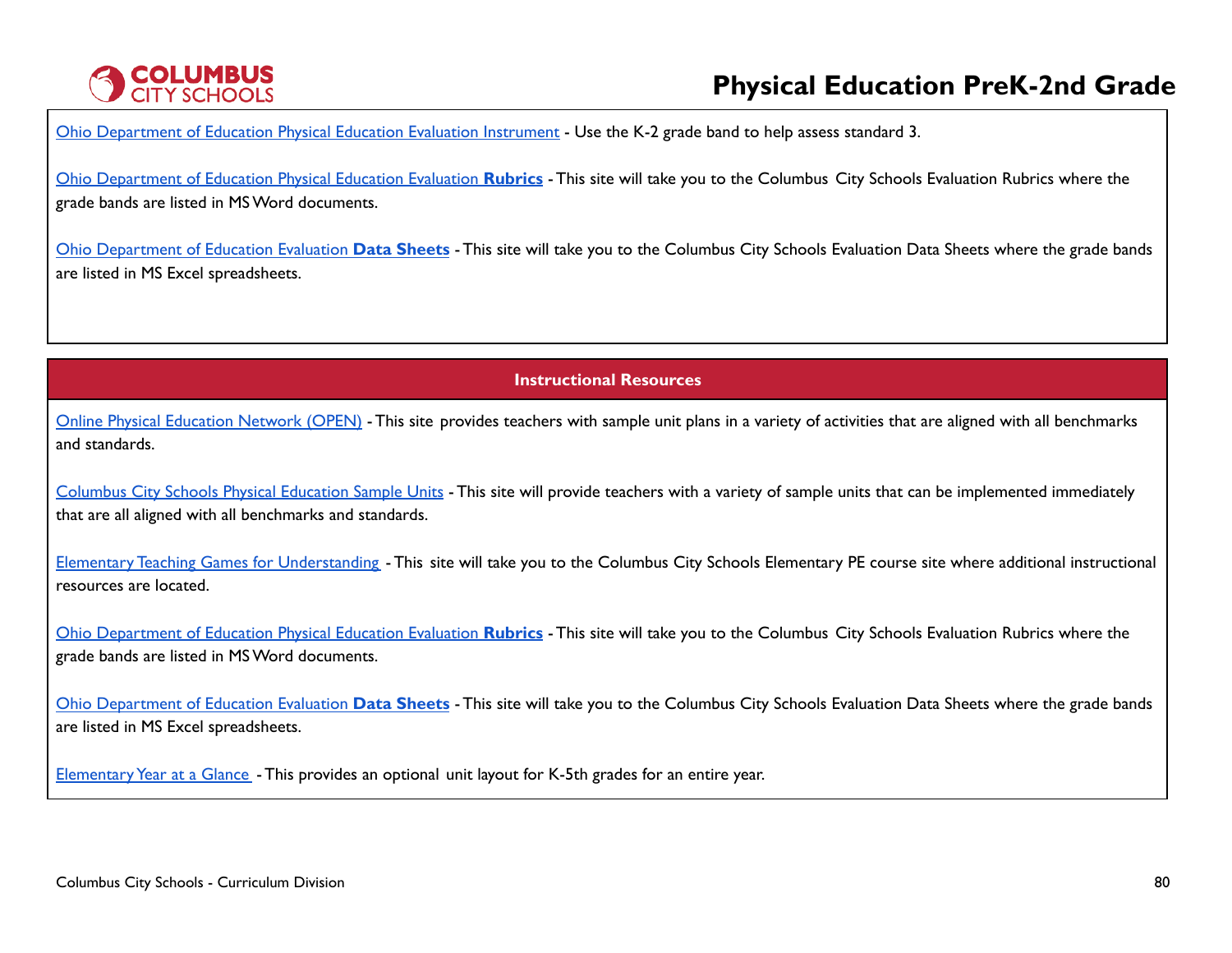

### **Unit 6: Manipulatives; Soccer**

| <b>Unpacked Standards / Clear Learning Targets</b>                                                                                                                                   |                                                                                                                                                                                                                                                                                                                                                                                                                                                                                                                                                                     |                                                                                                                                                      |                                                                                     |
|--------------------------------------------------------------------------------------------------------------------------------------------------------------------------------------|---------------------------------------------------------------------------------------------------------------------------------------------------------------------------------------------------------------------------------------------------------------------------------------------------------------------------------------------------------------------------------------------------------------------------------------------------------------------------------------------------------------------------------------------------------------------|------------------------------------------------------------------------------------------------------------------------------------------------------|-------------------------------------------------------------------------------------|
| <b>Learning Target 20</b><br>Kick a rolled or moving ball with the laces for power.<br>Content Statement: Demonstrate developing control of fundamental manipulative skills.<br>(IB) |                                                                                                                                                                                                                                                                                                                                                                                                                                                                                                                                                                     | <b>Essential Understanding</b><br>-Kick a moving ball<br><b>Extended Understanding</b><br>-Kick a moving ball with laces<br>for power                | <b>Academic Vocabulary</b><br>-Kick<br>-Dribble<br>-Pass<br>-Critical elements/cues |
| <b>Ultimate Learning Target</b><br>Demonstrates competency in a<br>variety of motor skills and<br>movement patterns.                                                                 | <b>Broad Learning Target:</b><br>Kick a rolled or moving ball with the laces for power.<br><b>Underpinning Knowledge Learning Targets:</b><br>The student can identify critical elements of a soccer kick.<br>$\qquad \qquad -$<br>The student can identify where the laces are located on their foot.<br>-<br><b>Underpinning Skills Learning Targets:</b><br>The student can kick a moving ball.<br>-<br><b>Underpinning Reasoning Learning Targets:</b><br>The student can describe why one would kick a ball using their laces.<br>$\qquad \qquad \blacksquare$ |                                                                                                                                                      |                                                                                     |
| <b>Standard IB (Prior Grade Standard)</b><br>Demonstrate developing control of fundamental manipulative skills.                                                                      |                                                                                                                                                                                                                                                                                                                                                                                                                                                                                                                                                                     | <b>Standard IB (Future Grade Standard)</b><br>Apply the critical elements of fundamental manipulative skills in a<br>variety of physical activities. |                                                                                     |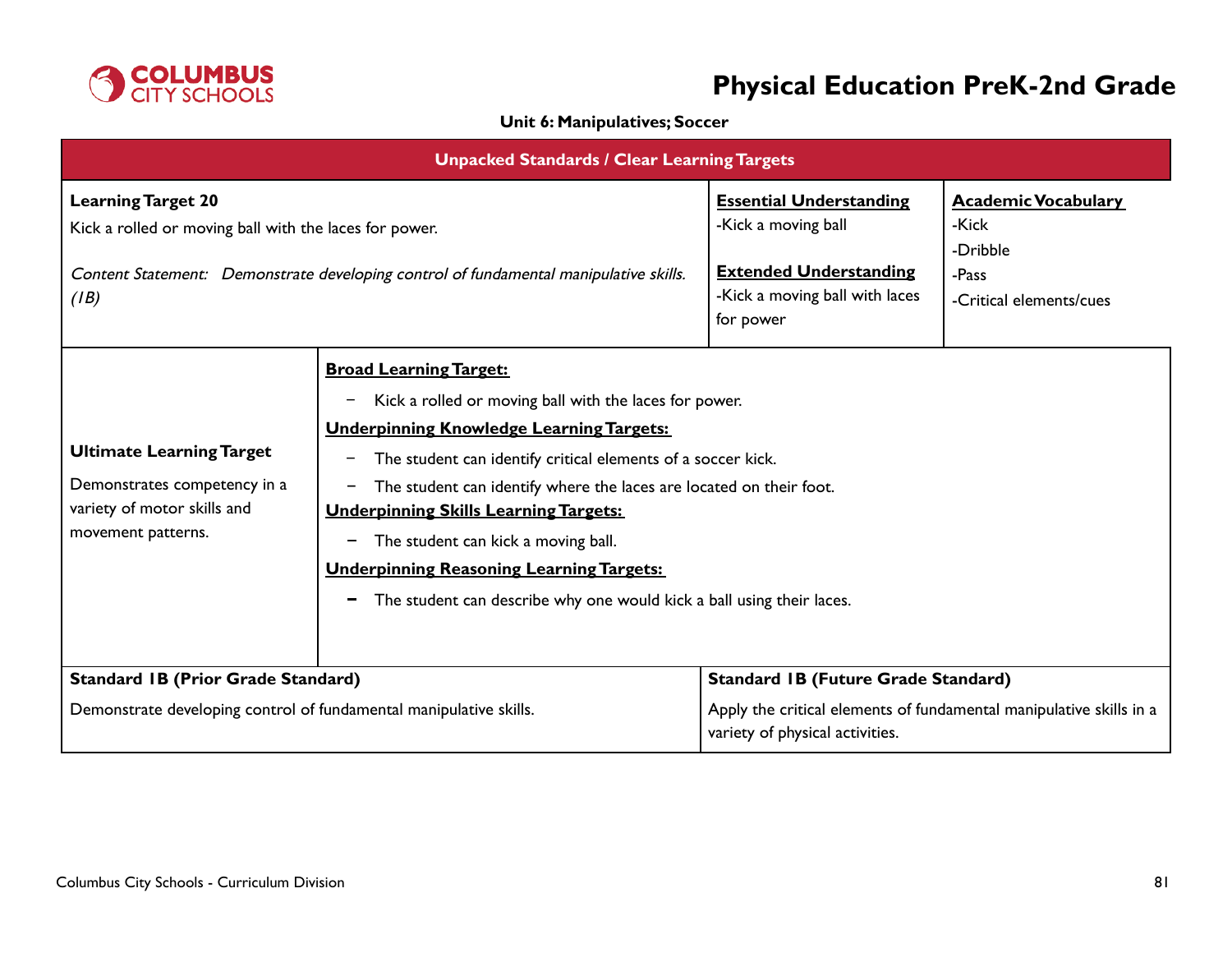

#### **Content Elaborations**

In this unit, soccer dribbling and kicking/passing will be the focus. Start by teaching dribbling skills. Use the critical elements and cues to help the students remember the proper technique, focusing a lot on control/soft touches. It's usually safer to have the students partner up (one in the middle with the ball, and the other against the wall). Allow the students to dribble under control in space and switch after about a minute or so. Add obstacles to make it more challenging like cones or blocks or something. Relay races are another way to teach dribbling, although with speed they tend to lose that control,so try to focus them on control and not necessarily speed at the start. Students can pass the ball against the wall to practice passing with their instep (inside of their foot). When using the wall, be careful about safety and not having students walk in front of kicked balls. A progression of passing is to have students kick at a cone, can they knock it down or hit it. With partners the student can practice passing a soccer ball using their instep to receive and pass. Combine dribbling with passing, again relay race format is good for this (dribble to a cone turn dribble halfway back then pass to the next person in line or pass after the turn at the cone). Kicking a soccer ball with laces for power is the next skill to teach. Make sure their toes are pointed down and use their shoelaces, landing on their kicking foot. This skill is used more for shooting. Stations are a great way to review all the skills, creating different challenges within the stations.

### **Instructional Strategies**

- Large Group discussion
- I do, you do, we do
- Individual practice
- Partner practice
- Stations
- Small-sided games
- Obstacle challenges

#### **Sample Assessments and PerformanceTasks**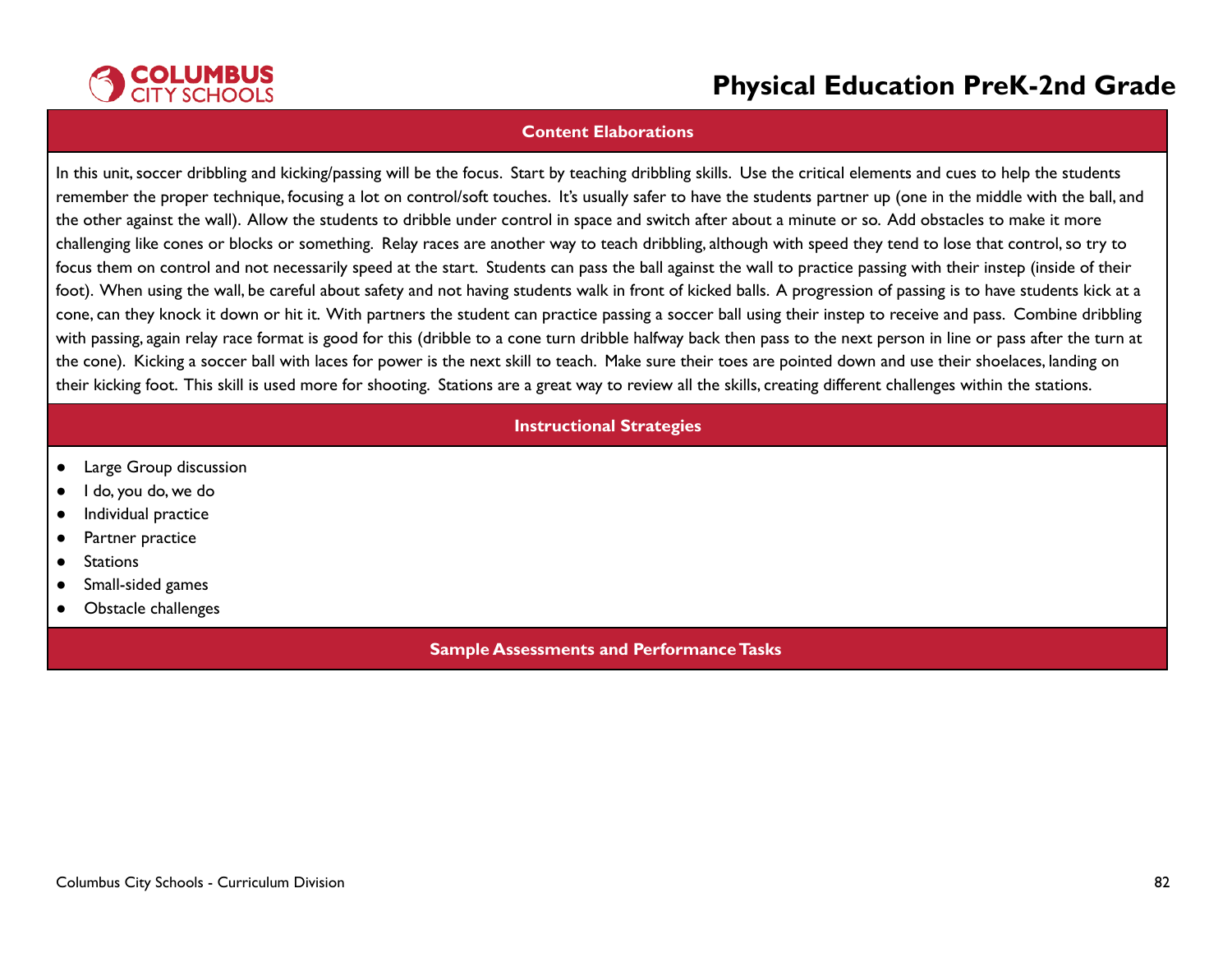# **COLUMBUS**<br>CITY SCHOOLS

# **Physical Education PreK-2nd Grade**

Ohio [Department](http://education.ohio.gov/Topics/Learning-in-Ohio/Physical-Education/Physical-Education-Evaluation-updated) of Education Physical Education Evaluation Instrument - Use the K-2 grade band to help assess standard 1..

Ohio [Department](https://www.ccsoh.us/Page/2271) of Education Physical Education Evaluation **Rubrics** - This site will take you to the Columbus City Schools Evaluation Rubrics where the grade bands are listed in MSWord documents.

Ohio [Department](https://www.ccsoh.us/Page/2272) of Education Evaluation **Data Sheets** - This site will take you to the Columbus City Schools Evaluation Data Sheets where the grade bands are listed in MS Excel spreadsheets.

**Instructional Resources**

Online Physical [Education](https://openphysed.org/) Network (OPEN) - This site provides teachers with sample unit plans in a variety of activities that are aligned with all benchmarks and standards.

[Columbus](https://www.ccsoh.us/Page/6766) City Schools Physical Education Sample Units - This site will provide teachers with a variety of sample units that can be implemented immediately that are all aligned with all benchmarks and standards.

Elementary Teaching Games for [Understanding](https://www.ccsoh.us/Page/2251) - This site will take you to the Columbus City Schools Elementary PE course site where additional instructional resources are located.

Ohio [Department](https://www.ccsoh.us/Page/2271) of Education Physical Education Evaluation **Rubrics** - This site will take you to the Columbus City Schools Evaluation Rubrics where the grade bands are listed in MSWord documents.

Ohio [Department](https://www.ccsoh.us/Page/2272) of Education Evaluation **Data Sheets** - This site will take you to the Columbus City Schools Evaluation Data Sheets where the grade bands are listed in MS Excel spreadsheets.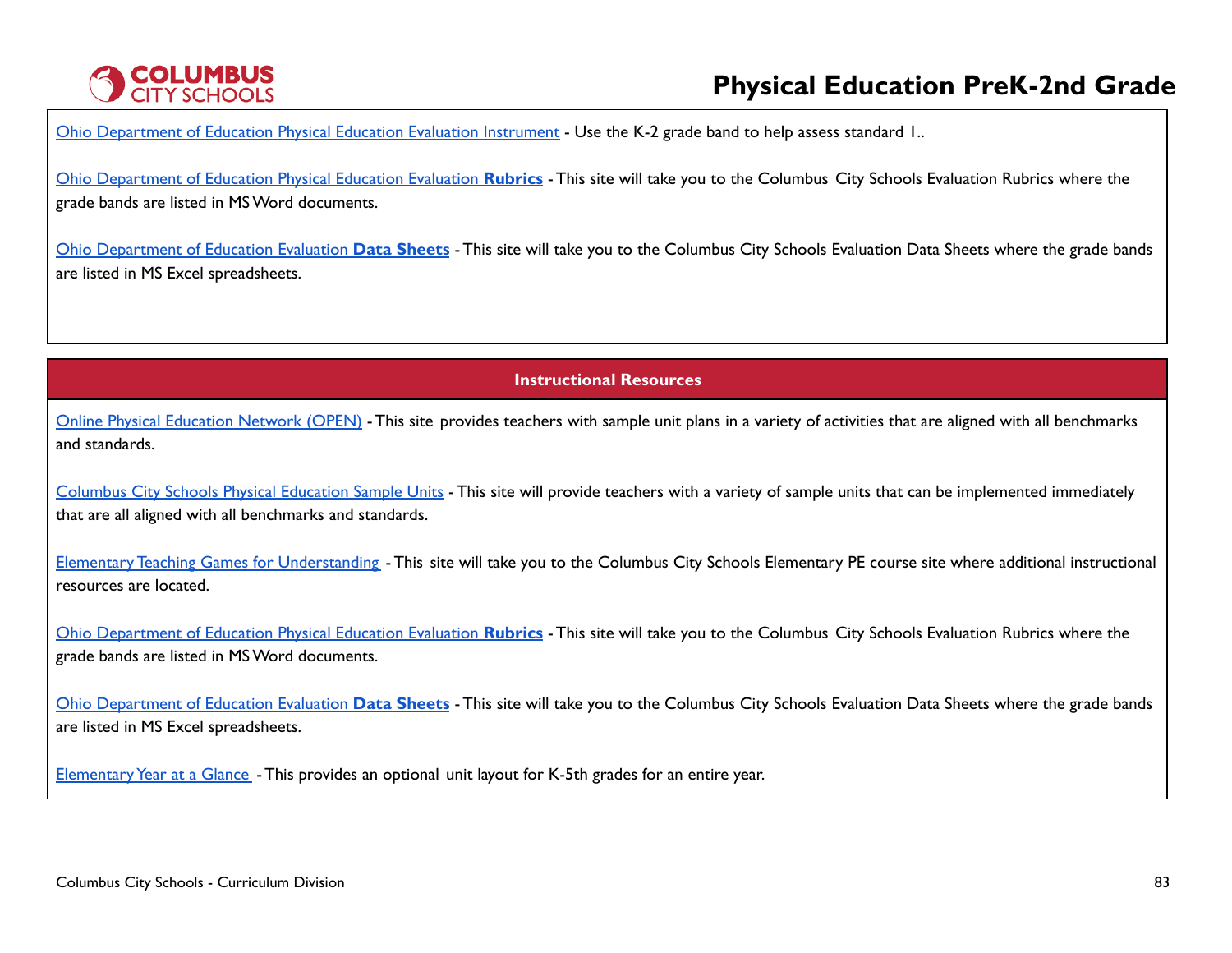

### **Unit 6: Manipulatives; Soccer**

| <b>Unpacked Standards / Clear Learning Targets</b>                                                                                                                                                                                               |                                                                                                                                                                                                                                                                                                                                                                                                                                                                                                                        |                                                                                                                                         |                                                                                     |
|--------------------------------------------------------------------------------------------------------------------------------------------------------------------------------------------------------------------------------------------------|------------------------------------------------------------------------------------------------------------------------------------------------------------------------------------------------------------------------------------------------------------------------------------------------------------------------------------------------------------------------------------------------------------------------------------------------------------------------------------------------------------------------|-----------------------------------------------------------------------------------------------------------------------------------------|-------------------------------------------------------------------------------------|
| <b>Learning Target 21</b><br>Dribble a ball with hands and feet using variations in speed, direction, pathway and<br>relationship with objects.<br>Content Statement: Demonstrate developing control of fundamental manipulative skills.<br>(IB) |                                                                                                                                                                                                                                                                                                                                                                                                                                                                                                                        | <b>Essential Understanding</b><br>-Dribble with feet<br><b>Extended Understanding</b><br>-Dribble with control changing<br>environments | <b>Academic Vocabulary</b><br>-Kick<br>-Dribble<br>-Pass<br>-Critical elements/cues |
| <b>Ultimate Learning Target</b><br>Demonstrates competency in a<br>variety of motor skills and<br>movement patterns.                                                                                                                             | <b>Broad Learning Target:</b><br>Dribble a ball with hands and feet using variations in speed, direction, pathway and relationship with objects.<br>-<br><b>Underpinning Knowledge Learning Targets:</b><br>The student can identify critical elements of a soccer dribble.<br>-<br><b>Underpinning Skills Learning Targets:</b><br>The student can dribble a soccer ball under control.<br>-<br><b>Underpinning Reasoning Learning Targets:</b><br>The student can explain how to adjust depending on the variations. |                                                                                                                                         |                                                                                     |
| <b>Standard IB (Prior Grade Standard)</b><br>Demonstrate developing control of fundamental manipulative skills.                                                                                                                                  |                                                                                                                                                                                                                                                                                                                                                                                                                                                                                                                        | <b>Standard IB (Future Grade Standard)</b><br>Apply the critical elements of fundamental manipulative skills in a                       |                                                                                     |
|                                                                                                                                                                                                                                                  |                                                                                                                                                                                                                                                                                                                                                                                                                                                                                                                        | variety of physical activities.                                                                                                         |                                                                                     |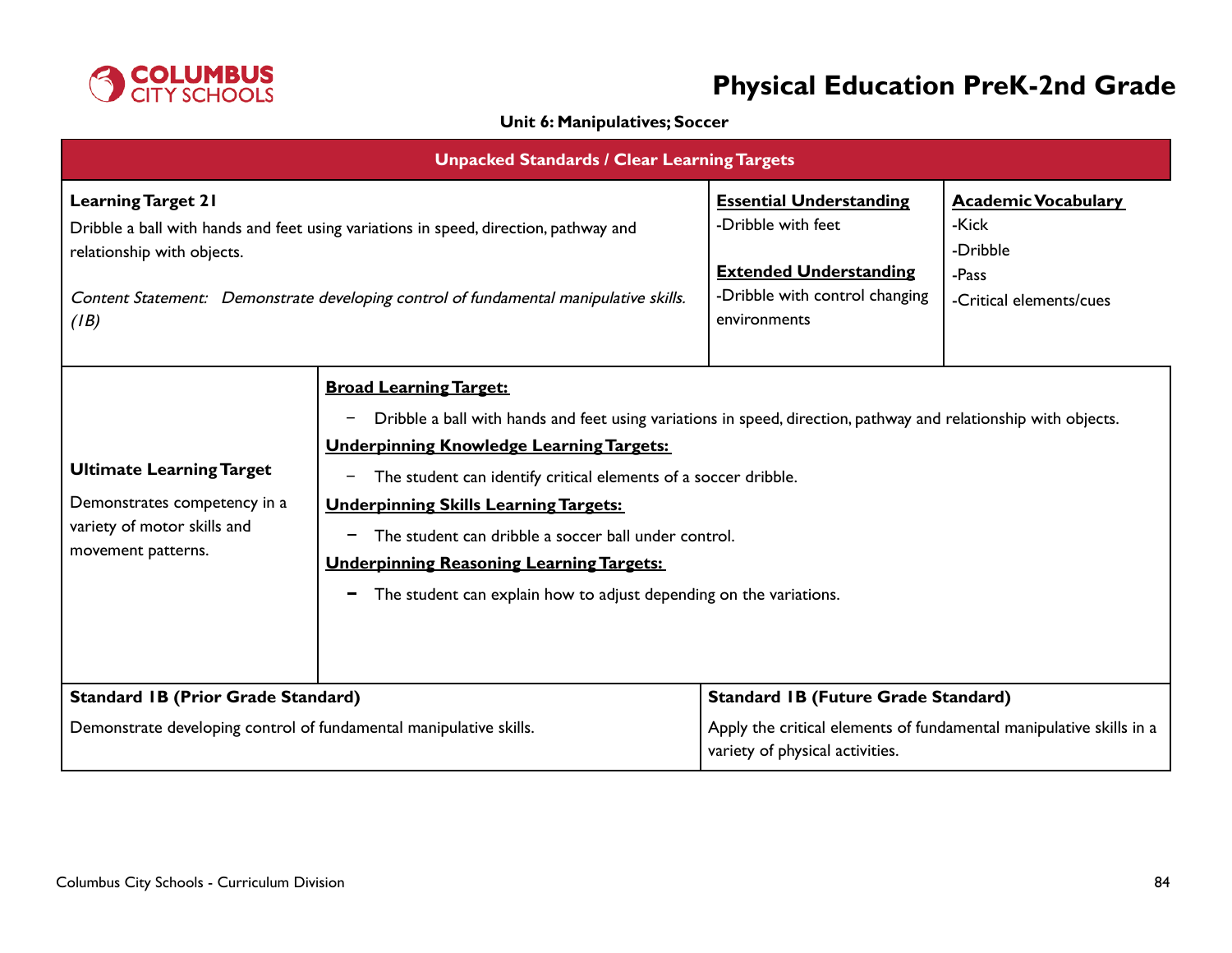

#### **Content Elaborations**

In this unit, soccer dribbling and kicking/passing will be the focus. Start by teaching dribbling skills. Use the critical elements and cues to help the students remember the proper technique, focusing a lot on control/soft touches. It's usually safer to have the students partner up (one in the middle with the ball, and the other against the wall). Allow the students to dribble under control in space and switch after about a minute or so. Add obstacles to make it more challenging like cones or blocks or something. Relay races are another way to teach dribbling, although with speed they tend to lose that control,so try to focus them on control and not necessarily speed at the start. Students can pass the ball against the wall to practice passing with their instep (inside of their foot). When using the wall, be careful about safety and not having students walk in front of kicked balls. A progression of passing is to have students kick at a cone, can they knock it down or hit it. With partners the student can practice passing a soccer ball using their instep to receive and pass. Combine dribbling with passing, again relay race format is good for this (dribble to a cone turn dribble halfway back then pass to the next person in line or pass after the turn at the cone). Kicking a soccer ball with laces for power is the next skill to teach. Make sure their toes are pointed down and use their shoelaces, landing on their kicking foot. This skill is used more for shooting. Stations are a great way to review all the skills, creating different challenges within the stations.

### **Instructional Strategies**

- Large Group discussion
- I do, you do, we do
- Individual practice
- Partner practice
- Stations
- Small-sided games
- Obstacle challenges

#### **Sample Assessments and PerformanceTasks**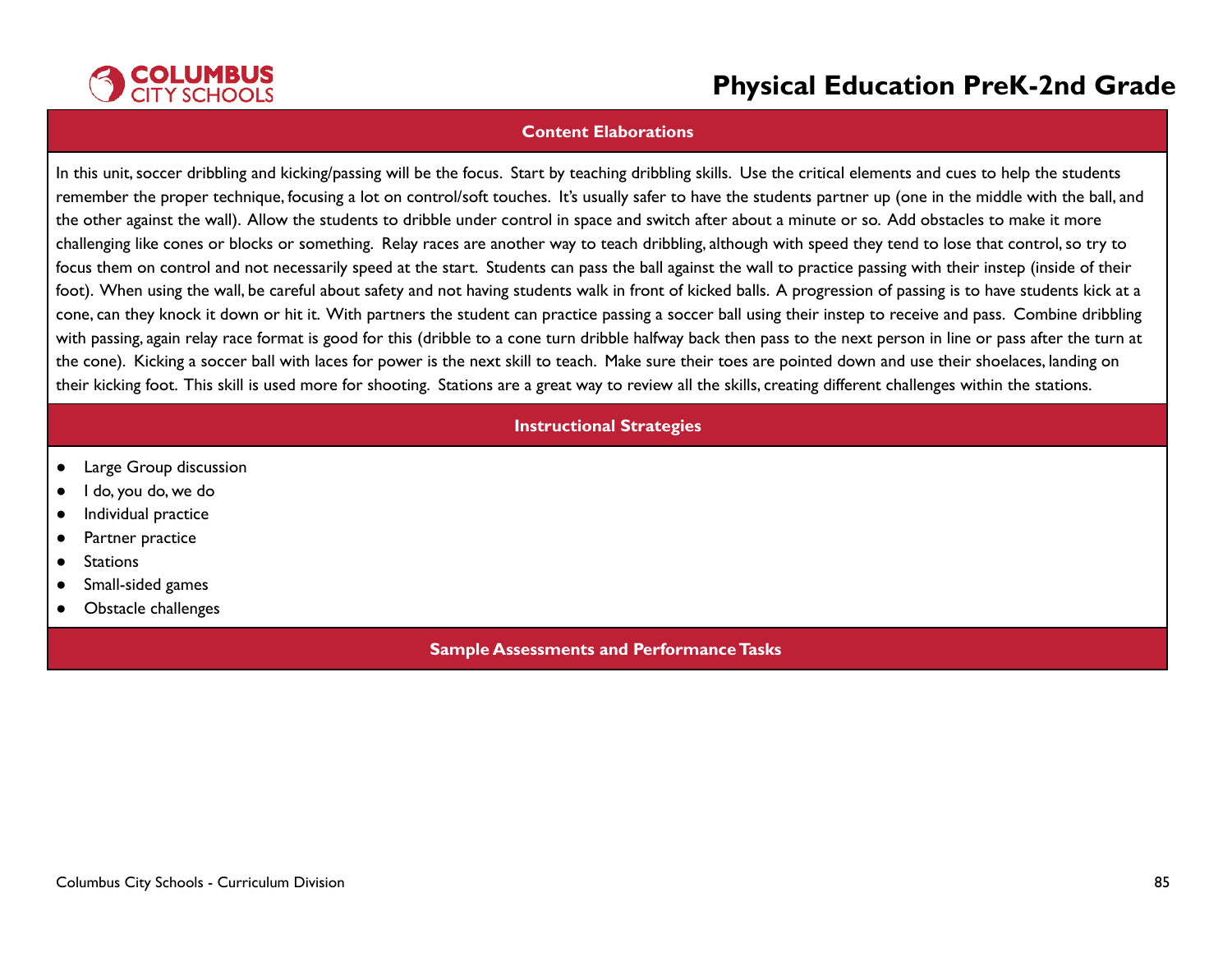# **COLUMBUS**<br>CITY SCHOOLS

# **Physical Education PreK-2nd Grade**

Ohio [Department](http://education.ohio.gov/Topics/Learning-in-Ohio/Physical-Education/Physical-Education-Evaluation-updated) of Education Physical Education Evaluation Instrument - Use the K-2 grade band to help assess standard 1..

Ohio [Department](https://www.ccsoh.us/Page/2271) of Education Physical Education Evaluation **Rubrics** - This site will take you to the Columbus City Schools Evaluation Rubrics where the grade bands are listed in MSWord documents.

Ohio [Department](https://www.ccsoh.us/Page/2272) of Education Evaluation **Data Sheets** - This site will take you to the Columbus City Schools Evaluation Data Sheets where the grade bands are listed in MS Excel spreadsheets.

**Instructional Resources**

Online Physical [Education](https://openphysed.org/) Network (OPEN) - This site provides teachers with sample unit plans in a variety of activities that are aligned with all benchmarks and standards.

[Columbus](https://www.ccsoh.us/Page/6766) City Schools Physical Education Sample Units - This site will provide teachers with a variety of sample units that can be implemented immediately that are all aligned with all benchmarks and standards.

Elementary Teaching Games for [Understanding](https://www.ccsoh.us/Page/2251) - This site will take you to the Columbus City Schools Elementary PE course site where additional instructional resources are located.

Ohio [Department](https://www.ccsoh.us/Page/2271) of Education Physical Education Evaluation **Rubrics** - This site will take you to the Columbus City Schools Evaluation Rubrics where the grade bands are listed in MSWord documents.

Ohio [Department](https://www.ccsoh.us/Page/2272) of Education Evaluation **Data Sheets** - This site will take you to the Columbus City Schools Evaluation Data Sheets where the grade bands are listed in MS Excel spreadsheets.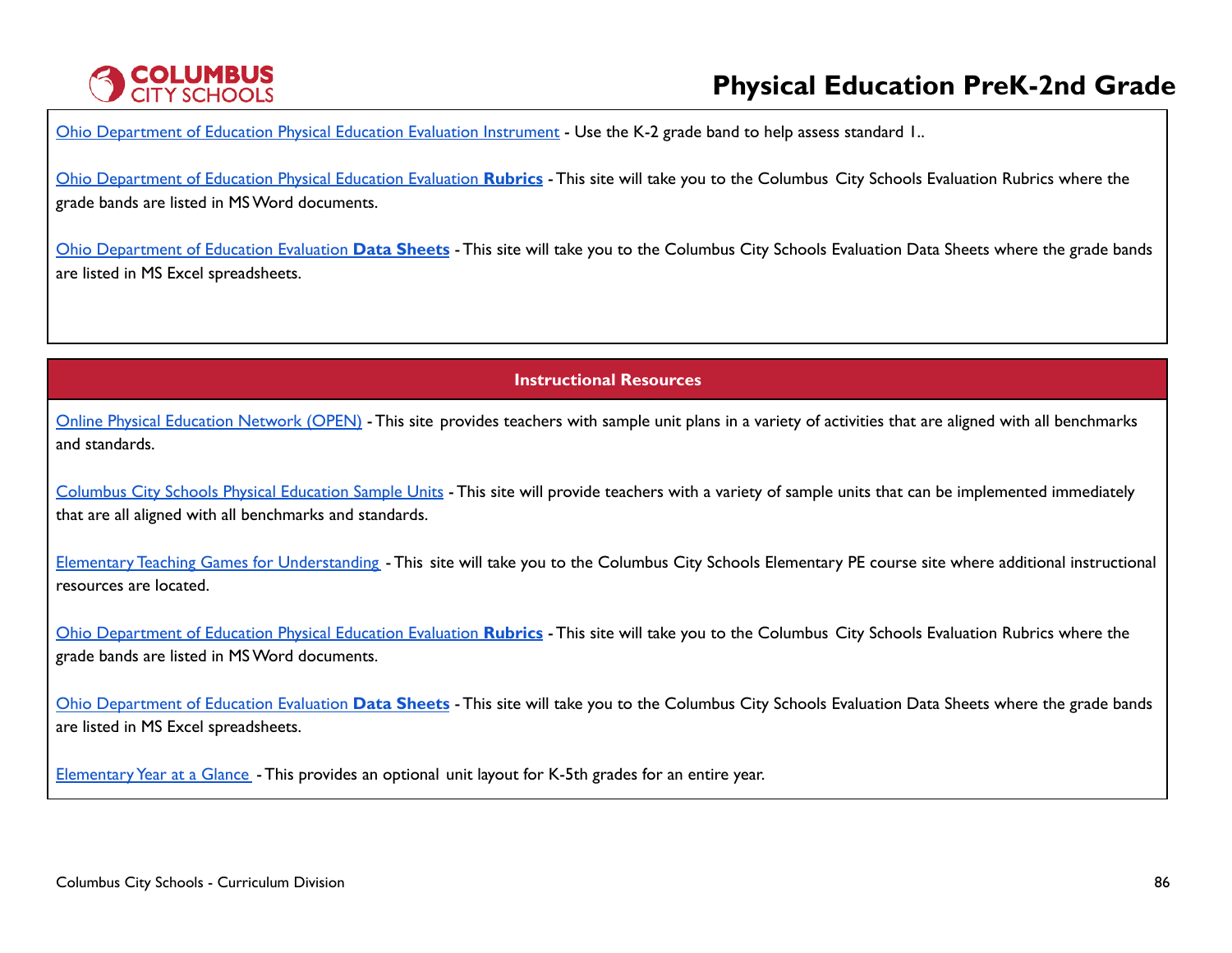

## **Unit 7: Manipulatives; Striking with Hands/implements**

| <b>Unpacked Standards / Clear Learning Targets</b>                                                                                                                                                                                  |                                                                                                                                                                                                                                                                                                                                                                                                                                                                                                                                                                                                                                           |                                                                                                                                                 |                                                                             |  |
|-------------------------------------------------------------------------------------------------------------------------------------------------------------------------------------------------------------------------------------|-------------------------------------------------------------------------------------------------------------------------------------------------------------------------------------------------------------------------------------------------------------------------------------------------------------------------------------------------------------------------------------------------------------------------------------------------------------------------------------------------------------------------------------------------------------------------------------------------------------------------------------------|-------------------------------------------------------------------------------------------------------------------------------------------------|-----------------------------------------------------------------------------|--|
| <b>Learning Target 22</b><br>Strike a variety of objects with the hand or an implement with purpose to control<br>force/direction.<br>Content Statement: Demonstrate developing control of fundamental manipulative skills.<br>(IB) |                                                                                                                                                                                                                                                                                                                                                                                                                                                                                                                                                                                                                                           | <b>Essential Understanding</b><br>-Striking objects<br><b>Extended Understanding</b><br>-Strike different objects with<br>hand and/or implement | <b>Academic Vocabulary</b><br>-Striking<br>-Control<br>-Force<br>-Direction |  |
| <b>Ultimate Learning Target</b><br>Demonstrates competency in a<br>variety of motor skills and<br>movement patterns.                                                                                                                | <b>Broad Learning Target:</b><br>Strike a variety of objects with the hand or an implement with purpose to control force/direction.<br>-<br><b>Underpinning Knowledge Learning Targets:</b><br>The student can identify critical elements of how to strike an object using their hand or implement.<br>$\qquad \qquad$<br><b>Underpinning Skills Learning Targets:</b><br>The student can strike an object with control using their hand or implement<br>$\blacksquare$<br><b>Underpinning Reasoning Learning Targets:</b><br>The student can explain how to adjust technique depending on the force and/or direction of the object.<br>- |                                                                                                                                                 |                                                                             |  |
| <b>Standard IB (Prior Grade Standard)</b>                                                                                                                                                                                           |                                                                                                                                                                                                                                                                                                                                                                                                                                                                                                                                                                                                                                           | <b>Standard IB (Future Grade Standard)</b>                                                                                                      |                                                                             |  |
| Demonstrate developing control of fundamental manipulative skills.                                                                                                                                                                  |                                                                                                                                                                                                                                                                                                                                                                                                                                                                                                                                                                                                                                           | Apply the critical elements of fundamental manipulative skills in a<br>variety of physical activities.                                          |                                                                             |  |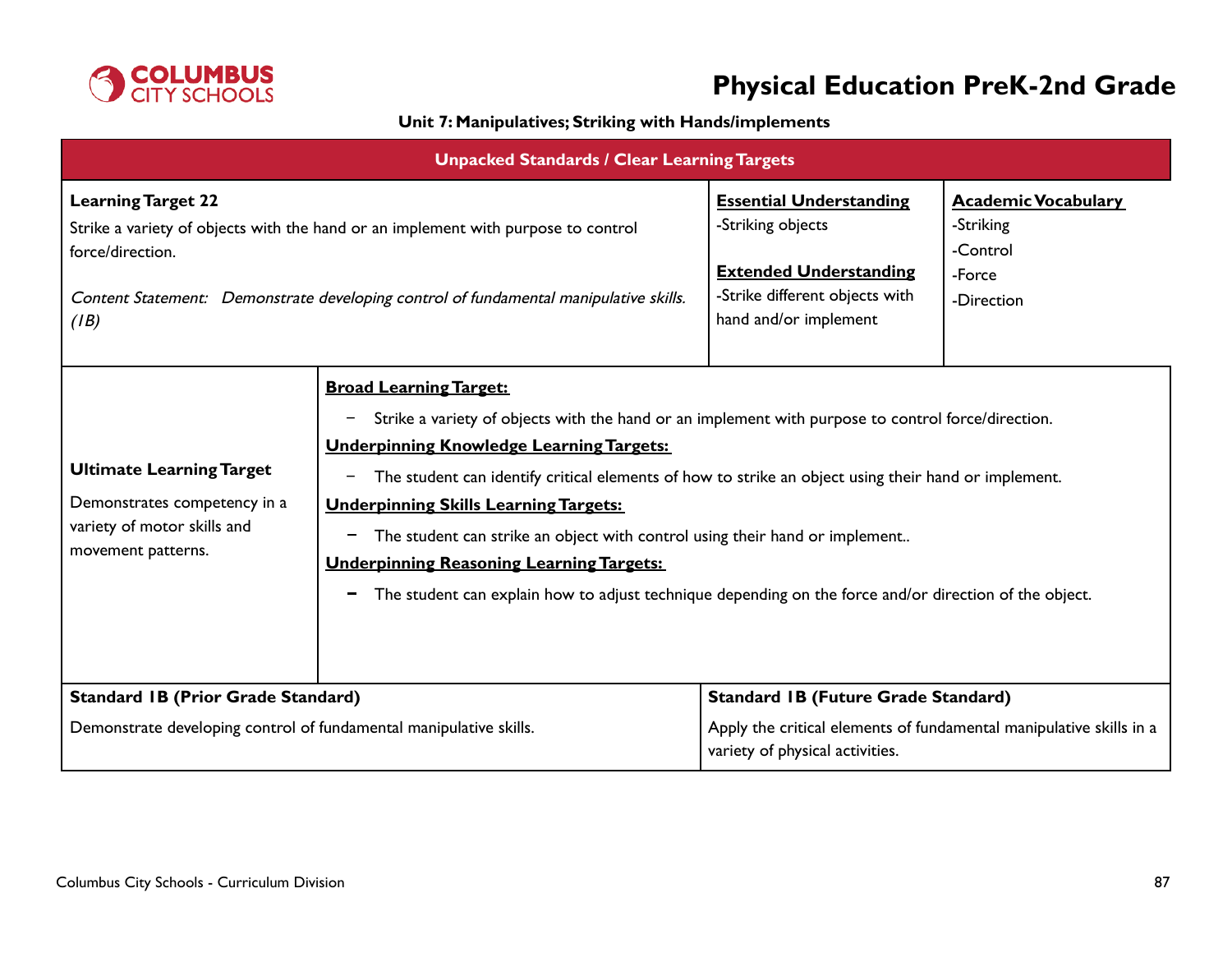

### **Content Elaborations**

In this unit practice using hands and/or implements to strike different objects. Depending on space and equipment, this can be done in the students personal space maintaining control by limiting force and learning how to read the object depending on how it was hit. With hands, balloons work really well, with a progression to a beach ball. If using an implement, there are different types of balls that can be used depending on the implement being used. After practicing in their own personal space,set a target for them to hit with the object.This can still be done in their personal space or have them partner up/small groups to take turns trying to hit the target with the object. Stations are a good way to teach different hand/implements with different types of balls and different types of target challenges. If you have a net, a large or small sided game can be played using the skills being taught.

### **Instructional Strategies**

- Large group discussion
- I do, we do, you do
- Individual practice; balloons, beach balls, paddle
- Partner work
- Station practice/challenges

### **Sample Assessments and PerformanceTasks**

Ohio [Department](http://education.ohio.gov/Topics/Learning-in-Ohio/Physical-Education/Physical-Education-Evaluation-updated) of Education Physical Education Evaluation Instrument - Use the K-2 grade band to help assess standard 1..

Ohio [Department](https://www.ccsoh.us/Page/2271) of Education Physical Education Evaluation **Rubrics** - This site will take you to the Columbus City Schools Evaluation Rubrics where the grade bands are listed in MSWord documents.

Ohio [Department](https://www.ccsoh.us/Page/2272) of Education Evaluation **Data Sheets** - This site will take you to the Columbus City Schools Evaluation Data Sheets where the grade bands are listed in MS Excel spreadsheets.

### **Instructional Resources**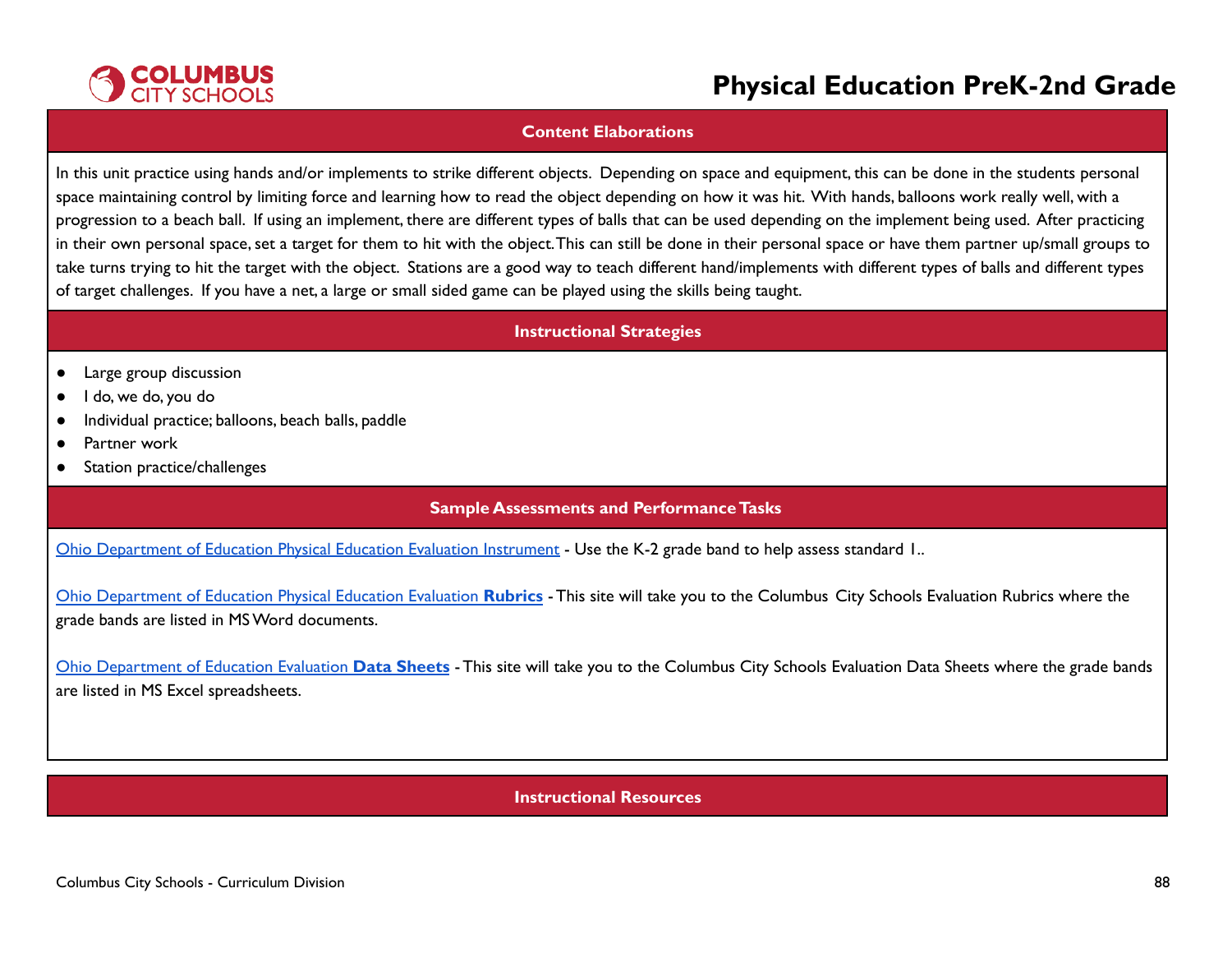

Online Physical [Education](https://openphysed.org/) Network (OPEN) - This site provides teachers with sample unit plans in a variety of activities that are aligned with all benchmarks and standards.

[Columbus](https://www.ccsoh.us/Page/6766) City Schools Physical Education Sample Units - This site will provide teachers with a variety of sample units that can be implemented immediately that are all aligned with all benchmarks and standards.

Elementary Teaching Games for [Understanding](https://www.ccsoh.us/Page/2251) - This site will take you to the Columbus City Schools Elementary PE course site where additional instructional resources are located.

Ohio [Department](https://www.ccsoh.us/Page/2271) of Education Physical Education Evaluation **Rubrics** - This site will take you to the Columbus City Schools Evaluation Rubrics where the grade bands are listed in MSWord documents.

Ohio [Department](https://www.ccsoh.us/Page/2272) of Education Evaluation **Data Sheets** - This site will take you to the Columbus City Schools Evaluation Data Sheets where the grade bands are listed in MS Excel spreadsheets.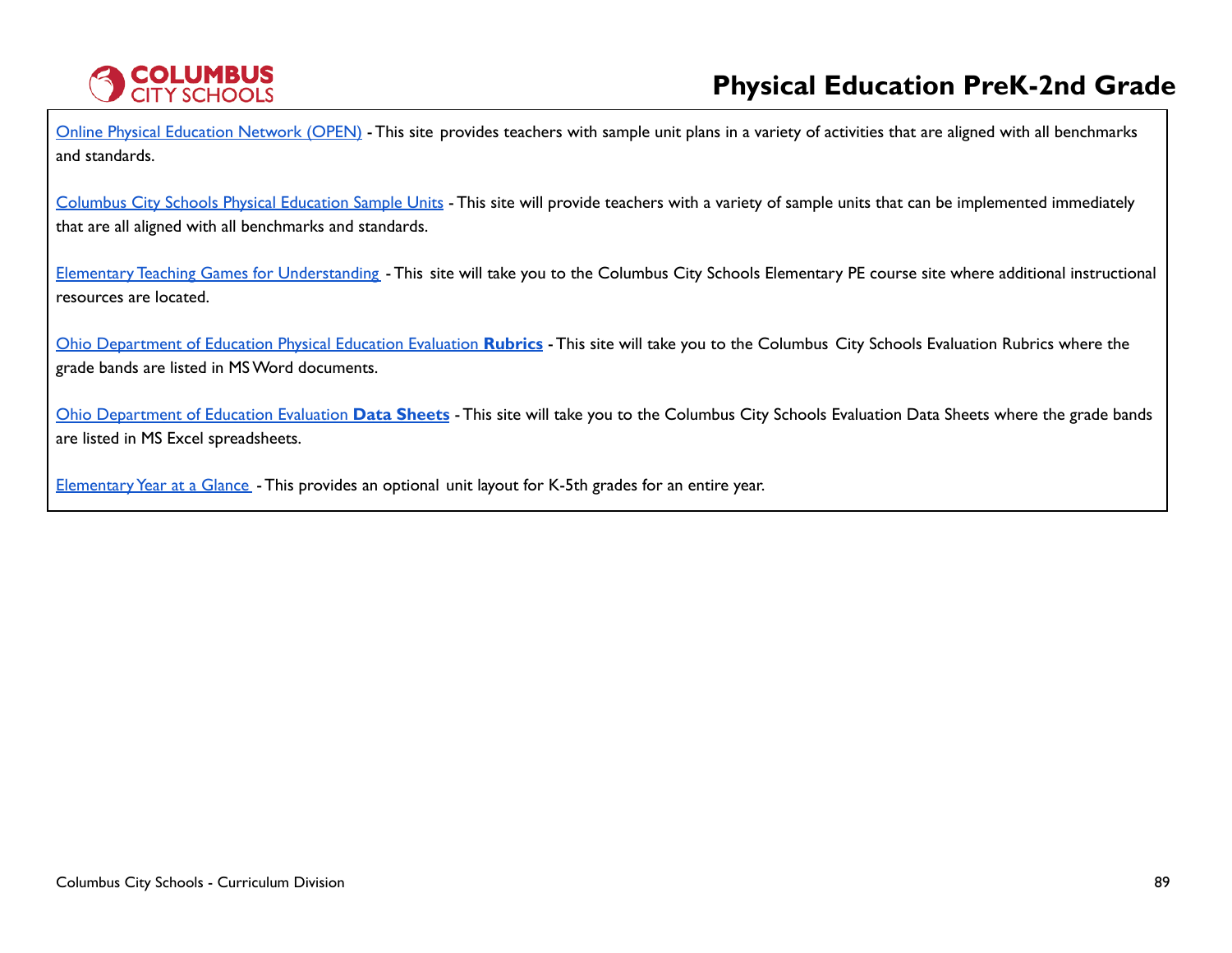

## **Unit 8: Game Play**

| <b>Unpacked Standards / Clear Learning Targets</b>                                                                                                                                                                                |                                                                                                                                                                                                                                                                                                                                                                                                                                                                                                                                                              |                                                                                                              |                                                              |
|-----------------------------------------------------------------------------------------------------------------------------------------------------------------------------------------------------------------------------------|--------------------------------------------------------------------------------------------------------------------------------------------------------------------------------------------------------------------------------------------------------------------------------------------------------------------------------------------------------------------------------------------------------------------------------------------------------------------------------------------------------------------------------------------------------------|--------------------------------------------------------------------------------------------------------------|--------------------------------------------------------------|
| <b>Learning Target 23</b><br>Depends on the game wanting to play. Focus on Benchmark IB (reviewing previously<br>learned skills)<br>Content Statement: Demonstrate developing control of fundamental manipulative skills.<br>(IB) |                                                                                                                                                                                                                                                                                                                                                                                                                                                                                                                                                              | <b>Essential Understanding</b><br>-Basic Skill<br><b>Extended Understanding</b><br>-Use skill to play a game | <b>Academic Vocabulary</b><br>-Sportsmanship<br>-Skills cues |
| <b>Ultimate Learning Target</b><br>Demonstrates competency in a<br>variety of motor skills and<br>movement patterns.                                                                                                              | <b>Broad Learning Target:</b><br>Depends on the game wanting to play. Focus on Benchmark IB (reviewing previously learned skills)<br>$\overline{\phantom{m}}$<br><b>Underpinning Knowledge Learning Targets:</b><br>The student can identify critical elements of skill focus.<br>$\qquad \qquad -$<br><b>Underpinning Skills Learning Targets:</b><br>The student can demonstrate proper technique of skills.<br>-<br><b>Underpinning Reasoning Learning Targets:</b><br>The student can explain how to adjust technique depending on the environment.<br>- |                                                                                                              |                                                              |
| <b>Standard IB (Prior Grade Standard)</b>                                                                                                                                                                                         |                                                                                                                                                                                                                                                                                                                                                                                                                                                                                                                                                              | <b>Standard IB (Future Grade Standard)</b>                                                                   |                                                              |
| Demonstrate developing control of fundamental manipulative skills.                                                                                                                                                                |                                                                                                                                                                                                                                                                                                                                                                                                                                                                                                                                                              | Apply the critical elements of fundamental manipulative skills in a<br>variety of physical activities.       |                                                              |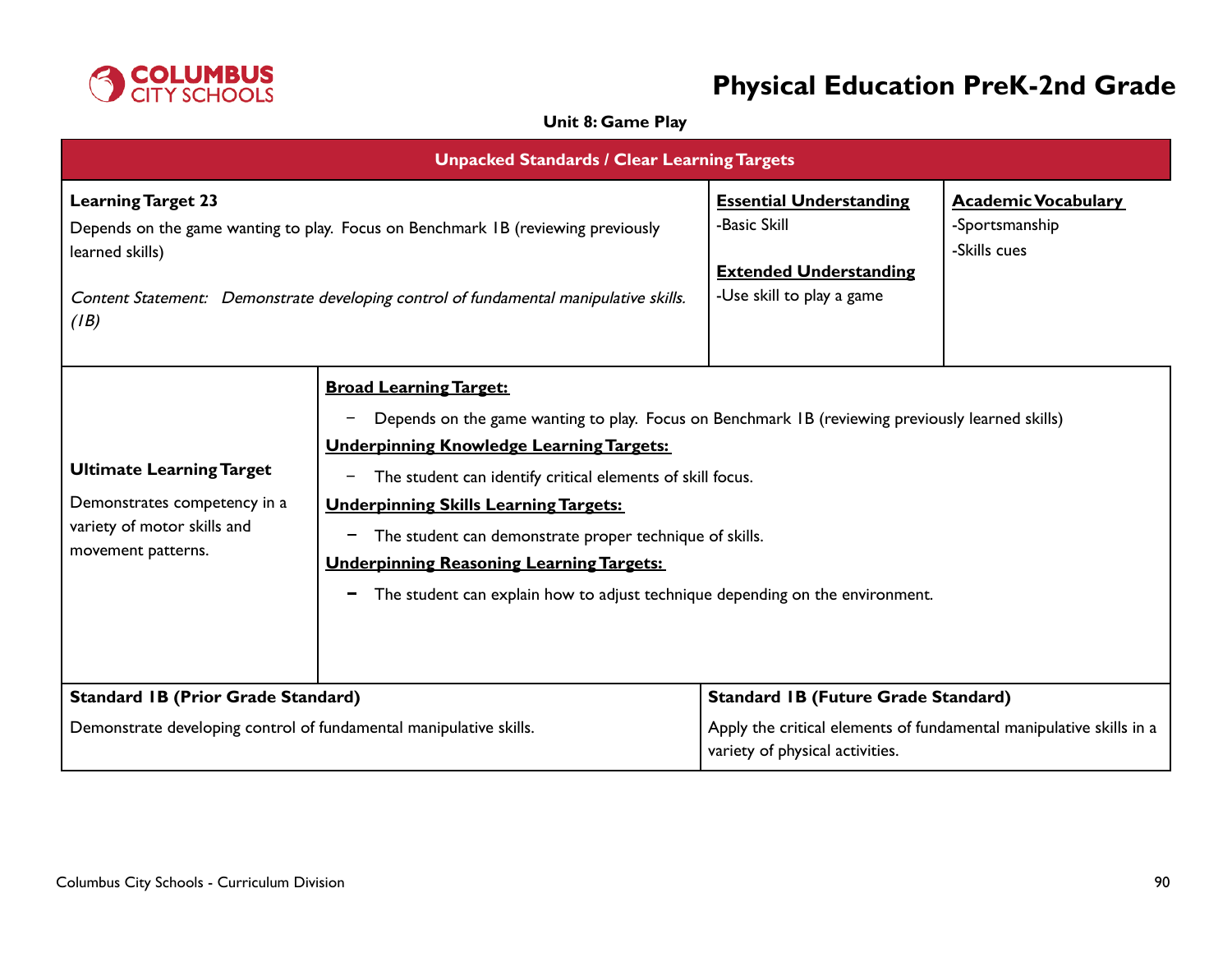

### **Content Elaborations**

Use this week to play a small or large sided game. Focus on the skills previously taught and especially standard 4B (behavior, rules, etc.)

### **Instructional Strategies**

- Large group discussion
- Allow the students to play a small or large sided game
- Stop frequently to review/reinforce expectations and behavior
- Praise positive behaviors

### **Sample Assessments and Performance Tasks**

Ohio [Department](http://education.ohio.gov/Topics/Learning-in-Ohio/Physical-Education/Physical-Education-Evaluation-updated) of Education Physical Education Evaluation Instrument - Use the K-2 grade band to help assess standard 1, 2, and 4

Ohio [Department](https://www.ccsoh.us/Page/2271) of Education Physical Education Evaluation **Rubrics** - This site will take you to the Columbus City Schools Evaluation Rubrics where the grade bands are listed in MSWord documents.

Ohio [Department](https://www.ccsoh.us/Page/2272) of Education Evaluation **Data Sheets** - This site will take you to the Columbus City Schools Evaluation Data Sheets where the grade bands are listed in MS Excel spreadsheets.

**Instructional Resources**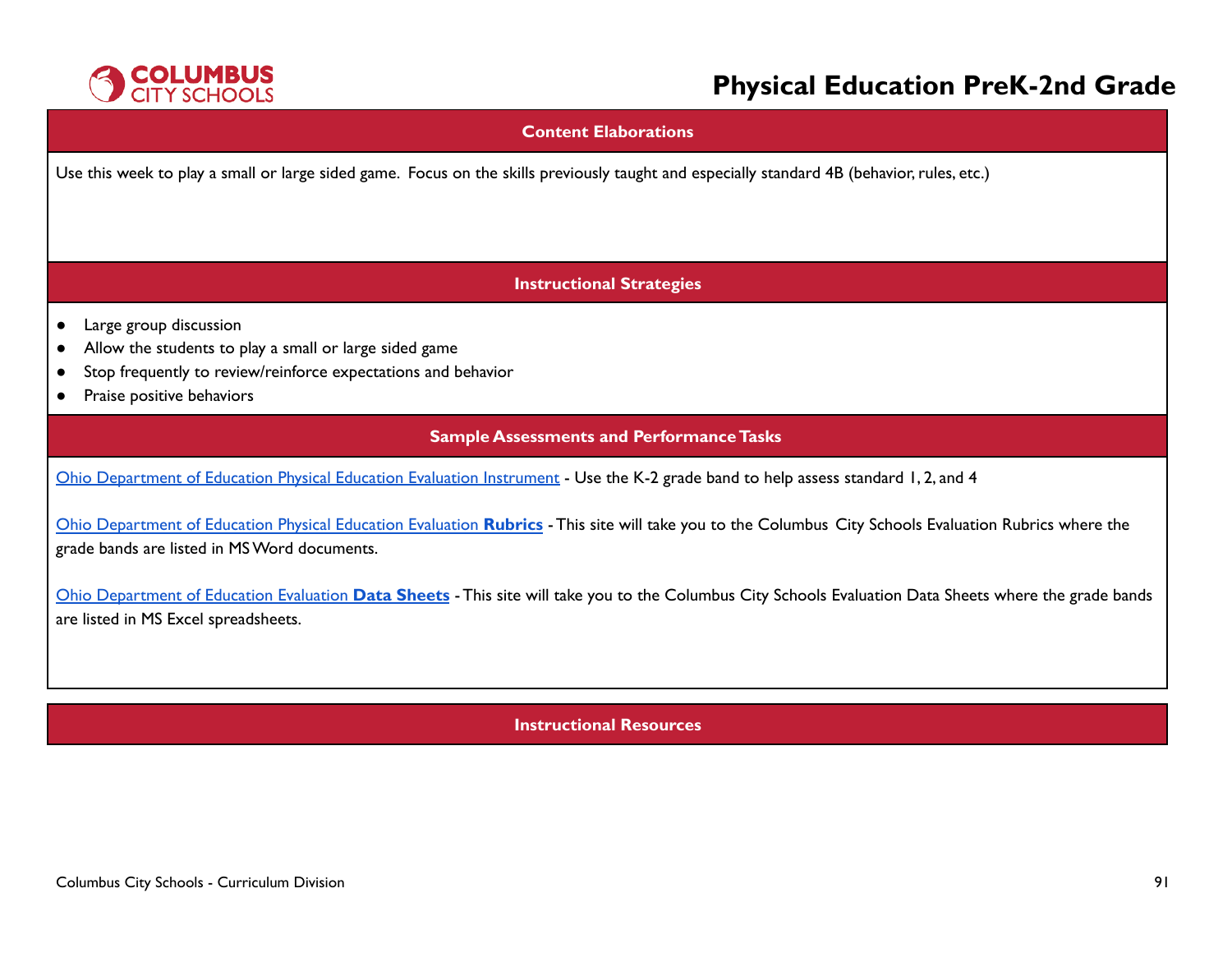

Online Physical [Education](https://openphysed.org/) Network (OPEN) - This site provides teachers with sample unit plans in a variety of activities that are aligned with all benchmarks and standards.

[Columbus](https://www.ccsoh.us/Page/6766) City Schools Physical Education Sample Units - This site will provide teachers with a variety of sample units that can be implemented immediately that are all aligned with all benchmarks and standards.

Elementary Teaching Games for [Understanding](https://www.ccsoh.us/Page/2251) - This site will take you to the Columbus City Schools Elementary PE course site where additional instructional resources are located.

Ohio [Department](https://www.ccsoh.us/Page/2271) of Education Physical Education Evaluation **Rubrics** - This site will take you to the Columbus City Schools Evaluation Rubrics where the grade bands are listed in MSWord documents.

Ohio [Department](https://www.ccsoh.us/Page/2272) of Education Evaluation **Data Sheets** - This site will take you to the Columbus City Schools Evaluation Data Sheets where the grade bands are listed in MS Excel spreadsheets.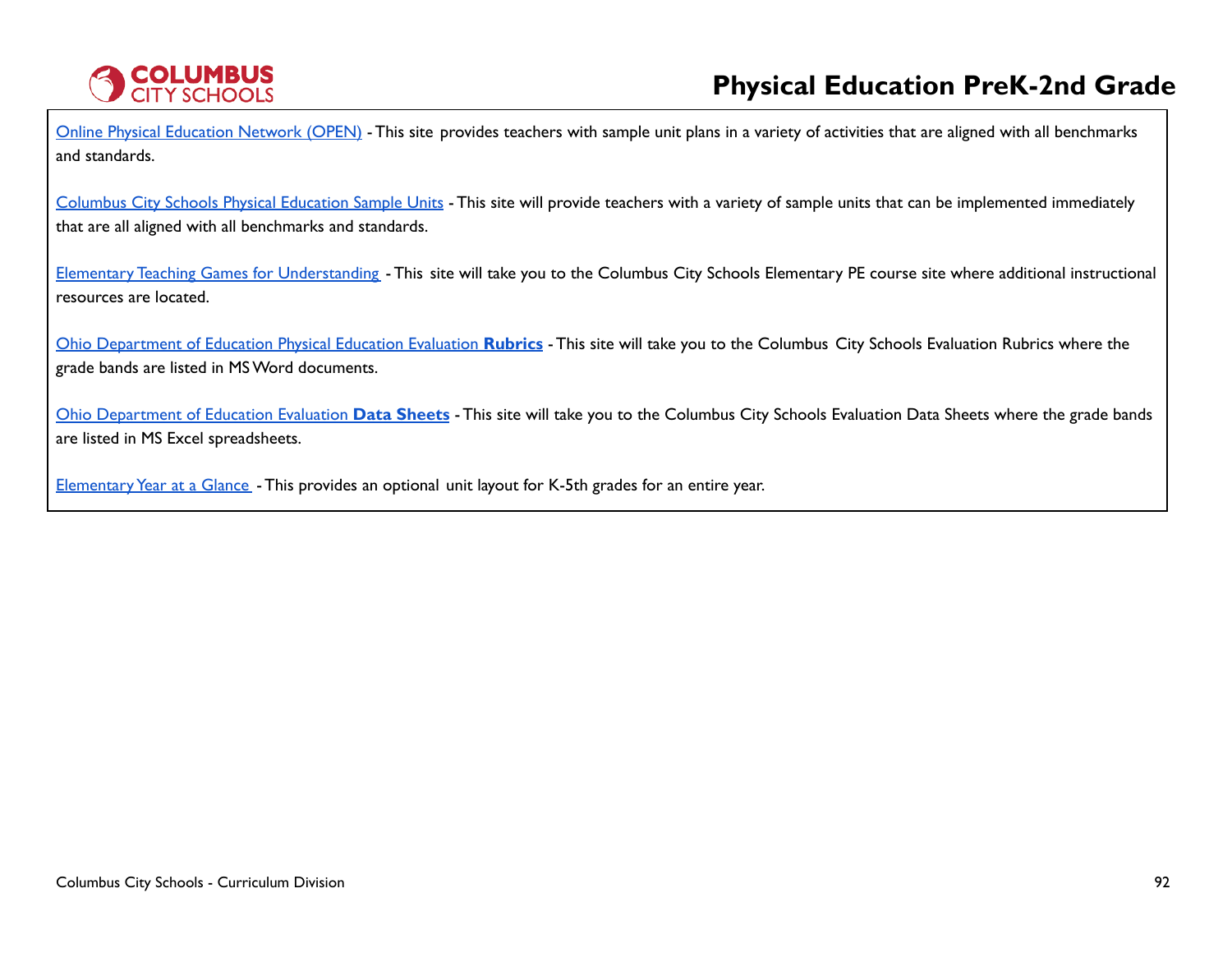

## **Unit 9: Fitness and Physical Activity**

| <b>Unpacked Standards / Clear Learning Targets</b>                                                                                                                                                                                                    |                                                                                                                                                                                                                                                                                                                                                                                                                                                                                                                                                                         |                                                                                                                                                                           |                                                                                                                                                             |
|-------------------------------------------------------------------------------------------------------------------------------------------------------------------------------------------------------------------------------------------------------|-------------------------------------------------------------------------------------------------------------------------------------------------------------------------------------------------------------------------------------------------------------------------------------------------------------------------------------------------------------------------------------------------------------------------------------------------------------------------------------------------------------------------------------------------------------------------|---------------------------------------------------------------------------------------------------------------------------------------------------------------------------|-------------------------------------------------------------------------------------------------------------------------------------------------------------|
| <b>Learning Target 24</b><br>Identify opportunities for physical activity at school, home and in the community.<br>Content Statement: Describes current level of physical activity and identifies additional<br>physical activity opportunities. (3A) |                                                                                                                                                                                                                                                                                                                                                                                                                                                                                                                                                                         | <b>Essential Understanding</b><br>-Different opportunities for<br>physical Activity<br><b>Extended Understanding</b><br>-Identify PA for school, home<br>and in community | <b>Academic Vocabulary</b><br>-Physical activity<br>-Community<br>-Health-related fitness<br>-Components (CE, MS, ME,<br>FL, BC)<br>-Heart rate<br>-Improve |
| <b>Ultimate Learning Target</b><br>Describes current level of physical<br>activity and identifies additional<br>physical activity opportunities.                                                                                                      | <b>Broad Learning Target:</b><br>Identify opportunities for physical activity at school, home and in the community.<br><b>Underpinning Knowledge Learning Targets:</b><br>The student can identify multiple opportunities for physical activity.<br>-<br><b>Underpinning Skills Learning Targets:</b><br>The student can identify multiple physical activities for each at school, home, and in the community<br><b>Underpinning Reasoning Learning Targets:</b><br>The student can identify why it is important to know different opportunities for physical activity. |                                                                                                                                                                           |                                                                                                                                                             |
| <b>Standard 3A (Prior Grade Standard)</b>                                                                                                                                                                                                             |                                                                                                                                                                                                                                                                                                                                                                                                                                                                                                                                                                         | <b>Standard 3A (Future Grade Standard)</b>                                                                                                                                |                                                                                                                                                             |
| Describes current level of physical activity and identifies additional physical activity<br>opportunities.                                                                                                                                            |                                                                                                                                                                                                                                                                                                                                                                                                                                                                                                                                                                         | Describes current level of physical activity and identifies<br>additional physical activity opportunities to<br>create calorie balance.                                   |                                                                                                                                                             |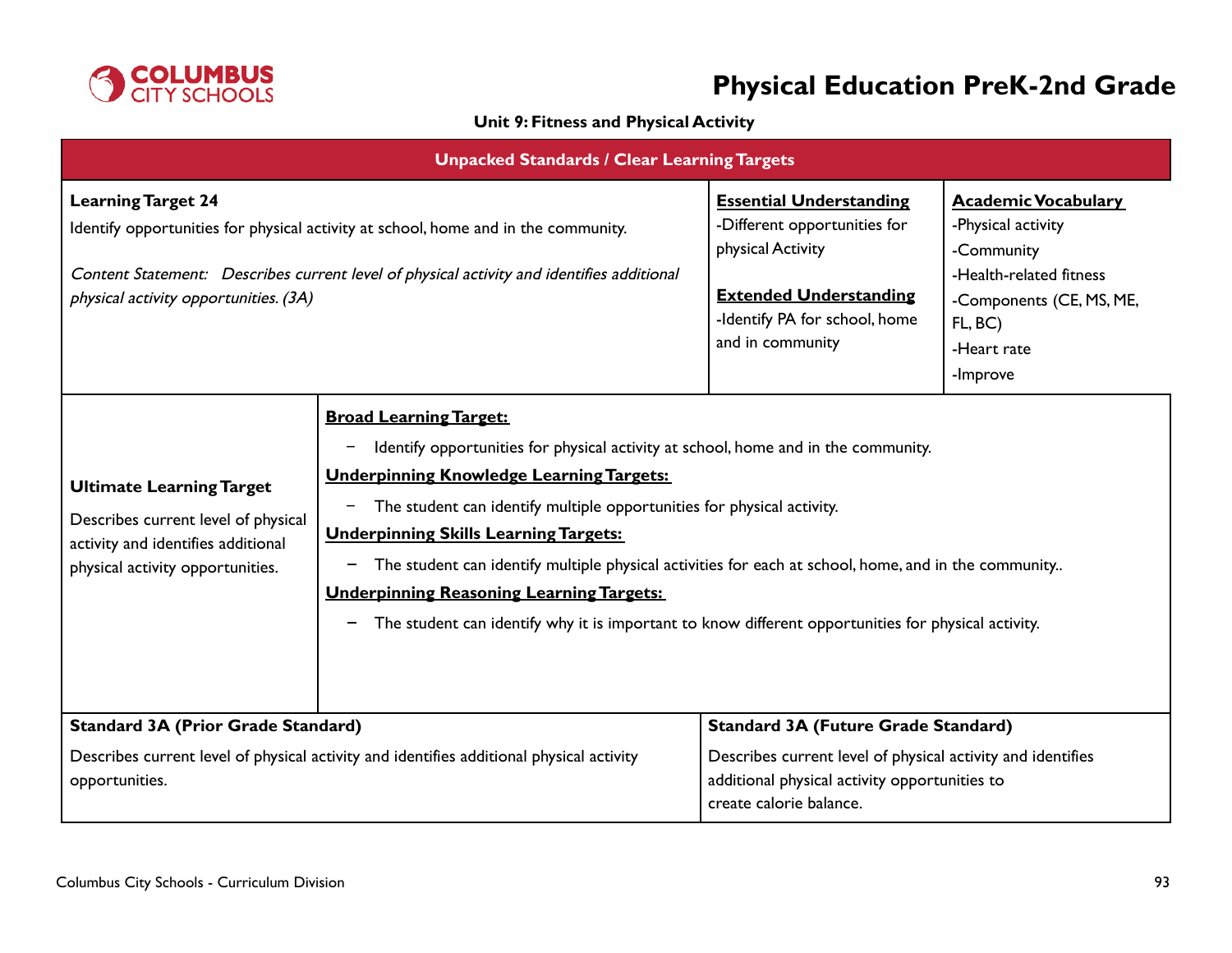

## **Content Elaborations**

Use this week to review fitness and physical activity concepts, specifically for the State Tests. Using stations is a great way to do this review.

### **Instructional Strategies**

- Large group discussion
- I do, we do, you do demonstration and practice
- Teacher led then student led warm-up/Cool Down sequences
- Stations
- Partner work
- State Test
- Do a worksheet together
- Verbal or written check for understanding

### **Sample Assessments and PerformanceTasks**

Ohio [Department](http://education.ohio.gov/Topics/Learning-in-Ohio/Physical-Education/Physical-Education-Evaluation-updated) of Education Physical Education Evaluation Instrument - Use the K-2 grade band to help assess standard 3

Ohio [Department](https://www.ccsoh.us/Page/2271) of Education Physical Education Evaluation **Rubrics** - This site will take you to the Columbus City Schools Evaluation Rubrics where the grade bands are listed in MSWord documents.

Ohio [Department](https://www.ccsoh.us/Page/2272) of Education Evaluation **Data Sheets** - This site will take you to the Columbus City Schools Evaluation Data Sheets where the grade bands are listed in MS Excel spreadsheets.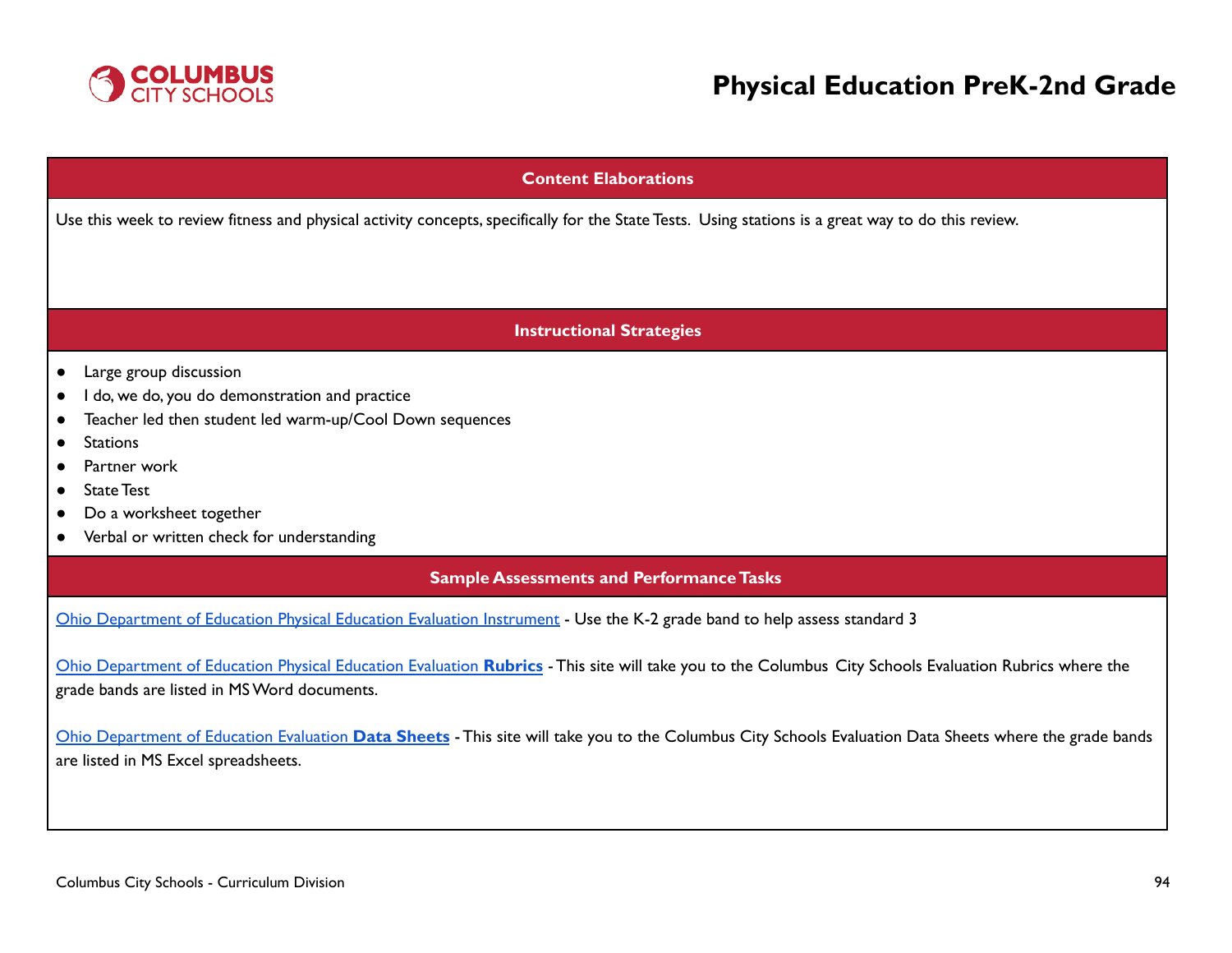

#### **Instructional Resources**

Online Physical [Education](https://openphysed.org/) Network (OPEN) - This site provides teachers with sample unit plans in a variety of activities that are aligned with all benchmarks and standards.

[Columbus](https://www.ccsoh.us/Page/6766) City Schools Physical Education Sample Units - This site will provide teachers with a variety of sample units that can be implemented immediately that are all aligned with all benchmarks and standards.

Elementary Teaching Games for [Understanding](https://www.ccsoh.us/Page/2251) - This site will take you to the Columbus City Schools Elementary PE course site where additional instructional resources are located.

Ohio [Department](https://www.ccsoh.us/Page/2271) of Education Physical Education Evaluation **Rubrics** - This site will take you to the Columbus City Schools Evaluation Rubrics where the grade bands are listed in MSWord documents.

Ohio [Department](https://www.ccsoh.us/Page/2272) of Education Evaluation **Data Sheets** - This site will take you to the Columbus City Schools Evaluation Data Sheets where the grade bands are listed in MS Excel spreadsheets.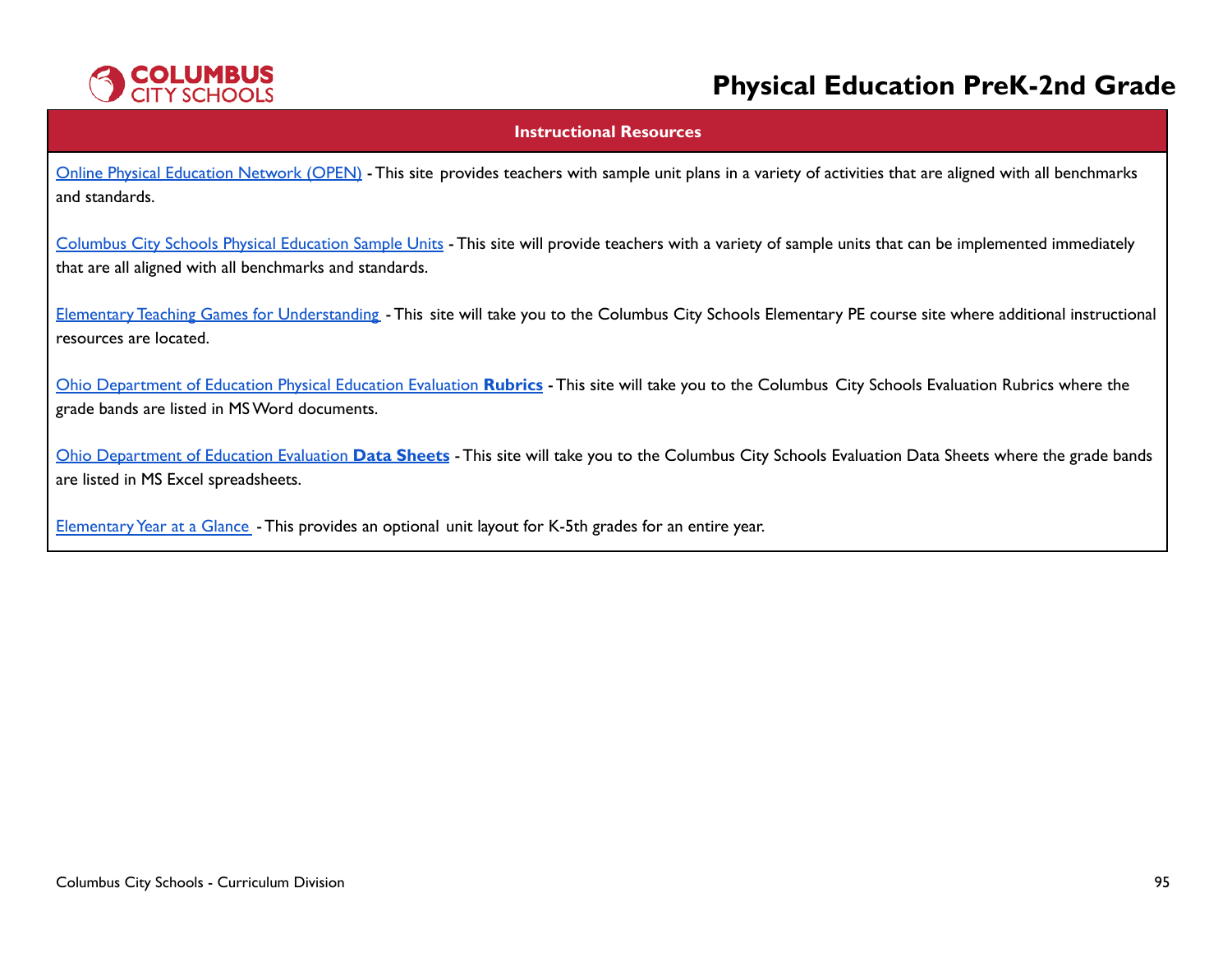

## **Unit 9: Fitness and Physical Activity**

| <b>Unpacked Standards / Clear Learning Targets</b>                                                                                                                                                                                                                               |                                                                                                                                                                                                                                                                                                                                                                                                                                                                                                                                                                              |                                                                                                                                                           |                                                                                                                                                             |
|----------------------------------------------------------------------------------------------------------------------------------------------------------------------------------------------------------------------------------------------------------------------------------|------------------------------------------------------------------------------------------------------------------------------------------------------------------------------------------------------------------------------------------------------------------------------------------------------------------------------------------------------------------------------------------------------------------------------------------------------------------------------------------------------------------------------------------------------------------------------|-----------------------------------------------------------------------------------------------------------------------------------------------------------|-------------------------------------------------------------------------------------------------------------------------------------------------------------|
| <b>Learning Target 25</b><br>Track the amount of physical activity within the school day and compare it to the<br>recommendation for daily<br>Content Statement: Describes current level of physical activity and identifies additional<br>physical activity opportunities. (3A) |                                                                                                                                                                                                                                                                                                                                                                                                                                                                                                                                                                              | <b>Essential Understanding</b><br>-Track physical activity<br><b>Extended Understanding</b><br>-Compare PA within school day<br>with daily recommendation | <b>Academic Vocabulary</b><br>-Physical activity<br>-Community<br>-Health-related fitness<br>-Components (CE, MS, ME,<br>FL, BC)<br>-Heart rate<br>-Improve |
| <b>Ultimate Learning Target</b><br>Describes current level of physical<br>activity and identifies additional<br>physical activity opportunities.                                                                                                                                 | <b>Broad Learning Target:</b><br>Track the amount of physical activity within the school day and compare it to the recommendation for daily<br><b>Underpinning Knowledge Learning Targets:</b><br>The student can identify different physical activities and know how long they were active for each one.<br>-<br><b>Underpinning Skills Learning Targets:</b><br>The student can track their physical activity within the school day.<br>-<br><b>Underpinning Reasoning Learning Targets:</b><br>The student can compare their daily PA with the daily recommendation.<br>- |                                                                                                                                                           |                                                                                                                                                             |
| <b>Standard 3A (Prior Grade Standard)</b>                                                                                                                                                                                                                                        |                                                                                                                                                                                                                                                                                                                                                                                                                                                                                                                                                                              | <b>Standard 3A (Future Grade Standard)</b>                                                                                                                |                                                                                                                                                             |
| Describes current level of physical activity and identifies additional physical activity<br>opportunities.                                                                                                                                                                       |                                                                                                                                                                                                                                                                                                                                                                                                                                                                                                                                                                              | Describes current level of physical activity and identifies<br>additional physical activity opportunities to<br>create calorie balance.                   |                                                                                                                                                             |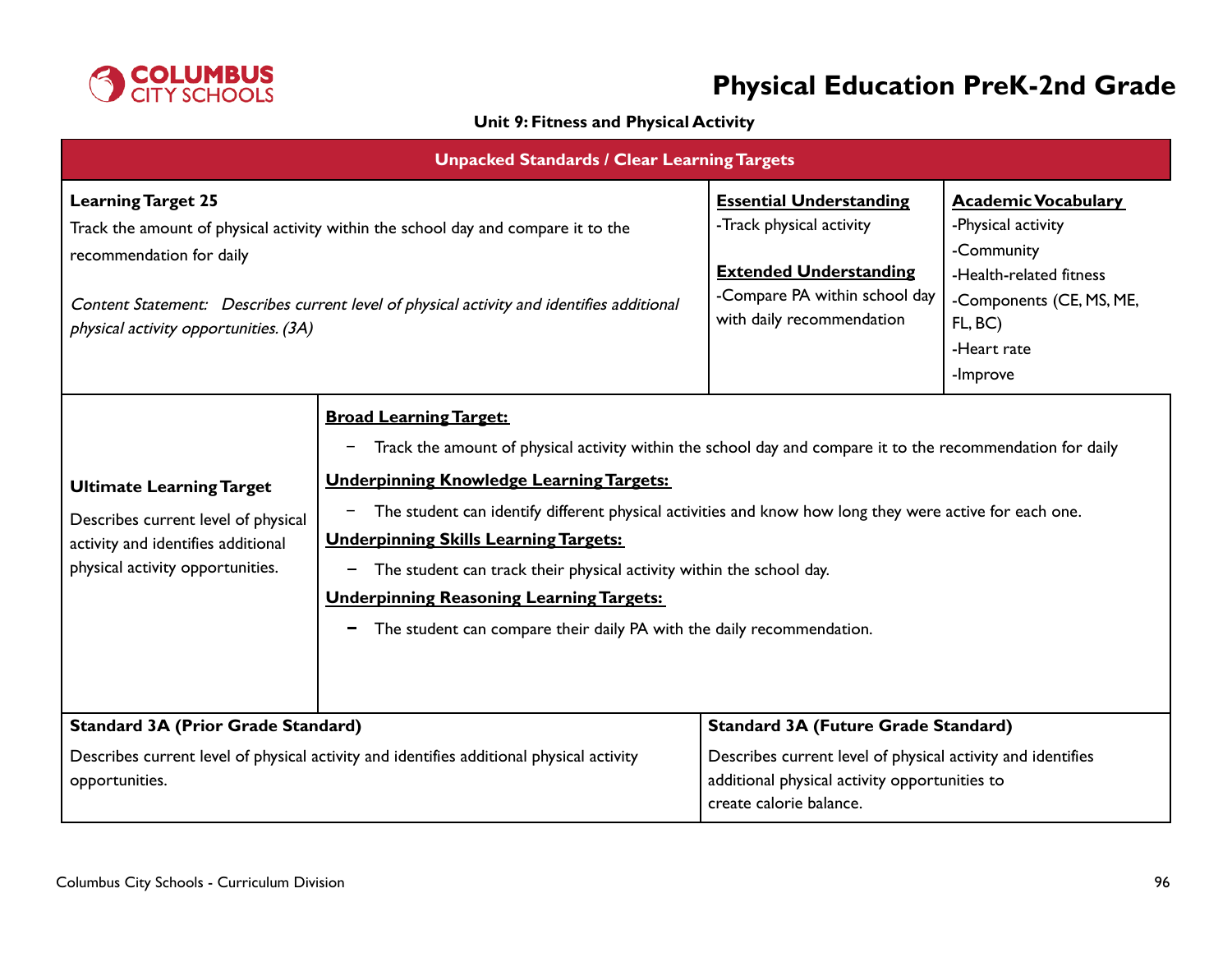

### **Content Elaborations**

Use this week to review fitness and physical activity concepts, specifically for the State Tests. Using stations is a great way to do this review.

### **Instructional Strategies**

- Large group discussion
- I do, we do, you do demonstration and practice
- Teacher led then student led warm-up/Cool Down sequences
- Stations
- Partner work
- State Test
- Do a worksheet together
- Verbal or written check for understanding

### **Sample Assessments and Performance Tasks**

Ohio [Department](http://education.ohio.gov/Topics/Learning-in-Ohio/Physical-Education/Physical-Education-Evaluation-updated) of Education Physical Education Evaluation Instrument - Use the K-2 grade band to help assess standard 3

Ohio [Department](https://www.ccsoh.us/Page/2271) of Education Physical Education Evaluation **Rubrics** - This site will take you to the Columbus City Schools Evaluation Rubrics where the grade bands are listed in MSWord documents.

Ohio [Department](https://www.ccsoh.us/Page/2272) of Education Evaluation **Data Sheets** - This site will take you to the Columbus City Schools Evaluation Data Sheets where the grade bands are listed in MS Excel spreadsheets.

### **Instructional Resources**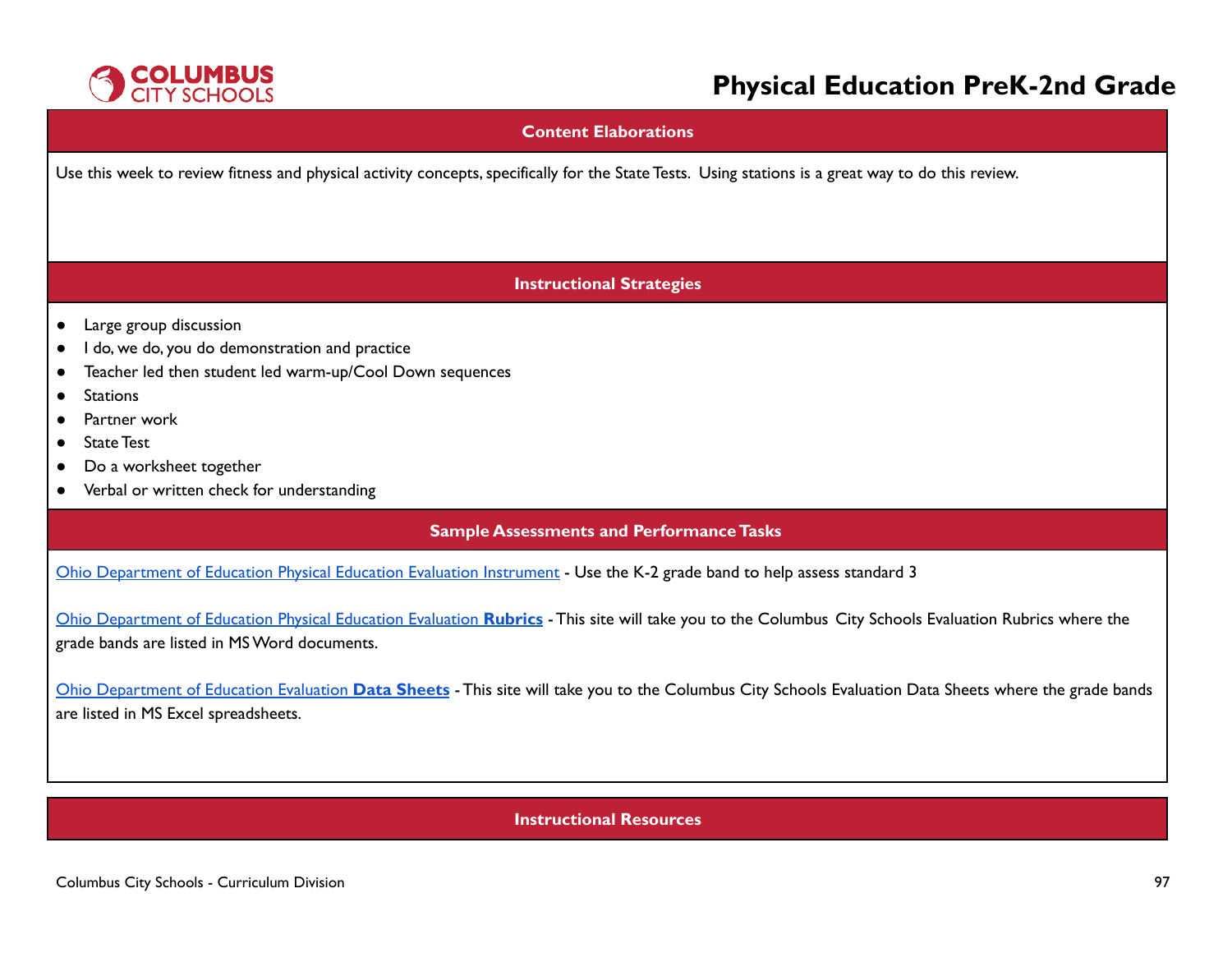

Online Physical [Education](https://openphysed.org/) Network (OPEN) - This site provides teachers with sample unit plans in a variety of activities that are aligned with all benchmarks and standards.

[Columbus](https://www.ccsoh.us/Page/6766) City Schools Physical Education Sample Units - This site will provide teachers with a variety of sample units that can be implemented immediately that are all aligned with all benchmarks and standards.

Elementary Teaching Games for [Understanding](https://www.ccsoh.us/Page/2251) - This site will take you to the Columbus City Schools Elementary PE course site where additional instructional resources are located.

Ohio [Department](https://www.ccsoh.us/Page/2271) of Education Physical Education Evaluation **Rubrics** - This site will take you to the Columbus City Schools Evaluation Rubrics where the grade bands are listed in MSWord documents.

Ohio [Department](https://www.ccsoh.us/Page/2272) of Education Evaluation **Data Sheets** - This site will take you to the Columbus City Schools Evaluation Data Sheets where the grade bands are listed in MS Excel spreadsheets.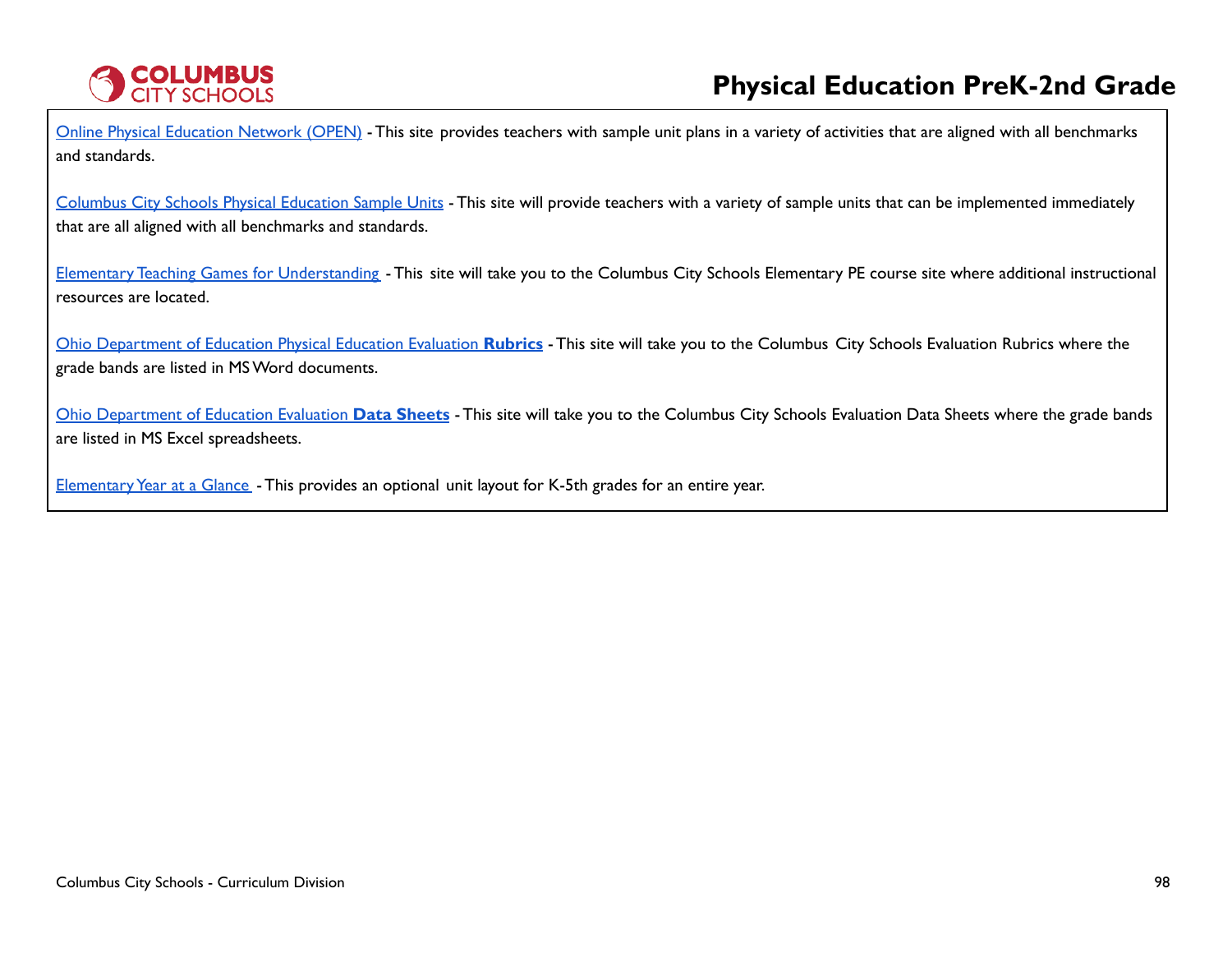

## **Unit 10: Nutrition**

| <b>Unpacked Standards / Clear Learning Targets</b>                                                                                                                                                                                                           |                                                                                                                                                                                                                                                                                                                                                                                                                                                                                              |                                                                                                                                                                                       |                                                                                                                             |
|--------------------------------------------------------------------------------------------------------------------------------------------------------------------------------------------------------------------------------------------------------------|----------------------------------------------------------------------------------------------------------------------------------------------------------------------------------------------------------------------------------------------------------------------------------------------------------------------------------------------------------------------------------------------------------------------------------------------------------------------------------------------|---------------------------------------------------------------------------------------------------------------------------------------------------------------------------------------|-----------------------------------------------------------------------------------------------------------------------------|
| <b>Learning Target 26</b><br>Suggest alternatives to unhealthy food and beverage choices related to physical activity.<br>Content Statement: Describes current level of physical activity and identifies additional<br>physical activity opportunities. (3A) |                                                                                                                                                                                                                                                                                                                                                                                                                                                                                              | <b>Essential Understanding</b><br>-Healthy food<br><b>Extended Understanding</b><br>-Create a MyPlate of healthy<br>food                                                              | <b>Academic Vocabulary</b><br>-Healthy<br>-Unhealthy<br>-Physical Activity<br>-Protein, Grains, Fruit,<br>Vegetables, Dairy |
| <b>Ultimate Learning Target</b><br>Describes current level of physical<br>activity and identifies additional<br>physical activity opportunities.                                                                                                             | <b>Broad Learning Target:</b><br>Suggest alternatives to unhealthy food and beverage choices related to physical activity.<br><b>Underpinning Knowledge Learning Targets:</b><br>The student can identify different categories of healthy foods<br><b>Underpinning Skills Learning Targets:</b><br>The student can create a MyPlate of healthy foods.<br>-<br><b>Underpinning Reasoning Learning Targets:</b><br>The student can explain how healthy foods are related to physical activity. |                                                                                                                                                                                       |                                                                                                                             |
| <b>Standard 3A (Prior Grade Standard)</b><br>Describes current level of physical activity and identifies additional physical activity<br>opportunities.                                                                                                      |                                                                                                                                                                                                                                                                                                                                                                                                                                                                                              | <b>Standard 3A (Future Grade Standard)</b><br>Describes current level of physical activity and identifies<br>additional physical activity opportunities to<br>create calorie balance. |                                                                                                                             |

## **Content Elaborations**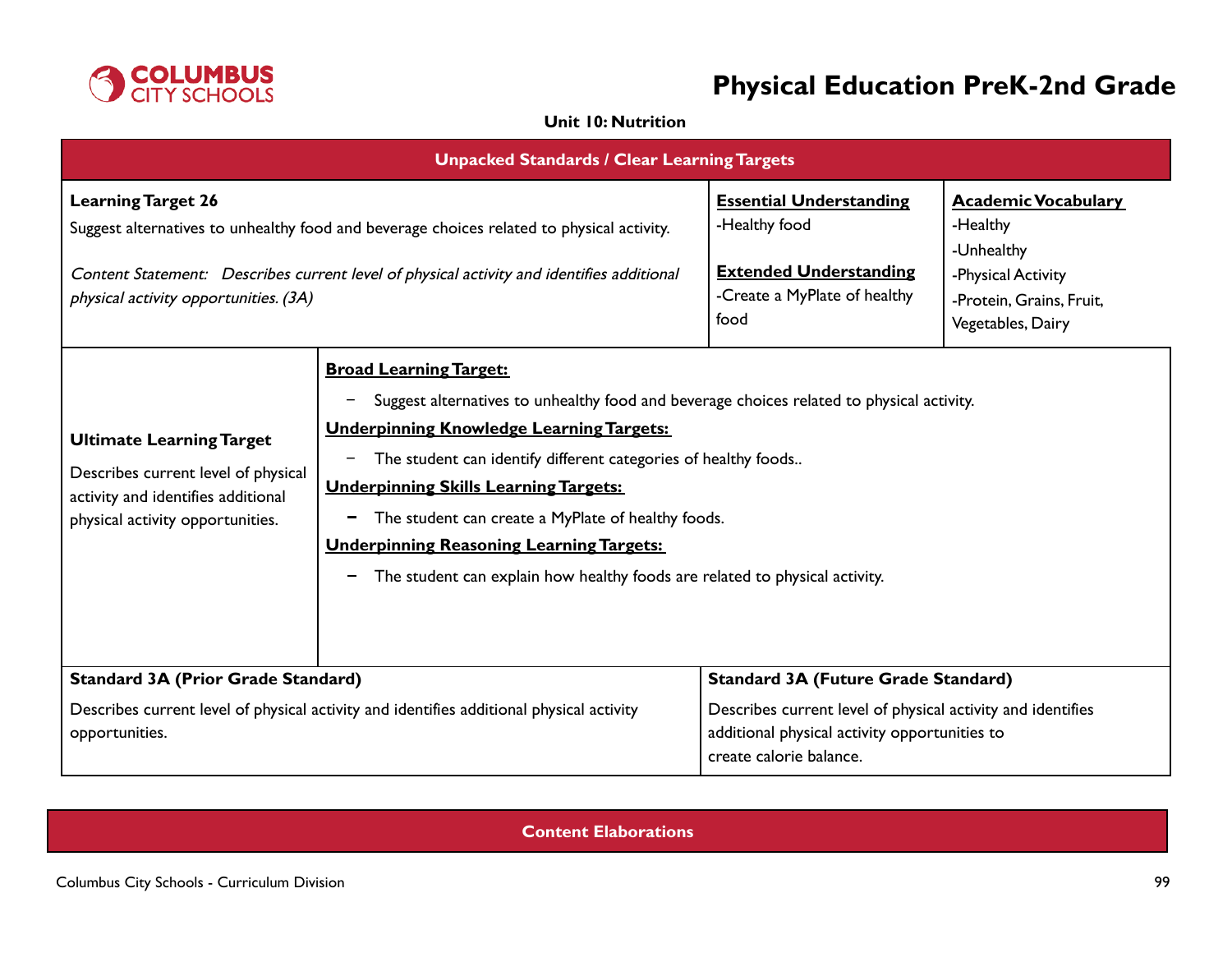# **COLUMBUS**<br>CITY SCHOOLS

# **Physical Education PreK-2nd Grade**

Use this unit to teach healthy vs unhealthy foods and how it relates to physical activities. Large group discussion to make lists of a variety of foods in the different food categories. You can let them partner up with options as well to change up the large group discussion. Create food cards (lots) and "placemats". Allow the students to find the foods and put them into the correct categories. This can be done in relay races or a small game (middle of the floor is a refrigerator and allow them to go in and come back with a fruit, etc.). Relays races work as well. The setup for this activity is 4-6 lines (relay race) and place the cards upside down on the opposite side of the floor. Have specific placemats for just fruits (4), veggies, grains, proteins, dairy respectively. Then have MyPlate placemats with pictures of the different foods in each category. Then do a plank MyPlate. They have to work together to figure out whether they keep the cards or put them back. The setup for this activity is 4-6 lines (relay race) and place the cards upside down on the opposite side of the floor. This is a state test for 2nd grade, so give the test at the end of the unit. For K-1st grades, give them a myplate and have them draw and color the different foods.

### **Instructional Strategies**

- Large Group discussion
- Partner/Small Group & share
- Nutrition Relay Race create healthy plate by finding cards that match the different categories
- Game that has students identifying healthy vs unhealthy foods
- State test

## **Sample Assessments and PerformanceTasks**

Ohio [Department](http://education.ohio.gov/Topics/Learning-in-Ohio/Physical-Education/Physical-Education-Evaluation-updated) of Education Physical Education Evaluation Instrument - Use the K-2 grade band to help assess standard 3

Ohio [Department](https://www.ccsoh.us/Page/2271) of Education Physical Education Evaluation **Rubrics** - This site will take you to the Columbus City Schools Evaluation Rubrics where the grade bands are listed in MSWord documents.

Ohio [Department](https://www.ccsoh.us/Page/2272) of Education Evaluation **Data Sheets** - This site will take you to the Columbus City Schools Evaluation Data Sheets where the grade bands are listed in MS Excel spreadsheets.

### **Instructional Resources**

Columbus City Schools - Curriculum Division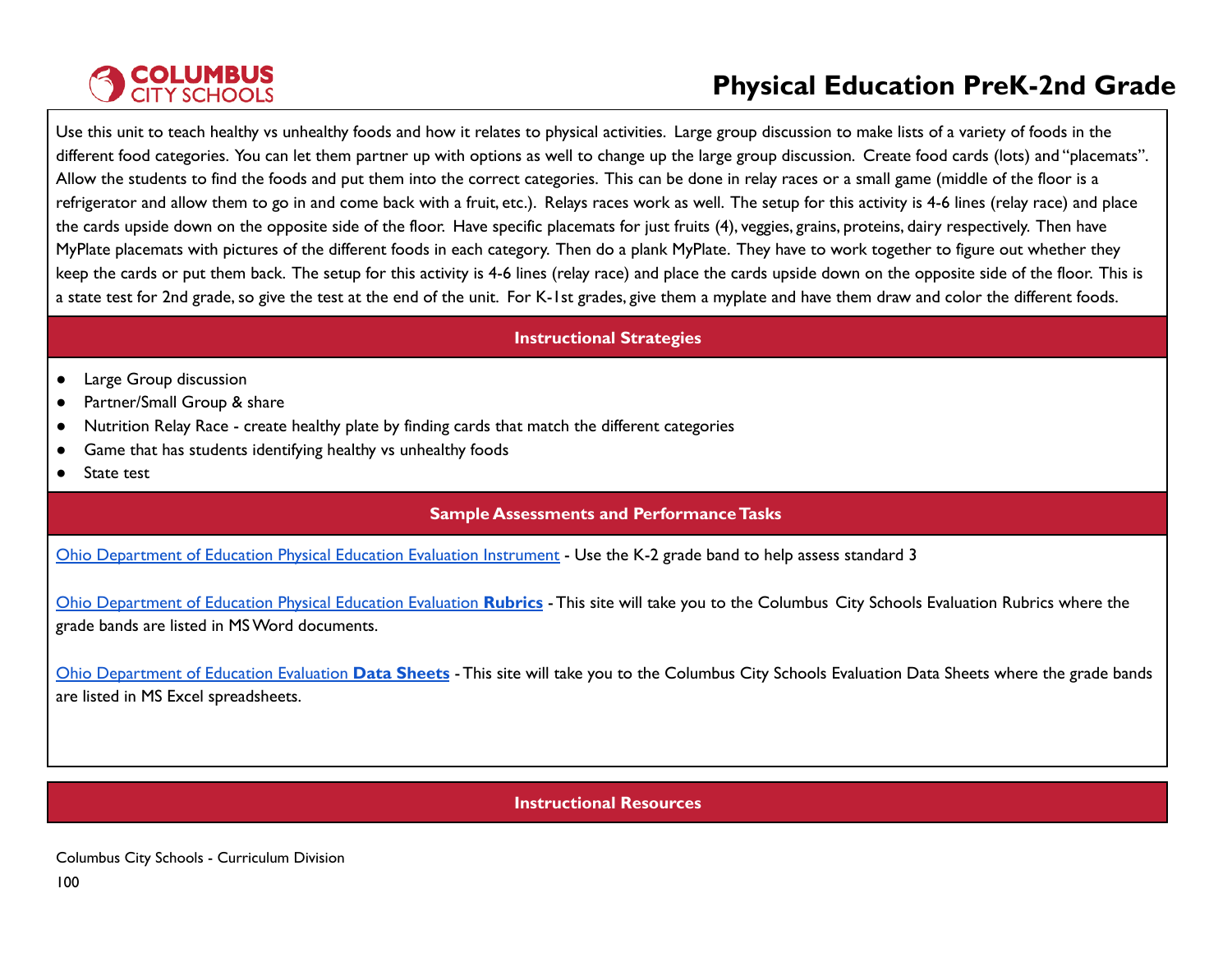

Online Physical [Education](https://openphysed.org/) Network (OPEN) - This site provides teachers with sample unit plans in a variety of activities that are aligned with all benchmarks and standards.

[Columbus](https://www.ccsoh.us/Page/6766) City Schools Physical Education Sample Units - This site will provide teachers with a variety of sample units that can be implemented immediately that are all aligned with all benchmarks and standards.

Elementary Teaching Games for [Understanding](https://www.ccsoh.us/Page/2251) - This site will take you to the Columbus City Schools Elementary PE course site where additional instructional resources are located.

Ohio [Department](https://www.ccsoh.us/Page/2271) of Education Physical Education Evaluation **Rubrics** - This site will take you to the Columbus City Schools Evaluation Rubrics where the grade bands are listed in MSWord documents.

Ohio [Department](https://www.ccsoh.us/Page/2272) of Education Evaluation **Data Sheets** - This site will take you to the Columbus City Schools Evaluation Data Sheets where the grade bands are listed in MS Excel spreadsheets.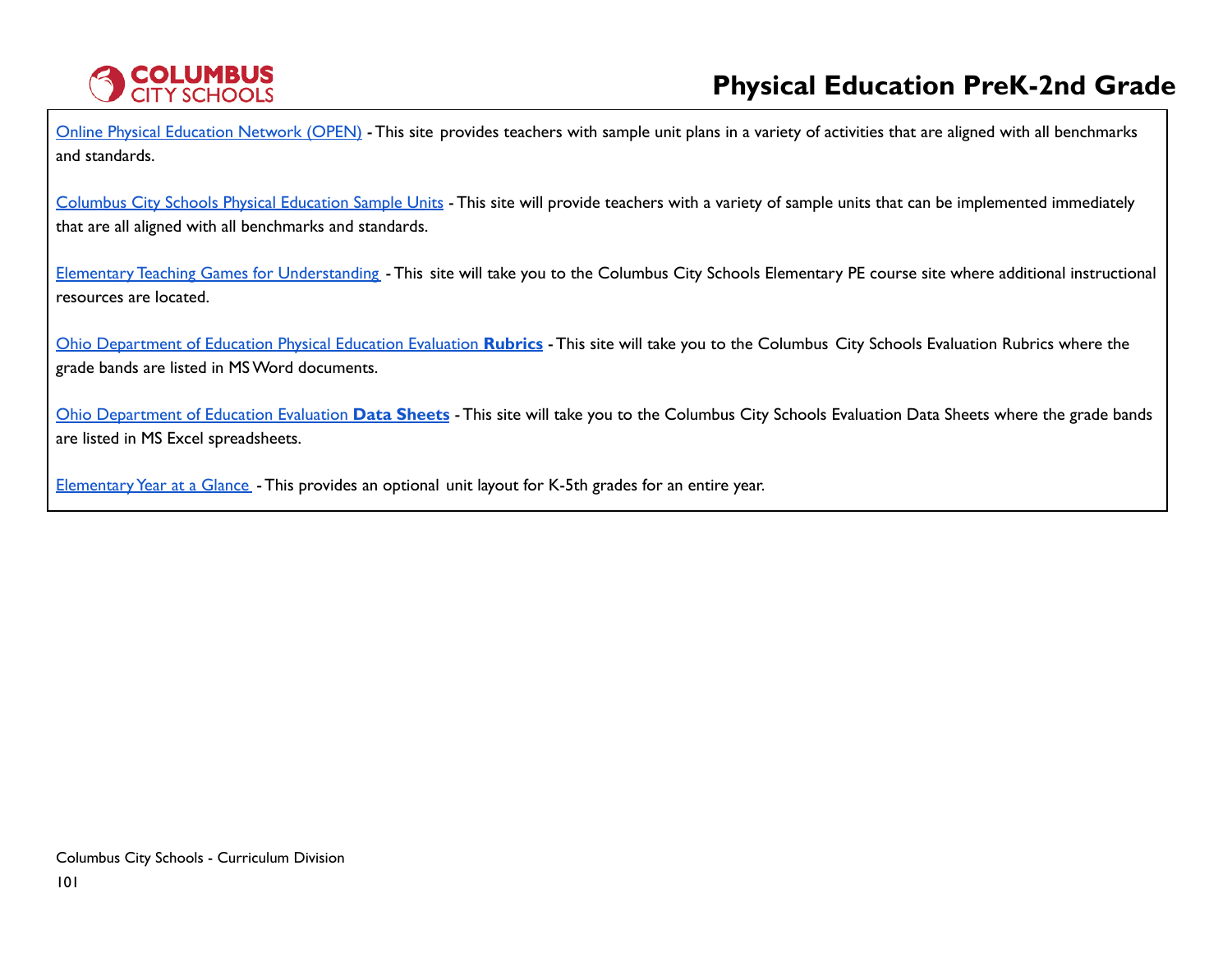

## **Unit 11: Manipulatives; Basketball**

| <b>Unpacked Standards / Clear Learning Targets</b>                                                                                                                                                                                               |                                                                                                                                                                                                                                                                                                                                                                                                                                                                                                                                                                                                    |                                                                                                                                          |                                                                            |
|--------------------------------------------------------------------------------------------------------------------------------------------------------------------------------------------------------------------------------------------------|----------------------------------------------------------------------------------------------------------------------------------------------------------------------------------------------------------------------------------------------------------------------------------------------------------------------------------------------------------------------------------------------------------------------------------------------------------------------------------------------------------------------------------------------------------------------------------------------------|------------------------------------------------------------------------------------------------------------------------------------------|----------------------------------------------------------------------------|
| <b>Learning Target 27</b><br>Dribble a ball with hands and feet using variations in speed, direction, pathway and<br>relationship with objects.<br>Content Statement: Demonstrate developing control of fundamental manipulative skills.<br>(IB) |                                                                                                                                                                                                                                                                                                                                                                                                                                                                                                                                                                                                    | <b>Essential Understanding</b><br>-Dribble with hands<br><b>Extended Understanding</b><br>-Dribble with control changing<br>environments | <b>Academic Vocabulary</b><br>-Dribble<br>-Pass<br>-Critical elements/cues |
| <b>Ultimate Learning Target</b><br>Demonstrate developing control<br>of fundamental manipulative skills.                                                                                                                                         | <b>Broad Learning Target:</b><br>Dribble a ball with hands and feet using variations in speed, direction, pathway and relationship with objects.<br>-<br><b>Underpinning Knowledge Learning Targets:</b><br>The student can identify critical elements/cues for dribbling with hands.<br>-<br><b>Underpinning Skills Learning Targets:</b><br>The student can dribble a ball with hands under control with variations of environment.<br>-<br><b>Underpinning Reasoning Learning Targets:</b><br>The student can explain how to adapt to the different variations when dribbling a ball with hands |                                                                                                                                          |                                                                            |
| <b>Standard IB (Prior Grade Standard)</b>                                                                                                                                                                                                        |                                                                                                                                                                                                                                                                                                                                                                                                                                                                                                                                                                                                    | <b>Standard IB (Future Grade Standard)</b>                                                                                               |                                                                            |
| Demonstrate developing control of fundamental manipulative skills.                                                                                                                                                                               |                                                                                                                                                                                                                                                                                                                                                                                                                                                                                                                                                                                                    | Apply the critical elements of fundamental manipulative skills in a<br>variety of physical activities.                                   |                                                                            |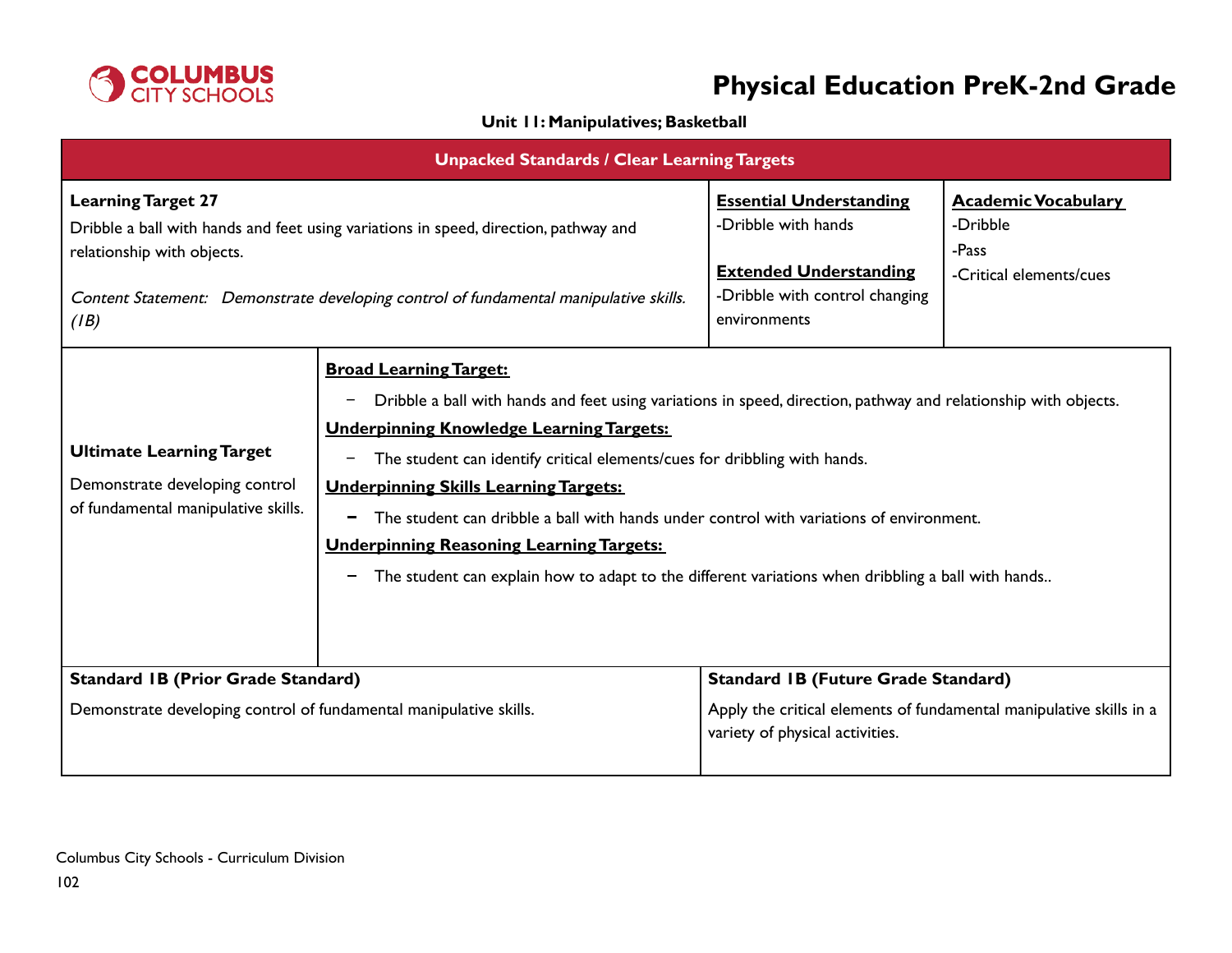

#### **Content Elaborations**

In this unit, basketball dribbling will be the focus, however passing can also be included. This unit can be taught very similar to how the soccer unit was taught earlier in the year. Start by teaching dribbling skills. Use the critical elements and cues to help the students remember the proper technique, focusing a lot on control and use of finger pads. Allow the students to try to continuously dribble in space and switch after about a minute or so. Add obstacles to make it more challenging like cones or blocks or something. Relay races are another way to teach dribbling, although with speed they tend to lose that control,so try to focus them on control and technique and not necessarily speed at the start. Students can pass the ball against the wall then with a partner. Combine dribbling with passing, again relay race format is good for this (dribble to a cone turn dribble halfway back then pass to the next person in line or pass after the turn at the cone). Stations are a great way to review all the skills, creating different challenges within the stations. Some game options - Dribble knock away, Dribble Tag, Builders & Bulldozers

### **Instructional Strategies**

- Large Group discussion
- Practice individual skills w/o partner and w/ partner
- Small sided games
- Stations Challenges
- Relay Races
- State Test

### **Sample Assessments and PerformanceTasks**

Ohio [Department](http://education.ohio.gov/Topics/Learning-in-Ohio/Physical-Education/Physical-Education-Evaluation-updated) of Education Physical Education Evaluation Instrument - Use the K-2 grade band to help assess standard 1

Ohio [Department](https://www.ccsoh.us/Page/2271) of Education Physical Education Evaluation **Rubrics** - This site will take you to the Columbus City Schools Evaluation Rubrics where the grade bands are listed in MSWord documents.

Ohio [Department](https://www.ccsoh.us/Page/2272) of Education Evaluation **Data Sheets** - This site will take you to the Columbus City Schools Evaluation Data Sheets where the grade bands are listed in MS Excel spreadsheets.

Columbus City Schools - Curriculum Division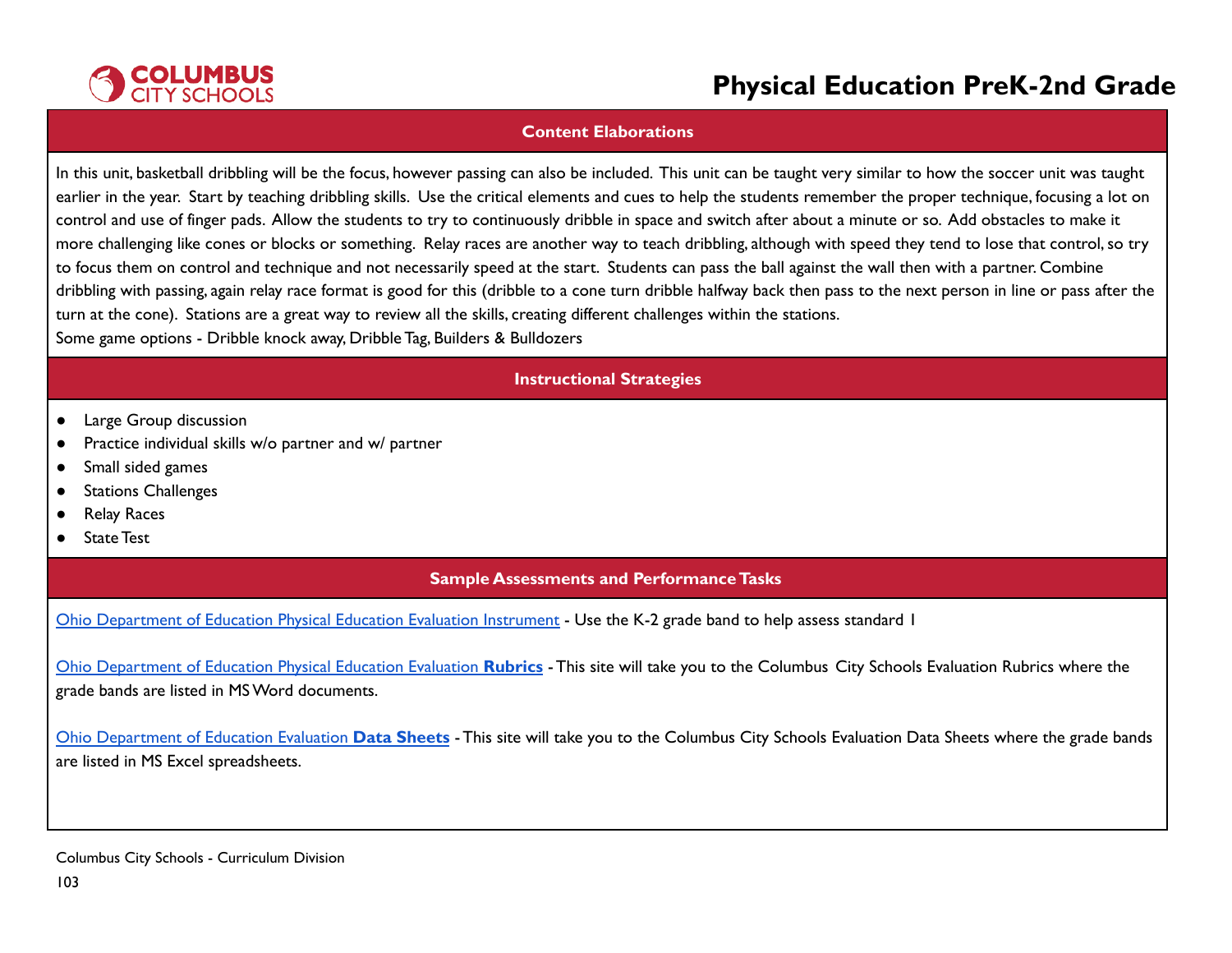

#### **Instructional Resources**

Online Physical [Education](https://openphysed.org/) Network (OPEN) - This site provides teachers with sample unit plans in a variety of activities that are aligned with all benchmarks and standards.

[Columbus](https://www.ccsoh.us/Page/6766) City Schools Physical Education Sample Units - This site will provide teachers with a variety of sample units that can be implemented immediately that are all aligned with all benchmarks and standards.

Elementary Teaching Games for [Understanding](https://www.ccsoh.us/Page/2251) - This site will take you to the Columbus City Schools Elementary PE course site where additional instructional resources are located.

Ohio [Department](https://www.ccsoh.us/Page/2271) of Education Physical Education Evaluation **Rubrics** - This site will take you to the Columbus City Schools Evaluation Rubrics where the grade bands are listed in MSWord documents.

Ohio [Department](https://www.ccsoh.us/Page/2272) of Education Evaluation **Data Sheets** - This site will take you to the Columbus City Schools Evaluation Data Sheets where the grade bands are listed in MS Excel spreadsheets.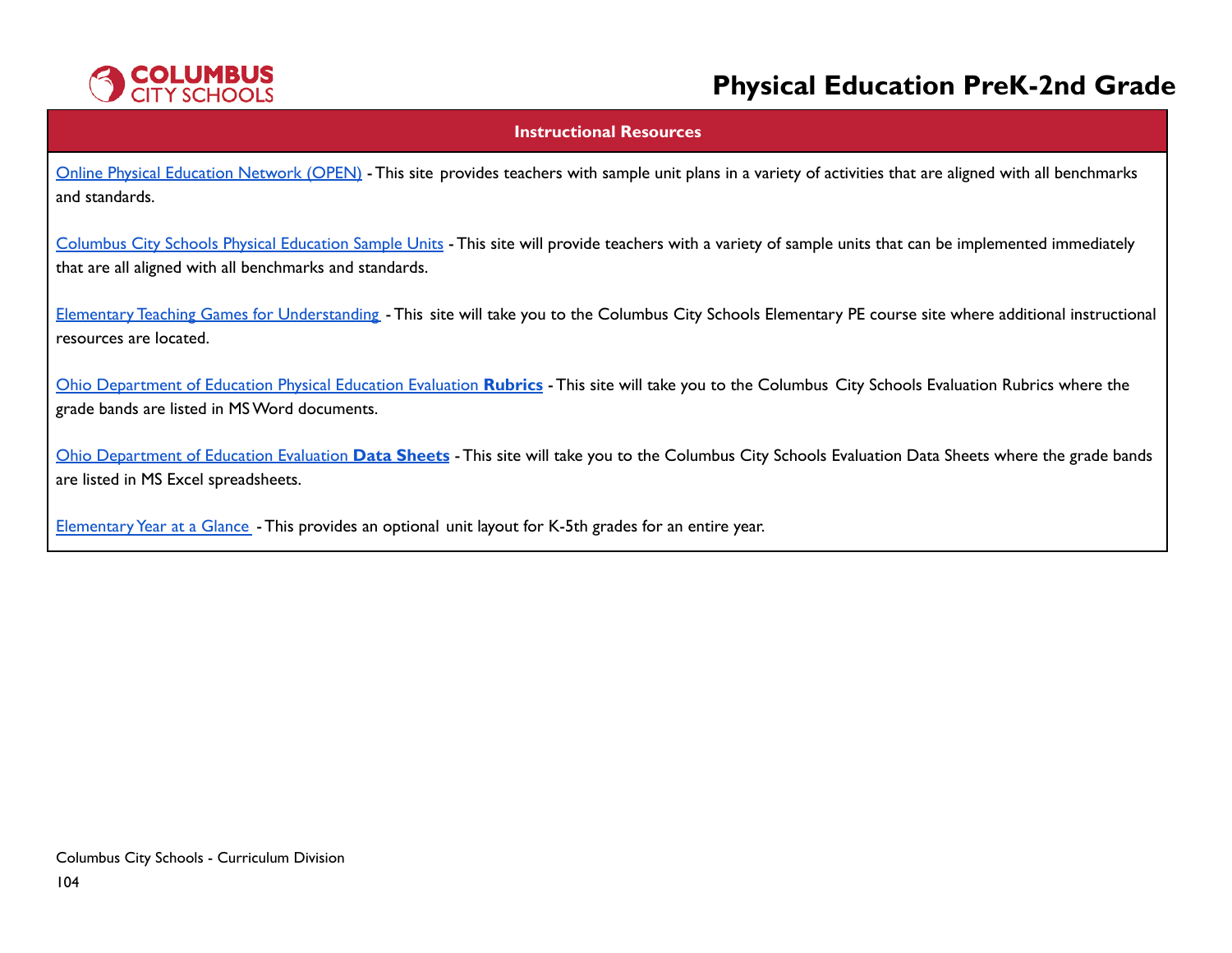

## **Unit 12: Dance**

| <b>Unpacked Standards / Clear Learning Targets</b>                                                                                                                            |                                                                                                                                                                                                                                                                                                                                                                                                                                                                                   |                                                                                                                                   |                                                                |
|-------------------------------------------------------------------------------------------------------------------------------------------------------------------------------|-----------------------------------------------------------------------------------------------------------------------------------------------------------------------------------------------------------------------------------------------------------------------------------------------------------------------------------------------------------------------------------------------------------------------------------------------------------------------------------|-----------------------------------------------------------------------------------------------------------------------------------|----------------------------------------------------------------|
| <b>Learning Target 28</b><br>Perform rhythmic dance steps and sequences.<br>Content Statement: Demonstrate locomotor and non-locomotor skills in a variety of<br>ways. $(IA)$ |                                                                                                                                                                                                                                                                                                                                                                                                                                                                                   | <b>Essential Understanding</b><br>-Find a Rhythm<br><b>Extended Understanding</b><br>-Perform dance steps with<br>rhythm of music | <b>Academic Vocabulary</b><br>-Rhythm<br>-Sequence<br>-Perform |
| <b>Ultimate Learning Target</b><br>Demonstrate locomotor and<br>non-locomotor skills in a variety<br>of ways.                                                                 | <b>Broad Learning Target:</b><br>Perform rhythmic dance steps and sequences.<br>$\qquad \qquad -$<br><b>Underpinning Knowledge Learning Targets:</b><br>The student can verbally state what a rhythm is and how we will use it in PE<br><b>Underpinning Skills Learning Targets:</b><br>The student can perform dance steps in rhythm to music.<br>$\blacksquare$<br><b>Underpinning Reasoning Learning Targets:</b><br>The student can explain why dance is a physical activity. |                                                                                                                                   |                                                                |
| <b>Standard IA (Prior Grade Standard)</b>                                                                                                                                     |                                                                                                                                                                                                                                                                                                                                                                                                                                                                                   | <b>Standard IA (Future Grade Standard)</b>                                                                                        |                                                                |
| Demonstrate locomotor and non-locomotor skills in a variety of ways.                                                                                                          |                                                                                                                                                                                                                                                                                                                                                                                                                                                                                   | Combine locomotor and non-locomotor skills into movement<br>patterns.                                                             |                                                                |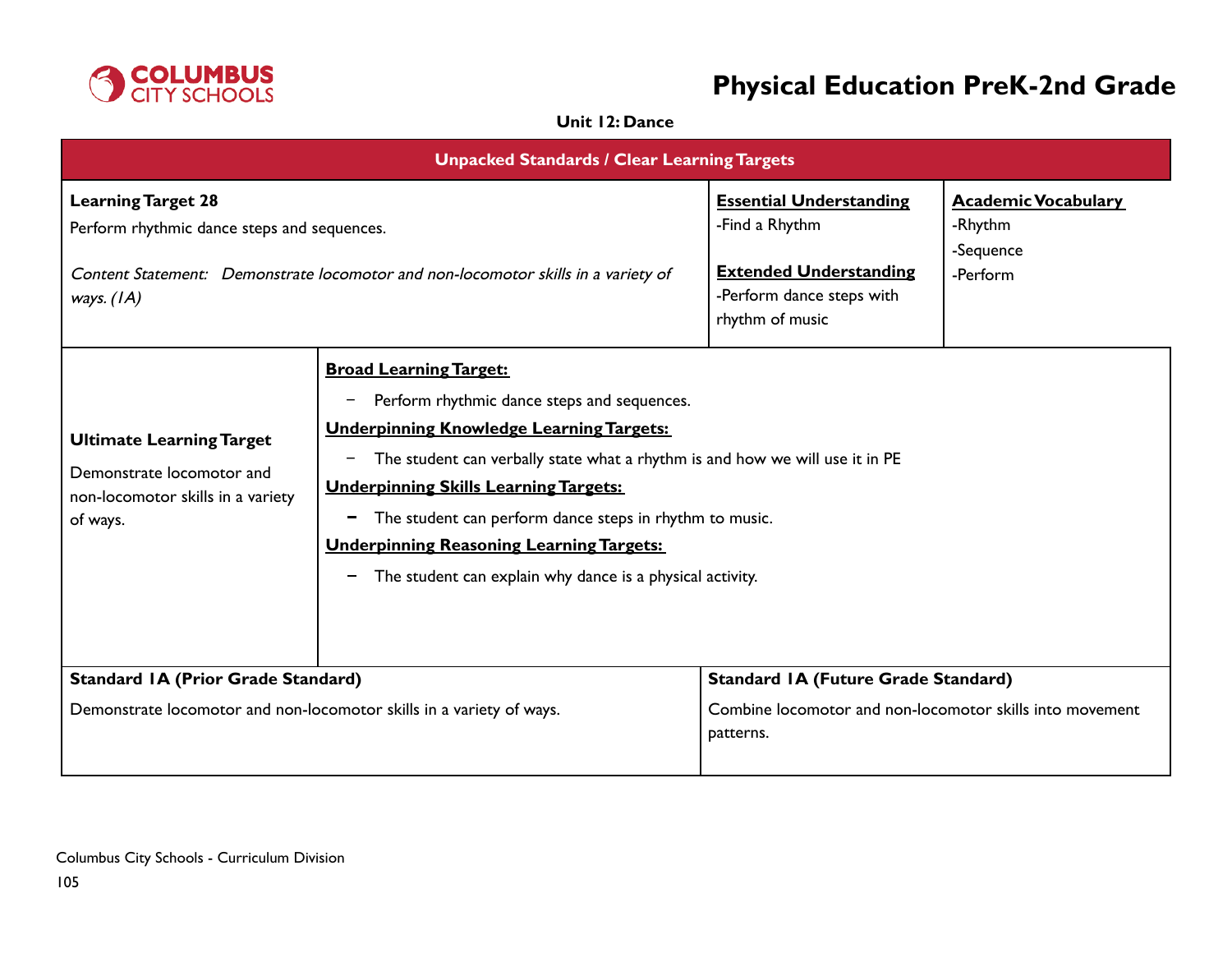

### **Content Elaborations**

In this unit there are several different ways of teaching dance. It's great to include the music teacher and do the dance unit together. Teach a specific dance to the students to try and follow along to the sequence of steps. Youtube is a great resource when teaching dance. Allow students to have the time to explore their own dance steps as well.

Below is an example of a lesson for dance related to a book.

### **Read Giraffe's Can't Dance**

- Read the whole book, then break it down.
- "When he tried to run around" let the students run around in personal space
- The Jungle Dance Play any music you want and let the students just move freely with the music
- When it talks about Gerald's Skills discuss differences in people and skills and how it makes others feel when people are laughing or making fun. Talk about empathy and how it relates to the story at this point -
- The Warthogs Ballroom dance (Waltz Show a video of a Waltz and have the students try to imitate with or without a partner Resources [Little](https://youtu.be/5b7WCxf0Cdc) [Movers](https://youtu.be/5b7WCxf0Cdc) ,Learn to [Dance,](https://youtu.be/esbgtNun3dY) [Beauty](https://youtu.be/9qtTPTxvoPA) and the Beast)
- The Rhinos Rock N Roll (Dances Old [time](https://youtu.be/oUYSYLC1UIA) rock and roll, Hey [Baby](https://youtu.be/7z-mxXP4eP4) let's rock and roll)
- Lions Tango (Dances [Tango](https://youtu.be/Sn_6mwwmQkg) Night, I can [Tango](https://youtu.be/Vhfx2D7Q0qI))
- Chimps Cha Cha (Dances [Cheerful](https://youtu.be/NkO_YFasvFk) Cha Cha Cha, Cha Cha [Wiggle\)](https://youtu.be/VD7pqhKNJDI)
- Baboons Scottish Reel (Dances [Highland](https://youtu.be/2ln3P_L8mX8) Fling, [Circassian](https://youtu.be/MKROoYwBr6c) Circle)
- Reemphasize Differences with people. Everyone is different. Talk about trying and not quitting doing your best no matter what, etc
- Gerald's Free Dance Try to imitate Gerald Then let them create their own dance on how they are feeling the music
- Everyone Twirl Around and Finish in a Bow

Variations - Split class into animals and let them learn the dance related to that animal, then when you read it, they can perform it.

### **Instructional Strategies**

- Large Group discussion
- UseVideos (YouTube or your own)
- Teach a variety of different types of dances (hip hop, line dancing, etc.)
- Dances from around theWorld (incorporate Cultures/Global empathy)
- I do , we do, you do
- State Test

### **Sample Assessments and Performance Tasks**

Columbus City Schools - Curriculum Division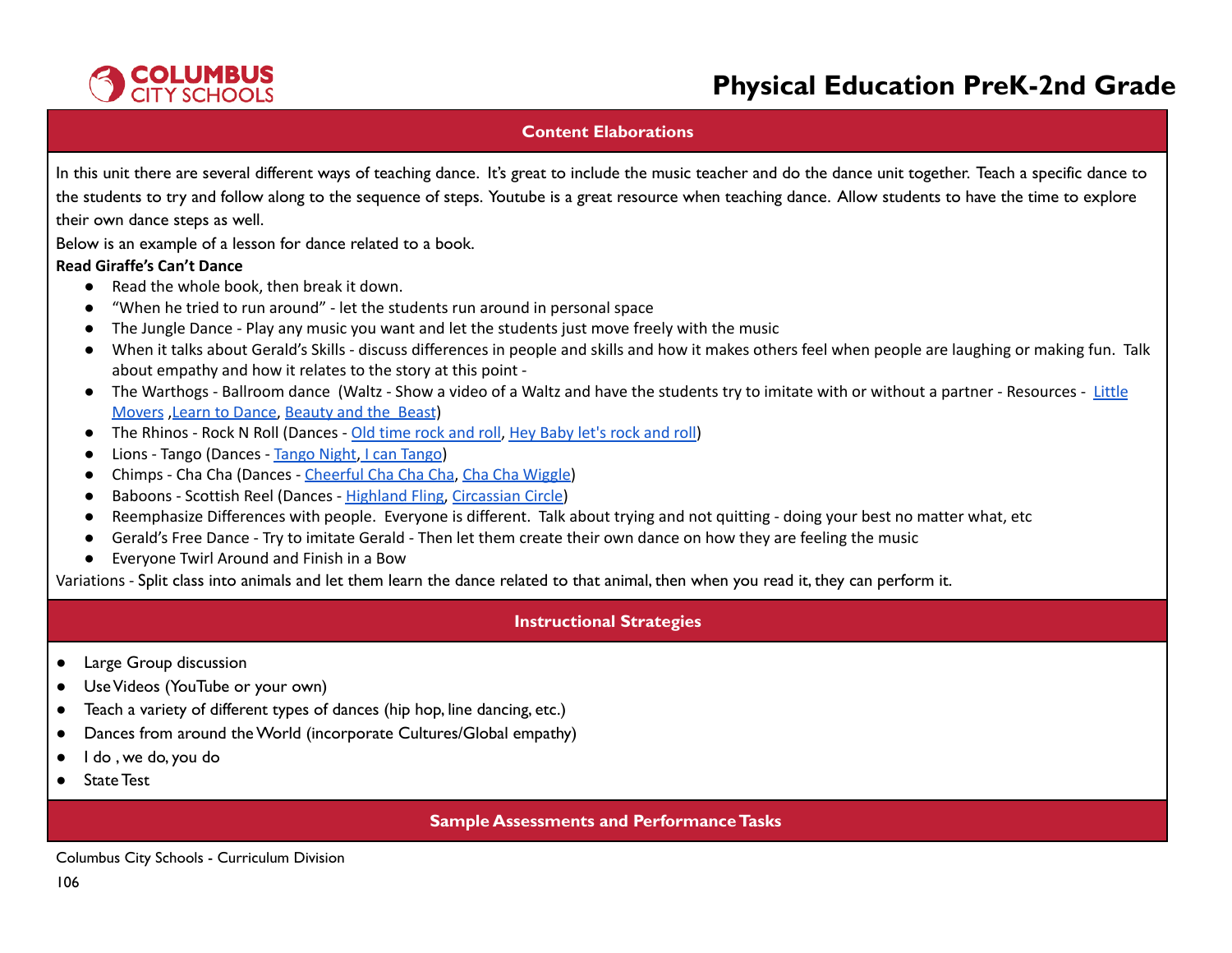# **COLUMBUS**<br>CITY SCHOOLS

# **Physical Education PreK-2nd Grade**

Ohio [Department](http://education.ohio.gov/Topics/Learning-in-Ohio/Physical-Education/Physical-Education-Evaluation-updated) of Education Physical Education Evaluation Instrument - Use the K-2 grade band to help assess standard I

Ohio [Department](https://www.ccsoh.us/Page/2271) of Education Physical Education Evaluation **Rubrics** - This site will take you to the Columbus City Schools Evaluation Rubrics where the grade bands are listed in MSWord documents.

Ohio [Department](https://www.ccsoh.us/Page/2272) of Education Evaluation **Data Sheets** - This site will take you to the Columbus City Schools Evaluation Data Sheets where the grade bands are listed in MS Excel spreadsheets.

**Instructional Resources**

Online Physical [Education](https://openphysed.org/) Network (OPEN) - This site provides teachers with sample unit plans in a variety of activities that are aligned with all benchmarks and standards.

[Columbus](https://www.ccsoh.us/Page/6766) City Schools Physical Education Sample Units - This site will provide teachers with a variety of sample units that can be implemented immediately that are all aligned with all benchmarks and standards.

Elementary Teaching Games for [Understanding](https://www.ccsoh.us/Page/2251) - This site will take you to the Columbus City Schools Elementary PE course site where additional instructional resources are located.

Ohio [Department](https://www.ccsoh.us/Page/2271) of Education Physical Education Evaluation **Rubrics** - This site will take you to the Columbus City Schools Evaluation Rubrics where the grade bands are listed in MSWord documents.

Ohio [Department](https://www.ccsoh.us/Page/2272) of Education Evaluation **Data Sheets** - This site will take you to the Columbus City Schools Evaluation Data Sheets where the grade bands are listed in MS Excel spreadsheets.

Elementary Year at a Glance - This provides an optional unit layout for K-5th grades for an entire year.

Columbus City Schools - Curriculum Division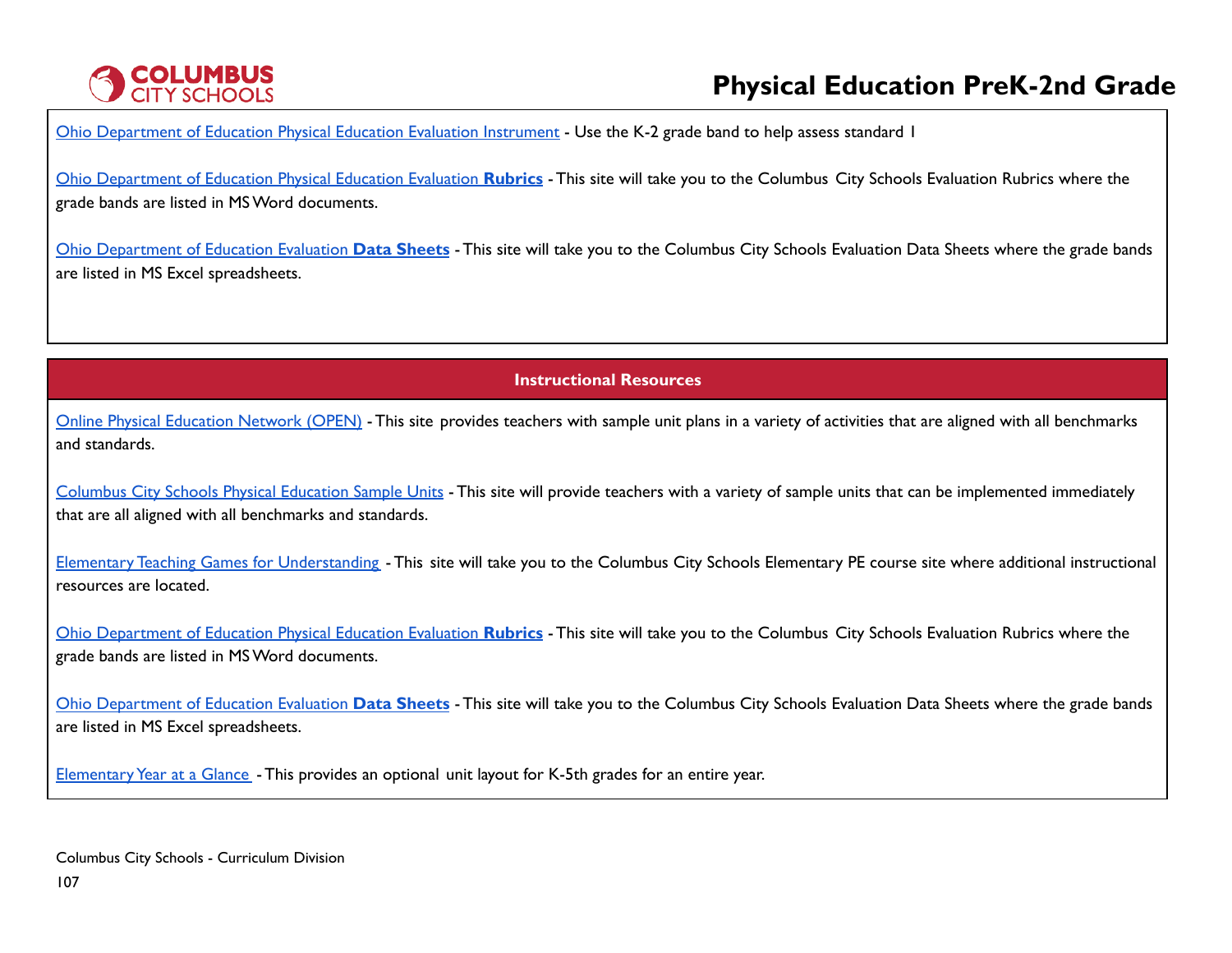

## **Unit 13: Fitness/Physical Activity**

| <b>Unpacked Standards / Clear Learning Targets</b>                                                                                                                                                         |                                                                                                                                                                                                                                                                                                                                                                                                                                                                                                                  |                                                                                                                                                         |                                                                      |
|------------------------------------------------------------------------------------------------------------------------------------------------------------------------------------------------------------|------------------------------------------------------------------------------------------------------------------------------------------------------------------------------------------------------------------------------------------------------------------------------------------------------------------------------------------------------------------------------------------------------------------------------------------------------------------------------------------------------------------|---------------------------------------------------------------------------------------------------------------------------------------------------------|----------------------------------------------------------------------|
| <b>Learning Target 29</b><br>Identify specific health benefits from participation in daily physical activity.<br>Content Statement: Identifies health benefits as reasons to value physical activity. (5A) |                                                                                                                                                                                                                                                                                                                                                                                                                                                                                                                  | <b>Essential Understanding</b><br>-Identify health benefits<br><b>Extended Understanding</b><br>-Identify specific benefits with<br>specific activities | <b>Academic Vocabulary</b><br>-Health benefits<br>-Physical activity |
| <b>Ultimate Learning Target</b><br>Identifies health benefits as<br>reasons to value physical activity.                                                                                                    | <b>Broad Learning Target:</b><br>Identify specific health benefits from participation in daily physical activity.<br><b>Underpinning Knowledge Learning Targets:</b><br>The student can verbally state different healthy benefits of being active.<br><b>Underpinning Skills Learning Targets:</b><br>The student can identify specific health benefits of being active.<br>-<br><b>Underpinning Reasoning Learning Targets:</b><br>The student can identify reasons why it's important to be physically active. |                                                                                                                                                         |                                                                      |
| <b>Standard 5A (Prior Grade Standard)</b><br>Identifies health benefits as reasons to value physical activity.                                                                                             |                                                                                                                                                                                                                                                                                                                                                                                                                                                                                                                  | <b>Standard 5A (Future Grade Standard)</b><br>Identifies multiple, specific health benefits as a reason to value<br>physical activity.                  |                                                                      |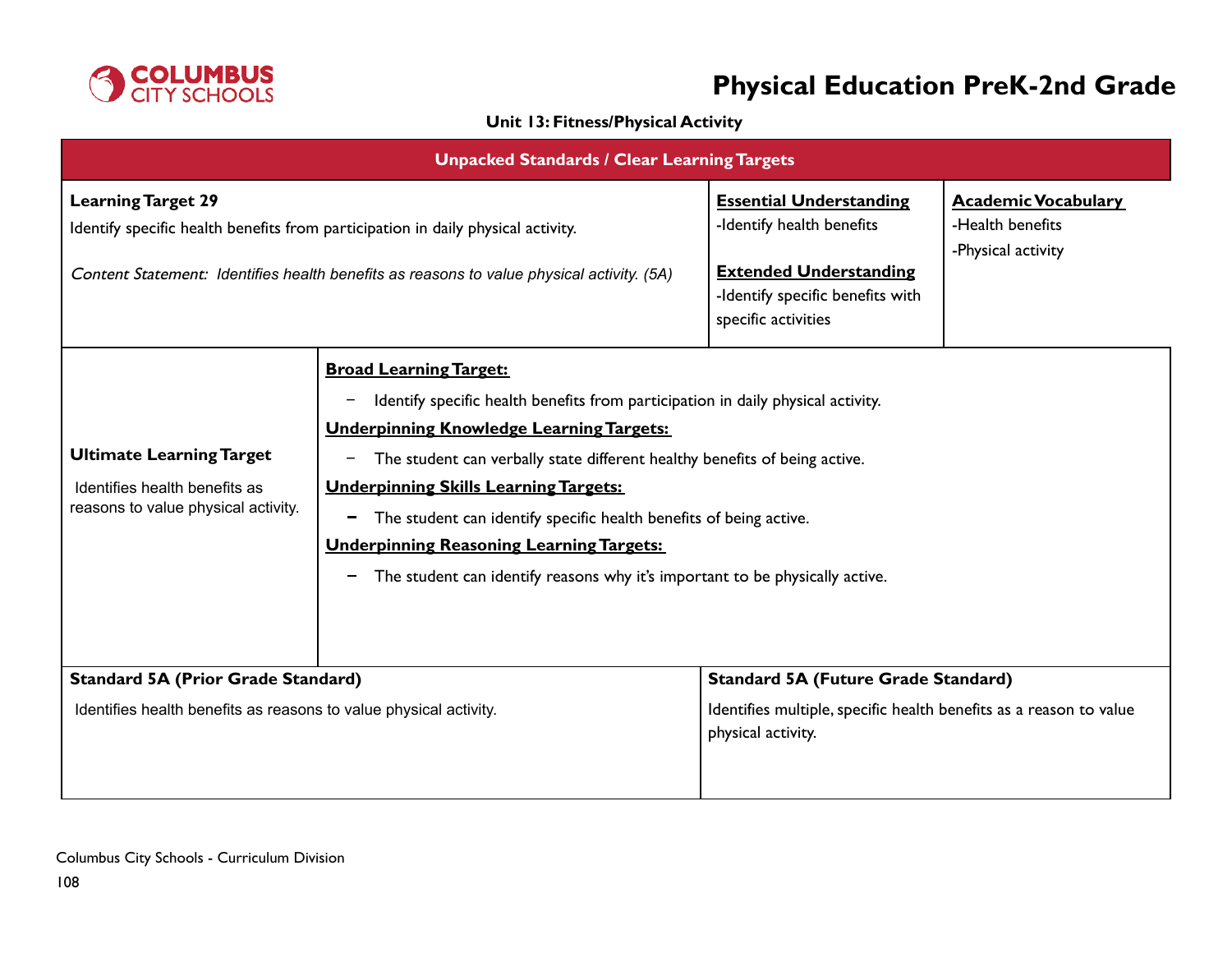

# **Physical Education PreK-2nd Grade**

#### **Content Elaborations**

This is another fitness unit and can be taught similarly to the other fitness units previously. This one is more specific to the ODE Standard 5 and the last opportunity to give the state test related to that standard 5.

## **Instructional Strategies**

- Large Group Discussion
- Watch a video and discuss
- Relay race matching (positive/negative outcomes using cards or something similar)
- Stations
- **State Test**

## **Sample Assessments and PerformanceTasks**

Ohio [Department](http://education.ohio.gov/Topics/Learning-in-Ohio/Physical-Education/Physical-Education-Evaluation-updated) of Education Physical Education Evaluation Instrument - Use the K-2 grade band to help assess standard 1

Ohio [Department](https://www.ccsoh.us/Page/2271) of Education Physical Education Evaluation **Rubrics** - This site will take you to the Columbus City Schools Evaluation Rubrics where the grade bands are listed in MSWord documents.

Ohio [Department](https://www.ccsoh.us/Page/2272) of Education Evaluation **Data Sheets** - This site will take you to the Columbus City Schools Evaluation Data Sheets where the grade bands are listed in MS Excel spreadsheets.

**Instructional Resources**

Columbus City Schools - Curriculum Division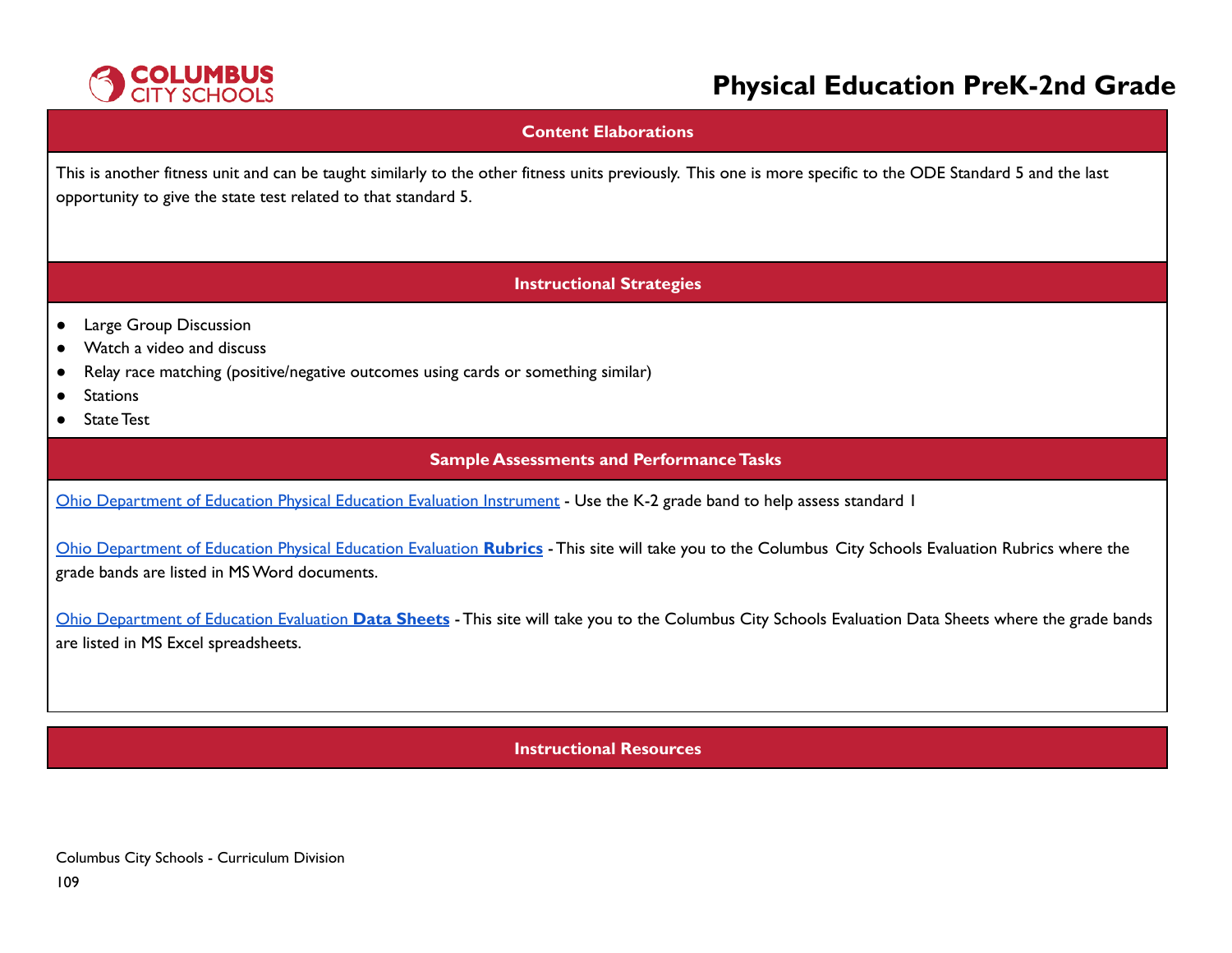

Online Physical [Education](https://openphysed.org/) Network (OPEN) - This site provides teachers with sample unit plans in a variety of activities that are aligned with all benchmarks and standards.

[Columbus](https://www.ccsoh.us/Page/6766) City Schools Physical Education Sample Units - This site will provide teachers with a variety of sample units that can be implemented immediately that are all aligned with all benchmarks and standards.

Elementary Teaching Games for [Understanding](https://www.ccsoh.us/Page/2251) - This site will take you to the Columbus City Schools Elementary PE course site where additional instructional resources are located.

Ohio [Department](https://www.ccsoh.us/Page/2271) of Education Physical Education Evaluation **Rubrics** - This site will take you to the Columbus City Schools Evaluation Rubrics where the grade bands are listed in MSWord documents.

Ohio [Department](https://www.ccsoh.us/Page/2272) of Education Evaluation **Data Sheets** - This site will take you to the Columbus City Schools Evaluation Data Sheets where the grade bands are listed in MS Excel spreadsheets.

Elementary Year at a Glance - This provides an optional unit layout for K-5th grades for an entire year.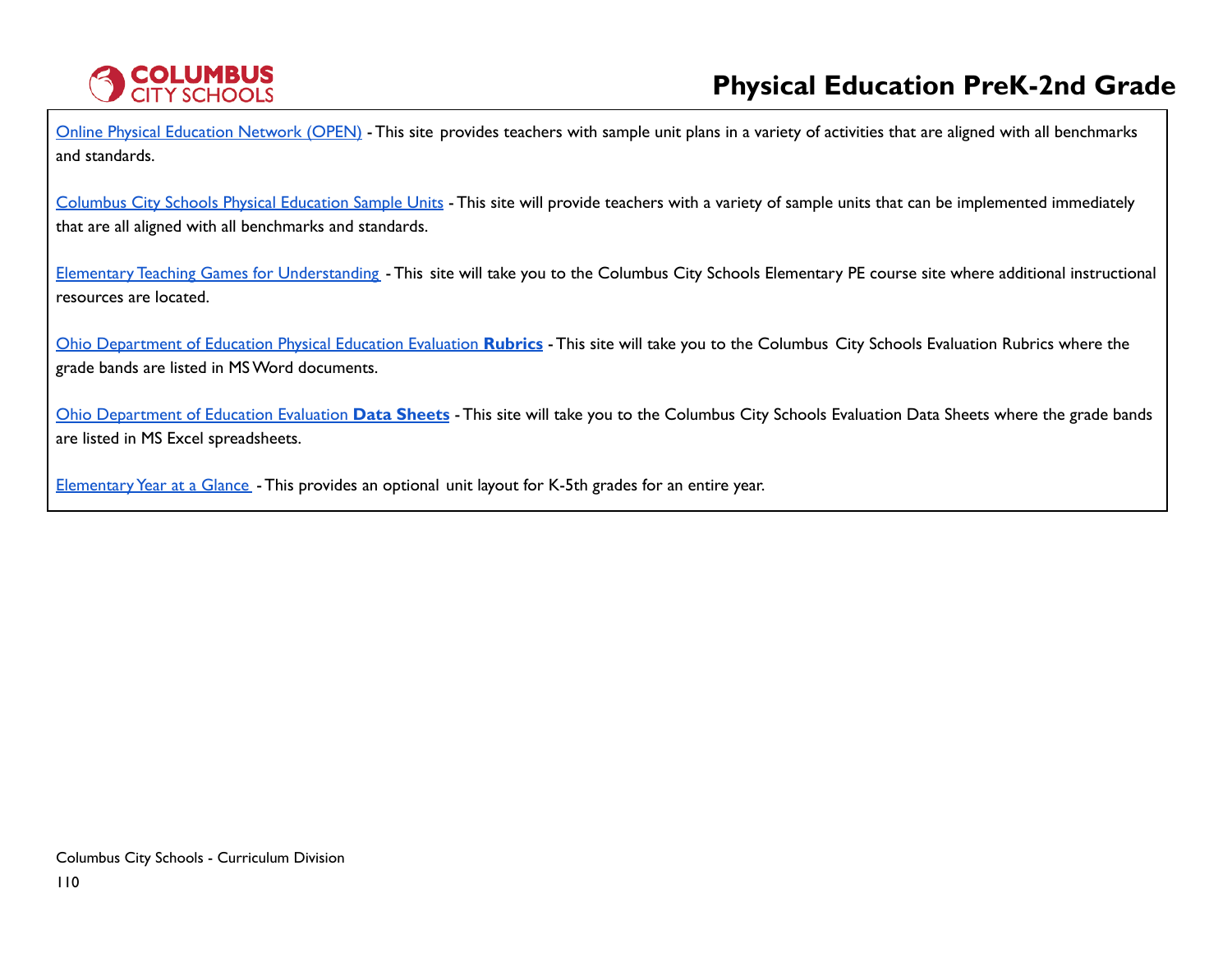

# **Physical Education PreK-2nd Grade**

## **Unit 13: Fitness/Physical Activity**

| <b>Unpacked Standards / Clear Learning Targets</b>                                                                                                                              |                                                                                                                                                                                                                                                                                                                                                                                                                                                                                                  |                                                                                                                                                           |                                                                      |
|---------------------------------------------------------------------------------------------------------------------------------------------------------------------------------|--------------------------------------------------------------------------------------------------------------------------------------------------------------------------------------------------------------------------------------------------------------------------------------------------------------------------------------------------------------------------------------------------------------------------------------------------------------------------------------------------|-----------------------------------------------------------------------------------------------------------------------------------------------------------|----------------------------------------------------------------------|
| <b>Learning Target 30</b><br>Discuss personal reasons (why?) for enjoying physical activity.<br>Content Statement: Identifies reasons to participate in physical activity. (5B) |                                                                                                                                                                                                                                                                                                                                                                                                                                                                                                  | <b>Essential Understanding</b><br>-Reasons for enjoying PA<br><b>Extended Understanding</b><br>-Personal reasons why to enjoy<br><b>PA</b>                | <b>Academic Vocabulary</b><br>-Health benefits<br>-Physical activity |
| <b>Ultimate Learning Target</b><br>Identifies reasons to participate in<br>physical activity.                                                                                   | <b>Broad Learning Target:</b><br>Discuss personal reasons (why?) for enjoying physical activity.<br><b>Underpinning Knowledge Learning Targets:</b><br>The student can verbally state different physical activities.<br>-<br><b>Underpinning Skills Learning Targets:</b><br>The student can identify reasons why one would enjoy being physically active<br>-<br><b>Underpinning Reasoning Learning Targets:</b><br>The student can discuss personal reasons why they enjoy physical activities |                                                                                                                                                           |                                                                      |
| <b>Standard 5B (Prior Grade Standard)</b><br>Identifies reasons to participate in physical activity.                                                                            |                                                                                                                                                                                                                                                                                                                                                                                                                                                                                                  | <b>Standard 5B (Future Grade Standard)</b><br>Expresses multiple, specific reasons (enjoyment, challenge, social)<br>to participate in physical activity. |                                                                      |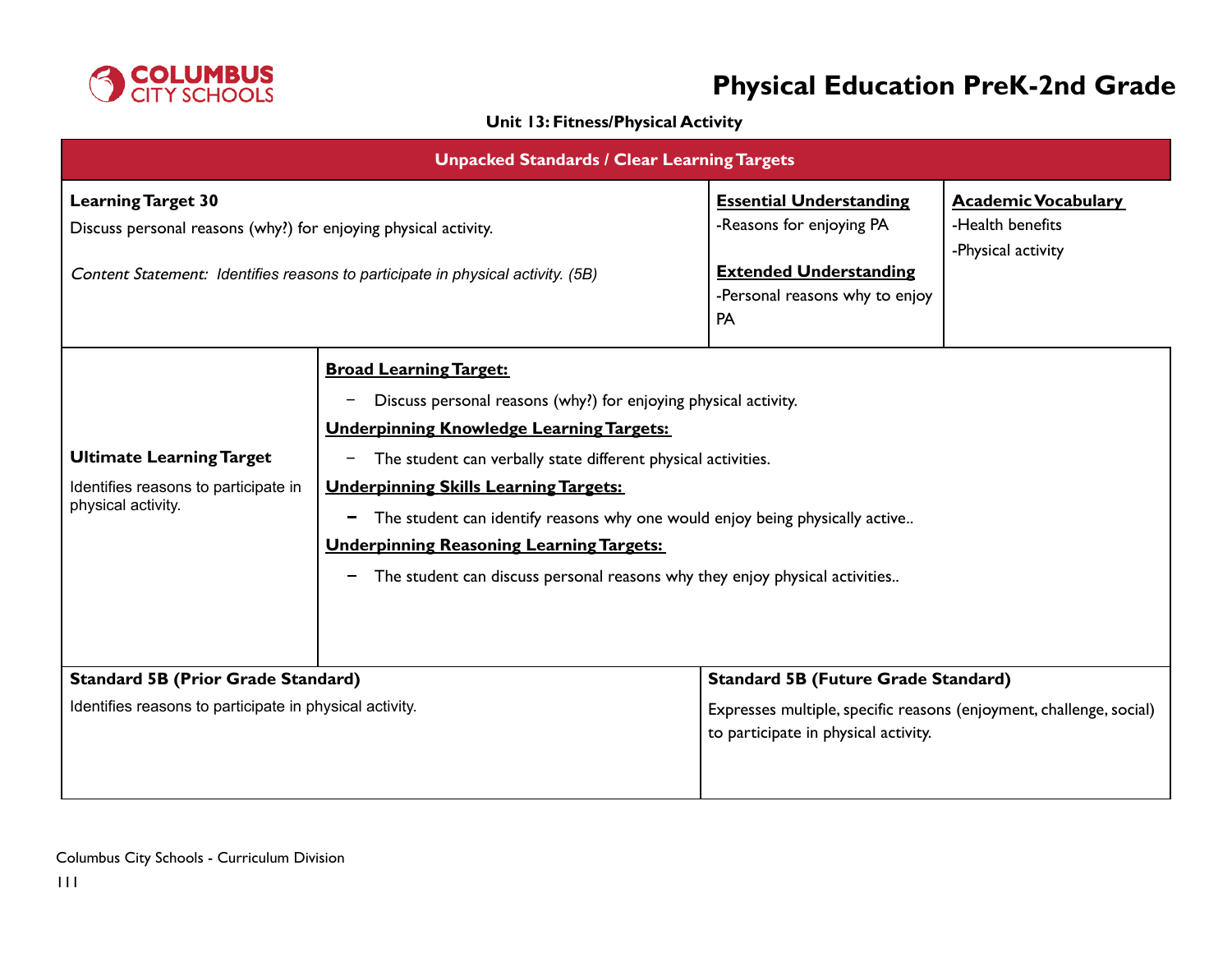

# **Physical Education PreK-2nd Grade**

### **Content Elaborations**

This is another fitness unit and can be taught similarly to the other fitness units previously. This one is more specific to the ODE Standard 5 and the last opportunity to give the state test related to that standard 5.

## **Instructional Strategies**

- Large Group Discussion
- Watch a video and discuss
- Relay race matching (positive/negative outcomes using cards or something similar)
- Stations
- **State Test**

## **Sample Assessments and PerformanceTasks**

Ohio [Department](http://education.ohio.gov/Topics/Learning-in-Ohio/Physical-Education/Physical-Education-Evaluation-updated) of Education Physical Education Evaluation Instrument - Use the K-2 grade band to help assess standard 1

Ohio [Department](https://www.ccsoh.us/Page/2271) of Education Physical Education Evaluation **Rubrics** - This site will take you to the Columbus City Schools Evaluation Rubrics where the grade bands are listed in MSWord documents.

Ohio [Department](https://www.ccsoh.us/Page/2272) of Education Evaluation **Data Sheets** - This site will take you to the Columbus City Schools Evaluation Data Sheets where the grade bands are listed in MS Excel spreadsheets.

**Instructional Resources**

Columbus City Schools - Curriculum Division